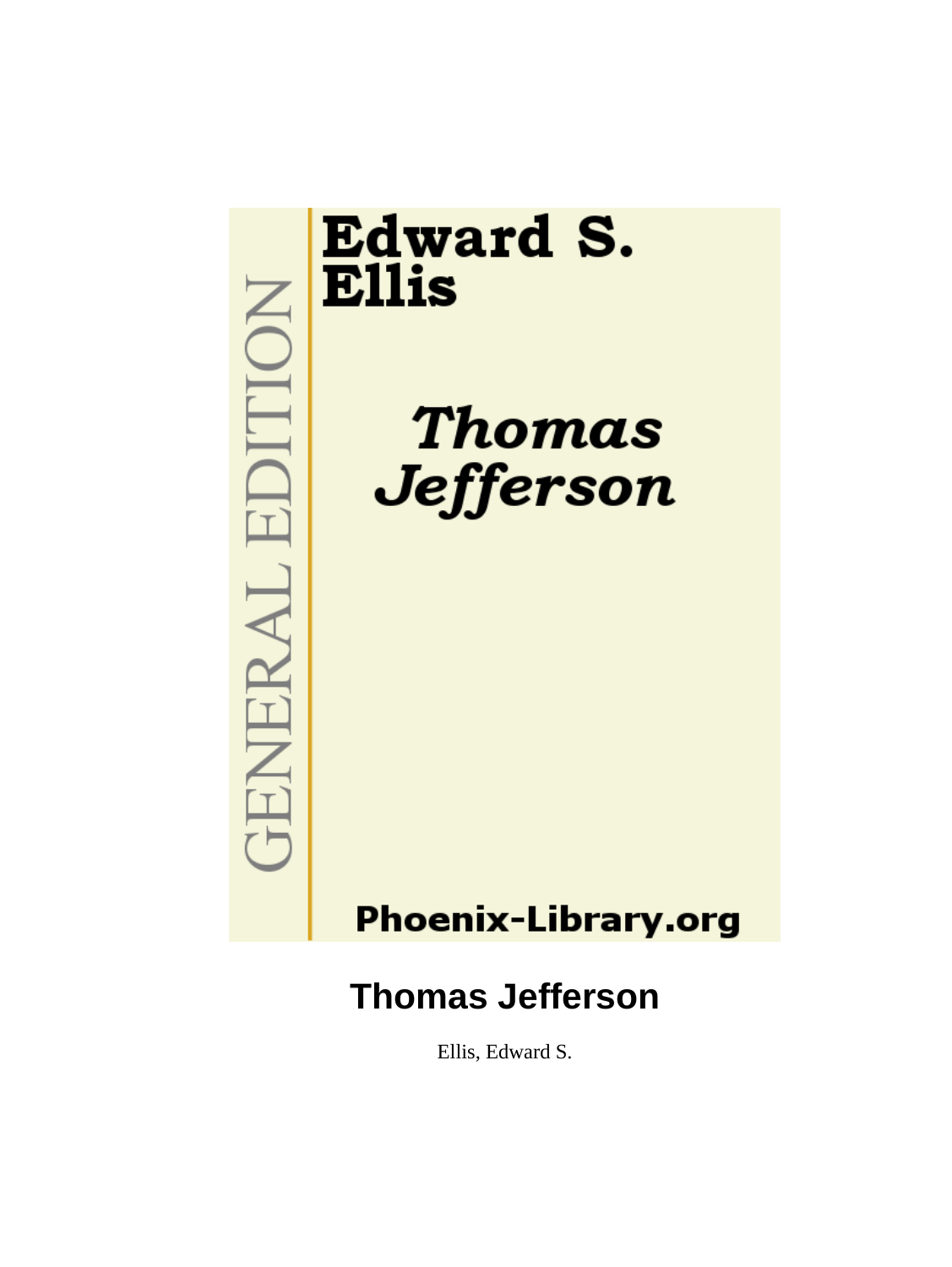[About Phoenix−Edition](#page-95-0) **[Copyright](#page-96-0)**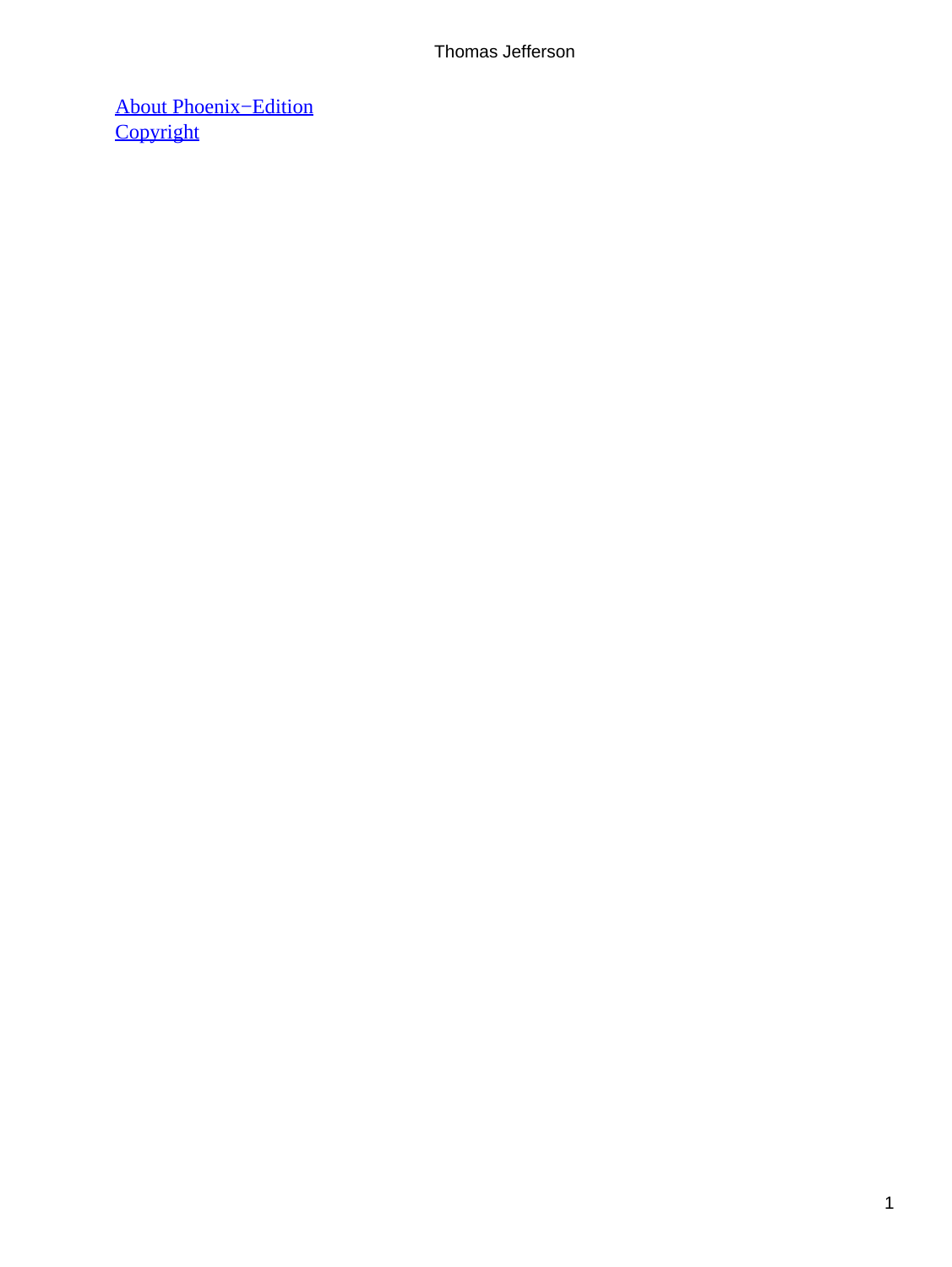*G*reat Americans of History

### **THOMAS JEFFERSON**

## A **CHARACTER SKETCH**

 BY **EDWARD S. ELLIS,** A. M. **AUTHOR OF** 'The People's Standard History of the United States,« »The Eclectic Primary History of the United States," Etc.

with supplementary essay by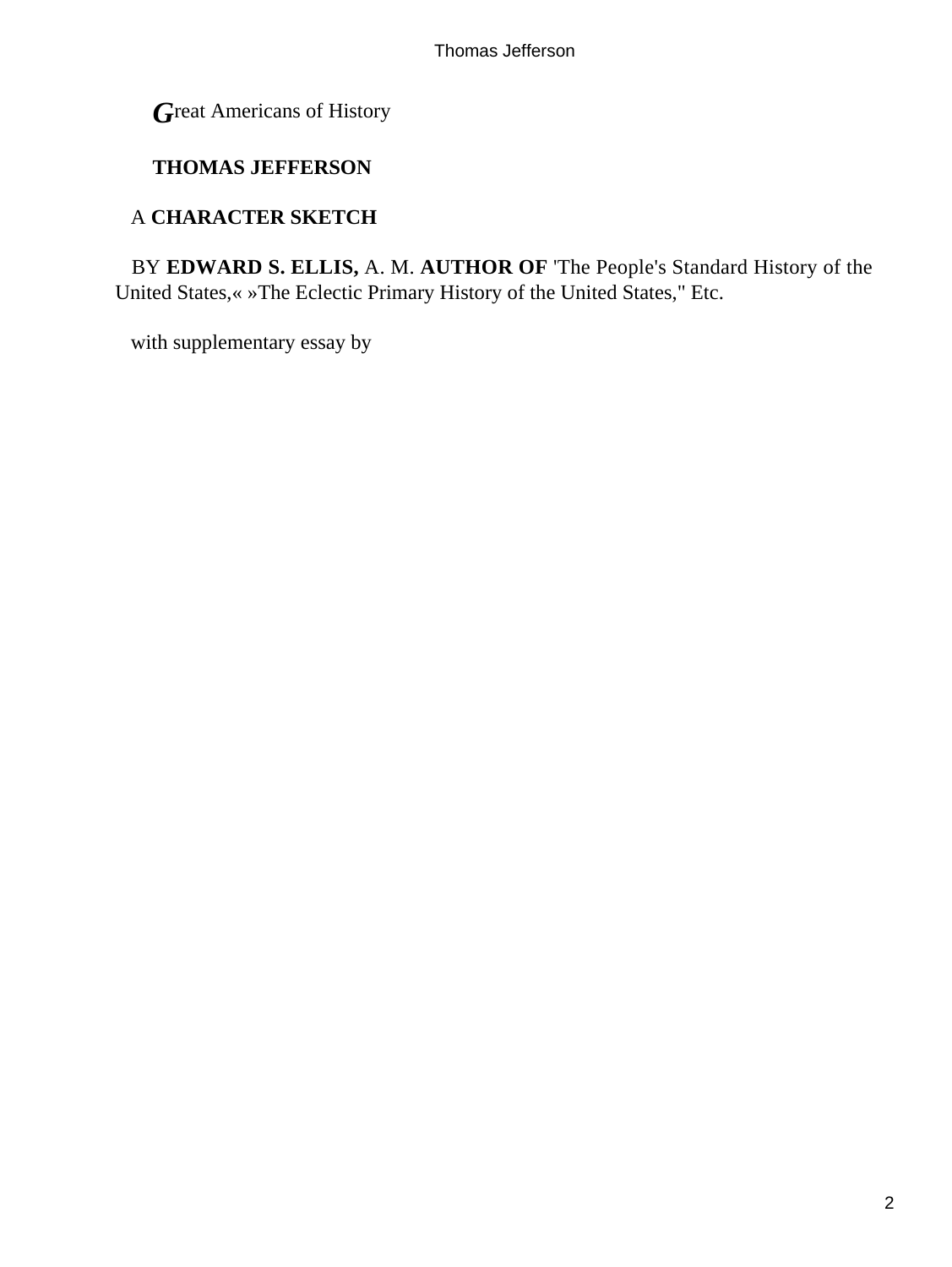G. **MERCER ADAM** Late Editor of «Self−Culture» Magazine, Etc., Etc.

### **WITH AN ACCOUNT OF THE LOUISIANA PURCHASE TOGETHER WITH ANECDOTES, CHARACTERISTICS, AND CHRONOLOGY**

 No golden eagle, warm from the stamping press of the mint, is more sharply impressed with its image and superscription than was the formative period of our government by the genius and personality of Thomas Jefferson.

 Standing on the threshold of the nineteenth century, no one who attempted to peer down the shadowy vista, saw more clearly than he the possibilities, the perils, the pitfalls and the achievements that were within the grasp of the Nation. None was inspired by purer patriotism. None was more sagacious, wise and prudent, and none understood his countrymen better.

 By birth an aristocrat, by nature he was a democrat. The most learned man that ever sat in the president's chair, his tastes were the simple ones of a farmer. Surrounded by the pomp and ceremony of Washington and Adams' courts, his dress was homely. He despised titles, and preferred severe plainness of speech and the sober garb of the Quakers.

«What is the date of your birth, Mr. President?» asked an admirer.

«Of what possible concern is that to you?» queried the President in turn.

«We wish to give it fitting celebration.»

 «For that reason, I decline to enlighten you; nothing could be more distasteful to me than what you propose, and, when you address me, I shall be obliged if you will omit the ' $Mr.'$  »

 If we can imagine Washington doing so undignified a thing as did President Lincoln, when he first met our present Secretary of State, (John Sherman) and compared their respective heights by standing back to back, a sheet of paper resting on the crowns of Washington and Jefferson would have lain horizontal and been six feet two inches from the earth, but the one was magnificent in physique, of massive frame and prodigious strength,—the other was thin, wiry, bony, active, but with muscles of steel, while both were as straight as the proverbial Indian arrow.

 Jefferson's hair was of sandy color, his cheeks ruddy, his eyes of a light hazel, his features angular, but glowing with intelligence and neither could lay any claim to the gift of oratory.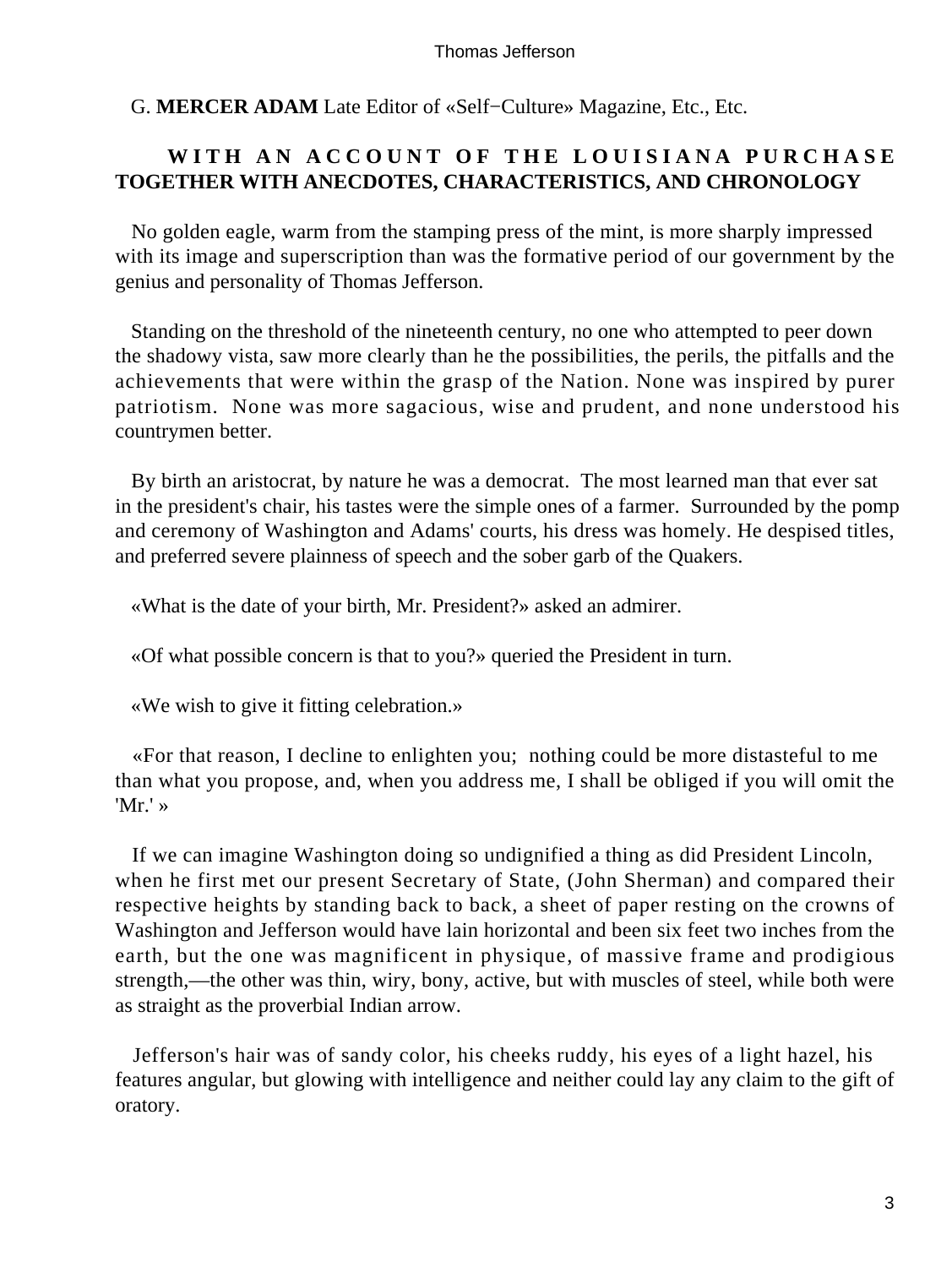Washington lacked literary ability, while in the hand of Jefferson, the pen was as masterful as the sword in the clutch of Saladin or Godfrey of Bouillon. Washington had only a common school education, while Jefferson was a classical scholar and could express his thoughts in excellent Italian, Spanish and French, and both were masters of their temper.

 Jefferson was an excellent violinist, a skilled mathematician and a profound scholar. Add to all these his spotless integrity and honor, his statesmanship, and his well curbed but aggressive patriotism, and he embodied within himself all the attributes of an ideal president of the United States.

 In the colonial times, Virginia was the South and Massachusetts the North. The other colonies were only appendages. The New York Dutchman dozed over his beer and pipe, and when the other New England settlements saw the Narragansetts bearing down upon them with upraised tomahawks, they ran for cover and yelled to Massachusetts to save them.

 Clayborne fired popguns at Lord Baltimore, and the Catholic and Protestant Marylanders enacted Toleration Acts, and then chased one another over the border, with some of the fugitives running all the way to the Carolinas, where the settlers were perspiring over their efforts in installing new governors and thrusting them out again, in the hope that a half−fledged statesman would turn up sometime or other in the shuffle.

 What a roystering set those Cavaliers were! Fond of horse racing, cock fighting, gambling and drinking, the soul of hospitality, quick to take offense, and quicker to forgive,—duellists as brave as Spartans, chivalric, proud of honor, their province, their blood and their families, they envied only one being in the world and that was he who could establish his claim to the possession of a strain from the veins of the dusky daughter of Powhatan —Pocahontas.

Could such people succeed as pioneers of the wilderness?

 Into the snowy wastes of New England plunged the Pilgrims to blaze a path for civilization in the New World. They were perfect pioneers down to the minutest detail. Sturdy, grimly resolute, painfully honest, industrious, patient, moral and seeing God's hand in every affliction, they smothered their groans while writhing in the pangs of starvation and gasped in husky whispers: "He doeth all things well; praise to his name!" Such people could not fail in their work.

 And yet of the first ten presidents, New England furnished only the two Adamses, while Virginia gave to the nation, Washington, Jefferson, Madison, Monroe and then tapered off with Tyler.

 In the War for the Union, the ten most prominent leaders were Grant, Sherman, Sheridan, Thomas, Farragut, Porter, Lee, Stonewall Jackson, J. E. Johnston and Longstreet.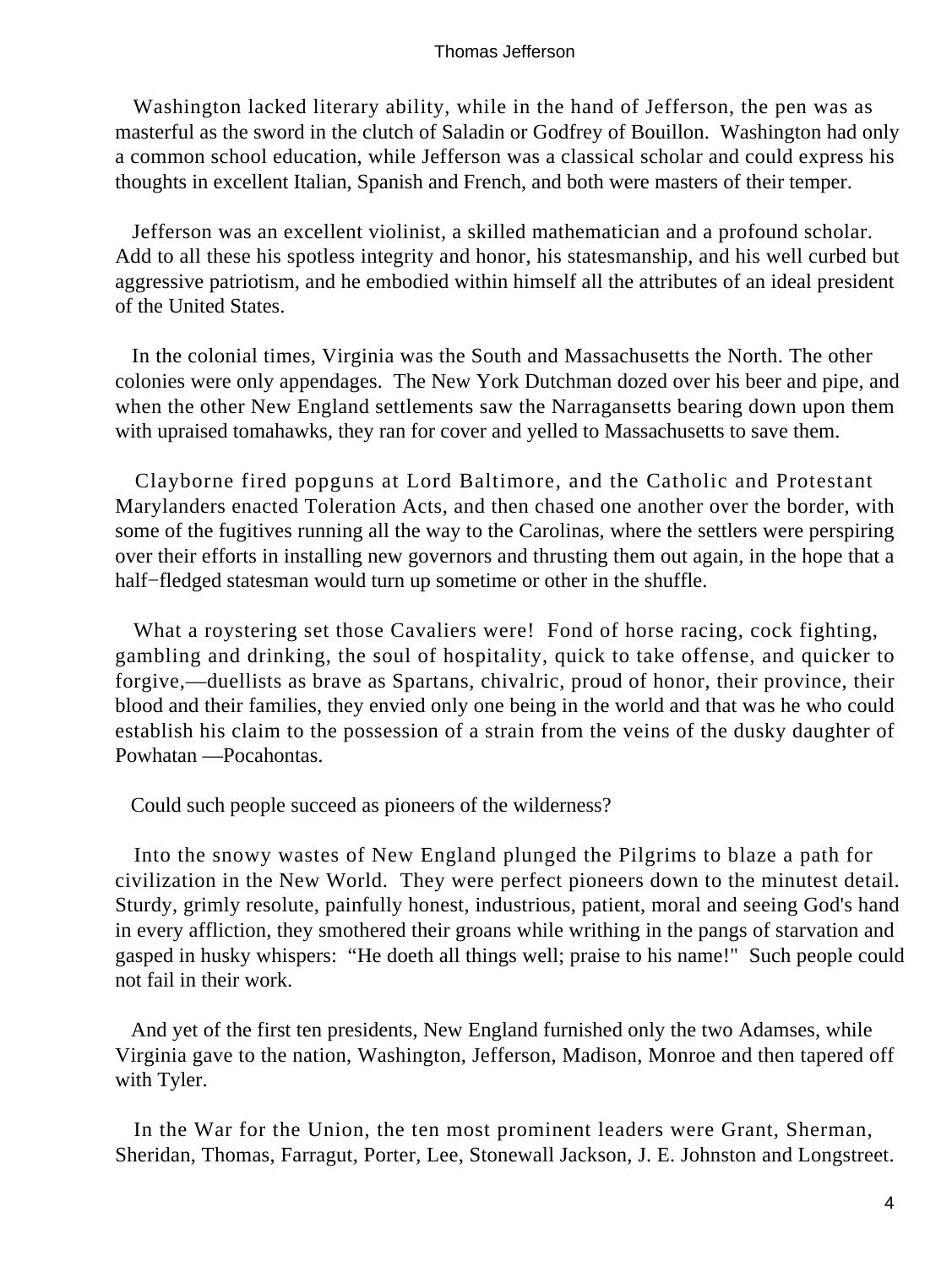Of these, four were the products of Virginia, while none came from New England, nor did she produce a real, military leader throughout the civil war, though she poured out treasure like water and sent as brave soldiers to the field as ever kept step to the drum beat, while in oratory, statesmanship and humanitarian achievement, her sons have been leaders from the foundation of the Republic.

 Thomas Jefferson was born in Shadwell, Albemarle County,Va., April 2,1743. His father was the owner of thirty slaves and of a wheat and tobacco farm of nearly two thousand acres. There were ten children, Thomas being the third. His father was considered the strongest man physically in the county, and the son grew to be like him in that respect, but the elder died while the younger was a boy.

 Entering William and Mary College, Thomas was shy, but his ability quickly drew attention to him. He was an irrestrainable student, sometimes studying twelve and fourteen hours out of the twenty−four. He acquired the strength to stand this terrific strain by his exercise of body. His father warned his wife just before his death not to allow their son to neglect this necessity, but the warning was superfluous. The youth was a keen hunter, a fine horseman and as fond as Washington of out door sports.

 He was seventeen years old when he entered college and was one of the «gawkiest» students. He was tall, growing fast, raw−boned, with prominent chin and cheek bones, big hands and feet, sandy−haired and freckled. His mind broadened and expanded fast under the tutelage of Dr. William Small, a Scotchman and the professor of mathematics, who made young Jefferson his companion in his walks, and showed an interest in the talented youth, which the latter gratefully remembered throughout life.

 Jefferson was by choice a farmer and never lost interest in the management of his estate. One day, while a student at law, he wandered into the legislature and was thrilled by the glowing speech of Patrick Henry who replied to an interruption:

"If this be treason, make the most of it."

 He became a lawyer in his twenty−fourth year, and was successful from the first, his practice soon growing to nearly five hundred cases annually, which yielded an income that would be a godsend to the majority of lawyers in these days.

 Ere long, the mutterings of the coming Revolution drew Jefferson aside into the service of his country.

 At the age of twenty−six (May 11, 1769), he took his seat in the House of Burgesses, of which Washington was a member. On the threshold of his public career, he made the resolution which was not once violated during his life, «never to engage, while in public office, in any kind of enterprise for the improvement of my fortune, nor to wear any other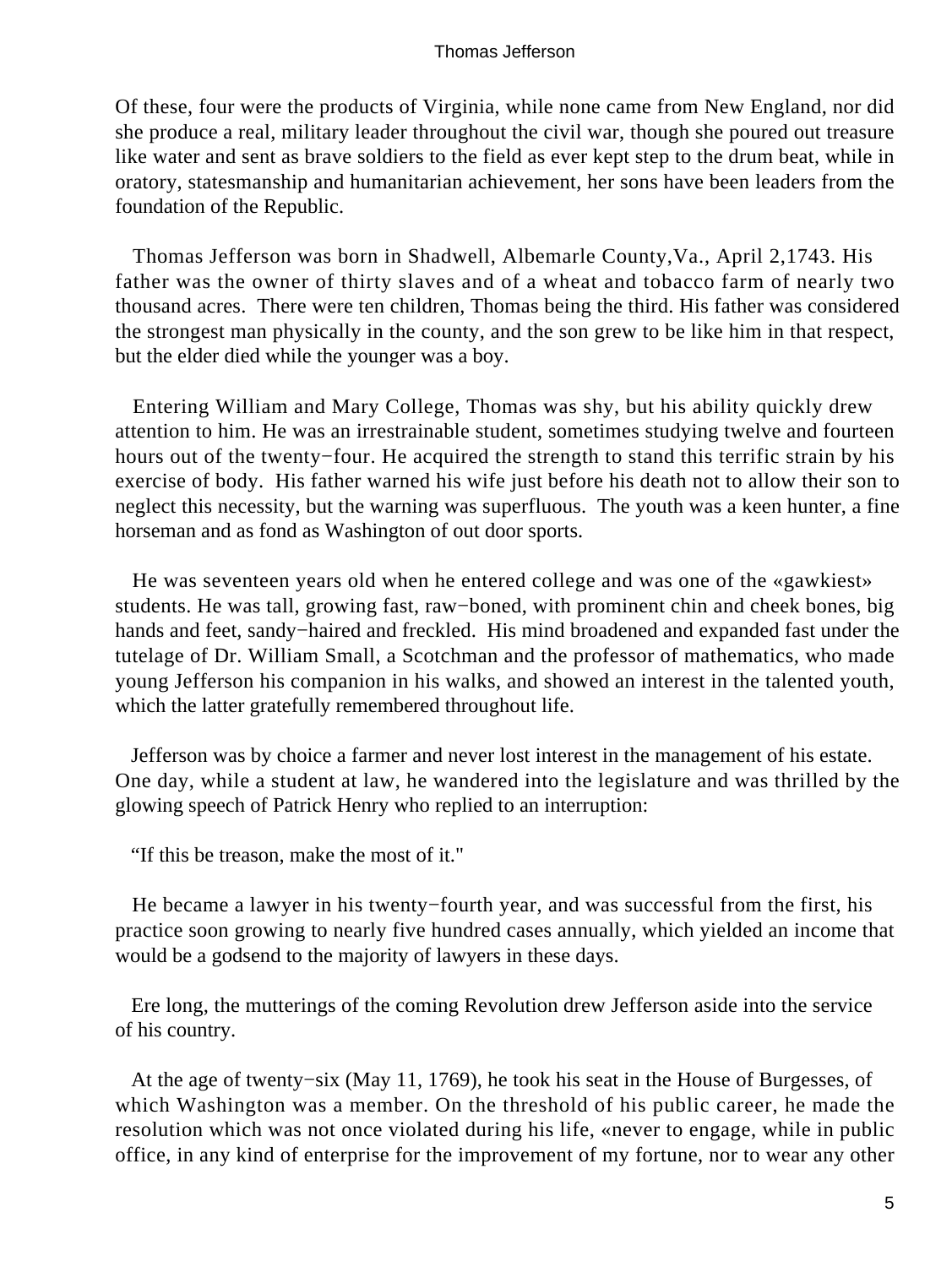character than that of a farmer.» Thus, during his career of nearly half a century, he was impartial in his consideration of questions of public interest.

 His first important speech was in favor of the repeal of the law that compelled a master when he freed his slaves to send them out of the colony. The measure was overwhelmingly defeated, and its mover denounced as an enemy of his country.

 It was about this time that Jefferson became interested in Mrs. Martha Wayles Skelton, a childless widow, beautiful and accomplished and a daughter of John Wayles, a prominent member of the Williamsburg bar. She was under twenty years of age, when she lost her first husband, rather tall, with luxuriant auburn hair and an exceedingly graceful manner.

 She had many suitors, but showed no haste to lay aside her weeds. The aspirants indeed were so numerous that she might well hesitate whom to choose, and more than one was hopeful of winning the prize.

 It so happened that one evening, two of the gentlemen called at the same time at her father's house. They were friends, and were about to pass from the hall into the drawing−room, when they paused at the sound of music. Some one was playing a violin with exquisite skill, accompanied by the harpsicord, and a lady and gentleman were singing.

 There was no mistaking the violinist, for there was only one in the neighborhood capable of so artistic work, while Mrs. Skelton had no superior as a player upon the harpsicord, the fashionable instrument of those days. Besides, it was easy to identify the rich, musical voice of Jefferson and the sweet tones of the young widow.

The gentlemen looked significantly at each other. Their feelings were the same.

«We are wasting our time,» said one; «we may as well go home.»

 They quietly donned their hats and departed, leaving the ground to him who had manifestly already pre−empted it.

 On New Year's day, 1772, Jefferson and Mrs. Skelton were married and no union was more happy. His affection was tender and romantic and they were devoted lovers throughout her life. Her health and wishes were his first consideration, and he resolved to accept no post or honor that would involve their separation, while she proved one of the truest wives with which any man was ever blessed of heaven. The death of his father−in−law doubled Jefferson's estate, a year after his marriage. His life as a gentleman farmer was an ideal one, and it is said that as a result of experimentation, Jefferson domesticated nearly every tree and shub, native and foreign, that was able to stand the Virginia winters.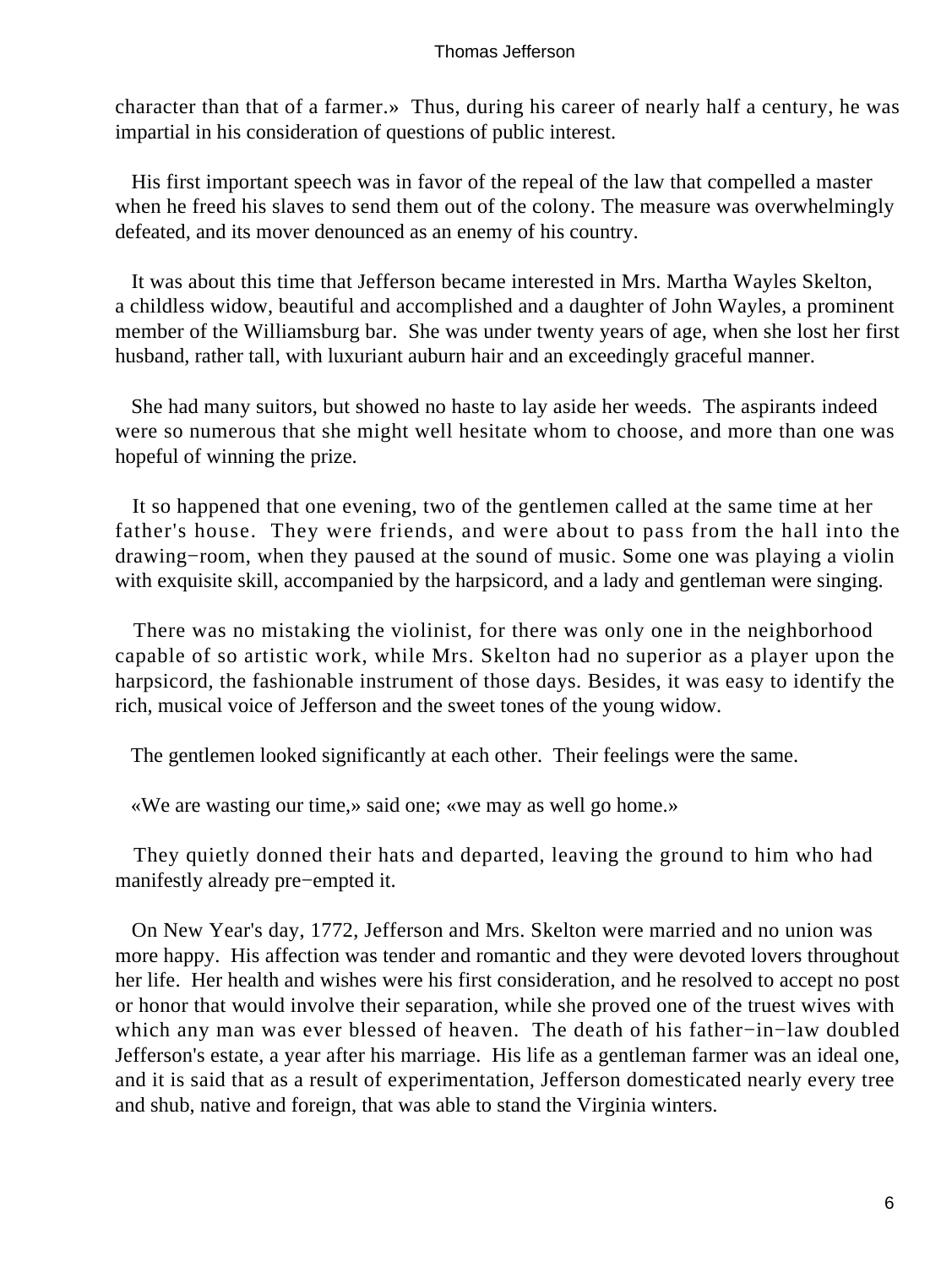Jefferson's commanding ability, however, speedily thrust him into the stirring incidents that opened the Revolution. In September, 1774, his «Draught of Instructions» for Virginia's delegation to the congress in Philadelphia was presented. The convention refused to adopt his radical views, but they were published in a pamphlet and copies were send to England, where Edmund Burke had it republished with emendations of his own.

 Great Britain viewed the paper as the extreme of insolence and punished the author by adding his name to the list of proscriptions enrolled in a bill of attainder.

 Jefferson was present as a member of the convention, which met in the parish church at Richmond, in March, 1775, to consider the course that Virginia should take in the impending crisis. It was at that meeting that Patrick Henry electrified his hearers with the thrilling words:

 «Gentlemen may cry, 'Peace, peace!' but there is no peace! The war has actually begun! The next gale that sweeps from the North will bring to our ears the clash of resounding arms! Our brethren are already in the field. Why stand we here idle? What is it the gentlemen wish? What would they have? Is life so dear or peace so sweet as to be purchased at the price of chains and slavery? Forbid it, Almighty God! I know not what course others may take, but as for me, **GIVE ME LIBERTY,** Or **GIVE ME** DEATH!»

Within the following month occurred the battle of Lexington.

 Washington, Jefferson and Patrick Henry were members of the committee appointed to arrange a plan for preparing Virginia to act her part in the struggle. When Washington, June, 20, 1775, received his commission as commander−in−chief of the American army, Jefferson succeeded to the vacancy thus created, and the next day took his seat in congress.

A few hours later came the news of the battle of Bunker Hill.

 Jefferson was an influential member of the body from the first. John Adams said of him: «he was so prompt, frank, explicit and decisive upon committees that he soon seized upon every heart.» Virginia promptly re− elected him and the part he took in draughting the Declaration of Independence is known to every school boy.

 His associates on the committee were Franklin, John Adams, Roger Sherman and Robert R. Livingston. It was by their request that he prepared the document (see fac−simile, page 49,) done on the second floor of a small building, on the corner of Market and Seventh Streets. The house and the little desk, constructed by Jefferson himself, are carefully preserved.

 The paper was warmly debated and revised in congress on the 2nd, 3rd and 4th of July, 1776. The weather was oppressively hot, and on the last day an exasperating but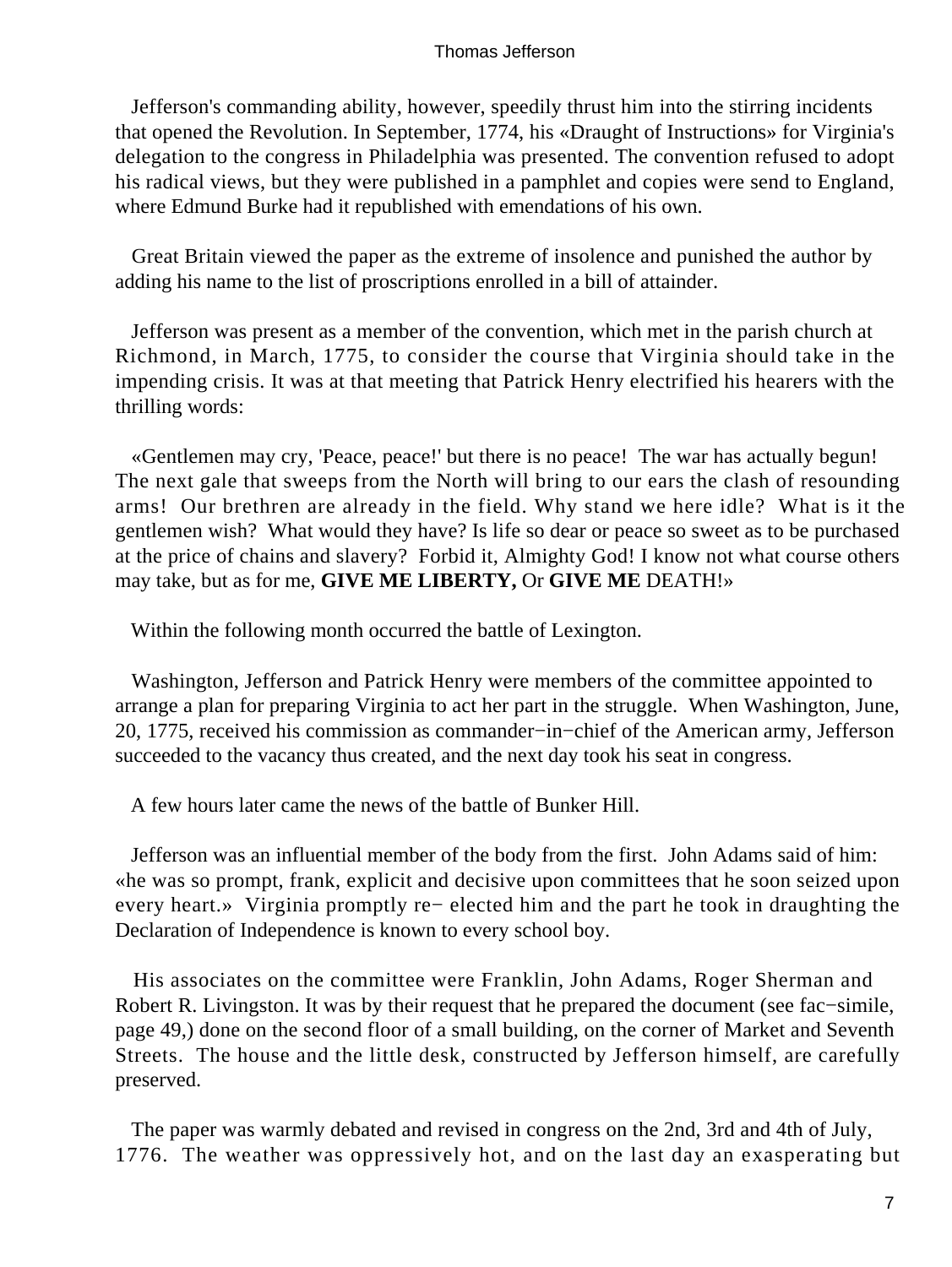providential invasion of the hall by a swarm of flies hurried the signing of the document. Some days afterward, the committee of which Jefferson was a member provided as a motto of the new seal, that perfect legend,—E Pluribus Unum.

 The facts connected with the adoption of the Declaration of Independence must always be of profound interest. The public are inclined to think that our Magna Charta was accepted and signed with unbounded enthusiasm and that scarcely any opposition to it appeared, but the contrary was the fact.

 While Jefferson was the author of the instrument, John Adams, more than any one man or half a dozen men brought about its adoption. When the question was afterward asked him, whether every member of congress cordially approved it, he replied, "Majorities were constantly against it. For many days the majority depended on Mr. Hewes of North Carolina. While a member one day was reading documents to prove that public opinion was in favor of the measure, Mr. Hewes suddenly started upright, and lifting up both hands to heaven, as if in a trance, cried out:

'It is done, and I will abide by it.'

 I would give more for a perfect painting of the terror and horror of the faces of the old majority at that moment than for the best piece of Raphael."

 Jefferson has given a synopsis of the arguments for and against the adoption of the Declaration. It will be remembered that the hope of the colonies or new States, even after the war had continued for a considerable time, was not so much independence as to extort justice from Great Britain.

 Had this been granted, the separation would have been deferred and when it came, as come it must, probably would have been peaceable. At the same time, there was a strenuous, aggressive minority who was insistent from the first for a complete severance of the ties binding us to the mother country.

 The debate in congress showed that New York, New Jersey, Pennsylvania, Delaware, Maryland and South Carolina were not ready to take the irrevocable step, but it was evident that they were fast approaching that mood, and the wise leaders tarried in order to take them in their company.

 In the vote of July 1, the Pennsylvania and South Carolina delegates still opposed, while those from New York did the same, contrary to their own convictions but in obedience to home instructions, which later were changed.

 The signs of unanimity became unmistakable on the Second, and two days later, as every one knows. the adoption of the Declaration took place, though it was not until the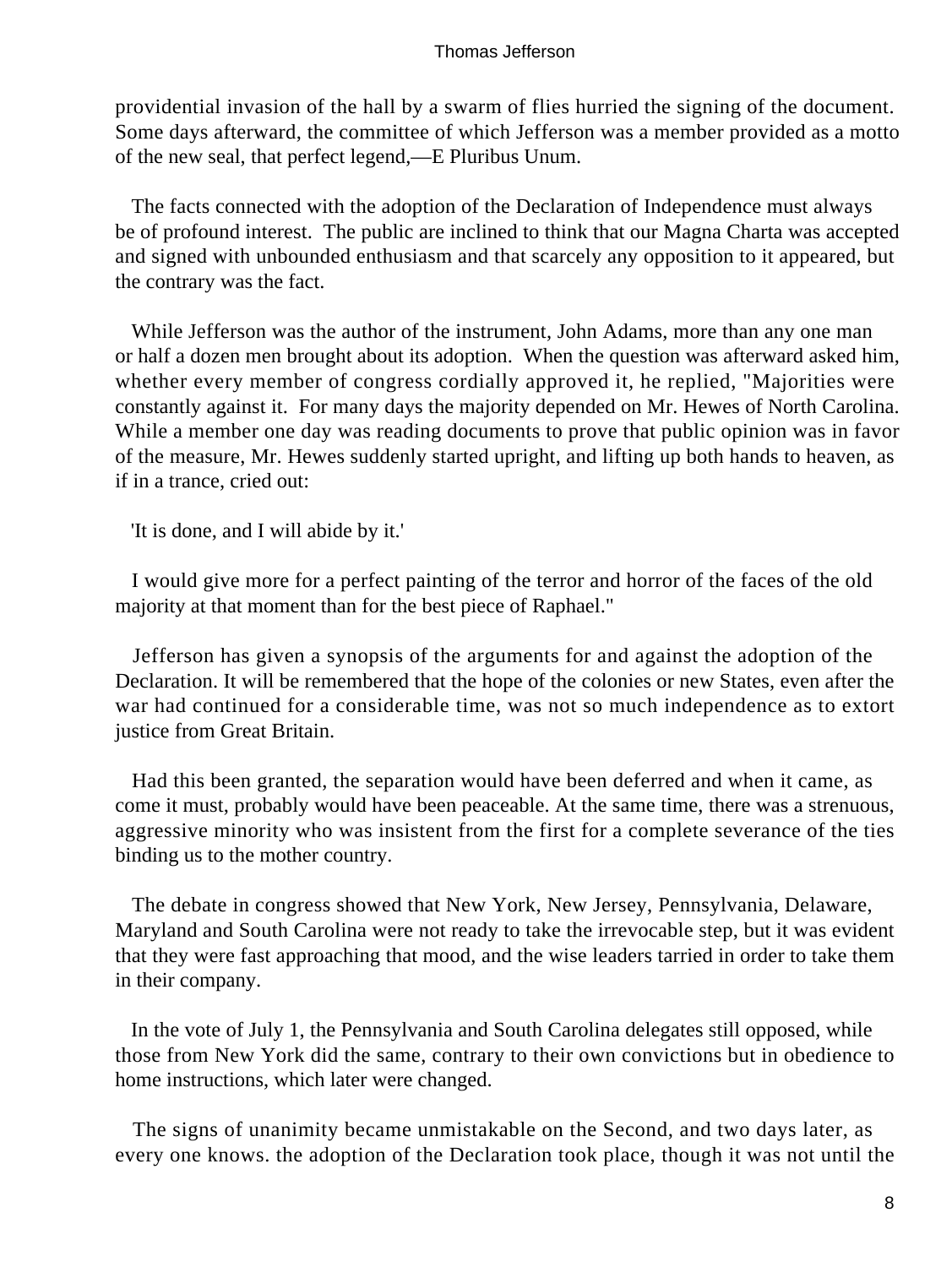Second of August that all the members, excepting John Dickinson had signed.

 Five years passed before the Articles of Confederation were formally adopted by the states, by which time it had become clear that they must totally fail of their purpose, for each state decided for itself whether to respond to the demands of congress. The poison of nullification thus infused into the body politic at its birth bore baleful fruit in the years that followed.

On six separate occasions, there were overt acts on the part of the States.

 The first occurred in 1798, when Virginia and Kentucky passed nullification resolutions.

 The second was the attempt of New England in 1803 to form a northern confederacy, comprising five New England States, and New York and New Jersey. The third was Aaron Burr's wild scheme in the Southwest.

 The fourth, the resolution of the New England States to withold cooperation in the War of 1812.

The fifth, the nullification acts of South Carolina in 1832.

 The sixth and last, the effort of eleven states to form the Southern Confederacy. This brought the burning issue to a head and settled the question for the ages to come.

 It seems incredible in these times that the country submitted for a month to the intolerable Alien and Sedition acts. Should any congressman propose their reenactment to−day, he would be looked upon as a crank and be laughed out of court. They were enacted when Jefferson was Vice President and were the creation of the brilliant Alexander Hamilton, whose belief was in a monarchy rather than a republic.

 The Sedition act made it a felony punishable with a fine of \$5000 and five years imprisonment for persons to combine in order to impede the operation of any law of the United States, or to intimidate persons from taking Federal office, or to commit or advise a riot or insurrection or unlawful assembly.

 It declared further that the writing or publishing of any scandalous, malicious or false statement against the president or either house of congress should be punishable by a fine of \$2000 and imprisonment for two years.

 It will be noted that this law precluded all free discussion of an act of congress, or the conduct of the president.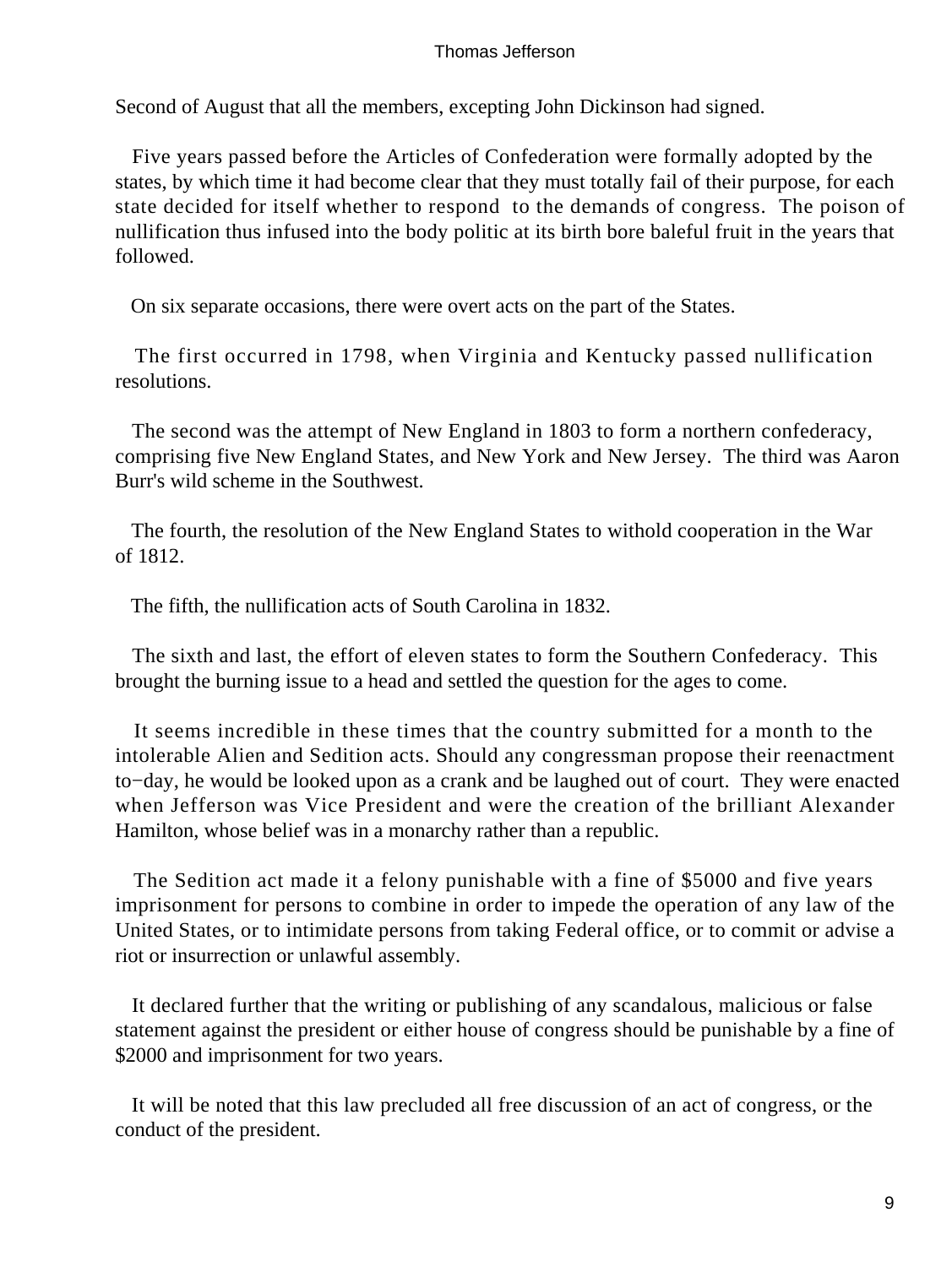In other words, it was meant to be the death blow to freedom of speech.

 But bad as it was, the Alien act, which congress passed at the same session, 1798, was ten fold worse.

 There had been much unrest caused by the intermeddling of foreigners in the States, and it was now decided that the president might drive out of the country any alien he chose thus to banish, and to do it without assigning any reason therefor. It was not necessary even to sue or to bring charges; if an alien receiving such notice from the president refused to obey, he could be imprisoned for three years.

 President Adams afterward declared that he did not approve of this stern measure which was the work of Hamilton, and boasted that it was not enforced by him in a single instance.

Nevertheless, the Sedition act was enforced to a farcical degree.

 When President Adams was passing through Newark, N. J., he was saluted by the firing of cannon. One of the cannoneers, who was strongly opposed to him, expressed the wish that he might be struck by some of the wadding. For this remark, he was arrested and compelled to pay a fine of one hundred dollars.

 Editor Frothingham printed his belief that Hamilton wished to buy the Aurora for the purpose of suppressing it. For expressing that opinion he was fined and imprisoned. Thomas Cooper made the remark that in 1797 President Adams was «hardly in the infancy of political mistakes,» and these mild words cost him \$400 and kept him in prison for six months.

 It is hard to believe that the following proceedings took place within the present hundred years in the United States of America, and yet they did.

 In the case against Callender, Judge Chase denounced the accused to the jurors and forbade the marshals to place any one not a Federalist on the jury. The lawyers who defended Callender were threatened with corporal punishment.

 In Otsego, N. Y., Judge Peck obtained signers to a petition for the repeal of the obnoxious acts. For such action he was indicted and taken to New York city for trial.

That was the sacred right of petition with a vengeance.

 Matthew Lyon, while canvassing his district in Vermont for re−election to congress, charged the president in one of his speeches with «unbounded thirst for ridiculous pomp, foolish adulation and a selfish avarice,» certainly mild expressions compared with what are heard in these times, but because of their utterance, Mr. Lyon spent four months in jail and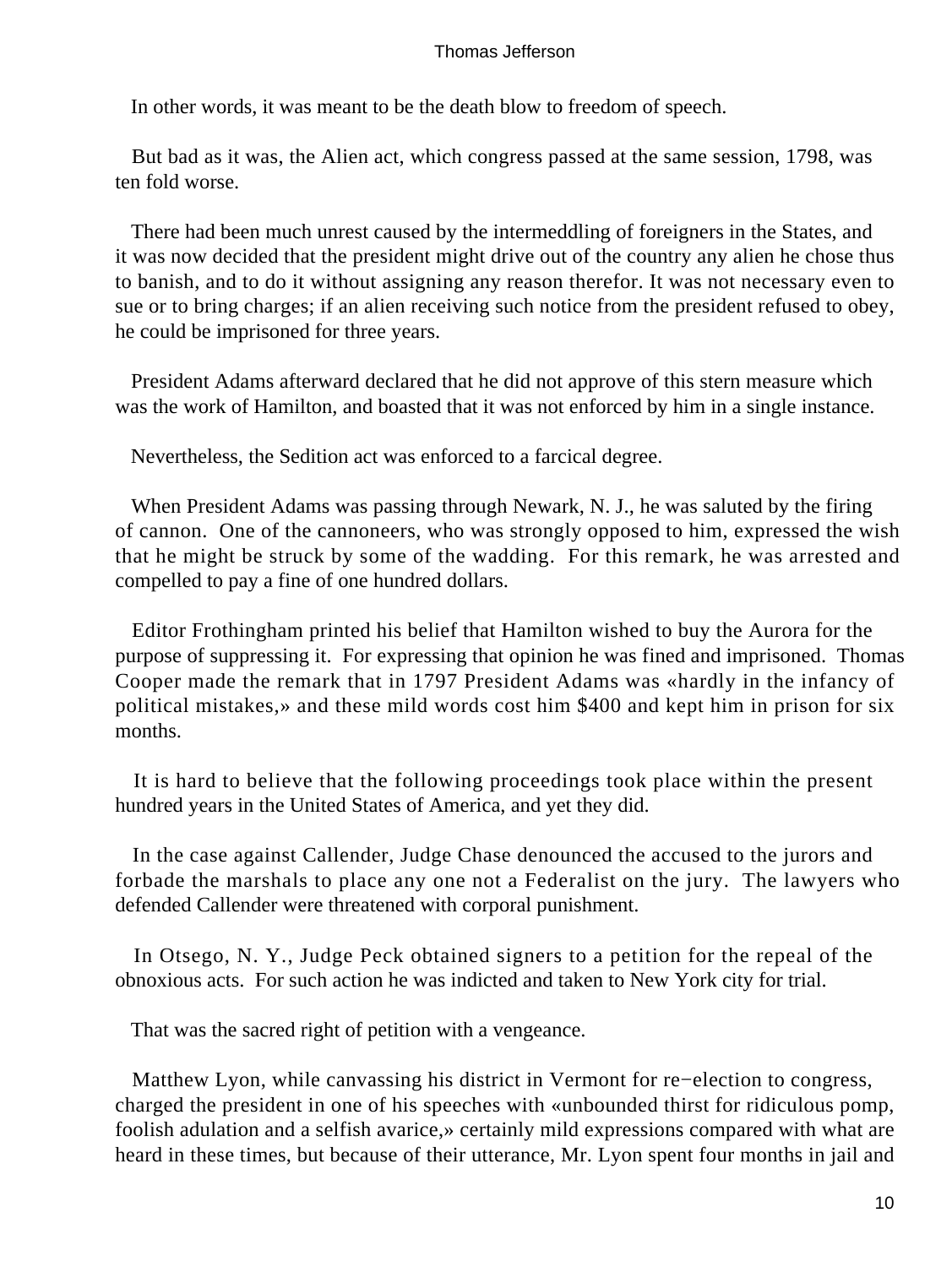paid a fine of \$1OOO.

 When he had served out his term and been re−elected, a strong effort was made to prevent his taking his seat. It failed and in 1840, his fine was returned to him with interest.

 It can well be understood that the passage and enforcement of such iniquitous measures caused alarm and indignation throughout the country.

 Edward Livingston declared that they would «disgrace Gothic barbarism.» Jefferson's soul was stirred with the profoundest indignation. Under his inspiration, the Virginia assembly adopted resolutions calling on the state to nullify within its limits the enforcement of the Sedition act. The Alien and Sedition laws were declared unconstitutional, and the sister States were invited to unite in resisting them, «in order to maintain unimpaired the authorities, rights and liberties reserved to the States respectively or to the people.»

 These views were not only those of Jefferson, but of Patrick Henry, George Mason and nearly all leading Virginians.

 Kentucky, the child of her loins, seconded the action of Virginia, urged thereto by Jefferson who moulded her resolutions.

 The revolt against the measures was so widespread that the Alien act was repealed in 1800, and the Sedition act in the following year.

 Having been essentially Federal measures, they were buried in the same grave with the Federal party.

 Having rendered these invaluable services, Jefferson resigned his seat in congress, on account of the illness of his wife and the urgent need of his presence at home. Moreover, he had been elected a member of the legislature of his State and was anxious to purge its statute books of a number of objectionable laws.

 He had hardly entered upon the work, when he was notified of his appointment as a joint commissioner with Franklin and Deane as representatives of the United States in France. After reflection, he declined the appointment, believing his duty at home was more important. That such was the fact was proven by his success in securing the repeal of the system of entail, thus allowing all property in the State to be held in fee simple, and by the abolishment of the connection between church and state. The latter required years in order to effect complete success, but it was reached at last.

 How forceful were many of the expressions he employed during that contest, such as: «Compulsion makes hypocrites, not converts;» «Truth stands by itself; error alone needs the support of government.»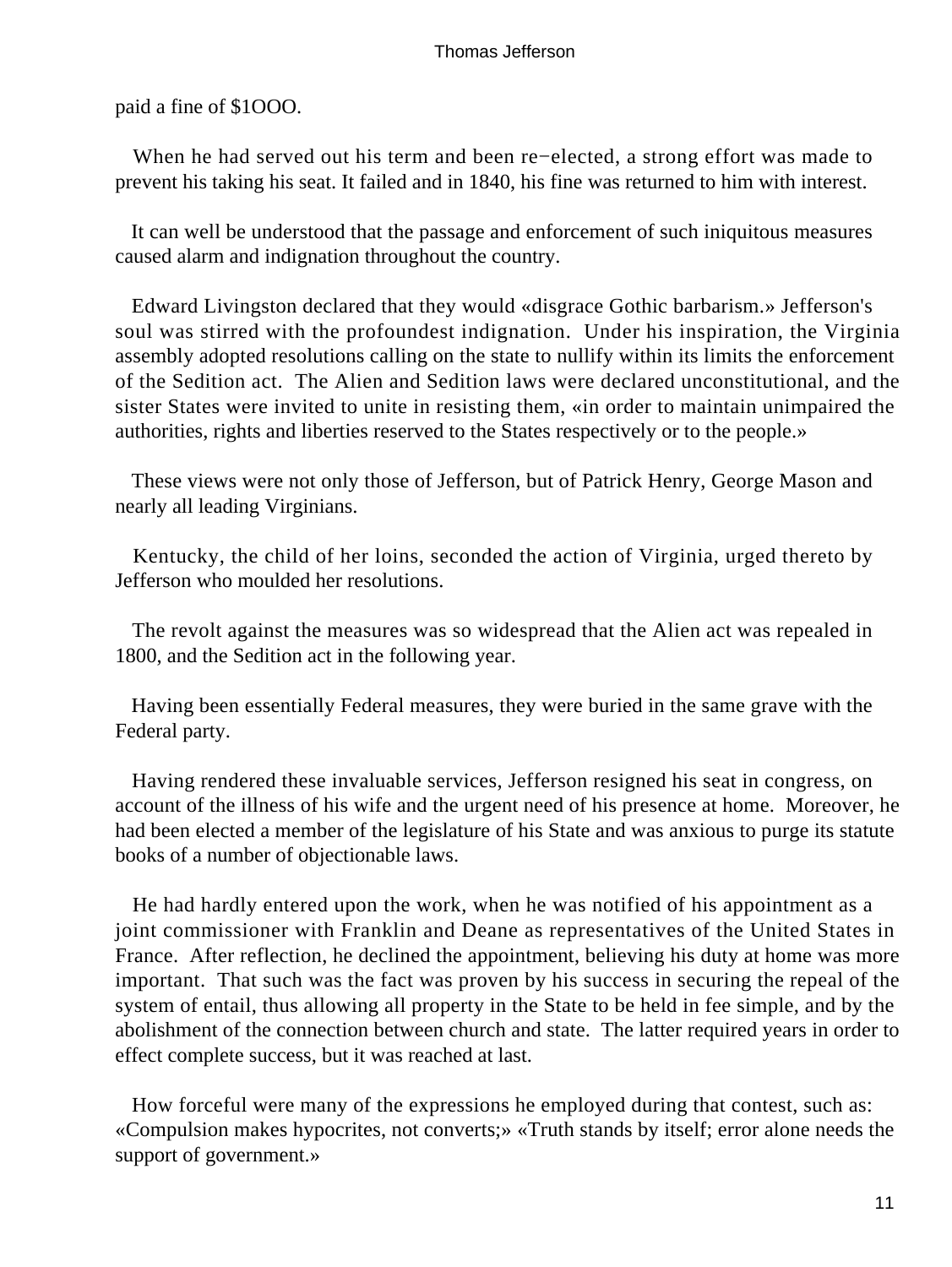Jefferson's committee abolished the frightful penalties of the ancient code; he set on foot the movement for the improvement of public education; he drew the bill for the establishment of courts of law in the State, and prescribing their methods and powers; he destroyed the principle of primogeniture, and brought about the removal of the capital from Williamsburg to Richmond.

 Jefferson succeeded Patrick Henry as Governor of the State, at the opening of the year 1779. The two years were marked by incessant trial and the severest labor, for the war had reached Virginia soil and the State was desolated.

 More than once the legislature was obliged to flee before the enemy; Gates was crushed at Camden; Arnold the traitor scourged Richmond with his raiders; Monticello itself was captured by cavalry, and Jefferson escaped only by a hair's breadth. His estate was trampled over, his horses stolen, his barns burned, his crops destroyed and many of his slaves run off.

 He declined a third election,and in the autumn of 1782, to his inconsolable sorrow, his wife died, leaving three daughters, the youngest a babe.

 In the following November, he took his seat in congress at Annapolis, and during that session he proposed and caused the adoption of our present system of decimal currency.

 In May, 1784, he was again elected plenipotentiary to France to assist Franklin and Adams in negotiating commercial treaties with foreign nations. He arrived in Paris in July, and in May, succeeding, became sole plenipotentiary to the king of France for three years from March 1O, 1785.

 Jefferson's residence in France produced a profound impression upon him and had much to do in crystallizing his ideas of the true form of government.

 That country was groveling under the heel of one of the most hideous systems that the baseness of man ever conceived. Who has not read of the nobleman who, when his coachman ran over a child and crushed out its life, was only concerned lest its blood should soil his carriage, or of the poor peasants who were compelled to beat the bogs all night long, to prevent the frogs from croaking and thereby disturbing the slumber of their lordly masters? The condition of no people could be more horrible, than that of the lower classes in France previous to the uprising, with its excesses that horrified the world.

 Jefferson enjoyed the music, the art and the culture of the gay capital, but could never shake off the oppression caused by the misery of the people.

 «They are ground to powder,» he said, «by the vices of the form of government which is one of wolves over sheep, or kites over pigeons.»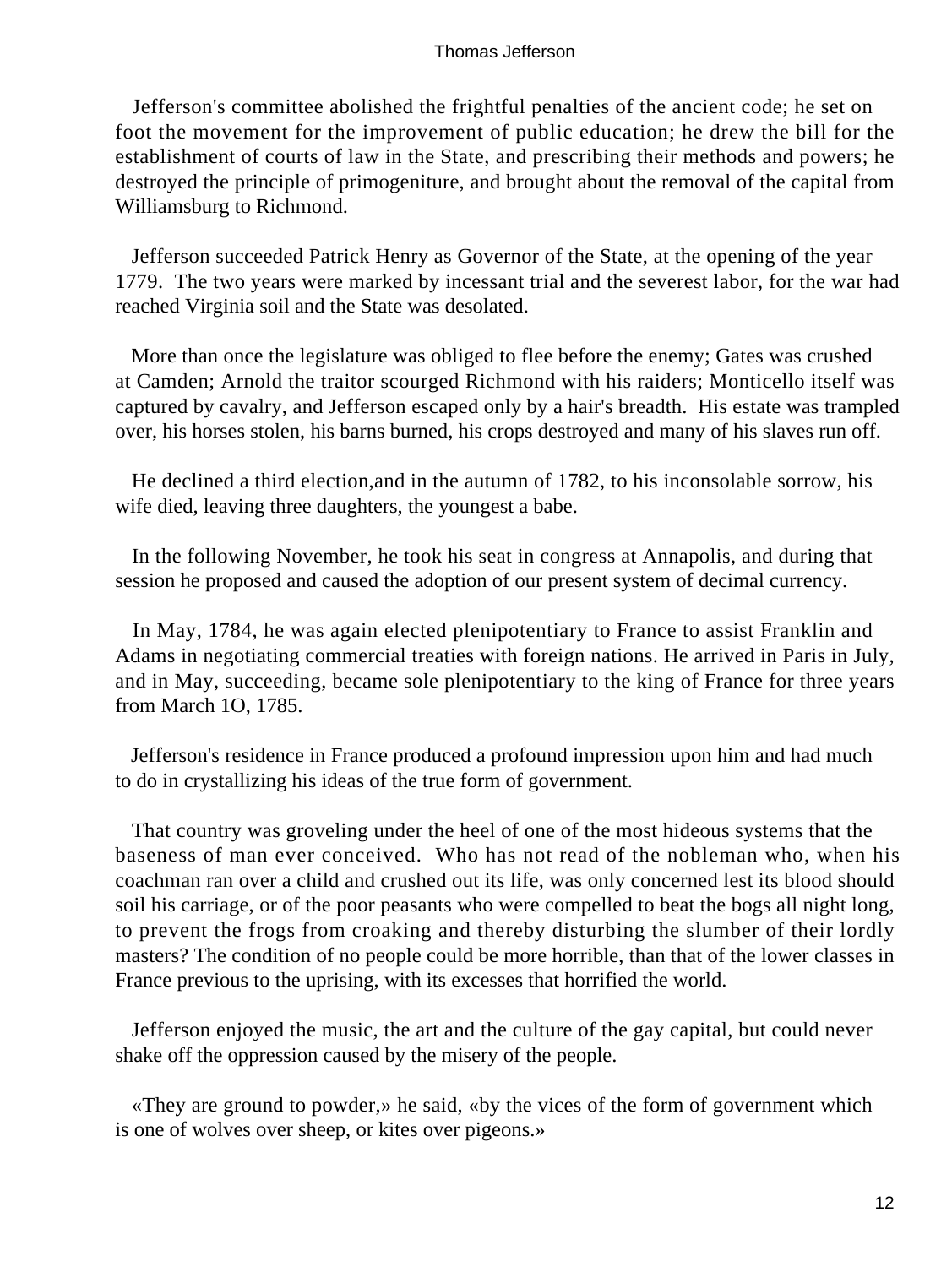He took many journeys through the country and made it a practice to enter the houses of the peasants and talk with them upon their affairs and manner of living. He often did this, using his eyes at the same time with the utmost assiduity. All that he learned deepened the sad impression he had formed, and he saw with unerring prevision the appalling retribution that was at hand.

 But Jefferson was not the officer to forget or neglect his duties to his own government, during the five years spent in France.

 Algiers, one of the pestilent Barbary States, held a number of American captives which she refused to release except upon the payment of a large ransom. It had been the custom for years for the powerful Christian nations to pay those savages to let their ships alone, because it was cheaper to do so than to maintain a fleet to fight them. Jefferson strove to bring about a union of several nations with his own, for the purpose of pounding some sense into the heads of the barbarians and compelling them to behave themselves.

 One reason why he did not succeed was because our own country had no navy with which to perform her part in the compact.

 France, with that idiotic blindness which ruled her in those fearful days, maintained a protective system which prevented America from sending cheap food to starving people, nor was Jefferson able to effect more than a slight change in the pernicious law. One thing done by him made him popular with the masses. His «Notes on Virginia» was published both in French and English. Like everything that emanated from his master hand, it was well conceived and full of information. In addition, it glowed with republican sentiment and delighted the people. He was in Paris when his State legislature enacted the act for which he had so strenuously worked, establishing the freedom of religion. He had numerous copies of it printed in French and distributed. It struck another popular chord and received the ardent praise of the advanced Liberals.

 Jefferson was too deeply interested in educational work to forget it among any surroundings. All new discoveries, inventions and scientific books were brought to the knowledge of the colleges in the United States, and he collected a vast quantity of seeds, roots and nuts for transplanting in American soil.

 It need hardly be said that his loved Monticello was not forgotten, and, as stated elswhere, he grew about everything of that nature that would stand the rigor of the Virginia winters. No office or honor could take away Jefferson's pride as a cultivator of the soil.

 Returning to Virginia on leave of absence, in the autumn of 1789, he was welcomed with official honors and the cordial respect of his fellow citizens. On the same day he learned of his appointment by Washington as his Secretary of State.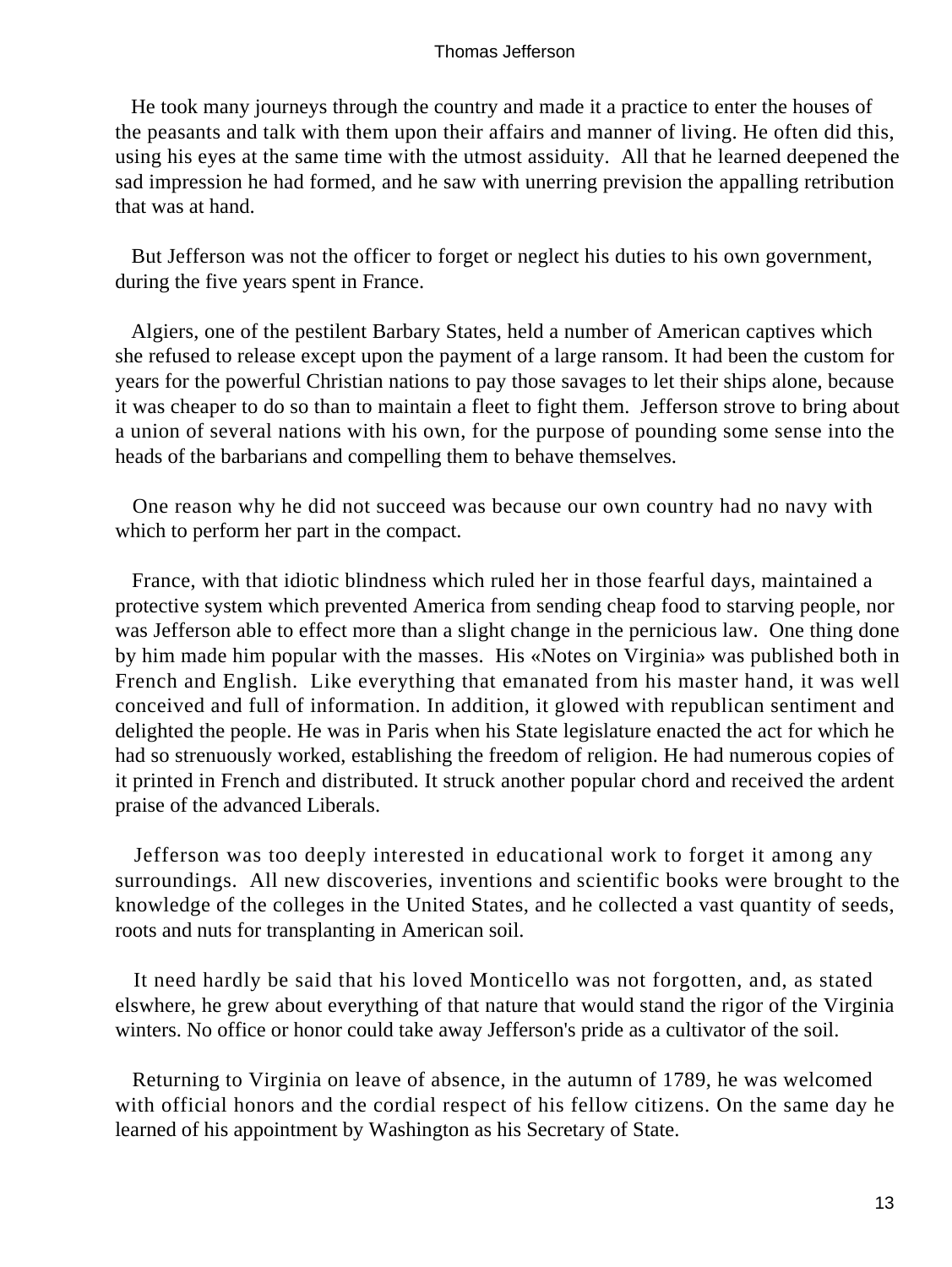He would have preferred to return to his former post, but yielded to the wishes of the first president, and, arriving in New York in March, 1790, entered at once upon the duties of his office.

 In the cabinet Jefferson immediately collided with the brilliant Alexander Hamilton, Secretary of the Treasury.

The two could no more agree than oil and water.

 Jefferson was an intense republican−democrat, and was shocked and disgusted to find himself in an atmosphere of distrust of a republican system of government, with an unmistakable leaning toward monarchical methods. This feeling prevailed not only in society, but showed itself among the political leaders.

Jefferson's political creed may be summed up in his own words:

 «The will of the majority is the natural law of every society and the only sure guardian of the rights of man; though this may err, yet its errors are honest, solitary and short−lived. We are safe with that, even in its deviations, for it soon returns again to the right way.»

 Hamilton believed in a strong, centralized government, and on nearly every measure that came before the cabinet, these intellectual giants wrangled. Their quarrels were so sharp that Washington was often distressed. He respected both too deeply to be willing to lose either, but it required all his tact and mastering influence to hold them in check. Each found the other so intolerable, that he wished to resign that he might be freed from meeting him.

 Hamilton abhorred the French revolution, with its terrifying excesses, and Jefferson declared that no horror equalled that of France's old system of government.

 Finally Jefferson could stand it no longer and withdrew from the cabinet January 1, 1794.

 An equally potent cause for his resignation was the meagreness of his salary of \$3500. It was wholly insufficient and his estate was going to ruin. He yearned to return to his beloved pursuit, that of a farmer.

 The request by Washington to act as special envoy to Spain did not tempt him, but he allowed his name to be put forward as a candidate for the presidency in 1796. John Adams received 71 votes and Jefferson 68, which in accordance with the law at that time made him vice−president.

 President Adams ignored him in all political matters, and Jefferson found the chair of presiding officer of the senate congenial. He presided with dignity and great acceptability,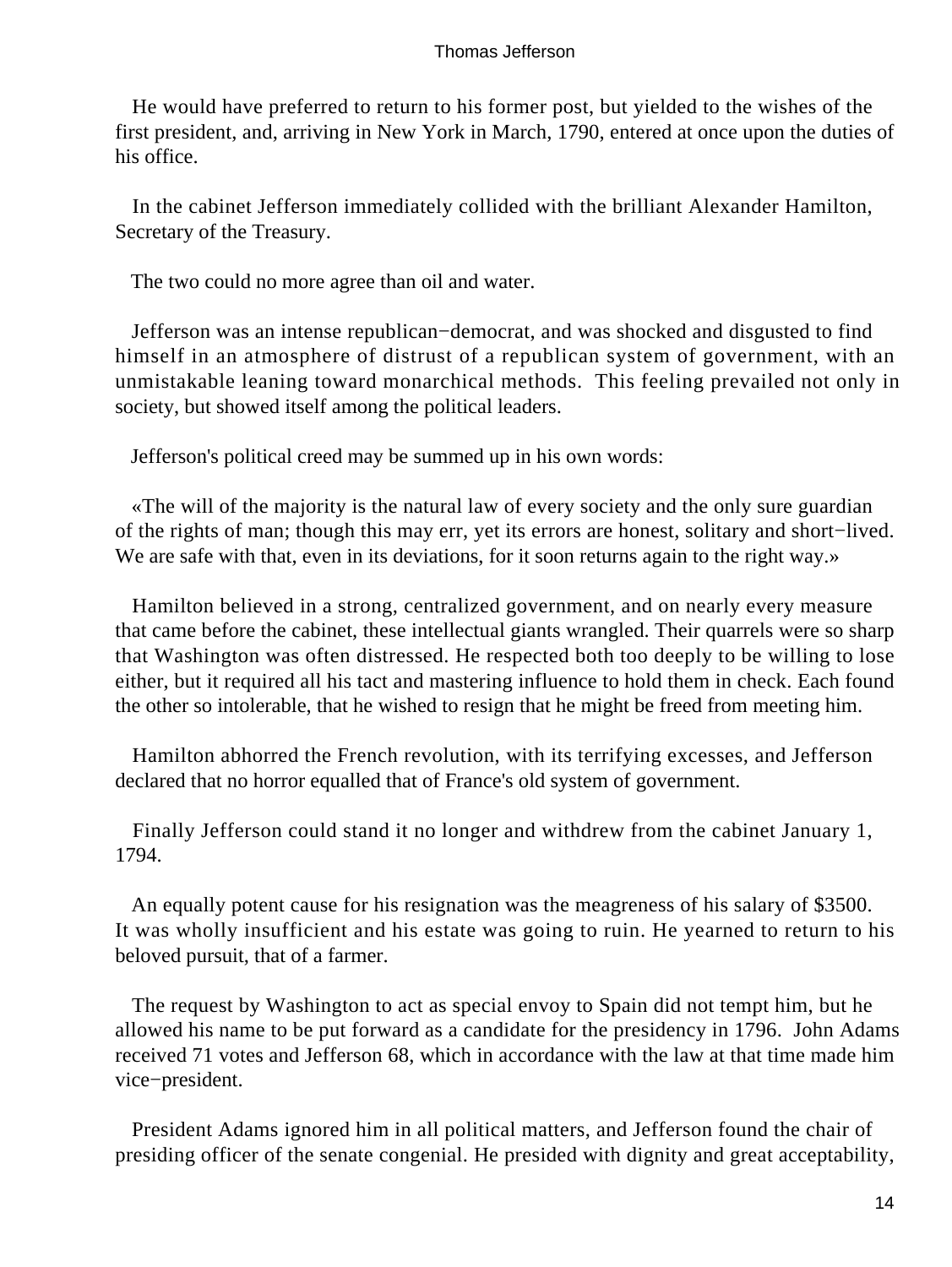and his «Manual of Parliamentary Practice» is still the accepted authority in nearly all of our deliberative bodies.

 The presidential election of 1800 will always retain its place among the most memorable in our history.

 The Federalists had controlled the national government for twelve years, or ever since its organization, and they were determined to prevent the elevation of Jefferson, the founder of the new Republican party. The Federal nominees were John Adams for president and Charles Cotesworth Pinckney for vice−president, while the Republican vote was divided between Jefferson and Aaron Burr.

 A favorite warning on the part of those who see their ideas threatened with overthrow is that our country is «trembling on the verge of revolution.» How many times in the past twenty−five, ten and five years have ranting men and women proclaimed from the housetops that we were «on the verge of revolution?» According to these wild pessimists the revolution is always at hand, but somehow or other it fails to arrive. The probabilities are that it has been permanently side−tracked.

 During the campaign of 1800, Hamilton sounded the trumpet of alarm, when he declared in response to a toast:

 «If Mr. Pinckney is not elected, a revolution will be the consequence, and within four years I will lose my head or be the leader of a triumphant army.»

 The Federalist clergy joined in denouncing Jefferson on the ground that he was an atheist. The Federalists said what they chose, but when the Republicans grew too careless they were fined and imprisoned under the Sedition law.

 The exciting canvas established one fact: there was no man in the United States so devotedly loved and so fiercely hated as Thomas Jefferson. New York had twelve electoral votes, and because of the Alien and Sedition laws she witheld them from Adams and cast them upon the Republican side.

 It may not be generally known that it was because of this fact that New York gained its name of the «Empire State.»

 The presidential vote was: Jefferson, 73; Burr, 73; John Adams, 65; C. C. Pinckney, 64; Jay, 1. There being a tie between the leading candidates, the election was thrown into the House of Representatives, which assembled on the 11th of February, 1801, to make choice between Burr and Jefferson.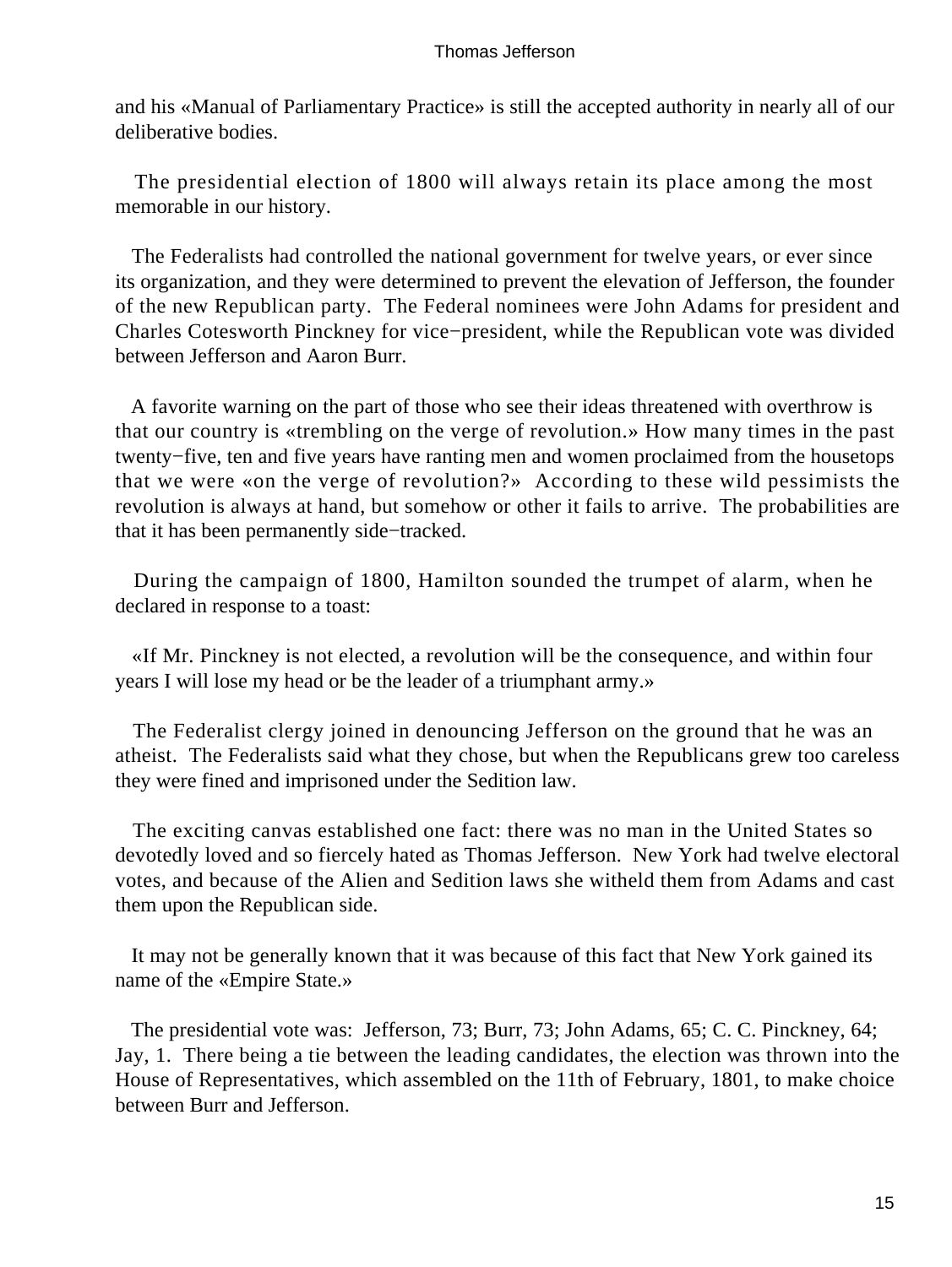It is to the credit of Hamilton that, knowing the debased character of Burr, he used his utmost influence against him.

 A great snow storm descended upon the little town of Washington and the excitement became intense. On the first ballot, eight States voted for Jefferson and six for Burr, while Maryland and Vermont were equally divided. All the Federalists voted for Burr with the single exception of Huger of South Carolina, not because of any love for Burr, but because he did not hate him as much as he did Jefferson.

 Mr. Nicholson of Maryland was too ill to leave his bed. Without his vote, his State would have been given to Burr, but with it, the result in Maryland would be a tie.

 It was a time when illness had to give way to the stern necessity of the case, and the invalid was wrapped up and brought on his bed through the driving snow storm and placed in one of the committee rooms of the house, with his wife at his side, administering medicines and stimulants night and day. On each vote the ballot box was brought to the bed side and his feeble hand deposited the powerful bit of paper.

Day after day, the balloting went on until thirty−five ballots had been cast.

 By that time, it was clear that no break could be made in the Jefferson columns and it was impossible to elect Burr. When the thirty−sixth ballot was cast, the Federalists of Maryland, Delaware and South Carolina threw blanks and the Federalists of Vermont stayed away, leaving their Republican brothers to vote those States for Jefferson. By this slender chance did the republic escape a calamity, and secure the election of Jefferson for president with Burr for vice−president.

 The inauguration of the third president was made a national holiday throughout the country. The church bells were rung, the military paraded, joyous orations were delivered,and many of the newspapers printed in full the Declaration of Independence.

 The closeness of the election resulted in a change in the electoral law by which the president and vice−president must of necessity belong to the same political party.

 Jefferson had every reason to feel proud of his triumph, but one of the finest traits of his character was his magnanimity.

 The irascible Adams made an exhibition of himself on the 4th of March, when in a fit of rage, he rose before day−light and set out in his coach for Massachusetts, refusing to wait and take part in the inauguration of his successor. With the mellowness of growing years, he realized the silliness of the act, and he and Jefferson became fully reconciled and kept up an affectionate correspondence to the end of their lives.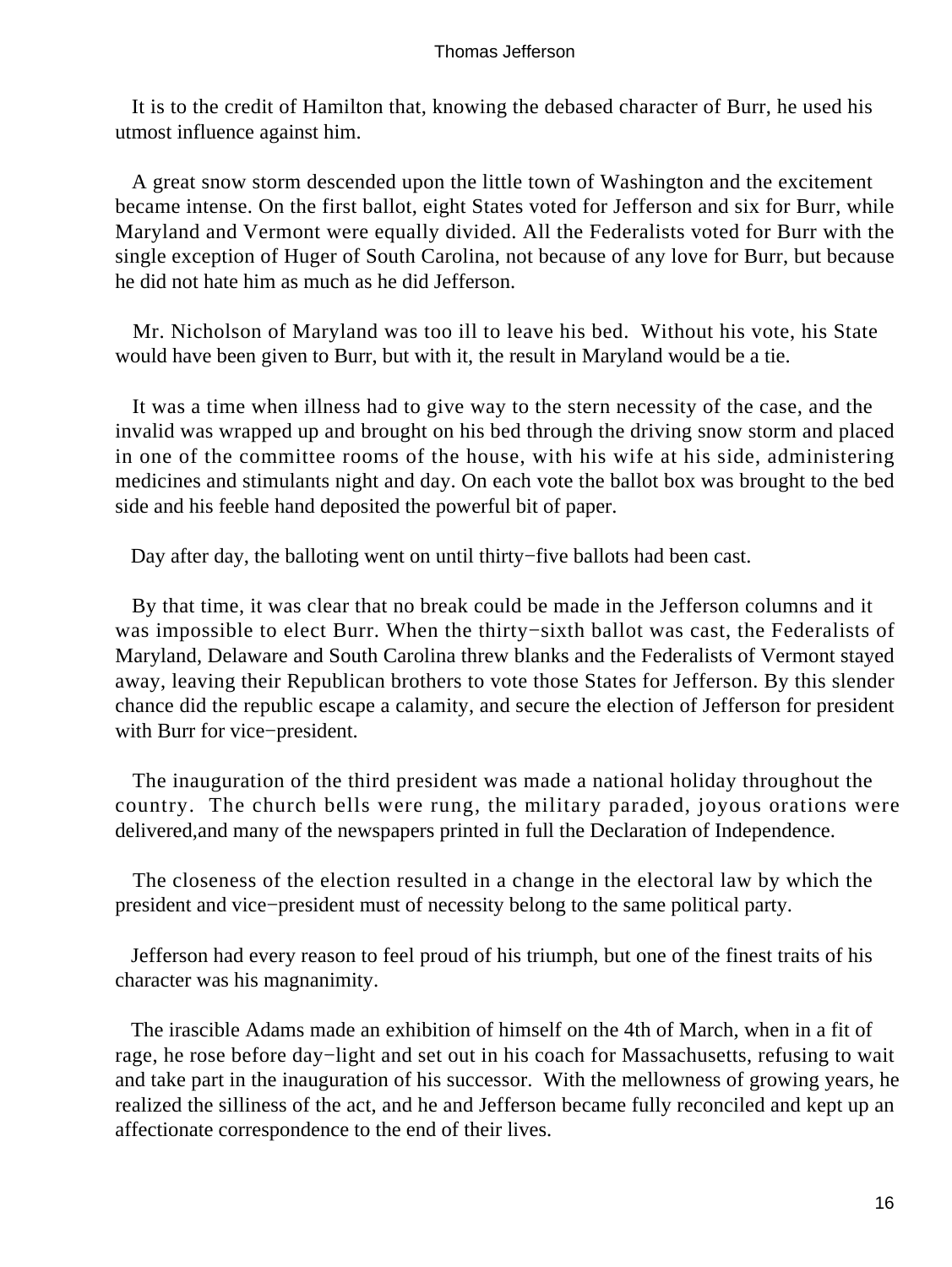Jefferson did all he could to soothe the violent party feeling that had been roused during the election. This spirit ran like a golden thread through his first excellently conceived inaugural. He reminded his fellow citizens that while they differed in opinion, there was no difference in principle, and put forth the following happy thought:

 «We are all Republicans, we are all Federalists. If there be any among us, who would wish to dissolve this Union or to change its republican form, let them stand undisturbed as monuments of the safety with which error of opinion may be tolerated where reason is left free to combat it.»

 There can be little doubt that he had Hamilton in mind when he answered, as follows, in his own forceful way the radical views of that gifted statesman.

 «Some honest men fear that a republican government cannot be strong, that this government is not strong enough. I believe this, on the contrary, is the strongest government on earth. I believe it is the only one where every man, at the call of the laws, would fly to the standard of the law, and would meet invasions of the public order as his own personal concern.»

 It was characteristic of Jefferson's nobility that one of his first efforts was to undo, so far as he could, the mischief effected by the detested Sedition law. Every man who was in durance because of its operation was pardoned, and he looked upon the law as «a nullity as obsolete and palpable, as if congress had ordered us to fall down and worship a golden image.»

 He addressed friendly and affectionate letters to Kosciusko and others, and invited them to be his guests at the White House. Samuel Adams of Massachusetts had been shamefully abused during the canvas, but he felt fully compensated by the touching letter from the president. Thomas Paine was suffering almost the pangs of starvation in Paris, and Jefferson paid his passage home. Everywhere that it was possible for Jefferson to extend the helping hand he did so with a delicacy and a tact, that won him multitudes of friends and stamped him as one of nature's noblemen.

 The new president selected an able cabinet, consisting of James Madison, Secretary of State; Albert Gallatin, Secretary of the Treasury; Henry Dearborn, Secretary of War; Robert Smith,Secretary of the Navy; Gideon Granger, Postmaster−general; Levi Lincoln, Attorney General. This household proved a veritable «happy family,» all working together in harmony throughout the two terms, and Jefferson declared that if he had his work to do over again, he would select the same advisers without exception.

 Although the policy,«to the victors belong the spoils,» had not been formulated at that time, its spirit quickened the body politic. Jefferson's supporters expected him to turn out a part at least of the Federalists, who held nearly all the offices, but he refused, on the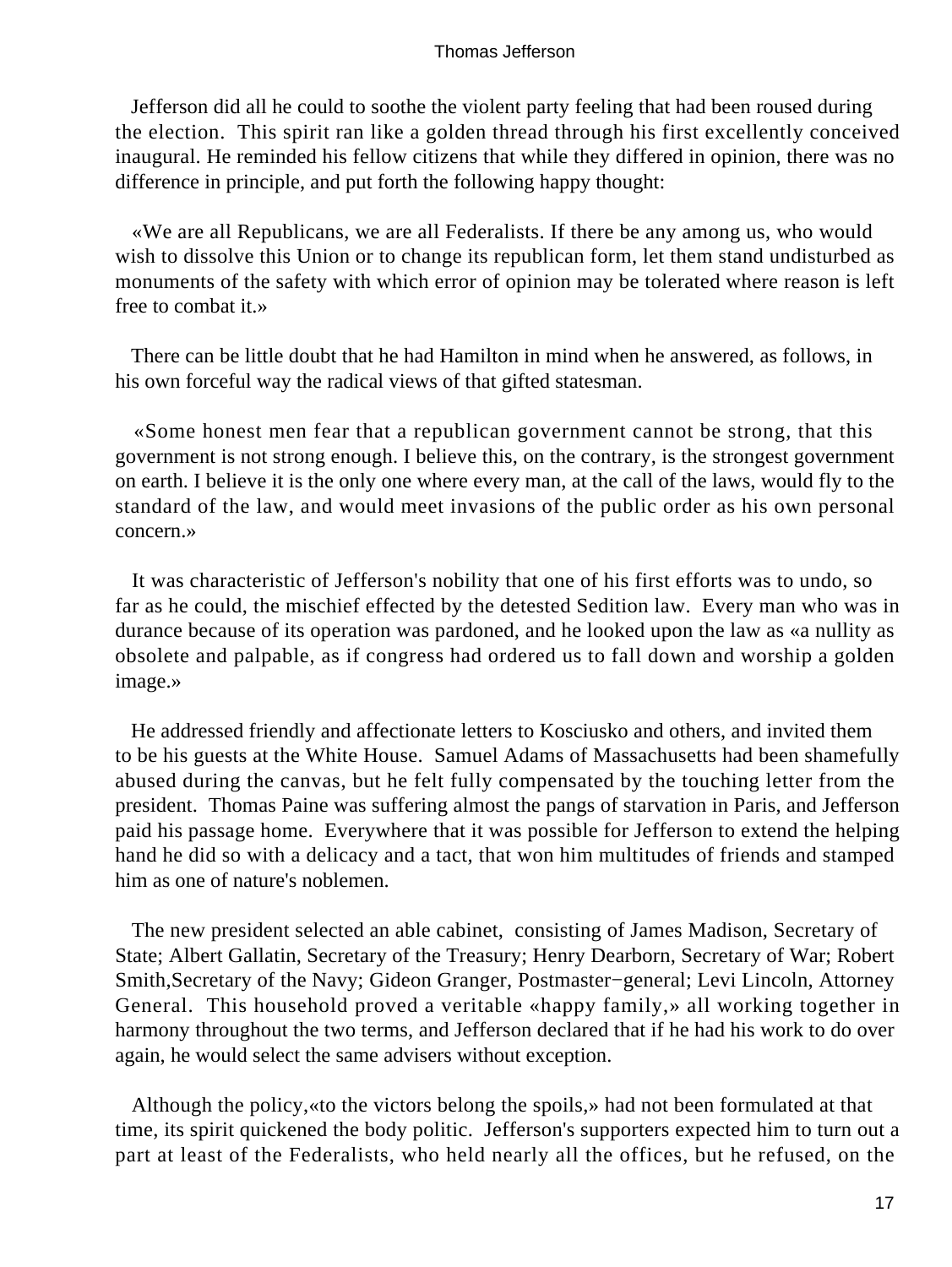principle that a competent and honest office holder should not be removed because of his political opinions. When he, therefore, made a removal, it was as a rule, for other and sufficient reasons.

 But he did not hesitate to show his dislike of the ceremony that prevailed around him. He stopped the weekly levee at the White House, and the system of precedence in force at the present time; also the appointment of fast and thanksgiving days. He dressed with severe simplicity and would not permit any attention to be paid him as president which would be refused him as a private citizen. In some respects, it must be conceded that this remarkable man carried his views to an extreme point.

 The story, however, that he rode his horse alone to the capitol, and, tying him to the fence, entered the building, unattended, lacks confirmation.

 Jefferson was re−elected in 1804, by a vote of 162 to 14 for Pinckney, who carried only two States out of the seventeen.

 The administrations of Jefferson were marked not only by many important national events, but were accompanied by great changes in the people themselves. Before and for some years after the Revolution, the majority were content to leave the task of thinking, speaking and acting to the representatives, first of the crown and then to their influential neighbors. The property qualification abridged the right to vote, but the active, hustling nature of the Americans now began to assert itself. The universal custom of wearing wigs and queues was given up and men cut their own hair short and insisted that every free man should have the right to vote.

 Jefferson was the founder and head of the new order of things, and of the republican party, soon to take the name of democratic, which controlled all the country with the exception of New England.

 Our commerce increased enormously, for the leading nations of Europe were warring with one another; money came in fast and most of the national debt was paid.

 Louisiana with an area exceeding all the rest of the United States, was bought from France in 1803, for \$15,000,000, and from the territory were afterward carved the states of Louisiana, Arkansas, Missouri, Iowa, Kansas, Nebraska, the Dakotas, Montana, Oklahoma, the Indian Territory and most of the states of Wisconsin, Minnesota, Colorado and Wyoming.

 The upper Missouri River and the Columbia River country to the Pacific Ocean were explored in 1804−6, by Lewis and Clarke, the first party of white men to cross the continent north of Mexico. Ohio was admitted to the Union in 1802. Fulton's steamboat, the Clermont made her maiden trip from New York to Albany in 1807. The first boatload of anthracite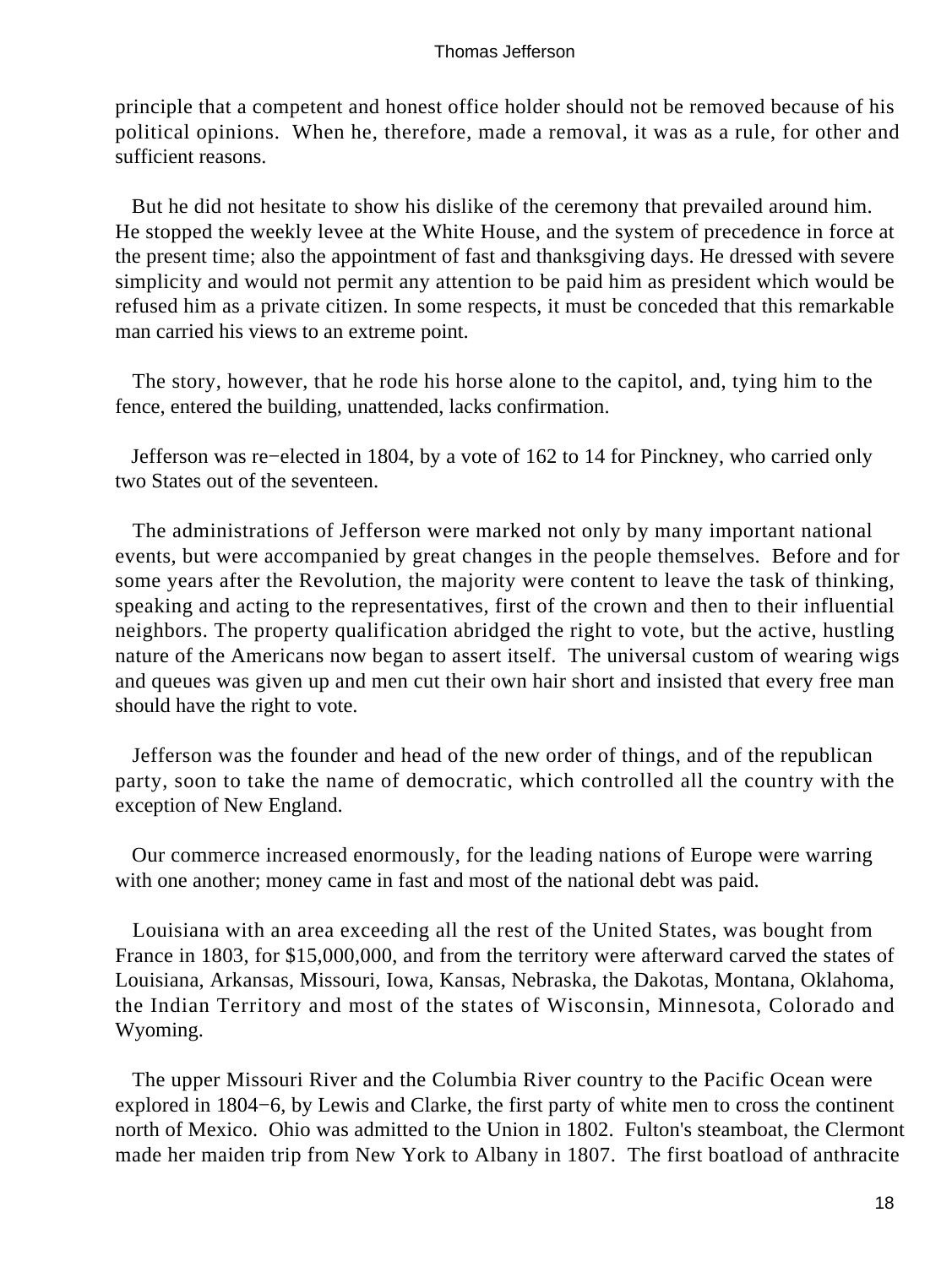coal was shipped to Philadelphia, and it was a long time before the people knew what to do with it.

 The Tripolitan Pirates were snuffed out (1801−1805). The blight of the Embargo Act settled upon our commerce in 1807, in which year the opening gun of the War of 1812 was fired when the Leopard outraged the Chesapeake.

 The Embargo Act was a grievous mistake of Jefferson, though its purpose was commendable. Under the plea of securing our ships against capture, its real object was to deprive England and France of the commodities which could be secured only in the United States. This measure might have been endurable for an agricultural people, but it could not be borne by a commercial and manufacturing one, like New England, whose goods must find their market abroad. Under the Embargo Act, the New England ships were rotting and crumbling to pieces at her wharves. It was not long before she became restless. The measure was first endorsed by the Massachusetts legislature, but the next session denounced it.

 Early in 1809, congress passed an act allowing the use of the army and navy to enforce the embargo and make seizures.

 The Boston papers printed the act in mourning and, meetings were called to memorialize the legislature. That body took strong ground, justifying the course of Great Britain, demanding of congress that it should repeal the embargo and declare war against France. Moreover, the enforcement act was declared «not legally binding,» and resistance to it was urged.

This was as clear a case of nullification as that of South Carolina in 1832.

Connecticut was as hot−headed as Massachusetts.

 John Quincy Adams has stated that at that time the «Essex Junto» agreed upon a New England convention to consider the expediency of secession. Adams denounced the plotters so violently that the Massachusetts legislature censured him by vote, upon which he resigned his seat in the United States senate.

 The Embargo Act was passed by congress, December 22, 1807, at the instance of Jefferson, and repealed February 28, 1809, being succeeded by the Non− Intercourse Act, which forbade French and British vessels to enter American ports. It was mainly due to Jefferson's consummate tact that war with Great Britain was averted after the Leopard and Chesapeake affair, and he always maintained that had his views been honestly carried out by the entire nation, we should have obtained all we afterward fought for, without the firing of a hostile gun.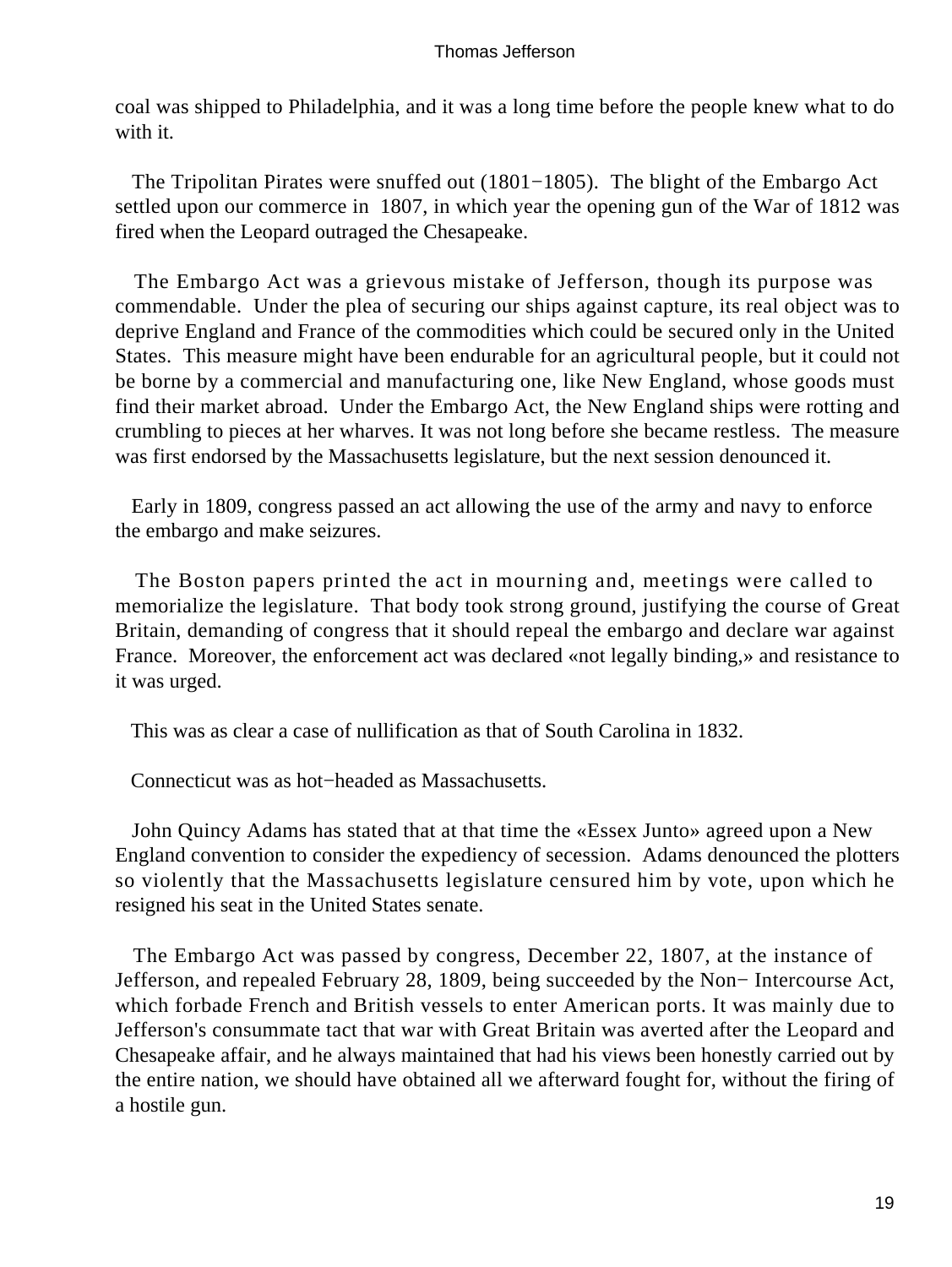When on March 4, 1809, Jefferson withdrew forever from public life, he was in danger of being arrested in Washington for debt. He was in great distress, but a Richmond bank helped him for a time with a loan. He returned to Monticello, where he lived with his only surviving daughter Martha, her husband and numerous children, and with the children of his daughter Maria, who had died in 1804.

 He devoted hard labor and many years to the perfection of the common school system in Virginia, and was so pleased with his establishment of the college at Charlottesville, out of which grew the University of Virginia, that he had engraved on his tombstone, «Father of the University of Virginia,» and was prouder of the fact than of being the author of the Declaration of Independence.

 Meanwhile, his lavish hospitality carried him lower and lower into poverty. There was a continual procession of curious visitors to Monticello, and old women poked their umbrellas through the window panes to get a better view of the grand old man. Congress in 1814, paid him \$23,000 for his library which was not half its value. Some time afterward a neighbor obtained his name as security on a note for \$20,000 and left him to pay it all.

 In the last year of his life, when almost on the verge of want, \$16,500 was sent to him as a present from friends in New York, Philadelphia and Baltimore, more than one−half being raised by Mayor Hone of New York. Jefferson was moved to tears, and in expressing his gratitude said, he was thankful that not a penny had been wrung from taxpayers.

 In the serene sunset of life, the «Sage of Monticello» peacefully passed away on the afternoon of July 4, 1826, and a few hours later, John Adams, at his home in Quincy, Mass., breathed his last. A reverent hush fell upon the country, at the thought of these two great men, one the author of the Declaration of Independence and the other the man who brought about its adoption, dying on the fiftieth anniversary of its signing, and many saw a sacred significance in the fact.

 Horace Greeley in referring to the co−incidence, said there was as much probability of a bushel of type flung into the street arranging themselves so as to print the Declaration of Independence, as there was of Jefferson and Adams expiring on the fiftieth anniversary of the adoption of that instrument; and yet one alternative of the contingency happened and the other never can happen.

Jefferson's liberal views have caused him to be charged with infidelity.

 He profoundly respected the moral character of Christ, but did not believe in divine redemption through Christ's work. His dearest aim was to bring down the aristocracy and elevate the masses.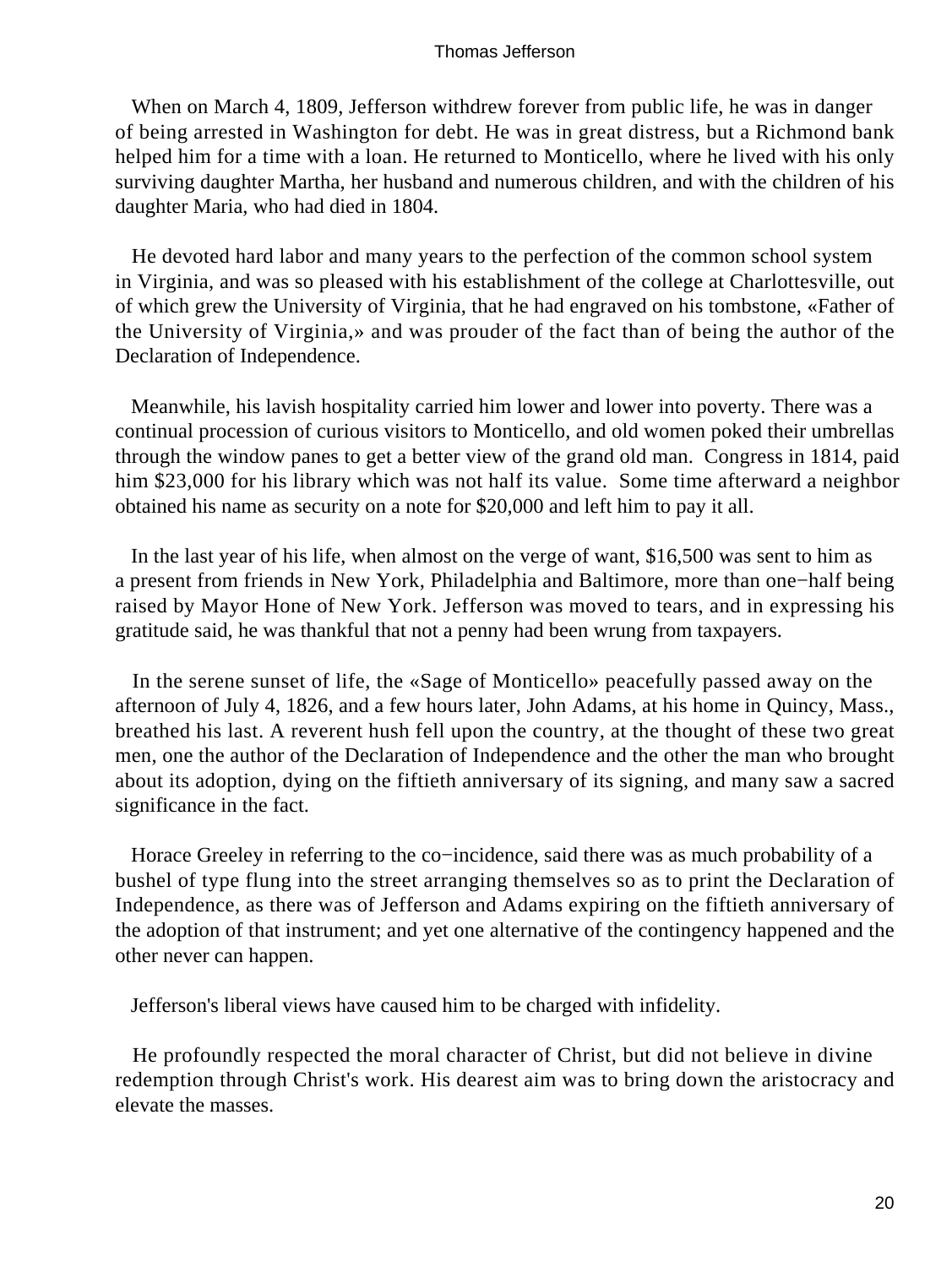He regarded slavery as a great moral and political evil, and in referring to it said: «I tremble for my country when I remember that God is just.»

 No more humane slave owner ever lived, and his servants regarded him with almost idolatrous affection, while his love of justice, his hospitality, his fairness to all and his winning personality disarmed enmity and gave him many of his truest and warmest friends from among his political opponents.

 A peculiar fact connected with Jefferson is the difference among his portraits. This is due to the varying periods at which they were made. As we have stated, he was raw−boned, freckled and ungainly in his youth, but showed a marked improvement in middle life. When he became old, many esteemed him good looking, though it can hardly be claimed that he was handsome.

 When Jefferson was eighty years old, Daniel Webster wrote the following description of the venerable «Sage of Monticello:»

 «Never in my life did I see his countenance distorted by a single bad passion or unworthy feeling. I have seen the expression of suffering, bodily and mental, of grief, pain, sadness, disagreeable surprise and displeasure, but never of anger, impatience, peevishness, discontent, to say nothing of worse or more ignoble emotions. To the contrary, it was impossible to look on his face without being struck with the benevolent, intelligent, cheerful and placid expression. It was at once intellectual, good, kind and pleasant, whilst his tall, spare figure spoke of health, activity and that helpfulness, that power and will, 'never to trouble another for what he could do himself,' which marked his character.»

 This sketch may well be closed with Jefferson's own words regarding life and happiness.

 "Perfect happiness, I believe, was never intended by the Deity to be the lot of one of his creatures in this world; but that He has very much put it in our power the nearness of our approach to it, is what I have steadfastly believed.

 The most fortunate of us, in our journey through life, frequently meet with calamities and misfortunes, which may greatly afflict us; and to fortify our minds against the attacks of these calamities and misfortunes should be one of the principal studies and endeavors of our lives.

 The only method of doing this is to assume a perfect resignation to the Divine will, to consider that whatever does happen must happen, and that by our uneasiness we cannot prevent the blow before it does fall, but we may add to its force after it has fallen.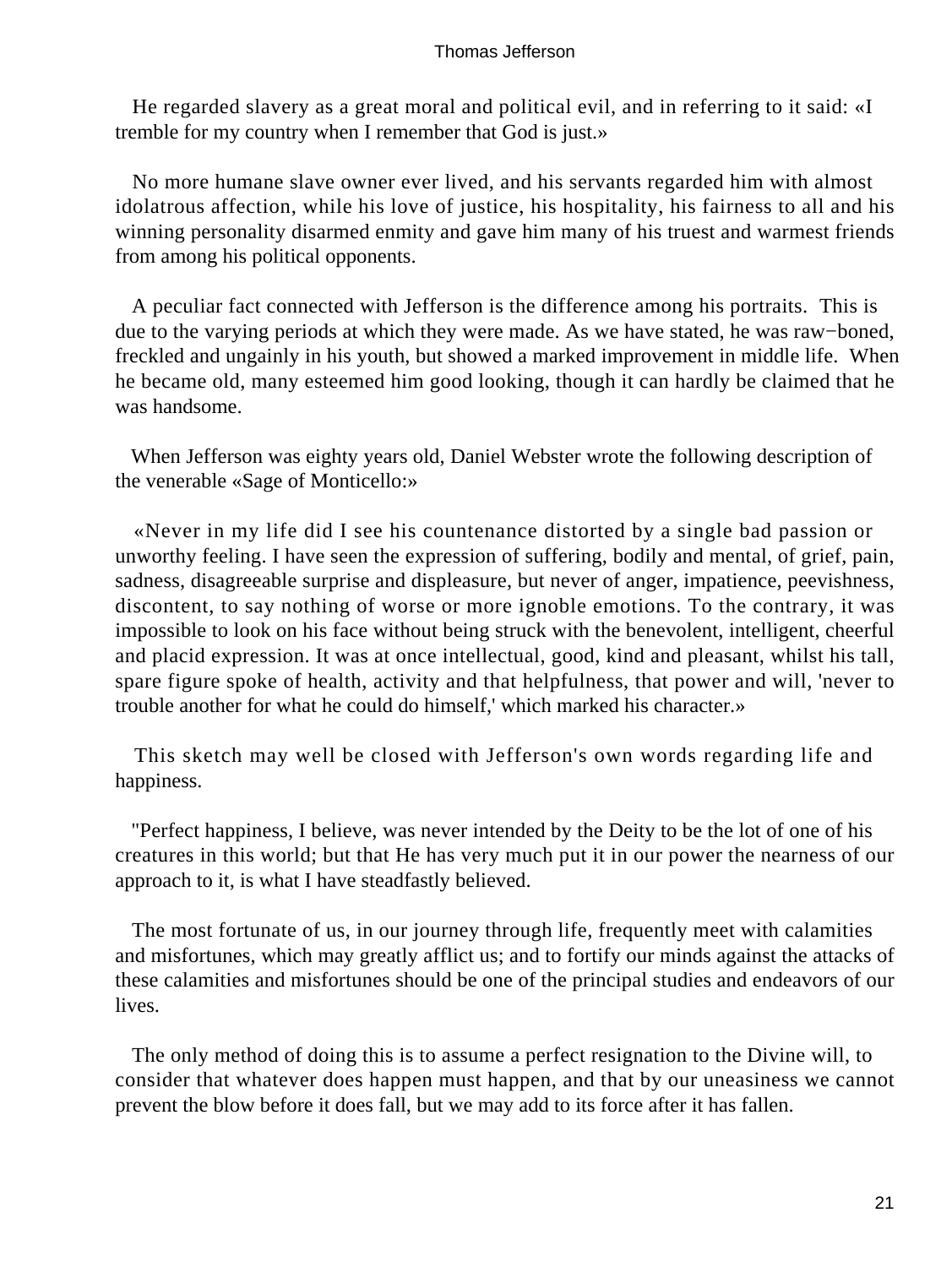These considerations, and others such as these, may enable us in some measure to surmount the difficulties thrown in our way, to bear up with a tolerable degree of patience under this burden of life, and to proceed with a pious and unshaken resignation till we arrive at our journey's end, when we may deliver up our trust into the hands of Him who gave it, and receive such reward as to Him shall seem proportionate to our merits."

#### **THOMAS JEFFERSON.** (1743−1826) By G. Mercer Adam

**JEFFERSON,** when he penned the famous Declaration of Independence, which broke all hope of reconciliation with the motherland and showed England what the deeply−wronged Colonies of the New World unitedly desired and would in the last resort fight for, had then just passed his thirty−third birthday. Who was the man, and what were his upbringings and status in the then young community, that inspired the writing of this great historic document— a document that on its adoption gave these United States an ever−memorable national birthday, and seven years later, by the Peace of Versailles, wrung from Britain recognition of the independence of the country and ushered it into the great sisterhood of Nations? To his contemporaries and a later political age, Jefferson, in spite of his culture and the aristocratic strain in his blood, is known as the advocate of popular sovereignty and the champion of democracy in matters governmental, as United States minister to France between the years 1784−89, as Secretary of State under Washington, and as U. S. President from 1801 to 1809. By education and bent of mind, he was, however, an idealist in politics, a thinker and writer, rather than a debater and speaker, and one who in his private letters, State papers, and public documents did much to throw light, in his era, on the origin and development of American political thought. A man of fine education and of noble, elevated character, he earned distinction among his fellows, and though opposed politically by many prominent statesmen of the day, who, like Washington, Hamilton, and Adams, were in favor of a strong centralized government, while Jefferson, in the interests of the masses, feared encroachments on State and individual liberty, he was nevertheless paid the respect, consideration, and regard of his generation, as his services have earned the gratitude and his memory the endearing commendation of posterity.

 The illustrous statesman was born April 13, 1743, at "Shadwell,« his father's home in the hill country of central Virginia, about 150 miles from Williamsburg, once the capital of the State, and the seat of William and Mary college, where Jefferson received his higher education. His father, Peter Jefferson, was a planter, owning an estate of about 2,000 acres, cultivated, as was usual in Virginia, by slave labor. His mother was a Miss Randolph, and well connected; to her the future President owed his aristocratic blood and refined tastes, and with good looks a fine, manly presence. By her, Thomas, who was the third of nine children, was in his childhood's days gently nurtured, though himself fond of outdoor life and invigorating physical exercise. His father died when his son was but fourteen, and to him he bequeathed the Roanoke River estate, afterwards rebuilt and christened "Monticello.» His studies at the time were pursued under a fairly good classical scholar; and on passing to college he there made diligent use of his time in the study of history, literature, the sciences,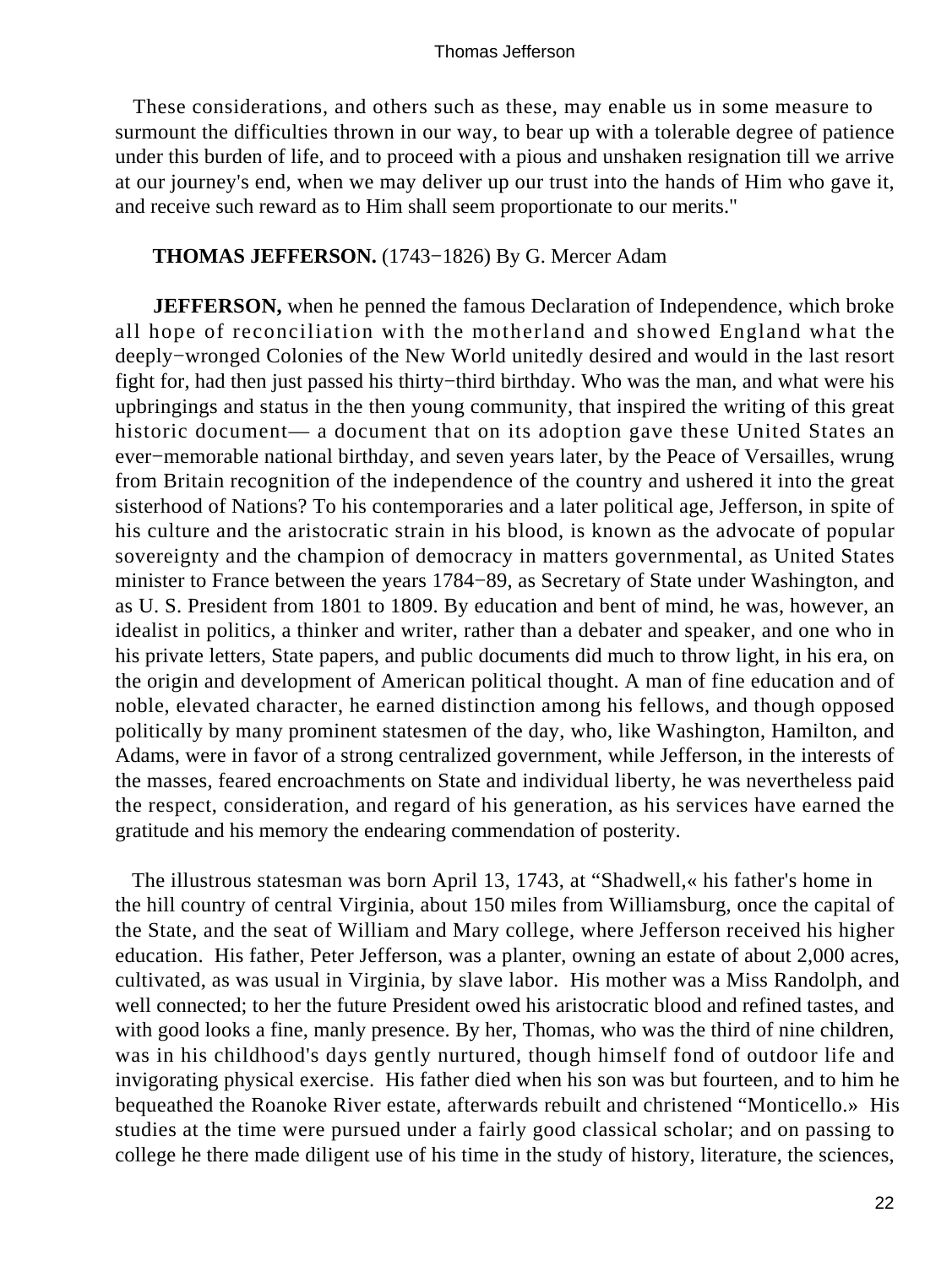and mathematics.

 When he left college Jefferson took up the study of law under the direction of George Wythe, afterwards Chancellor, then a rising professional man of high attainments, to whom the youth seems to have been greatly indebted as mentor and warm, abiding friend. He was also fortunate in the acquaintance he was able to make among many of the best people of Virginia, including some historic names, such as Patrick Henry, Edmund Randolph, and Francis Fauquier, the lieutenant−governor of the province, a gentleman with strong French proclivities, and a devoted student of the destructive writings of Voltaire, Rousseau, and Diderot, that had much to do in bringing on the French Revolution. By his father's death, he acquired a modest income, besides his little estate, and the former he added to by his legal practice when, in 1767, he obtained his diploma as a lawyer. In 1769, he became a member of the House of Burgesses along with Washington and other prominent Virginians, and with the exception of brief intervals he served with distinction until the outbreak of the Revolution. In 1772, he married a young widow in good circumstances, and this enabled him to add alike to his income and to his patrimony. About the time of the meeting of the Colonial Convention, called in 1775, to choose delegates for the Continental Congress at Philadelphia, at which Patrick Henry was present, the youthful Jefferson, now known as an able political writer, wrote his "Summary View of the Rights of British America"—a trenchant protest against English taxation of the Colonies, which had considerable influence in creating public feeling favorable to American Independence.

 The effect of this notable utterance was, later on, vastly increased by the draft he prepared of the Declaration of Independence, the latter immortal document being somewhat of a transcript of views set forth by Jefferson in his former paper, as well as of ideas expressed by the English philosopher, John Locke, in his "Theory of Government,« and by Rosseau, in his "Discourse on the Origin of Inequality Among Men;» though the circumstances of the Colonies at this time were of course different; while to England and the European nations the Declaration was a startling revelation of the attitude now assumed by the great leaders of the movement for separation as well as for freedom and independence. In the passing of this great national charter John Adams, as all know, was of much service to Jefferson in the debate over it in committee, as well as in the subsequent ratification of it by the House. Franklin was also of assistance in its revision in draft form; and most happy was the result, not only in the ultimate passing of the great historic document, but in its affirmation of the intelligent stand taken by the Colonies against England and her monarch, and in its pointed definition of the theory of democratic government on which the new fabric of popular rule in the New World was founded and raised.

 In the autumn of 1776, Jefferson resigned his seat in Congress, or rather declined re−election to the Third Continental Congress, and retired for a time to his Virginia home. He also, at this period, declined appointment to France on the mission on which Franklin had set out; nevertheless, we presently find him a member of the legislature of his own State, taking part in passing measures in which he was particularly interested. Many of these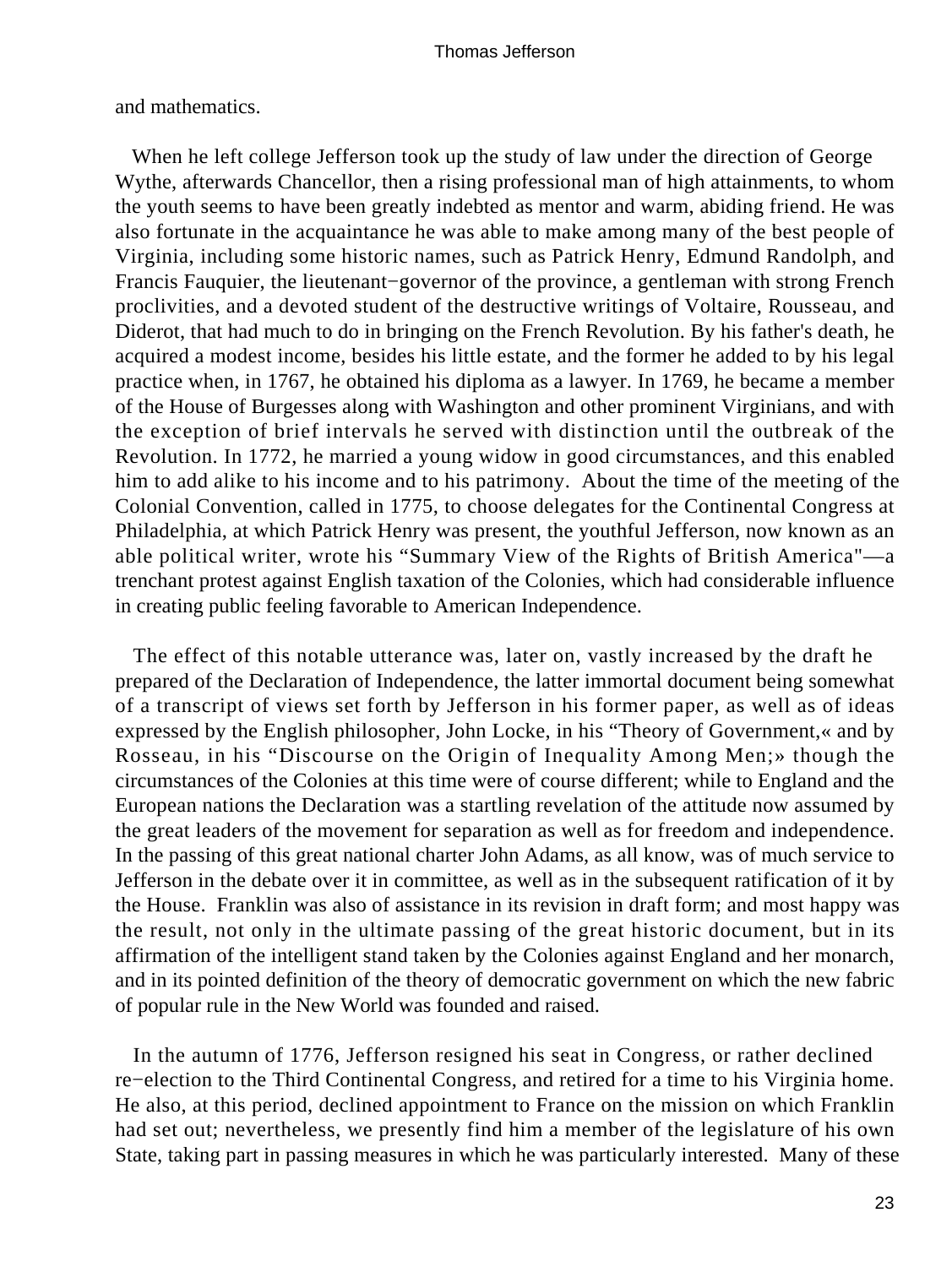measures are indicative of the breadth of mind and large, tolerant views for which Jefferson was noted, viz.: the repeal in Virginia of the laws of entail; the abolition of primogeniture and the substitution of equal partition of inheritance; the affirmation of the rights of conscience and the relief of the people from taxation for the support of a religion not their own; and the introduction of a general system of education, so that the people, as the author of these beneficent acts himself expressed it, "would be qualified to understand their rights, to maintain them, and to exercise with intelligence their parts in self−government." Other measures included the abolition of capital punishment, save for murder and treason, and an embargo placed on the importation of slaves, though Jefferson failed in his larger design of freeing all slaves, as he desired, hoping that this would be done throughout the entire country, while also beneficently extending to them white aid and protection.

 In 1779, Jefferson succeeded Patrick Henry in the governorship of Virginia. This was the period when the English were prosecuting their campaigns in the South, checked by General Nathaniel Greene—when South Carolina was being overrun by Cornwallis, and Virginia itself was invaded by expeditions from New York under Philips and Arnold. As Jefferson had no military abilities, indeed, was a recluse rather than a man of action, the administration of his native Province, while able and efficient, was lacking in the notable incident which the then crisis of affairs would naturally call forth. Even his own Virginia homestead was at this time raided by the English cavalry officer, Colonel Tarleton, and much of his property was either desolated or stolen. This occasioned bitter resentment against the English in Jefferson's mind; while the serious illness and early death of his loved wife, which occurred just then, led him to surrender office and return for a time to the seclusion of his home.

 Meanwhile, thrice was the offer made to the fast−budding statesman to proceed to France as ambassador; and only on the post being pressed upon him for the fourth time did he accept its duties and responsibilities and set out, accompanied by a daughter whom he wished to have educated abroad, for Paris in the summer of 1784.

 In the post now vacated by Franklin, Jefferson remained for five years, until the meeting of the French Estates−General and the outbreak of the Revolution against absolute monarchy and the theory of the State in France upon which it rested. With French society, Jefferson, even more than his predecessor, was greatly enamored, and was on intimate terms with the savants of the era, including those who by their writings had precipitated the French Revolution, with all its excesses and horrors. The latter, it is true, filled Jefferson with dismay on his return to America, though dear to him were the principles which the apostles of revolution advocated and the wellbeing of the people, in spite of the anarchy that ensued. What diplomatic business was called for during his holding the post of minister, Jefferson efficiently conducted, and with the courtesy as well as sagacity which marked all his relations as a publicist and man of the world. Unlike John Adams, who with Franklin had been his predecessor as American envoy to France, he was on good terms with the French minister, Count Vergennes; while he shut his eyes, which Adams could not do, to the lack of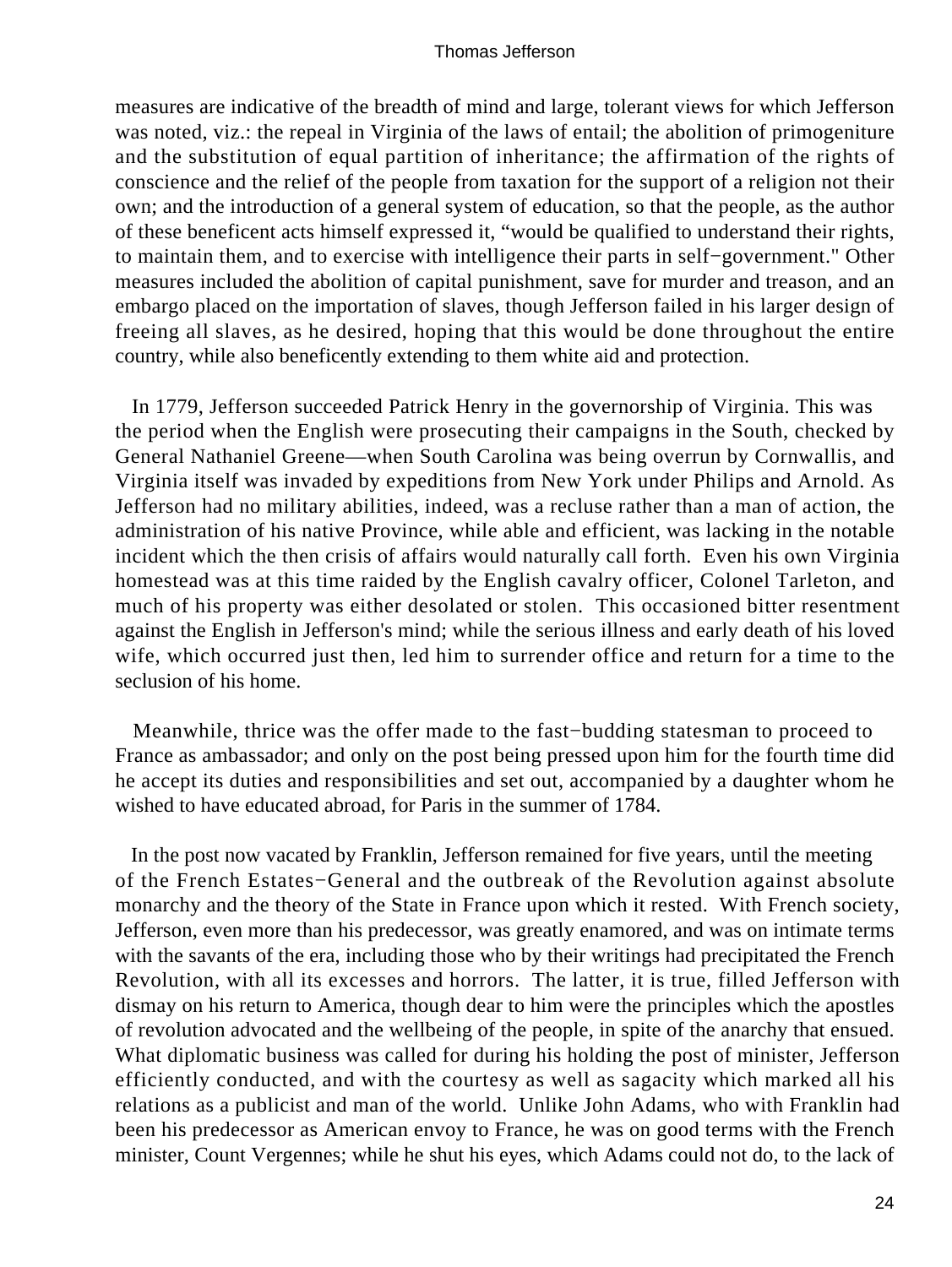disinterestedness in French friendliness toward the Colonies and remembered only the practical and timely service the nation had rendered to his country. Jefferson added to his services at this era by his efforts to suppress piracy in the Mediterranean, on the part of corsairs belonging to the Barbary States, which he further checked, later on, by the bombardment of Tripoli and the punishment administered to Algiers during the Tripolitan war (1801−05), for her piratical attacks on neutral commerce.

 After traveling considerably through Europe and informing himself as to the character and condition of the people in the several countries visited, Jefferson returned to America just at the time when Washington was elected to the Presidency. In his absence, the Federal Convention had met at Philadelphia, the Constitution of the United States had been adopted and ratified, and the government had been organized with its executive departments, then limited to five, viz.: The State Department, the Treasury, the War Department, the Department of Justice, and the Post−office. The Judiciary had also been organized and the Supreme Court founded. With these organizations of the machinery of government came presently the founding of parties, especially the rise of the Republican or Democratic party, as it was subsequently called, in opposition to the Federalist party, then led by Hamilton, Jay, and Morris. At this juncture, on the return of Jefferson from the French mission, and after a visit to his home in Virginia, Washington offered him the post of Secretary of State, which he accepted, and entered upon the duties of that office in New York in March, 1791. His chief colleague in the Cabinet, soon now to become his political opponent, was Alexander Hamilton, who had charge of the finances, as head of the Treasury department. Between these two men, as chiefs of the principal departments of government, President Washington had an anxious time of it in keeping the peace, for each was insistently arrayed against the other, not only in their respective attitudes toward England and in the policy of the administration in the then threatening war with France, but also as to the powers the National Government should be entrusted with in relation to the legislatures of the separate states. What Jefferson specially feared, with his firmly held views as to the independence of public opinion, and especially his hatred of monarchy and all its ways, was that the conservative and aristocratic influences of the envirnoment [sic] of New York, hardly as yet escaped from the era of royal and Tory dominion and submission to the English Crown, might fashion the newly federated nation upon English models and give it a complexion far removed, socially as well as politically, from Republican simplicity, coupled with a disposition to aggress upon and dictate to the individual states of the Union, to their nullification and practical effacement.

 For this apparent tendency, Jefferson specially blamed Hamilton, since his tastes as well as his sympathies were known to be aristocratic, as indeed were Washington's, in his fondness for courtly dignity and the trappings and ceremonies of high office. But his antagonism to Hamilton was specially called forth by the latter's creation of a National Bank, with its tendency to aggrandize power and coerce or control votes at the expense of the separate States. He further was opposed to the great financier and aristocrat for his leanings toward England and against France, in the war that had then broken out between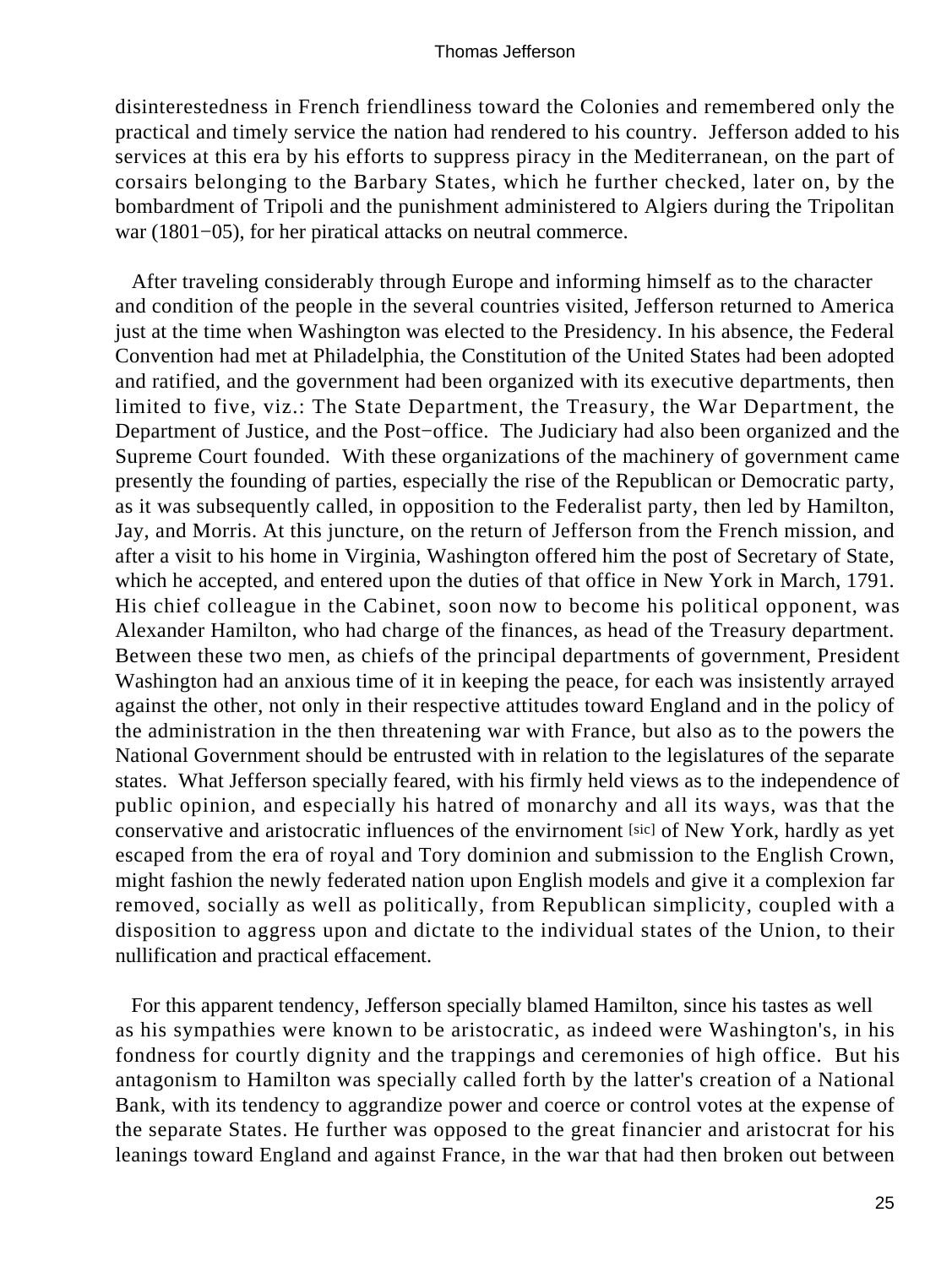these nations, and for his sharp criticism of the draft of the message to Congress on the relations of France and England, which Jefferson had penned, and which was afterwards to influence Washington in issuing the Neutrality Proclamation of 1793. In this attitude toward Hamilton and the administration, of which both men were members, Jefferson was neither selfish nor scheming, but, on the contrary, was discreet and patriotic, as well as just and high−minded. «What he desired supremely,» as has been well stated by a writer, «was the triumph of democratic principles, since he saw in this triumph the welfare of the country—the interests of the many against the ascendancy of the few—the real reign of the people, instead of the reign of an aristocracy of money or birth.» In this opposition to his chief and able colleague, and feeling strongly on the matters which constantly brought him into collision with the centralizing designs of the President and the preponderating influence in the Cabinet hostile to his views, Jefferson resigned his post in December, 1793, and retired for a time to his estate at Monticello.

 Jefferson always relished the period of his brief retirements to his Virginia home, where he could enjoy his library, entertain his friends, and overlook his estates. There, too, he took a lively interest in popular and higher education, varied by outlooks on the National situation, not always pleasing to him, as in the case of Jay's treaty with England (1794−95), which shortly afterwards proved fatal to that statesman's candidature for the Presidential office. Meanwhile, the contentions and rivalries of the political parties grew apace; and in 1797, just before the retirement of Washington at the close of his second administration, the struggle between Democrats and Federalists became focussed on the prize of the Presidency—the "Father of his Country" having declined to stand for a third term. The candidates, we need hardly say, were John Adams, who had been Vice President in Washington's administration, and Thomas Jefferson, the former being the standard−bearer of the Federalists, and the latter the candidate of the anti−Federal Republicans. The contest ended by Adams securing the Presidency by three votes (71 to 68) over Jefferson, who thus, acording to the usage of the time, became Vice−President.

 The Adams' Administration, though checkered by divided counsels and by the machinations of party, was on the whole beneficial to the country. It had, however, to face new complications with France, then under the Directory. These complications arose, in part, from soreness over the passing of the Jay treaty with England, and in part because America could not be bled for money through its envoys, at the bidding of unscrupulous members of the Directory. The situation was for a time so grave as to incite to war preparations in the United States, and to threatened naval demonstrations against France. Nor were matters improved by the enforcement of the Alien and Sedition Acts (1798), directed against those deemed dangerous to the peace and safety of the country, or who, like the more violent members of the Press, published libels on the Government. The storm which these obnoxious Acts evoked led to their speedy repeal, though not before Jefferson and Madison had denounced them as fetters on the freedom of public speech and infringements of the rights of the people. They were moreover resented as not being in harmony with the Constitution, as a compact to which the individual States of the Union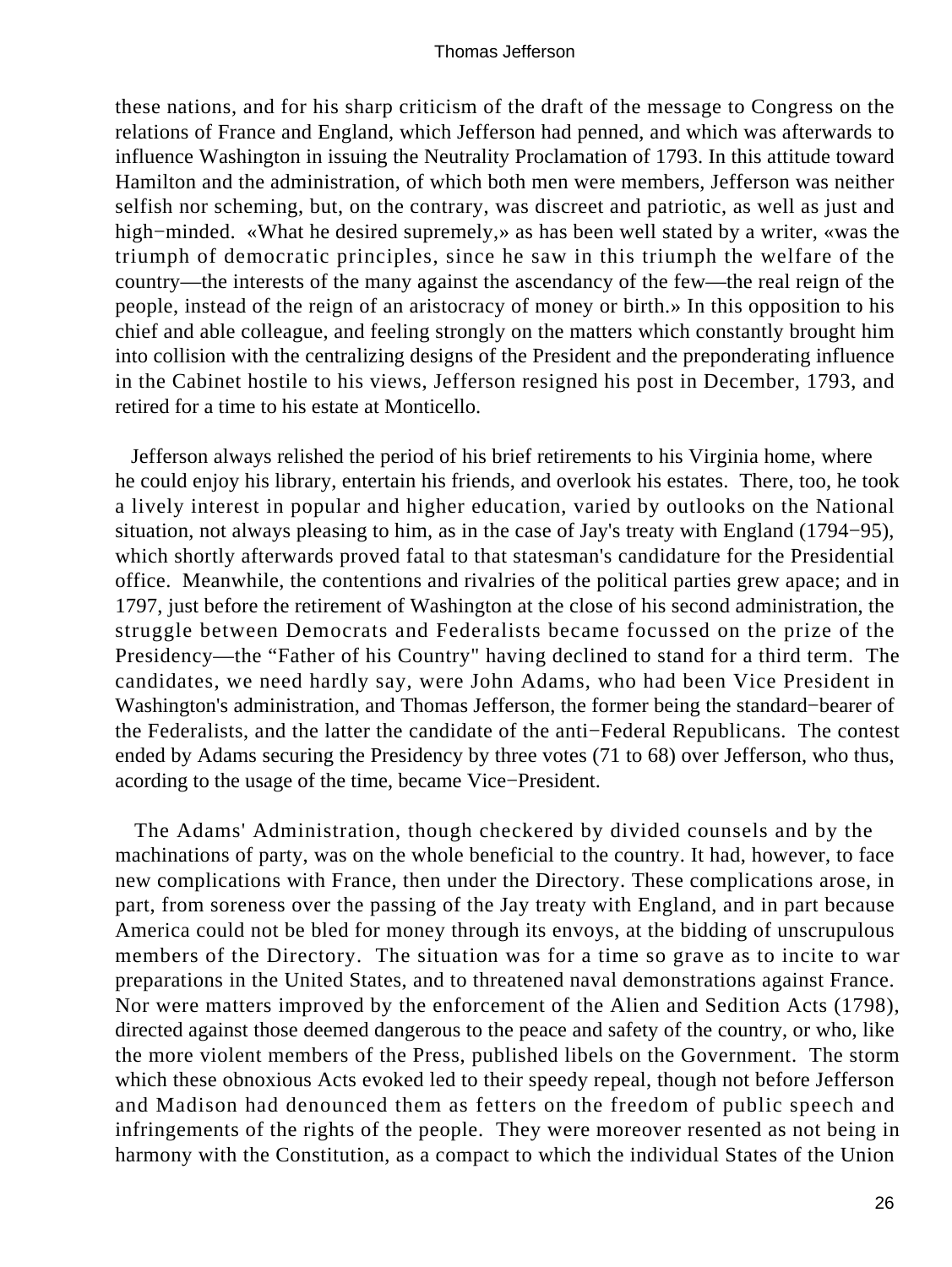were parties, and which Jefferson especially deemed to be in jeopardy from Federalist legislation.

 The result of these agitations of the period, and of breaches, which had now come about, between the Adams and Hamilton wings of the Federalist party, showed itself in the Presidential campaign of 1800. Washington, by this time, had passed from earthly scenes, and the coming nineteenth century was to bring such changes and developments in the young nation as few then foresaw or even dreamed of. At this era, when the Adams Administration was about to close, Jefferson, in spite of his known liberal, democratic views, was one of the most popular of political leaders, save with the Federalists, now dwindling in numbers and influence. He it was who was put forward on the Republican side for the Presidency, while Adams, still favored by the Federalists and himself desiring a second term of office, became the Federalist candidate. Associated with the latter in the contest was Charles C. Pinckney, of South Carolina, who was named for the Vice−Presidency; while the Republican candidate for the minor post was Aaron Burr, an able but unscrupulous politician of New York. When the electoral votes were counted, Jefferson and Burr, it was found, had each received seventy−three votes; while Adams secured sixty−five and Pinckney sixty−four votes. The tie between Jefferson and Burr caused the election to be thrown into the House of Representatives, where the Federalists were still strong, and who, in their dislike of Jefferson, reckoned on finally giving the Presidency to Burr. To this, Hamilton, however, magnanimously objected, and in the end Jefferson secured the Presidential prize, while to Burr fell the Vice− Presidency.

 For the next eight years, until the coming of Madison's Administration, Jefferson was at the helm of national affairs, assisted by an able Cabinet, the chief members of which were James Madison, Secretary of State, and the Swiss financier, Albert Gallatin, Secretary of the Treasury. Aaron Burr, as we have recorded, was Vice−President, though the relations of Jefferson with him were far from cordial, owing to his political intrigues, which led the President ultimately to eschew him and distrust his character. Jefferson's attitude toward the man was later on shown to be well iustified, as the result of Burr's hateful quarrel with Alexander Hamilton, and his mortally wounding that eminent statesman in a duel, which doomed him to political and social ostracism. It was still further intensified by Burr's treasonable attempt to seduce the West out of the Union and to found with it and Mexico a rival Republic, with the looked−for aid of Britain. These unscrupulous acts occurred in Jefferson's second term; and, failing in his conspiracy, Burr deservedly brought upon himself national obloquy, as well as prosecution for treason, though nothing came of the latter.

 Some two years after Jefferson's assumption of office, Ohio was admitted as a State into the Union. The next year (1803) saw, however, an enormous extension of the national domain, thanks to the President's far−seeing, if at the time unconstitutional, policy. This was the purchase from France, at the cost of \$15,000,000, of Louisiana, a vast territory lying between the Mississippi, the Rocky Mountains, and the Rio Grande, which had been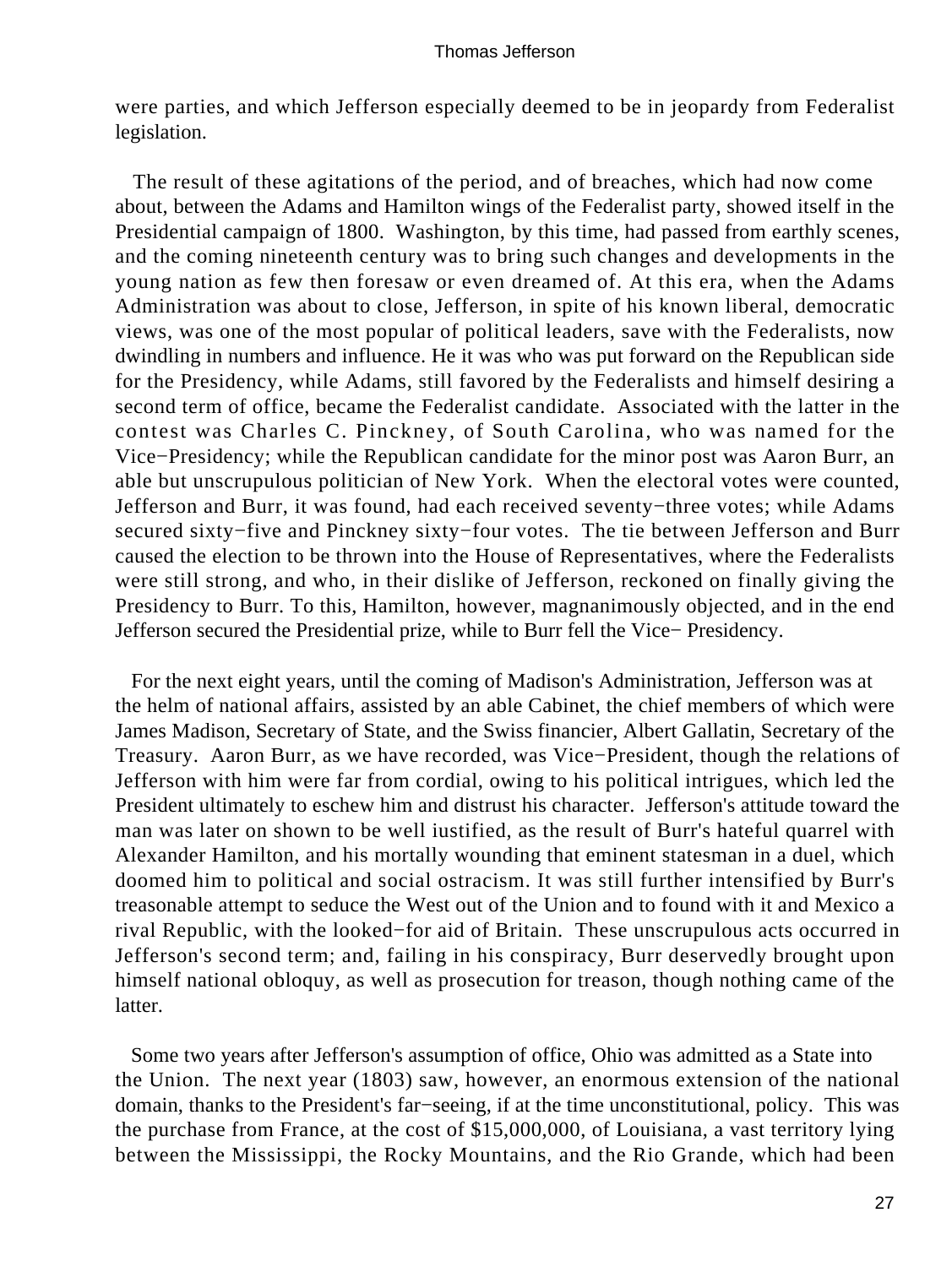originally settled by the French, and by their government ceded in 1763 to Spain as a set−off for Florida, while the French King at the same time ceded his other possessions on this continent to England. In 1800, Napoleon had forced Spain to re−cede Louisiana to France, as the price of the First Consul's uncertain goodwill and other intangible or elusive favors. At this period, France desired to occupy the country, or at least to form a great seaport at New Orleans, the entrepot of the Mississippi, that might be of use to her against English warships in the region of the West Indies. When news of the transfer of Louisiana to France reached this side of the water, Jefferson was greatly exercised over it, and had notions of off−setting it by some joint action with Great Britain. His inducement to this unwonted course, considering his hatred of England and love for France, was his knowledge of the fact that French occupation of Louisiana meant the closing of the Mississippi to American commerce.

 The purchase of Louisiana, which at one stroke more than doubled the existing area of the nation, was at first hotly opposed, especially by the Federalists. It was deemed by them an unwarrantable stretch of the Constitution on Jefferson's part, both in negotiating for it as a then foreign possession without authority from Congress, and in pledging the country's resources in its acquisition. The President was, however, sustained in his act, not only by the Senate, which ratified the purchase, but by the hearty approval and acclaim of the people. Happily at this time the nation was ready for the acquisition and in good shape financially to pay for it, since the country was prospering, and its finances, thanks to the President's policy of economy and retrenchment, were adequate to assume the burden involved in the purchase. The national debt at this period was being materially reduced, and with its reduction came, of course, the saving on the interest charge; while the national income and credit were encouragingly rising. Though the economical condition of the United States was thus favorable at this era, the state of trade, hampered by the policy of commercial restriction against foreign commerce, then prevailing, was not as satisfactory as the shippers of the East and the commercial classes desired. The reason of this was the unsettled relations of the United States with foreign countries, and especially with England, whose policy had been and still was to thwart the New World republic and harass its commerce and trade. To this England was incited by the bitter memories of the Revolutionary war and her opposition to rivalry as mistress of the seas. Hence followed, on the part of the United States, the non−Importation Act, the Embargo Act of 1807−08, and other retaliatory measures of Jefferson's administration, coupled with reprisals at sea and other expedients to offset British empressment of American sailors and the right of search, so ruthlessly and annoyingly put in force against the newborn nation and her maritime people. The English people themselves, or a large proportion of them at least, were as strongly opposed to these aggressions of their government as were Americans, and while their voice effected little in the way of amelioration, it brought the two peoples once more distinctly nearer to the resort to war. Meanwhile, the Embargo Act had become so irritating to our own people that the Jefferson administration was compelled to repeal it, though saving its face, for the time being, by the enforcement of the non−intercourse law, which imposed stringent restrictions upon British and French ships entering American harbors.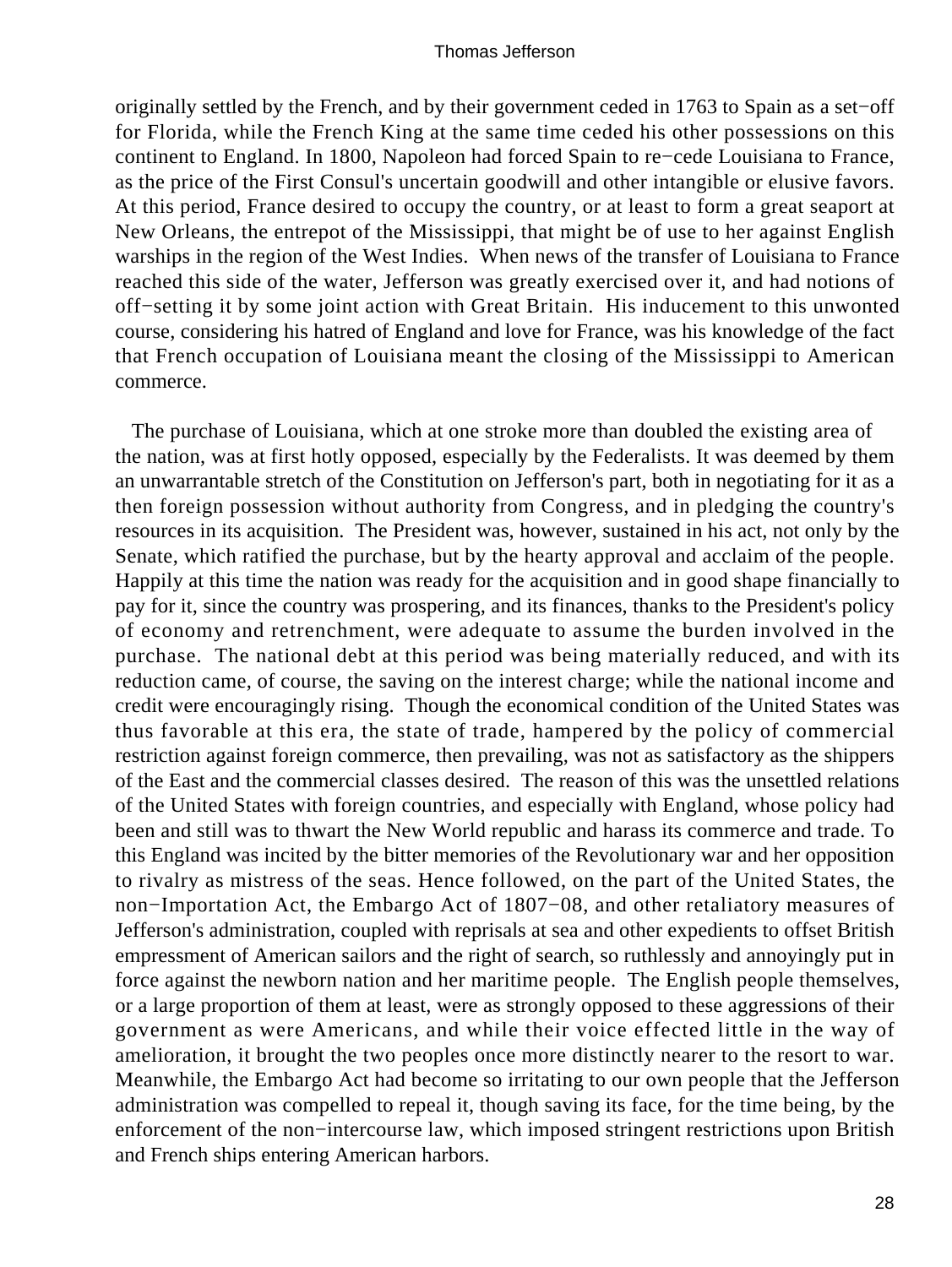Such are the principal features of the Jefferson administration and the more important questions with which it had to deal. Among other matters which we have not noted were the organization of the United States Courts; the removal of the seat of government from Philadelphia to Washington; the party complexion of Jefferson's appointments to the civil service, in spite of his expressed design to be non−partisan in the selection to office; and the naming of men for the foreign embassies, such as James Monroe as plenipotentiary to France, assisted at the French Court by Robert R. Livingstone, and at the Spanish Court by Charles C. Pinckney. Other matters to which Jefferson gave interested attention include the dispatch of the explorers, Lewis and Clarke, to report on the features of the Far Western country, then in reality a wilderness, and to reclaim the vast unknown region for civilization. The details of this notable expedition up the Missouri to its source, then on through the Indian country across the Rockies to the Pacific, need not detain us, since the story is familiar to all. With the Louisiana purchase, it opened up great tracts of the continent, later on to become habitable and settled areas, and make a great and important addition to the public domain. In the appointment of the expedition and the interest taken in it, Jefferson showed his intelligent appreciation of what was to become of high value to the country, and ere long result in a land of beautiful homes to future generations of its hardy people.

 At the close of his second term in the Presidential chair (1809) Jefferson retired once more, and finally, to "Monticello,« after over forty years of almost continuous public service. His career in this high office was entirely worthy of the man, being that of an honorable and public−spirited, as well as an able and patriotic, statesman. If not so astute and sagacious as some who have held the presidency, especially in failing to see where his political principles, if carried out to their logical conclusions, would lead, his conscientiousness and liberality of mind prevented him from falling gravely into error or making any very fatal mistakes. Though far from orthodox,—indeed, a freethinker he may be termed, in matters of religious belief, his personal life was most exemplary, and his relations with his fellowmen were ever just, honorable, and upright. He had no gifts as a speaker, but was endowed highly as a writer and thinker; and, generally, was a man of broad intelligence, unusual culture for his time, and possessed a most alert and enlightened mind. His interest in education and the liberal arts was great, and with his consideration for the deserving poor and those in class servitude, was indulged in at no inconsiderable cost to his pocket. His hospitality was almost a reproach to him, as his impoverished estates and diminished fortunes in the latter part of his life attest. His faith in democracy as a form of government was unbounded, as was his loyalty to that beneficent political creed summed up in the motto— "Liberty, Equality, and Fraternity.» "As a president,« writes the lecturer, Dr. John Lord, "he is not to be compared with Washington for dignity, for wisdom, for consistency, or executive ability. Yet, on the whole, he has left a great name for giving shape to the institutions of his country, and for intense patriotism.»

 «Jefferson's manners,» records the same entertaining writer, «were simple, his dress was plain, he was accessible to everybody, he was boundless in his hospitalities, he cared little for money, his opinions were liberal and progressive, he avoided quarrels, he had but few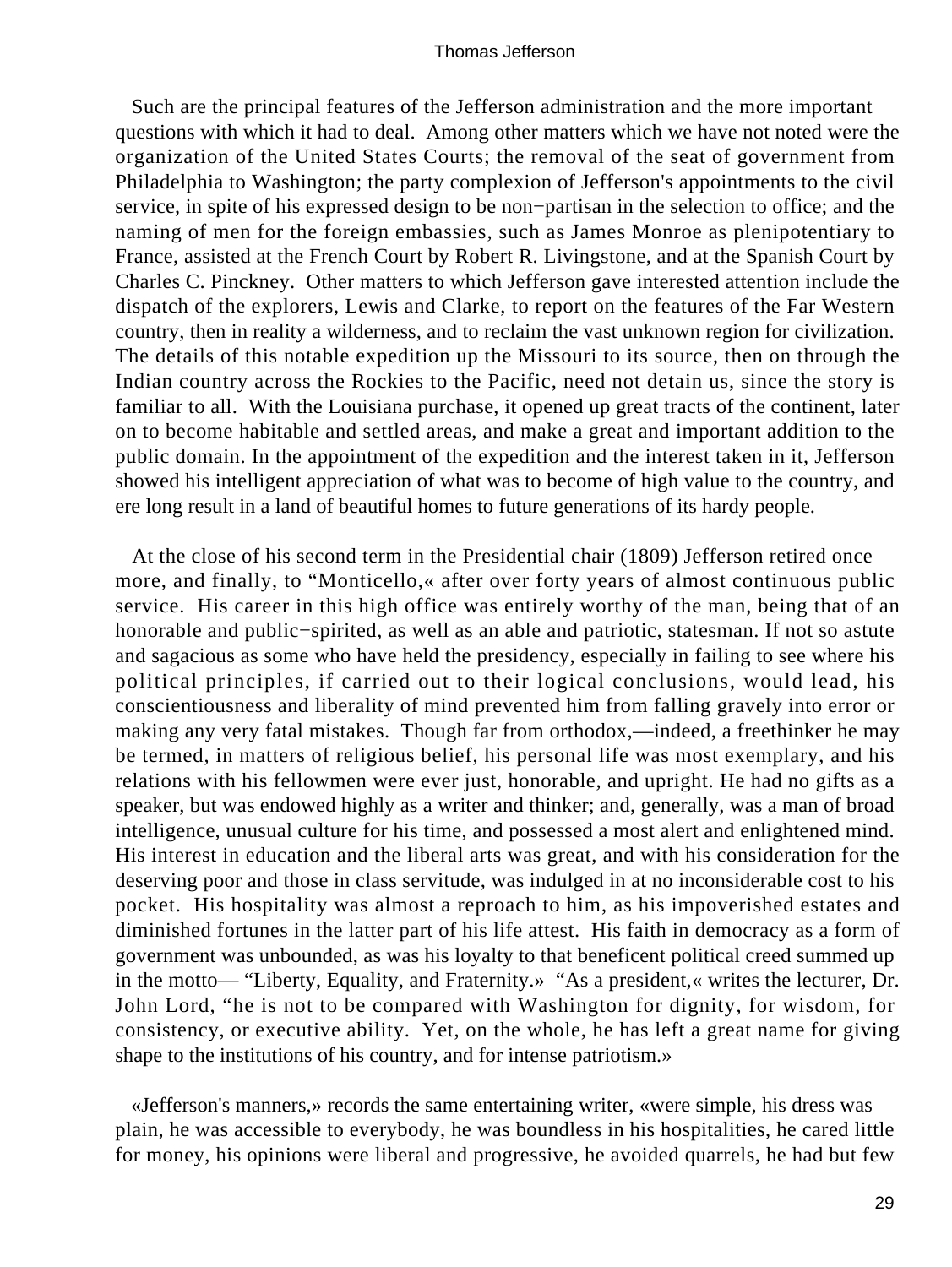prejudices, he was kind and generous to the poor and unfortunate, he exalted agricultural life, he hated artificial splendor, and all shams and lies. In his morals he was irreproachable, unlike Hamilton and Burr; he never made himself ridiculous, like John Adams, by egotism, vanity, and jealousy; he was the most domestic of men, worshipped by his family and admired by his guests; always ready to communicate knowledge, strong in his convictions, perpetually writing his sincere sentiments and beliefs in letters to his friends,—as upright and honest a man as ever filled a public station, and finally retiring to private life with the respect of the whole nation, over which he continued to exercise influence after he had parted with power. And when he found himself poor and embarrassed in consequence of his unwise hospitality, he sold his library, the best in the country, to pay his debts, as well as the most valuable part of his estate, yet keeping up his cheerfulness and serenity of temper, and rejoicing in the general prosperity,—which was produced by the ever−expanding energies and resources of a great country, rather than by the political theories which he advocated with so much ability.»

 In Jefferson's own mind, just what was the essence of his political gospel we ascertain from a succinct yet comprehensive passage in his able First Inaugural Address. In that address President Jefferson sets forth instructively what he terms the essential principles of government, and those upon which, as he conceives, his own administration was founded and by which it was guided. The governing principles it affirms are:— «Equal and exact justice to all men, of whatever state or persuasion, religious or political; peace, commerce, and honest friendship with all nations, entangling alliances with none; the support of the state governments in all their rights, as the most competent administrations for our domestic concerns, and the surest bulwarks against anti−republican tendencies; the preservation of the general government in its whole constitutional vigor, as the sheet−anchor of our peace at home and safety abroad; a jealous care of the right of election by the people; a mild and safe corrective of abuses which are lopped by the sword of revolution, where peaceable remedies are unprovided; absolute acquiescence in the decisions of the majority, the vital principle of republics, from which is no appeal but to force, the vital principle and immediate parent of despotism; a well− disciplined militia, our best reliance in peace and for the first moments of war, till regulars may relieve them; the supremacy of the civil over the military authority economy in the public expenditure, that labor may be lightly burdened; the honest payment of our debts, and sacred preservation of the public faith; encouragement of agriculture, and of commerce as its handmaiden; the diffusion of information and arraignment of all abuses at the bar of the public reason; freedom of religion, freedom of the press, and freedom of person, under the protection of the Habeas Corpus; and trial by juries impartially selected. These principles form the bright constellation which has gone before us, and guided our steps through an age of revolution and reformation. The wisdom of our sages and the blood of our heroes have been devoted to their attainment; they should be the creed of our political faith; the text of civic instruction; the touchstone by which to try the services of those we trust; and should we wander from them in moments of error or of alarm, let us hasten to retrace our steps and regain the road which alone leads to peace, liberty, and safety.»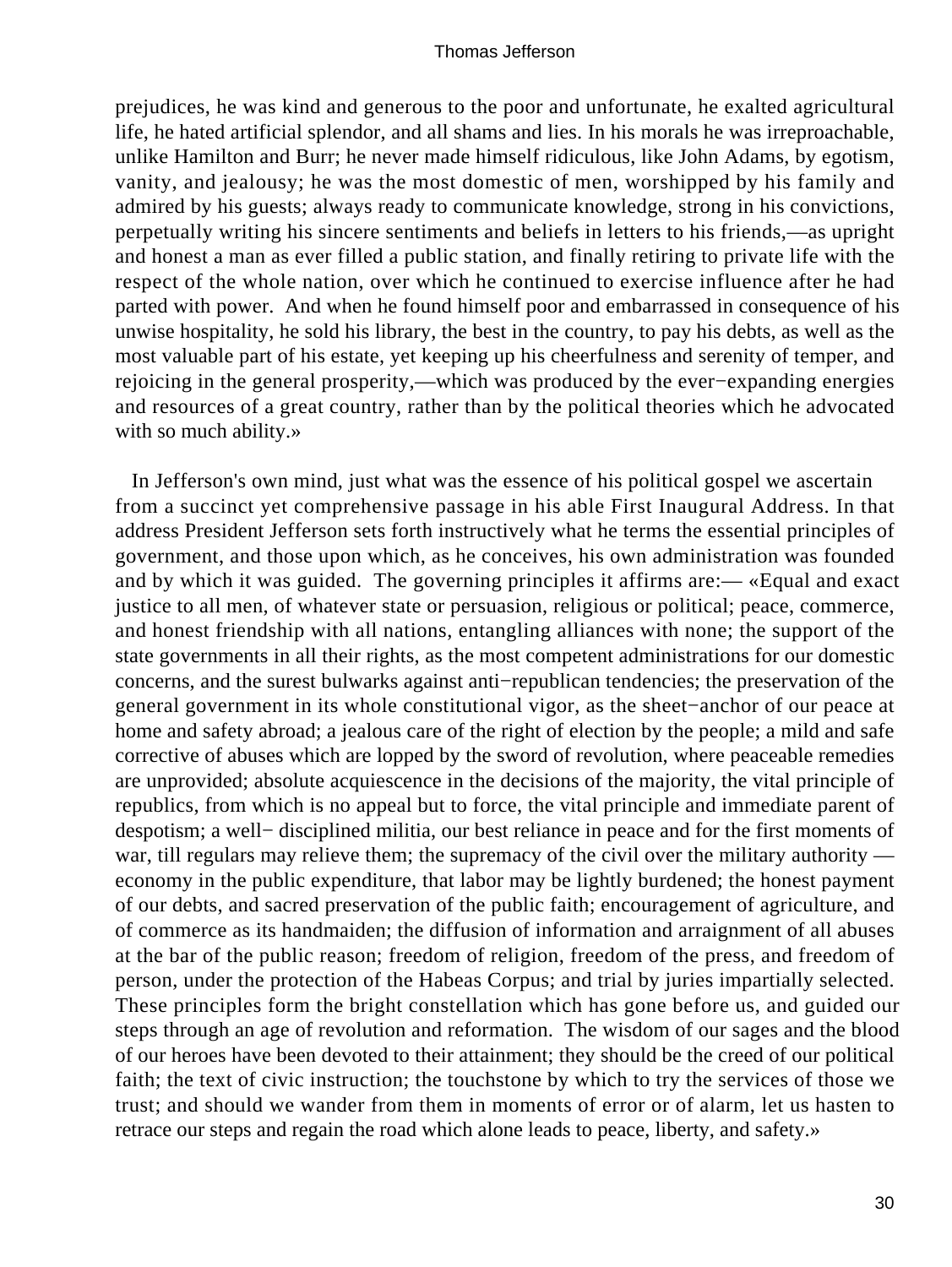Jefferson had completed his sixty−sixth year when he relinquished the presidency to his friend and pupil, James Madison, and retired to his loved Virginia home. There he lived on for seventeen years, enjoying the esteem and respect of the nation, and taking active interest in his favorite schemes on behalf of education in his native state and his helpful work in founding the college which was afterwards expanded into the University of Virginia. His interest in national affairs, up to the last, remained keen and fervid, as the vast collection of his published correspondence show, as well as his many visiting contemporaries attest. In the winter of 1825−6, his health began to fail, and in the following spring he made his will and prepared for posterity the original draft of his great historic achievement as a writer and patriot—the Declaration of Independence. As the year (1826) wore on, he expressed a wish to live until the fiftieth anniversary of the nation's independence, a wish that, as in the case of his distinguished contemporary, John Adams, was granted by the favor of Heaven, and he died on the 4th of July, mourned by the whole country. In numberless quarters, funeral honors were paid to his memory, the more memorable orations being that of Daniel Webster, delivered in Boston. To his tomb still come annually many reverent worshippers; while, among the historic shrines of the nation, his home at Monticello attracts ever−increasing hosts of loving and admiring pilgrims.

#### **THOMAS** JEFFERSON'S **FIRST INAUGURAL** ADDRESS—1801.

 Friends and fellow−citizens:—Called upon to undertake the duties of the first executive office of our country, I avail myself of the presence of that portion of my fellow−citizens which is here assmbled, to express my grateful thanks for the favor with which they have been pleased to look toward me, to declare a sincere consciousness that the task is above my talents, and that I approach it with those anxious and awful presentiments which the greatness of the charge and the weakness of my powers so justly inspire. A rising nation, spread over a wide and fruitful land, traversing all the seas with the rich productions of their industry, engaged in commerce with nations who feel power and forget right, advancing rapidly to destinies beyond the reach of mortal eye when I contemplate these transcendent objects, and see the honor, the happiness, and the hopes of this beloved country committed to the issue and the auspices of this day, I shrink from the contemplation and humble myself before the magnitude of the undertaking. Utterly, indeed, should I despair, did not the presence of many whom I here see, remind me that in the other high authorities provided by our Constitution, I shall find resources of wisdom, of virtue, and of zeal on which to rely under all difficulties. To you then, gentlemen, who are charged with the sovereign functions of legislation, and to those associated with you, I look with encouragement for that guidance and support, which may enable us to steer with safety the vessel in which we are all embarked amidst the conflicting elements of a troubled world.

 During the contest of opinions through which we have passed, the animation of discussions and exertions has sometimes worn an aspect which might impose on strangers unused to think freely, and to speak and to write as they think. But this being now decided by the voice of the nation, enounced according to the rules of the constitution, all will, of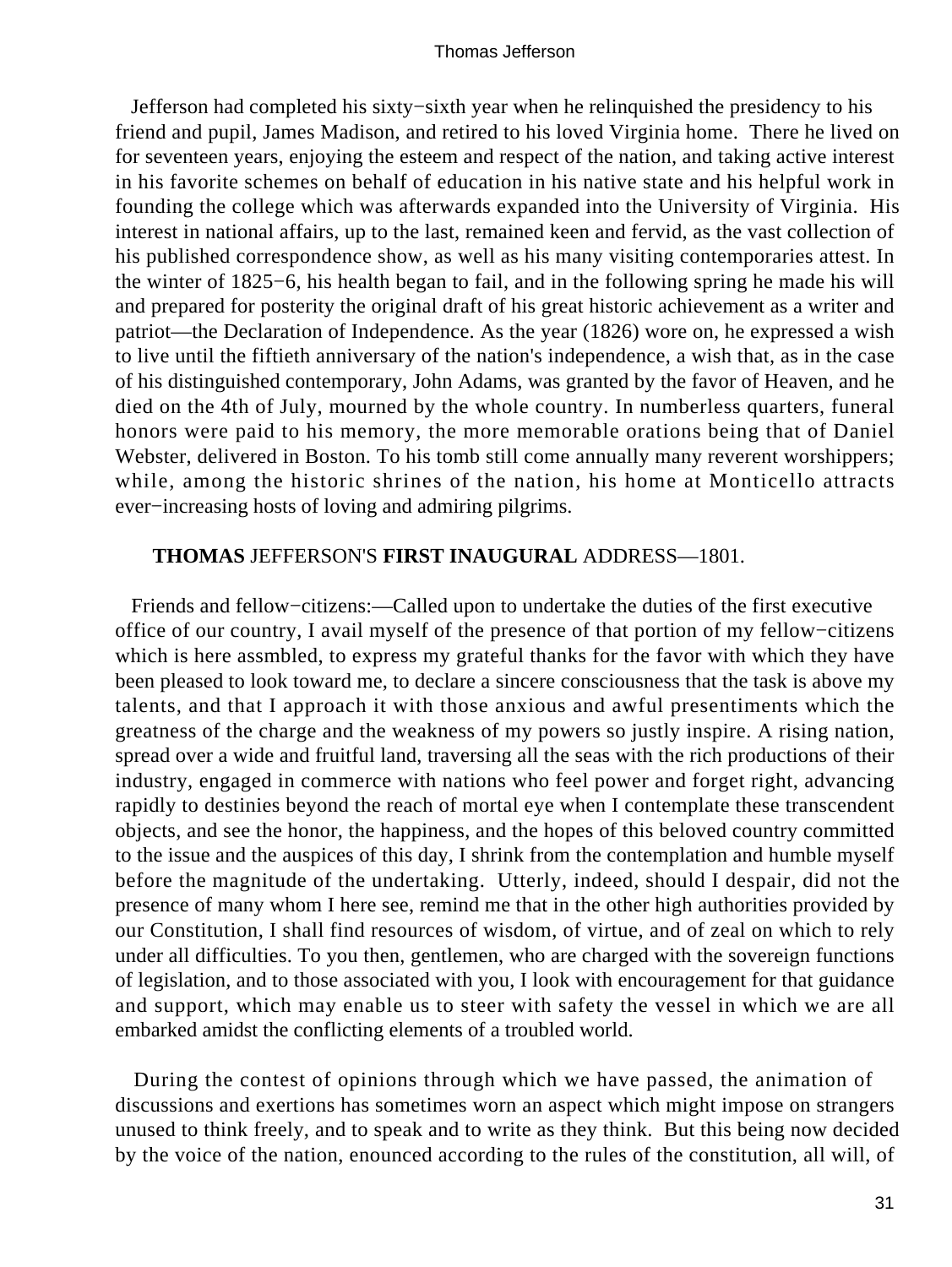course, arrange themselves under the will of the law, and unite in common efforts for the common good. All, too, will bear in mind this sacred principle that, though the will of the majority is in all cases to prevail, that will, to be rightful, must be reasonable; that the minority possess their equal rights, which equal laws must protect, and to violate which would be oppression.

 Let us, then, fellow−citizens, unite with one heart and one mind; let us restore to social intercourse that harmony and affection without which liberty, and even life itself, are but dreary things. Let us reflect that, having banished from our land that religious intolerance under which mankind so long bled and suffered, we have yet gained little if we countenance a political intolerance as despotic, as wicked, and capable of as bitter and bloody persecution.

 During the throes and convulsions of the ancient world, during the agonized spasms of infuriated man, seeking through blood and slaughter his long−lost liberty, it was not wonderful that the agitation of the billows should reach even this distant and peaceful shore; that this should be more felt and feared by some, and should divide opinion as to measures of safety. But every difference of opinion is not a difference of principle. We have called by different names brethren of the same principle. We are all republicans; we are all federalists. If there be any among us who wish to dissolve this union, or to change its republican form, let them stand undisturbed as monuments of the safety with which error of opinion may be tolerated where reason is left free to combat it.

 I know, indeed, that some honest men have feared that a republican government cannot be strong; that this government is not strong enough. But would not the honest patriot, in the full tide of successful experiment, abandon a government which has so far kept us free and firm on the theoretic and visionary fear that this government, the world's best hope, may by possibility want energy to preserve itself? I trust not. I believe this, on the contrary, the strongest government on earth. I believe it is the only one where every man, at the call of the law, would fly to the standard of the law; would meet invasions of public order as his own personal concern.

 Sometimes, it is said, that man cannot be trusted with the government of himself. Can he then be trusted with the government of others? Or have we found angels in the form of kings to govern him? Let history answer this question. Let us, then, pursue with courage and confidence our own federal and republican principle, our attachment to union and representative government.

 Kindly separated by nature, and a wide ocean, from the exterminating havoc of one quarter of the globe, too high−minded to endure the degradation of the others; possessing a chosen country with room enough for all to the hundredth and thousandth generation; entertaining a dull sense of our equal right to the use of our own faculties, to the acquisition of our own industry, to honor and confidence from our fellow−citizens, resulting not from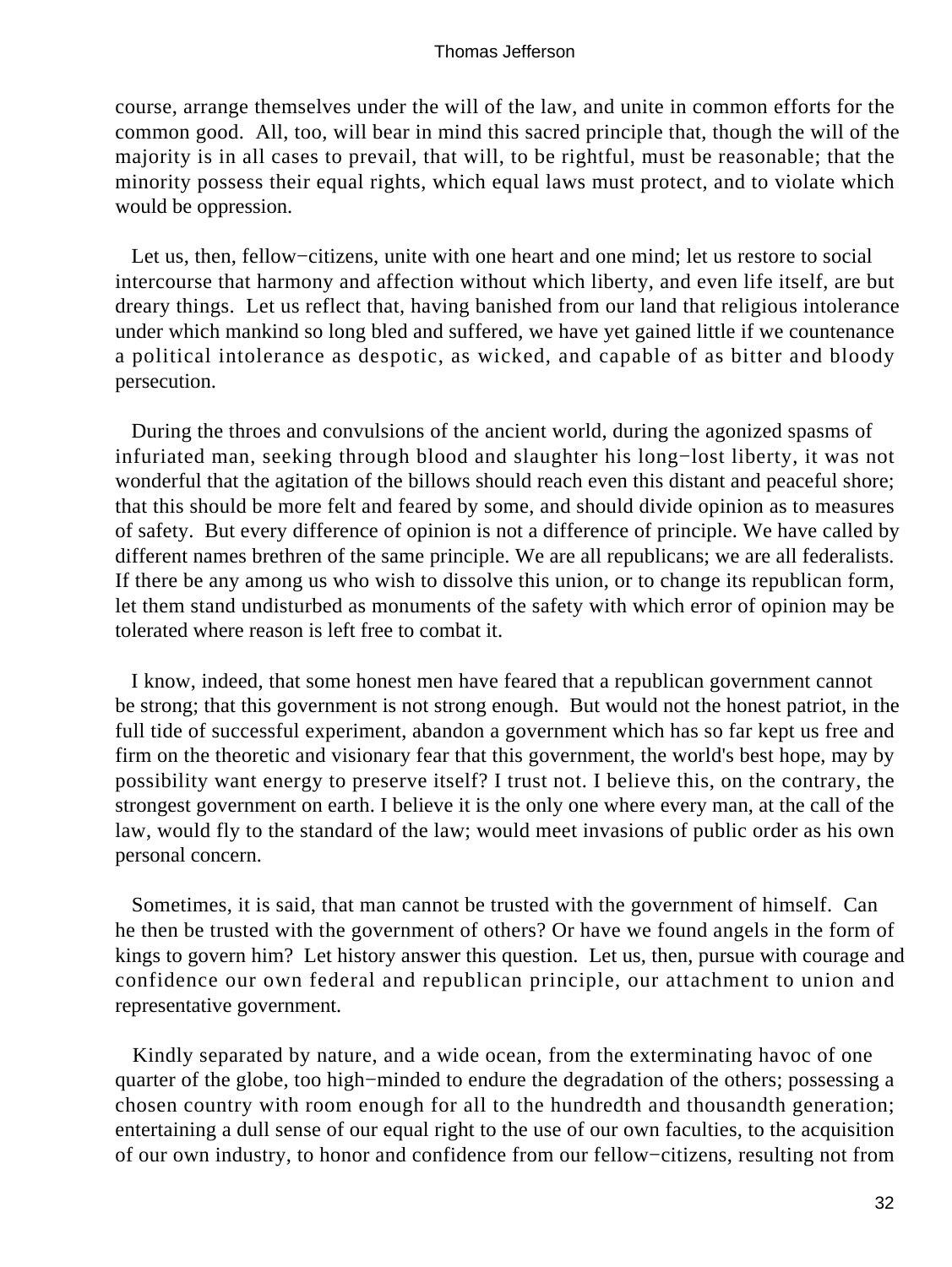birth, but from our actions and their sense of them, enlightened by a benign religion, professed, indeed, and practiced in various forms, yet all of them inculcating honesty, truth, temperance, gratutude and the love of man, acknowledging and adoring an overruling Providence, which by all its dispensations proves that it delights in the happiness of man here and in his greater happiness hereafter. With all these blessings, what more is necessary to make us a happy and a prosperous people? Still one thing more, fellow−citizens: a wise and frugal government which shall restrain men from injuring one another shall leave them otherwise free to regulate their own pursuits of industry and improvement, and shall not take from the mouth of labor the bread it has earned. This is the sum of good government, and this is necessary to close the circle of our felicities.

 About to enter, fellow−citizens, on the exercise of duties which comprehend everything dear and valuable to you, it is proper you should understand what I deem the essential principles of this government, and consequently those which ought to shape its administration. I will compress them in the narrowest limits they will bear, stating the general principle, but not all its limitations: Equal and exact justice to all men of whatever state or persuasion, religious or political; peace, commerce, and honest friendship with all nations, entangling alliances with none; the support of the State governments in all their rights as the most competent administrations for our domestic concerns, and the surest bulwarks against anti−republican tendencies; the preservation of the general government, in its whole constitutional vigor, as the sheet anchor of our peace at home and safety abroad; a jealous care of the right of election by the people, a mild and safe corrective of abuses, which are lopped by the sword of revolution, where peaceable remedies are unprovided; absolute acquiescence in the decisions of the majority, the vital principle of republics, from which there is no appeal but to force, the vital principle and immediate parent of despotism; a well−disciplined militia, our best reliance in peace, and for the first moments of war till regulars may relieve them; the supremacy of the civil over the military authority; economy in public expense that labor may be lightly burdened; the honest payment of our debts and sacred preservation of the public faith; encouragement of agriculture, and of commerce as its handmaid; the diffusion of information and arraignment of all abuses at the bar of the public reason; freedom of religion, freedom of the press, and freedom of person under the protection of the habeas corpus; and trial by juries impartially selected.

 These principles form the bright constellation which has gone before us, and guided our steps through an age of revolution and reformation: the wisdom of our sages and the blood of our heroes have been devoted to their attainment; they should be the creed of our political faith, the text of civic instruction, the touchstone by which to try the services of those we trust; and should we wander from them in error or alarm, let us hasten to retrace our steps and to regain the road which alone leads to peace, liberty, and safety.

 I repair then, fellow−citizens, to the post which you have assigned me. With experience enough in subordinate stations to know the difficulties of this, the greatest of all, I have learnt to expect that it will rarely fall to the lot of imperfect man to retire from this station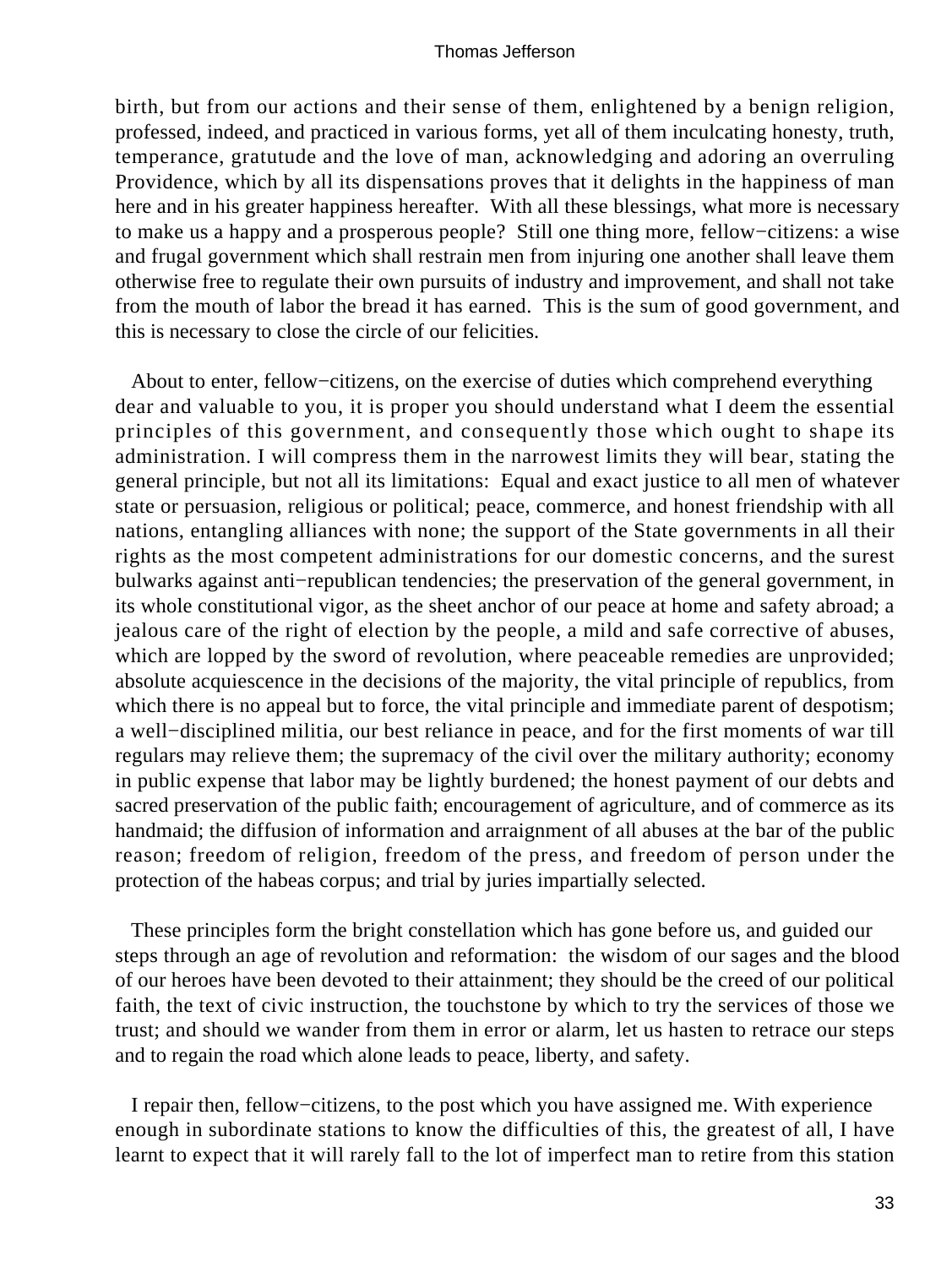with the reputation and the favor which bring him into it. Without pretensions to that high confidence you reposed in our first and greatest revolutionary character, whose preeminent services had entitled him to the first place in his country's love, and had destined for him the fairest page in the volume of faithful history, I ask so much confidence only as may give firmness and effect to the legal administration of your affairs. I shall often go wrong through defect of judgment; when right, I shall often be thought wrong by those whose positions will not command a view of the whole ground. I ask your indulgence for my errors, which will never be intentional; and your support against the errors of others, who may contemn what they would not, if seen in all its parts.

 The approbation implied by your suffrage is a great consolation to me for the past; and my future solicitude will be to retain the good opinion of those who have bestowed it in advance to conciliate that of others by doing them all the good in my power, and to be instrumental to the happiness and freedom of all. Relying, then, on the patronage of your good will, I advance with obedience to the work, ready to retire from it whenever you become sensible how much better choice it is in your power to make. And may that infinite Power which rules the destinies of the universe lead our councils to what is best and give them a favorable issue for your peace and prosperity.

#### THE **LOUISIANA PURCHASE BY ISIDORE A. ZACHARIAS.**

 From «Self−Culture» Magazine for Jan., 1896 by kind permission of the publishers The Werner Co., Akron, O.

 No surer or more lasting cause conduced to the political, financial, and national development of this country, no unforeseen or long−sought measure received more universal approbation and revealed to all its great importance, than did the Louisiana purchase. Its acquisition marks a political revolution,—a bloodless and tearless revolution. It gave incomputable energy to the centralization of our Government. By removing the danger of foreign interference and relieving the burden of arming against hostile forces, it opened a field for the spread and growth of American institutions. It enlarged the field of freedom's action to work out the task of civilization on a basis of substantial and inspiring magnitude. It extended the jurisdiction of the United States to take in the mighty Mississippi. It gave an impetus to exploration and adventure, to investment and enterprise, and fed the infantile nation with a security born of greatness.

 The expeditions of La Salle furnished the basis of the original French claims to the vast region called by France in the New World Louisiana. Settlement was begun in 1699. French explorers secured the St. Lawrence and Mississippi rivers, the two main entrances to the heart of America. They sought to connect Canada and Louisiana by a chain of armed towns and fortified posts, which were sparsely though gradually erected. In 1722 New Orleans was made the capital of the French possessions in the Southwest. France hoped to build in this colony a kingdom rich and lucrative, and this hope the early conditions, the stretch of fertile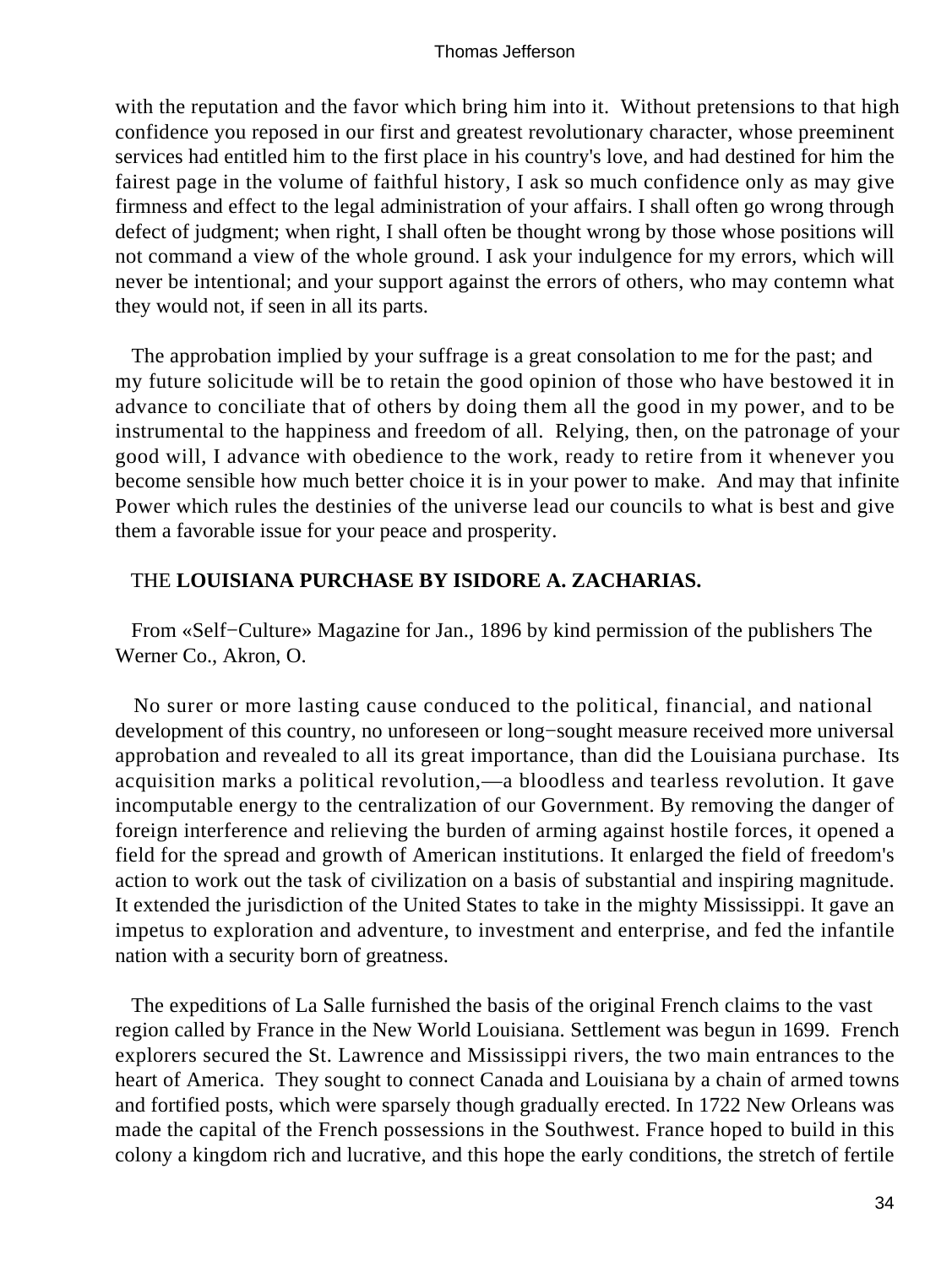and easily traversable country, stimulated. The French and Indian wars came on. The English forces, aided by American colonists of English descent, captured the French forts, destroyed their towns, and took dominion of their territory. The Seven Years' War, ending in America in the capture of Quebec by the immortal Wolfe, completed the downfall of French−America. The treaty of Paris ceded to Spain the territory of Louisiana.

 The Government at Madrid now assumed control of the region; settlers became more numerous, the planting of sugar was begun, the province flourished. While Spain in 1782−83 occupied both sides of the Mississippi from 31 north latitude to its mouth, the United States and Great Britian declared in the Treaty of Paris that the navigation of that river from its source to its outlet should be free to both nations. Spain denied that such provisions were binding on her. She sought to levy a duty on merchandise transported on the river. She denied the right of our citizens to use the Mississippi as a highway, and complications ensued. The Americans claimed the free navigation of the river and the use of New Orleans for a place of deposit as a matter of right. However, the unfriendly policy of Spain continued for some years. In 1795 the Spanish Government became involved in a war with France. Weakened by loss of forces and fearing hostilities from this country, Spain consented to sign a treaty of friendship, boundaries and navigation with our envoy, Thomas Pinckney. Its most important article was to this effect, that «His Catholic Majesty likewise agrees that the navigation of the said river (Mississippi), in its whole breadth, from its source to the ocean, shall be free only to his subjects and to the subjects of the United States.»

 On October 1,1800, by the secret treaty of San Ildefonso, Spain gave back to France that province of Louisiana which in 1762 France had given her. The consideration for its retrocession was an assurance by France that the Duke of Palma, son−in−law of the King of Spain, should be raised to the dignity of King and have his territory enlarged by the addition of Tuscany. Rumors of this treaty reached America in the spring of 1801, though its exact terms were not known until the latter part of that year. Immediately upon the reception of this information, our Government and its citizens were aroused. The United States found herself hemmed in between the two professional belligerents of Europe—a perilous position for the young power. The excitement increased when, in October, 1802, the Spanish Intendant declared that New Orleans could no longer be used as a place of deposit. Nor was any other place designated for such purpose, although in the reaty [sic] of 1795 it was stipulated that in the event of a withdrawal of the right to use New Orleans, some other point would be named. It was now a subject of extreme importance to the Republic into whose control the highway of traffic should pass. President Jefferson called the attention of Congress to this retrocession. He anticipated the French designs. He justly feared that Napoleon Bonaparte would seek to renew the old colonial glories of France, and the warlike genius and ambitious spirit of the «First Consul» augmented this fear. Word came in November, 1802, of an expedition being fitted out under French command to take possession of Louisiana, all protests of our Minister to the transfer having proved futile. Our nation then realized fully the peril of the situation. Congress directed the Governors of the States to call out 80,000 militia, if necessary, and it appropriated \$2,000,000 for the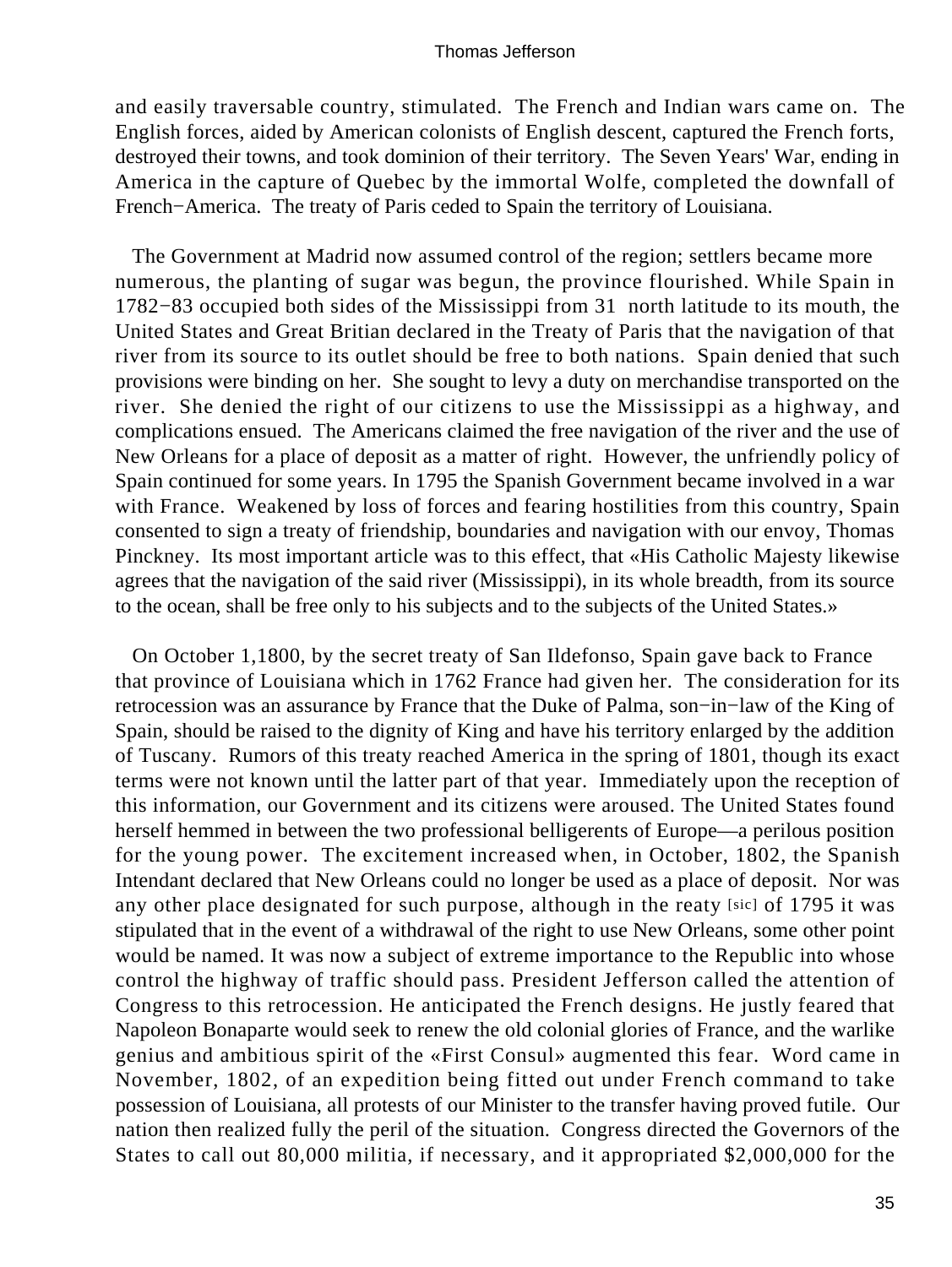purchase of the Island of New Orleans and the adjacent lands.

 Early in January, 1803, the President decided to hasten matters by sending James Monroe to France, to be associated with Robert R. Livingston, our minister to that country, as commissioners for the purchase of New Orleans and the Floridas. Livingston had been previously working on the same line, but without success. Instructions were given them that if France was obstinate about selling the desired territory, to open negotiations with the British Government, with a view to preventing France from taking possession of Louisiana. European complications, however, worked in favor of this country more than did our own efforts. Ere Monroe arrived at his destination disputes arose between England and France concerning the Island of Malta. The clouds of war began to gather. Napoleon discerned that England's powerful navy would constantly menace and probably capture New Orleans, if it were possessed by him, and fearing a frustration of his designs of conquest by too remote accessions, Napoleon, at this juncture, made overtures for a sale to the United States not only of the Island of New Orleans but of the whole area of the province. The money demanded would be helpful to France, and the wily Frenchman probably saw in such a transfer an opportunity of embroiling the Government at Washington in boundary disputes with the British and Spanish soverigns. These considerations served to precipitate French action.

 Marbois, who had the confidence of Napoleon, and who had been in the diplomatic service in America, was now at the head of the French Treasury. He was put forward to negotiate with our representatives with respect to the proposed sale. On April 1O, 1803, news came from London that the peace of Amiens was at an end; war impended. Bonaparte at once sent for Marbois and ordered him to push the negotiations with Livingston, without awaiting the arrival of Monroe, of whose appointment the «First Consul» was aware. Monroe reached Paris on the 12th of April, and the negotiations, already well under way, progressed rapidly. A treaty and two conventions were signed by Barbe−Marbois for the French, and by Livingston and Monroe for the United States, on April 30th, less than three weeks after the commission had begun its work. The price agreed upon for the cession of Louisiana was 75,000,000 francs, and for the satisfying of French spoliation claims due to Americans was estimated at \$3,750,000. The treaty was ratified by Bonaparte in May, 1803, and by the United States Senate in the following October. The cession of the territory was contained in one paper, another fixed the amount to be paid and the mode of payment, a third arranged the method of settling the claims due to Americans.

 The treaty did not attempt a precise description or boundary of the territory ceded. In the treaty of San Ildefonso general terms only are used. It speaks of Louisiana as of «the same extent that it now has in the hands of Spain, and that it had when France possessed it, and such as it should be after the treaties subsequently entered into between Spain and the other States.» The treaty with the United States describes the land as «the said territory, with all its rights and appurtenances, as fully and in the same manner as have been acquired by the French Republic, in virtue of the above−mentioned treaty concluded with his Catholic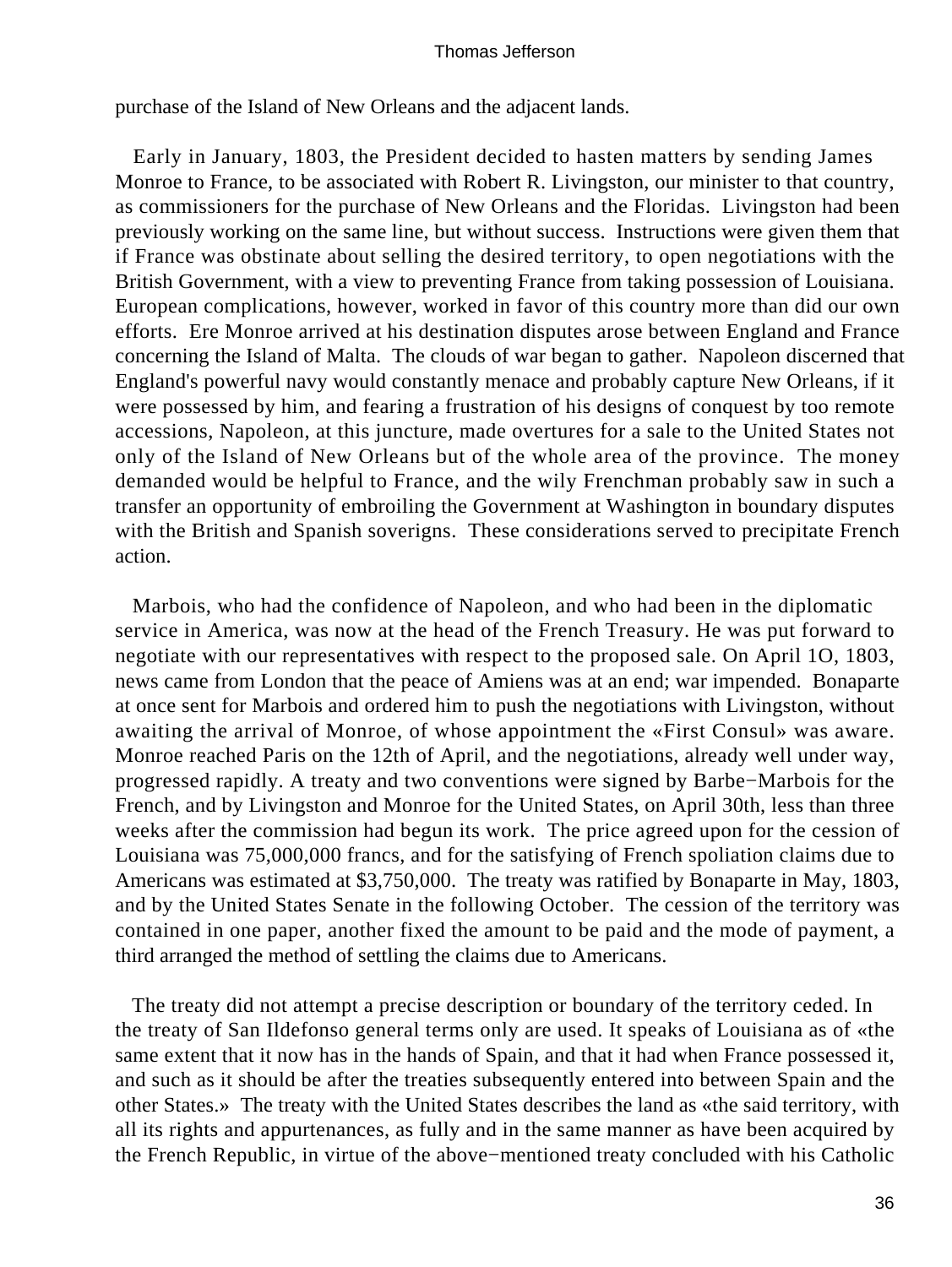### Majesty.»

 The Court at Madrid was astounded when it heard of the cession to the United States. Florida was left hemmed in and an easy prey in the first hostilities. Spain filed a protest against the transfer, claiming that by express provision of the articles of cession to her, France was prohibited from alienating it without Spanish consent. The protest being ignored, Spain began a course of unfriendly proceedings against the United States. Hostile acts on her part were continued to such an extent that a declaration of war on the part of this country would have been justified. We relied upon the French to protect our title. At length, without any measures of force, the cavilling of Spain ceased and she acquiesced in the transfer.

 Upon being confronted with the proposition of sale by Marbois, our Ministers were dazzled. They recognized the vast importance of an acceptance, yet felt their want of authority. With a political prescience and broad patriotism they overstepped all authority and concluded the treaty for the purchase of this magnificent domain. Authorized to purchase a small island and a coaling–place, they contracted for an empire. The treaty of settlement was looked upon by our representatives as a stroke of state. When the negotiations were consummated and the treaties signed and delivered, Mr. Livingston said: «We have lived long, and this is the fairest work of our lives. The treaty we have just signed will transform a vast wilderness into a flourishing country. From this day the United States becomes a first−class power. The articles we have signed will produce no tears, but ages of happiness for countless human beings.» Time has verified these expressions. At the same period, the motives and sentiment of Bonaparte were bodied forth in the sentence: «I have given to England a maritime rival that will sooner or later humble her pride.»

 The acquisition was received with merited and general applause. Few objections were made. The only strenuous opposition arose from some Federalists, who could see no good in any act of the Jeffersonian administration, however meritorious it might be. Out of the territory thus acquired have been carved Louisiana, Missouri, Kansas, Arkansas, Nebraska, Iowa, North Dakota, South Dakota, Montana, and the largest portion of Minnesota, Wyoming, and Colorado. They now form the central section of the United States, and are the homes of millions and the sources of countless wealth.

 It is possible here to notice but briefly the vast and permanent political and economical consequences to the United States of this purchase. The party which performed this service came into power as the maintainer of voluntary union. The soul of the strict construction party was Thomas Jefferson. Inclined to French ideas, he had been for several years previous to the founding of our Constitution imbibing their extreme doctrines. No sooner did he return than he discerned, with the keen glance of genius, what passed Hamilton and Adams unobserved, the key to the popular fancy. He knew precisely where the strength of the Federalists lay, and by what means alone that strength could be overpowered.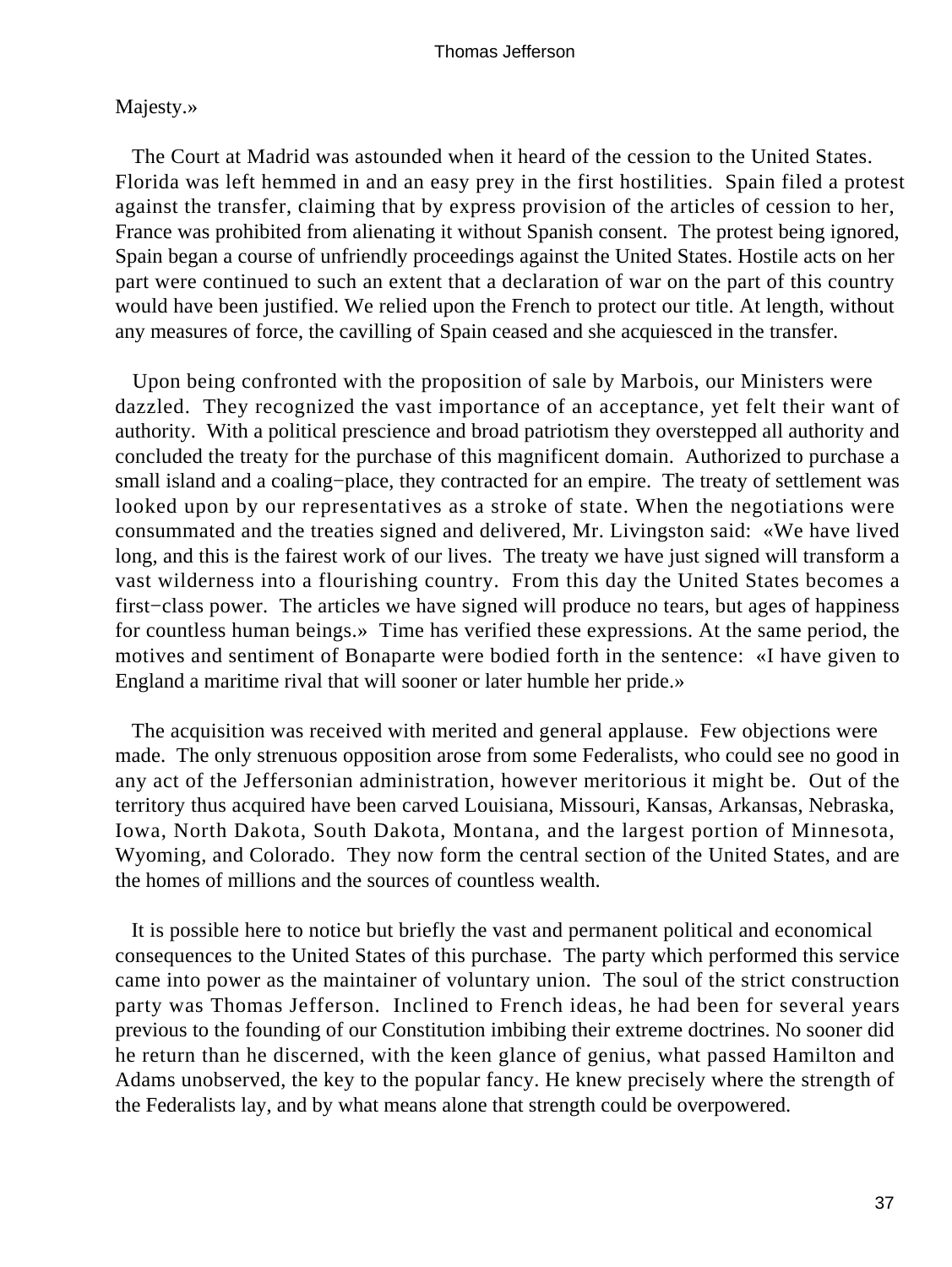Coming into office as the champion of «State−rights and strict construction,» it was beyond his power to give theoretical affirmance to this transcendent act of his agents. His own words reveal his anomalous situation: «The Constitution has made no provision for our holding foreign territory, still less for incorporating foreign nations into our Union. The executive, in seizing the fugitive occurrence which so much advances the good of their country, have done an act beyond the Constitution. The Legislature, in casting behind metaphysical subleties and risking themselves like faithful servants, must ratify and pay for it, and throw themselves on their country for doing for them unauthorized what we know they would have done for themselves had they been in a position to do it.» «Doing for them unauthorized what we know they would have done for themselves» was the policy of the Federalists, and the very ground upon which Mr. Jefferson had denounced their policy and defeated them. The purchase was, in fact, quite within those implied powers of the Constitution which had always been contended for by the Federalists, and such leaders as Hamilton and Morris acknowledged this. Under the strict construction theory, not only could there be no authority for such an acquisition of territory without the consent of the several States denominated «part of the original compact,» but the manifest and necessary consequences of this accession, in its effects upon the Union and upon the balance of power within the Government, were overwhelming to such an extent as to amount almost to a revolution.

 This event may be looked upon as a revolution in the direction of unification and the impairment of the powers of the several States, brought about by the very party which had undertaken to oppose such tendencies. The territory gained stretches over a million square miles equal in area to the territory previously comprised in the Union, and twice as large as that actually occupied by the original thirteen States. Compared with this innovation, the plans of the Federalists for strengthening the Central Government were inconsiderable. A new nation was engrafted on the old, and neither the people of the several States nor their immediate representatives were questioned; but by a treaty the President and the Senate changed the whole structure of the territory and modified the relations of the States. Thenceforth, the Louisiana purchase stood as a repudiation by their own champions of the strict construction fallacies. Thenceforth, the welfare of the country stands above party allegiance. The right to make purchases was thereafter, by general acquiescence of all political parties, within the powers of the Federal Government. Indeed, it became manifest that implied as well as expressed powers accrued to the National Government.

 The territory of Louisiana proved a fruitful soil for the spread of slavery, nor was it less productive of struggles and strife over the admission of States carved therefrom. The Civil War has pacified the jarring elements and left to be realized now the beneficent results of the empire gained. With Louisiana the United States gained control of the entire country watered by the Mississippi and its effluents. With the settlement of the western country, the Mississippi river assumed its normal function in the national development, forming out of that region the backbone of the Union. The Atlantic and Pacific States can never destroy the Union while the Central States remain loyal. Thus do we see the basis of our governmental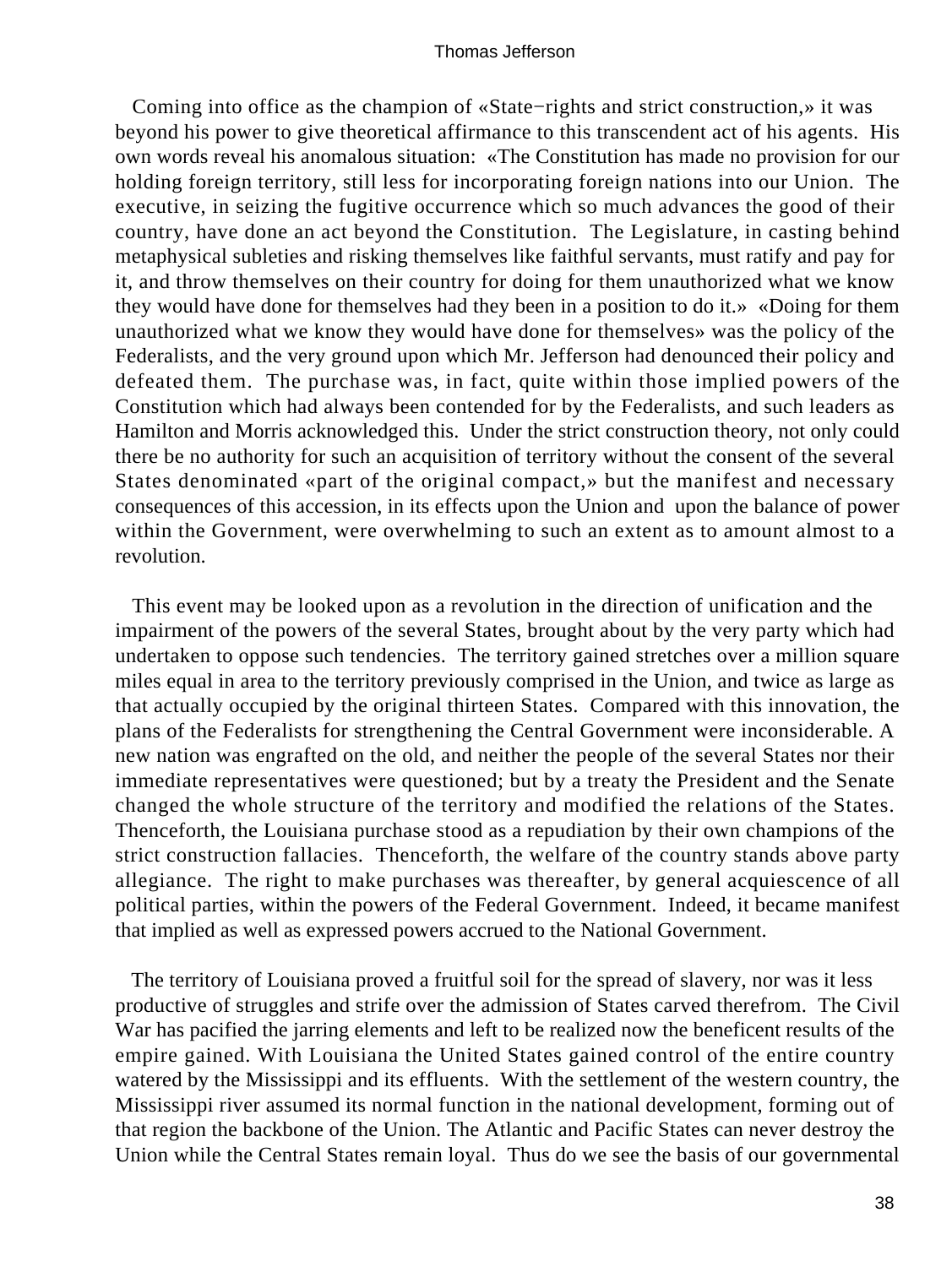existence removed from the narrow strip along the Atlantic to the far larger central basin; binding by natural ligaments a union far less secure on mere constitutional or artificial connections. Thus have the intentions of its projectors been fulfilled, the peace of our nation secured, a spirit of confidence in our institutions diffused, and enterprise and prosperity advanced. The purchase was an exercise of patriotism unrestrained and unbiased by considerations unconnected with the public good. It curbed the impulse of State jealousies, secured to the Union unwonted prestige, and discovered the latent force and broad possibilities of our national system.

# **ANECDOTES AND CHARACTERISTICS OF JEFFERSON.**

### JEFFERSON'S **BRIDAL JOURNEY.**

 Jefferson and his young bride, after the marriage ceremony, set out for their Monticello home. The road thither was a rough mountain track, upon which lay the snow to a depth of two feet.

 At sunset they reached the house of one of their neighbors eight miles distant from Monticello. They arrived at their destination late at night thoroughly chilled with the cold.

 They found the fires all out, not a light burning, not a morsel of food in the larder, and not a creature in the house. The servants had all gone to their cabins for the night, not expecting their master and mistress.

 But the young couple, all the world to each other, made merry of this sorry welcome to a bride and bridegroom, and laughed heartily over it.

## **WOULD MAKE NO PROMISES FOR THE PRESIDENCY.**

 While the Presidential election was taking place in the House of Representatives, amid scenes of great excitement, strife and intrigue, which was to decide whether Jefferson or Burr should be the chief magistrate of the nation, Jefferson was stopped one day, as he was coming out of the Senate chamber, by Gouverneur Morris, a prominent leader of the Federalists.

 Mr. Morris said, «I wish to have an earnest talk with you, Mr. Jefferson, on the alarming situation of things.»

«I am very glad,» said Jefferson, «to talk matters over with you.»

 «As you well know,» said Mr. Morris, «I have been strenuously opposing you, as have also the large minority of the States.»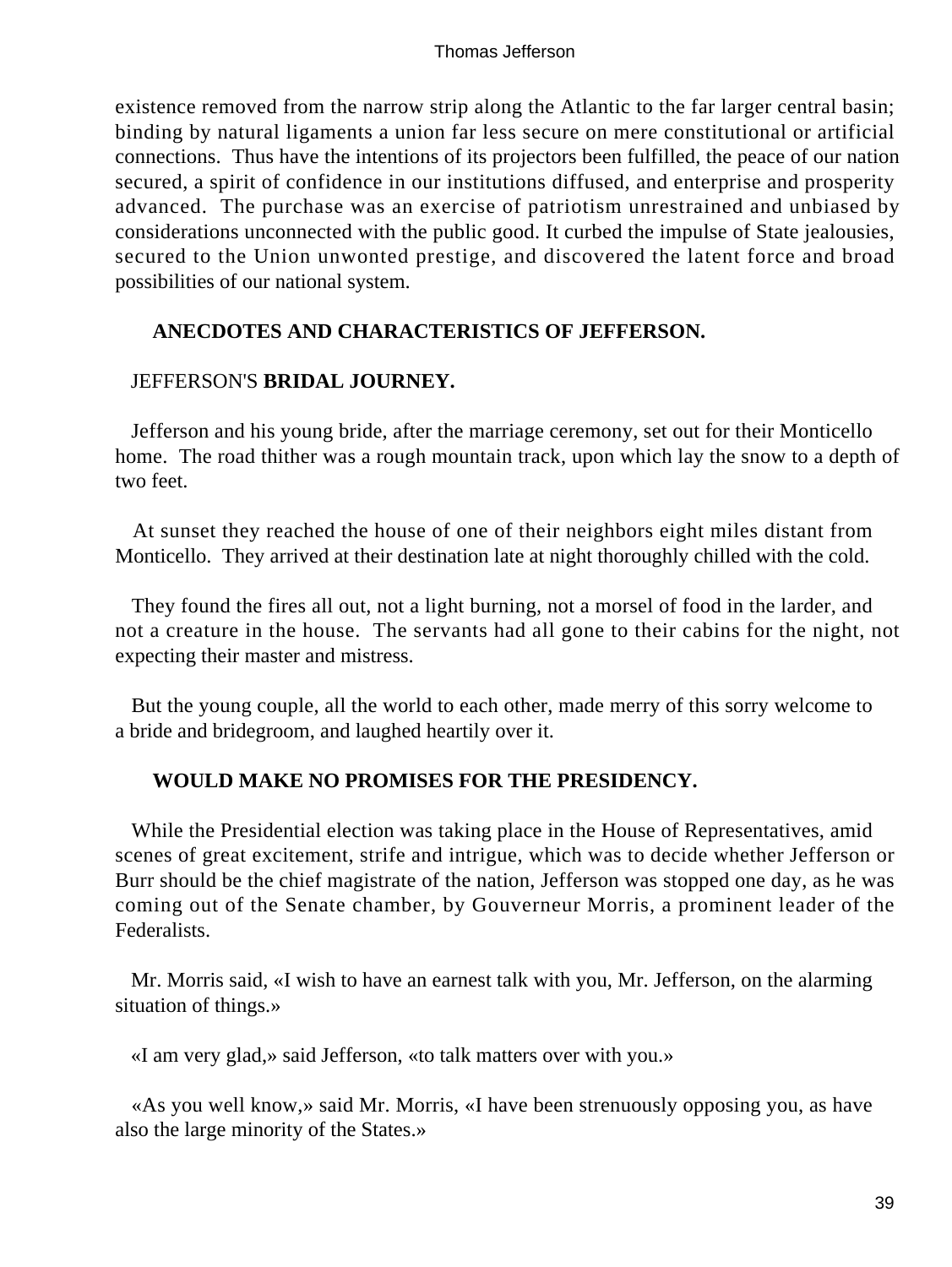«To be frank with you,» he continued, «we are very much afraid of you.»

"We fear,

"First—That you will turn all the Federalists out of office.

"Second—That you will put down the navy.

"Third—That you will wipe off the public debt

 «Now, if you will declare, or authorize your friends to declare that you will not take these steps, your election will be made sure.»

 Mr. Jefferson replied, "Gouverneur Morris, I naturally want to be President, and yet I cannot make any terms to obtain the position.

 "I shall never go into the office by capitulation. I cannot have my hands tied by any conditions which would hinder me from pursuing the measures which I deem best for the public good.

 "I must be perfectly free. The world can judge my future course by that which I have hitherto followed.

«I am thankful to you for your interest, but I cannot make the slightest promise.»

# THE MOULD−BOARD **OF LEAST RESISTANCE.**

 Mr. A. J. Stansbury says: "I heard John Randolph (who hated Jefferson) once describe, in his own biting, caustic manner, the delight expressed by him in a new model for the mould−board of a plough.

 "It was called 'the mould−board of least resistance;' and the inventor had gone into a very profound mathematical demonstration, to prove that it deserved its name.

 "Jefferson listened and was convinced; and deeming it a great discovery, recommended it, with zeal, to all his agricultural friends.

 "The Virginia planters, accordingly (who thought every thing of their great man as a natural philosopher), agreed, many of them, to take this new 'mould−board of least resistance.'

 «It was accordingly cast,and forwarded to their farms; when lo! on trial, no ordinary team could draw it through the soil.»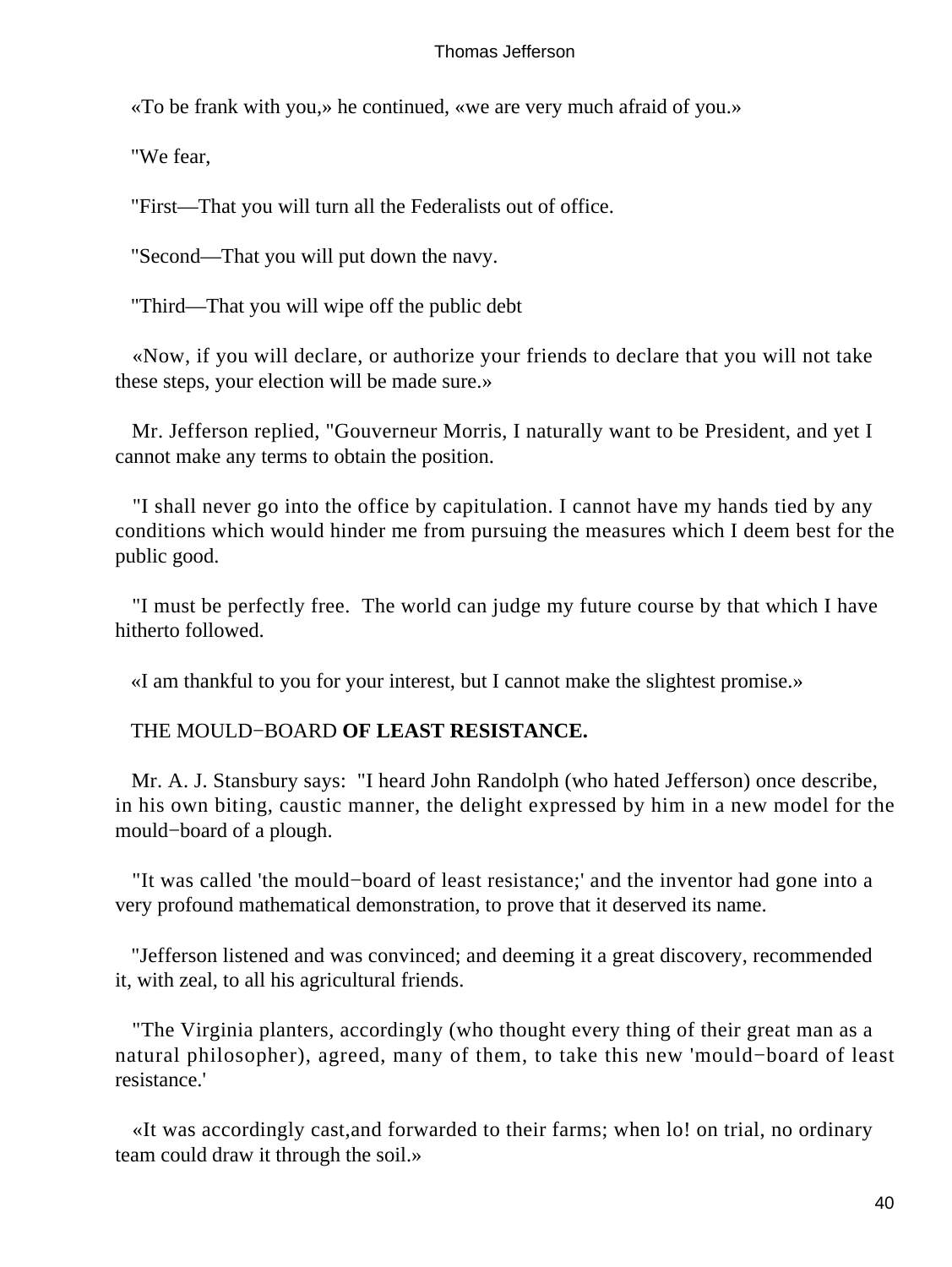# **JEFFERSON AS AN INVENTOR.**

 "He sometimes figured as an inventor himself, and on that subject let me relate to you an anecdote which vividly portrays the character of his mind. You know that he had perched his country seat on a mountain height, commanding a magnificent prospect, but exposed to the sweep of wintry winds, and not very convenient of access.

 "Not far from Monticello, and within the bounds of his estate, was a solitary and lofty hill, so situated as to be exposed to the blast of two currents of wind, coming up through valleys on different sides of it.

 «Mr. Jefferson thought this would be an admirable position for a wind−mill; and having recently invented a model for a saw−mill to be moved by vertical sails, he sent for an engineer and submitted it to his judgment. »The man of professional science examined his plan, and listened with profound attention and deference to Mr. Jefferson's explanations of it, and to his eloquent illustration of the advantages it would secure.

"He very attentively heard him through, but made no comment upon the plan.

" 'What do you think of my idea?' said Mr. Jefferson.

 " 'I think it is a most ingenious one,' was the reply, 'and decidedly the best plan for a saw−mill I have ever seen.'

 "Jefferson was delighted, and forthwith entered into a written agreement for the erection of such a mill on the neighboring height.

 "The work went bravely on; the inventor very frequently mounting his horse, and riding over to see how it proceeded.

 "When the frame was up, and the building approached its completion, the engineer rode over to Monticello to obtain a supply of money, and to get some directions about the saws.

 "Jefferson kept him to dinner; and when the cloth was removed and wine sat upon the table, he turned to his guest, and with an air of much satisfaction, exclaimed,

" 'And so, Mr.——, you like my mill.'

 " 'I do, sir, indeed, very much; it is certainly one of the greatest improvements in the construction of saw mills I ever witnessed.'

" 'You think the sails are so hung that it cannot fail to work?'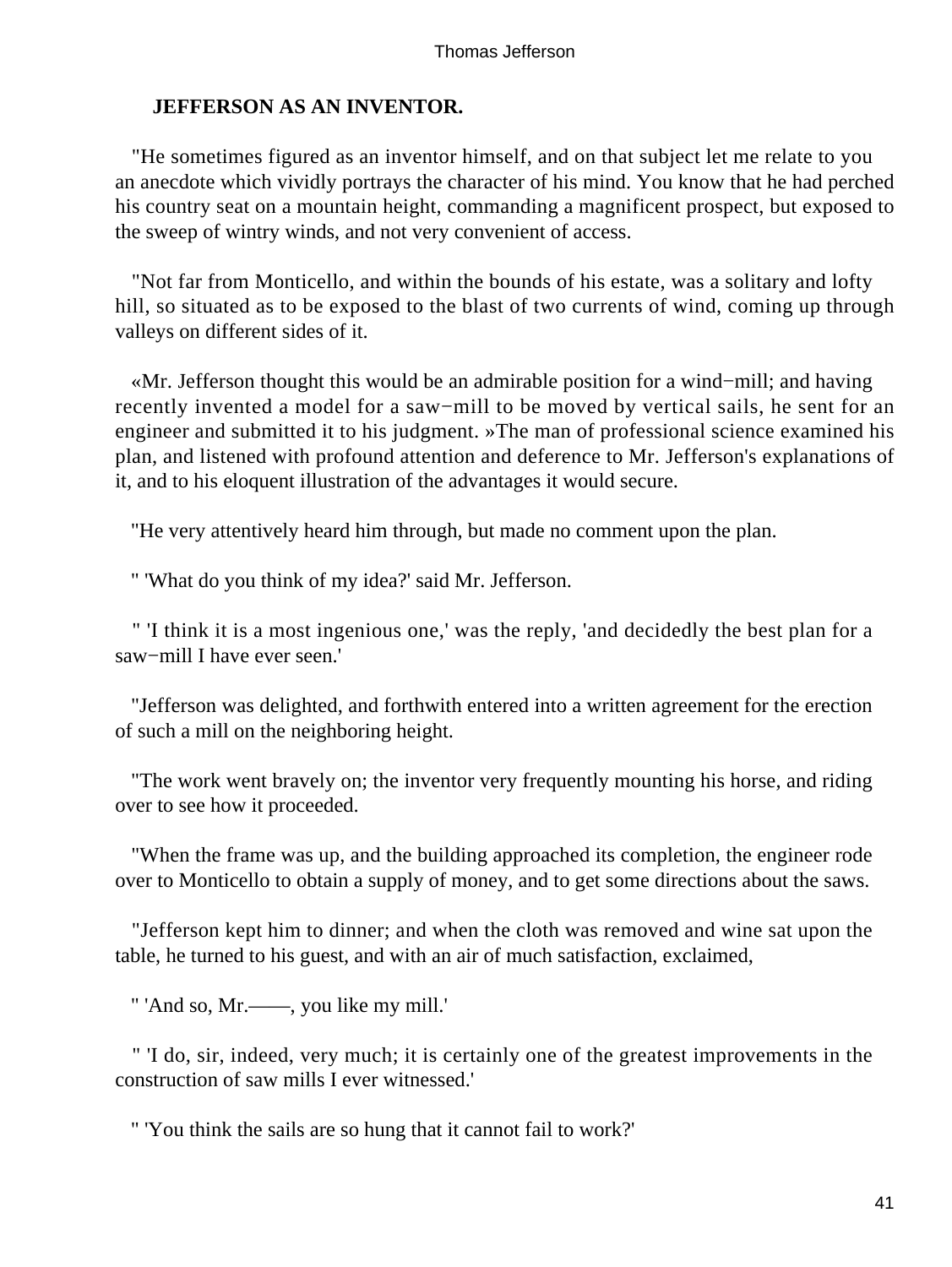" 'Certainly; it must work, it cannot help it.'

 " 'And there's always a wind upon that hill; if it does not come up one valley, it is sure to come up the other; and the hill is so high and steep that there is nothing to interrupt the full sweep of the wind, come which way it will. You think, then, on the whole, that the thing cannot fail of complete success?'

" 'I should think so, sir, but for one thing.'

" 'Ah! What's that?'

" 'I have been wondering in my own mind, how you are to get up your saw− logs.'

"Jefferson threw up his hands and eyes: 'I never thought of that!'

«The mill was abandoned, of course.»

# **JEFFERSON AND THE JOCKEY.**

 "Jefferson's favorite exercise was riding. He was a judge of a horse, and rode a very good one.

 "One day, during his presidential term, he was riding somewhere in the neighborhood of Washington, when there came up a cross road, a well−known jockey and dealer in horse−flesh, whose name we will call Jones.

 "He did not know the President, but his professional eye was caught, in a moment, by the noble steed he rode.

 "Coming up with an impudent boldness characteristic of the man, he accosted the rider, and forthwith began talking in the slang of his trade, about the horse, his points, his age, and his value, and expressed a readiness to 'swap' horses.

"Mr. Jefferson gave him brief replies, and civilly declined all offers of exchange.

 "The fellow offered boot, and pressed and increased his bids, as the closer he looked at the stranger's steed, the better he liked him.

"All his offers were refused with a coolness that nettled him.

 "He then became rude, but his vulgarity made as little impression as his money, for Jefferson had the most perfect command of his temper, and no man could put him in a passion.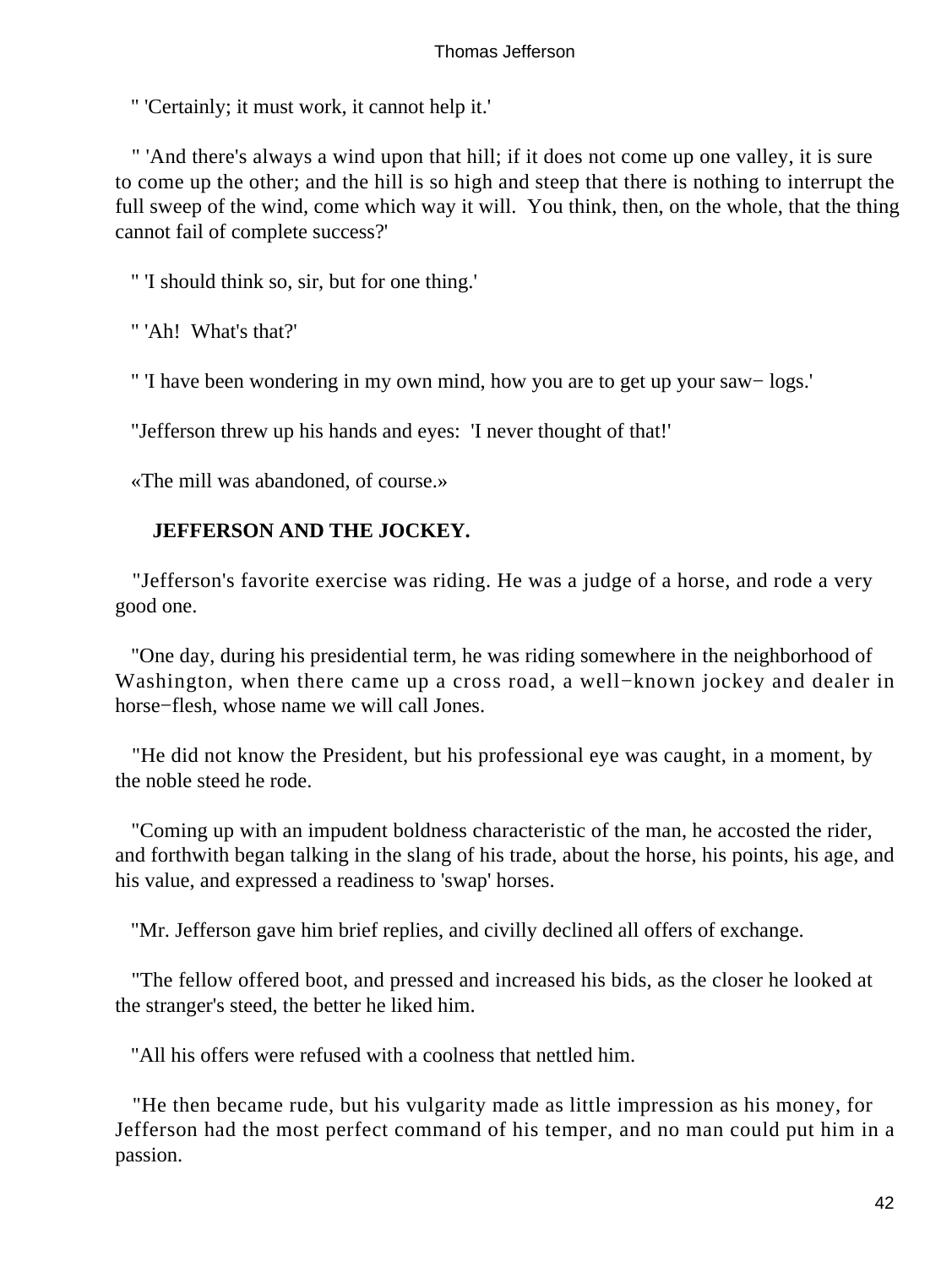"The jockey wanted him to show the animal's gait, and urged him to trot with him for a wager. But all in vain.

 "At length, seeing that the stranger was no customer, and utterly impracticable, he raised his whip and struck Mr. Jefferson's horse across the flank, setting him off in a sudden gallop, which would have brought a less accomplished rider to the ground.

 "At the same time he put spurs to his own beast, hoping for a race. Jefferson kept his seat, reined in his restive steed, and put an equally effective rein upon his own temper.

 "The jockey wondered; but impudently turned it off with a laugh, and still keeping by the side of his new acquaintance, began talking politics. Being a staunch Federalist, he commenced to launch out against 'Long Tom,' and the policy of his administration.

"Jefferson took his part in the conversation, and urged some things in reply.

 "Meanwhile they had ridden into the city, and were making their way along Pennsylvania avenue. At length they came opposite the gate of the presidential mansion.

"Here Mr. Jefferson reined up, and courteously invited the man to enter.

"The jockey raised his eye−brows, and asked—

" 'Why, do you live here?'

" 'Yes,' was the simple reply.

" 'Why, stranger, what the deuce might be your name?'

" 'My name is Thomas Jefferson.'

"Even the jockey's brass turned pale—when, putting spurs to his nag, he exclaimed—

" 'And my name is Richard Jones, and I'm ok!'

 «Saying which, he dashed up the avenue at double quick time, while the President looked after him with a smile, and then rode into the gate.»

## **JEFFERSON AND PATRICK HENRY.**

 Patrick Henry was an early friend and companion of Jefferson. He was a jovial young fellow noted for mimicry, practical jokes, fiddling and dancing. Jefferson's holidays were sometimes spent with Henry, and the two together would go off on hunting excursions of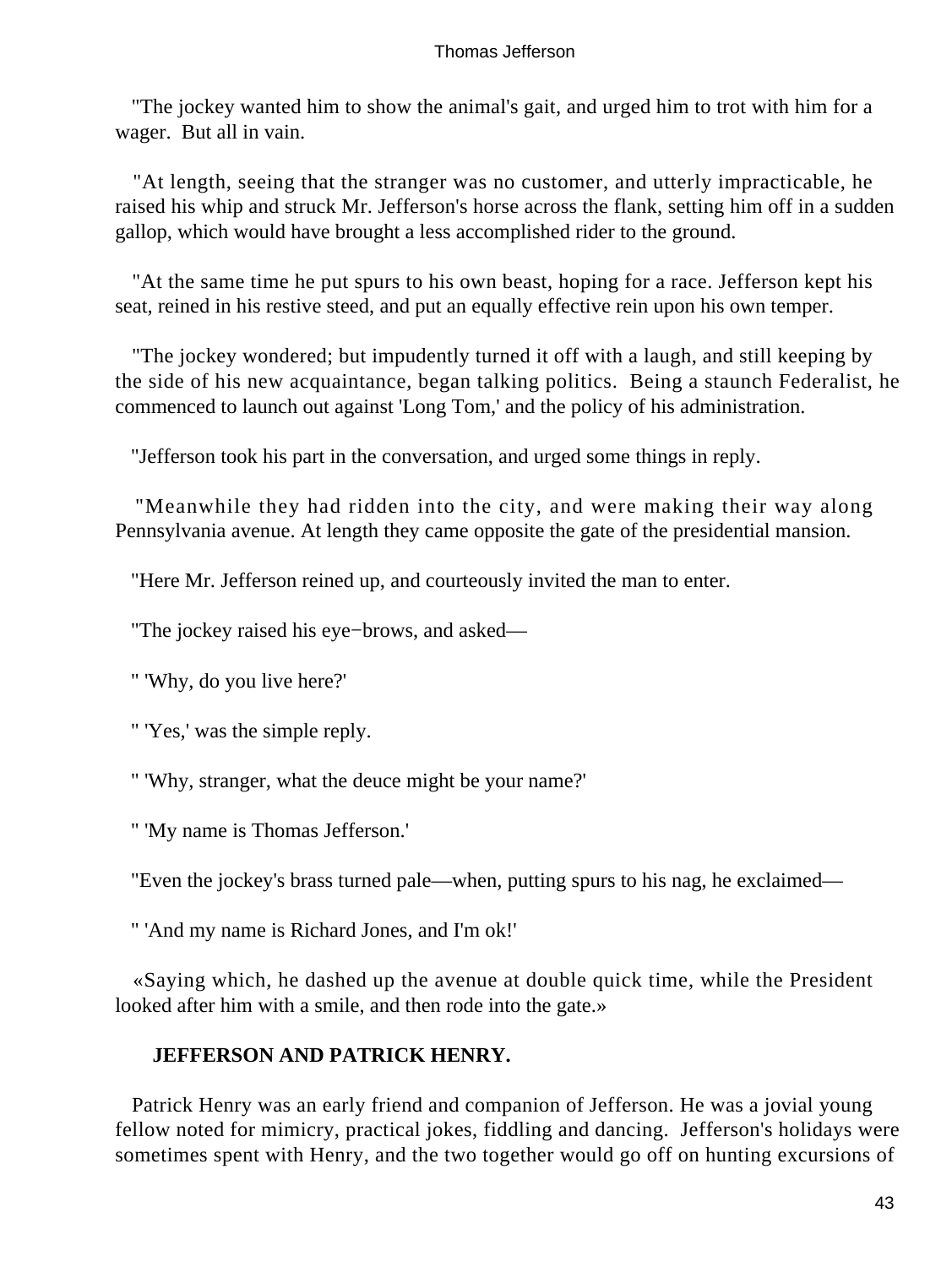which each was passionately fond. Both were swift of foot and sound of wind.

 Deer, turkey, foxes and other game were eagerly pursued. Jefferson looked upon Patrick Henry as the moving spirit of all the fun of the younger circle, and had not the faintest idea of the wonderful talents that lay latent in his companion's mind.

 And, Henry too, did not see in the slender, freckled, sandy−haired Jefferson, the coming man who was to be united with him in some of the most stirring and important events in American history.

 Jefferson did not realize that this rustic youngster, careless of dress, and apparently thoughtless in manner, and sometimes, to all appearance, so unconcerned that he was taken by some to be an idiot, was to be the flaming tongue of a coming Revolution. Henry did not dream that this fiddling boy, Jefferson, was to be the potent pen of a Declaration which was to emancipate a hemisphere.

 One day in 1760, just after Jefferson had entered upon his college studies at Williamsburg, Henry came to his room to tell him, that since their parting of a few months before, after the Christmas holidays, he had studied law, and had come to Williamsburg to get a license to practice. The fact was he had studied law but six weeks, and yet felt himself able to pass the examination. The examination was conducted by four examiners. Three of them signed the license. The fourth, George Wythe, refused his signature. But Henry was now duly admitted to the bar. He went back, however, to assist his father−in−law, Mr. Shelton, in tending his tavern, and for four years, practicing occasionally, he waited his time.

 In May, 1765, Henry was elected to the House of Burgesses which met at Williamsburg. While in attendance as a member Henry was the guest of young Jefferson. Henry presented a rustic appearance. His dress was coarse and worn. His fame had not become fully known at Williamsburg, «and he moved about the streets unrecognized though not unmarked. The very oddity of his appearance provoked comment.»

 In the Assembly were some of the most brilliant and distinguished men in the Colony. Among them were Peyton Randolph, George Wythe, John Robinson, Richard Henry Lee, and Edmund Pendleton.

 Dignified manners prevailed among the members. An elaborate and formal courtesy characterized them in their proceedings. They were polished and aristocratic men, not specially interested in the welfare of the common people. They were strongly desirous of perpetuating the class distinctions observed in Virginia society. A very marked contrast was apparent between them and the tall, gaunt, coarse−attired, unpolished member from Louisa.

 Not being personally known to the majority of the House, little notice was taken of him, and no expectaions of any particular influence to be exercised by him upon its deliberations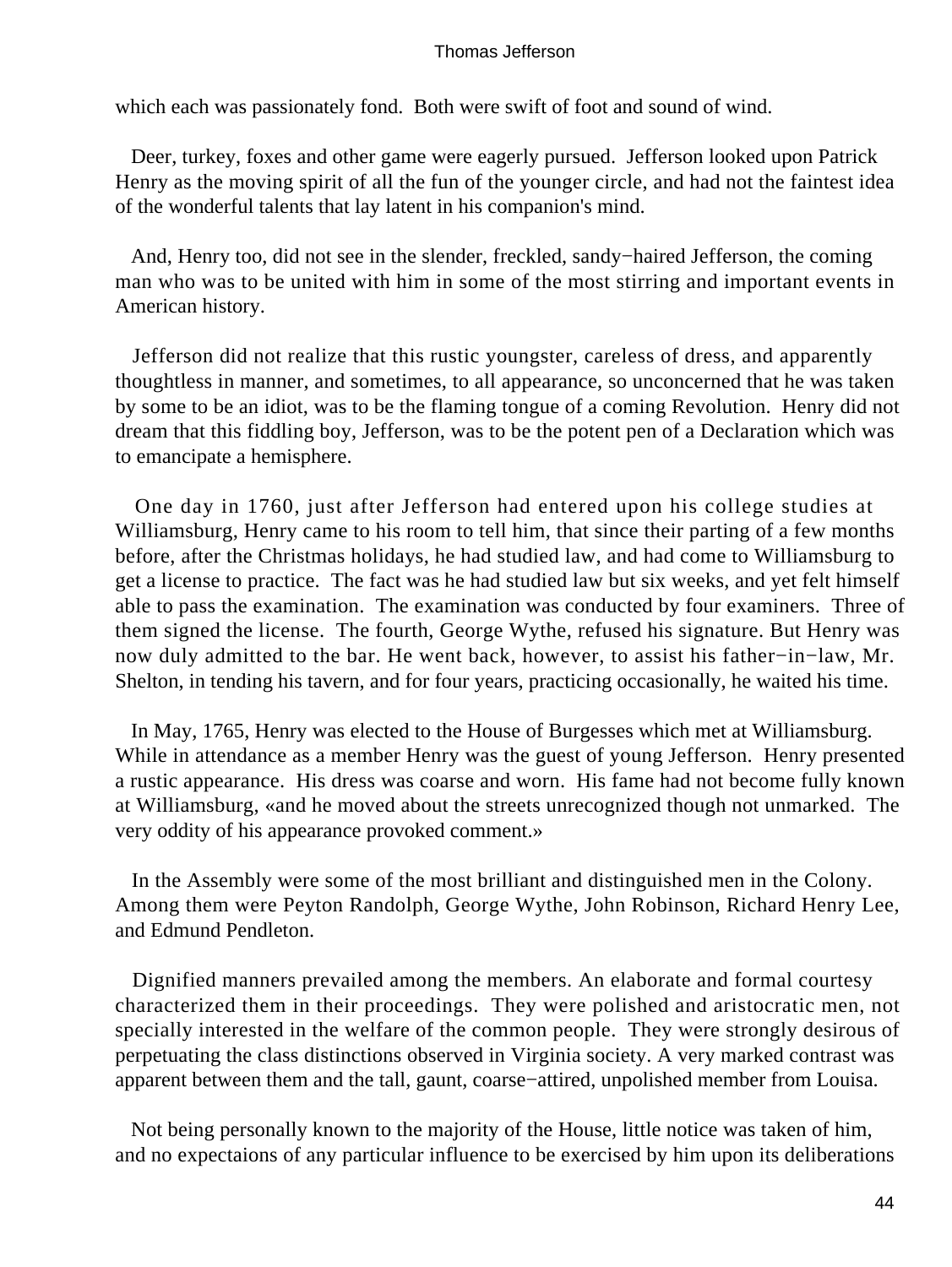were expected. When the news of the passage of the Stamp Act reached the assembly, amazement and indignation were felt by the Royalist leaders, at the folly of the English ministry. But there seemed no way before them but submission to the Imperial decree. But Henry saw that the hour had come for meeting the issue between the King and the Colonies.

 He rose in his seat and offered his famous Five Resolutions, which in substance declared that Englishmen living in America had all the rights of Englishmen living in England, and that all attempts to impose taxes upon them without the consent of their own representatives, had «a manifest tendency to destroy British as well as American freedom.»

 These resolutions provoked an animated and exciting debate. There is a strong probability that Jefferson knew the intentions of Henry, for he was present on that ever memorable occasion in the House.

 No provision was made in the Assembly chamber for spectators. There was no gallery from which they could look down upon the contestants. In the doorway between the lobby and the chamber Jefferson took his stand, intently watching Henry's attitude and actions.

 In a hesitating way, stammering in his utterances, he began reading his Resolutions. Then followed the opening sentences of the magnificent oration of this «Demosthenes of the woods,» as Byron termed him.

 No promise did they give of what was to follow. Very soon the transformation came. Jefferson saw him draw himself to his full height and sweep with a conqueror's gaze the entire audience before and about him.

 No impediment now; no inarticulate utterances now. With a voice rich and full, and musical, he poured out his impassioned plea for the liberties of the people. Then soaring to one of his boldest flights, he cried out in electric tones:

 «Caesar had his Brutus, Charles the First his Cromwell, and George the Third – – −.» The Speaker sprang to his feet, crying, «Treason! treason!» The whole assembly was in an uproar, shouting with the Speaker, «Treason! treason!» Not only the royalists, but others who were thoroughly alarmed by the orator's audacious words, joined in the cry. But never for a moment did Henry flinch. Fixing his eye upon the Speaker, and throwing his arm forward from his dilating form, as though to hurl the words with the power of a thunderbolt, he added in a tone none but he himself could command, «May profit by their example.» Then, with a defiant look around the room, he said, «If this be treason, make the most of it.»

 Fifty−nine years afterwards Jefferson continued to speak of that great occasion with unabated enthusiasm. He narrated anew the stirring scenes when the shouts of; «treason, treason,» echoed through the Hall.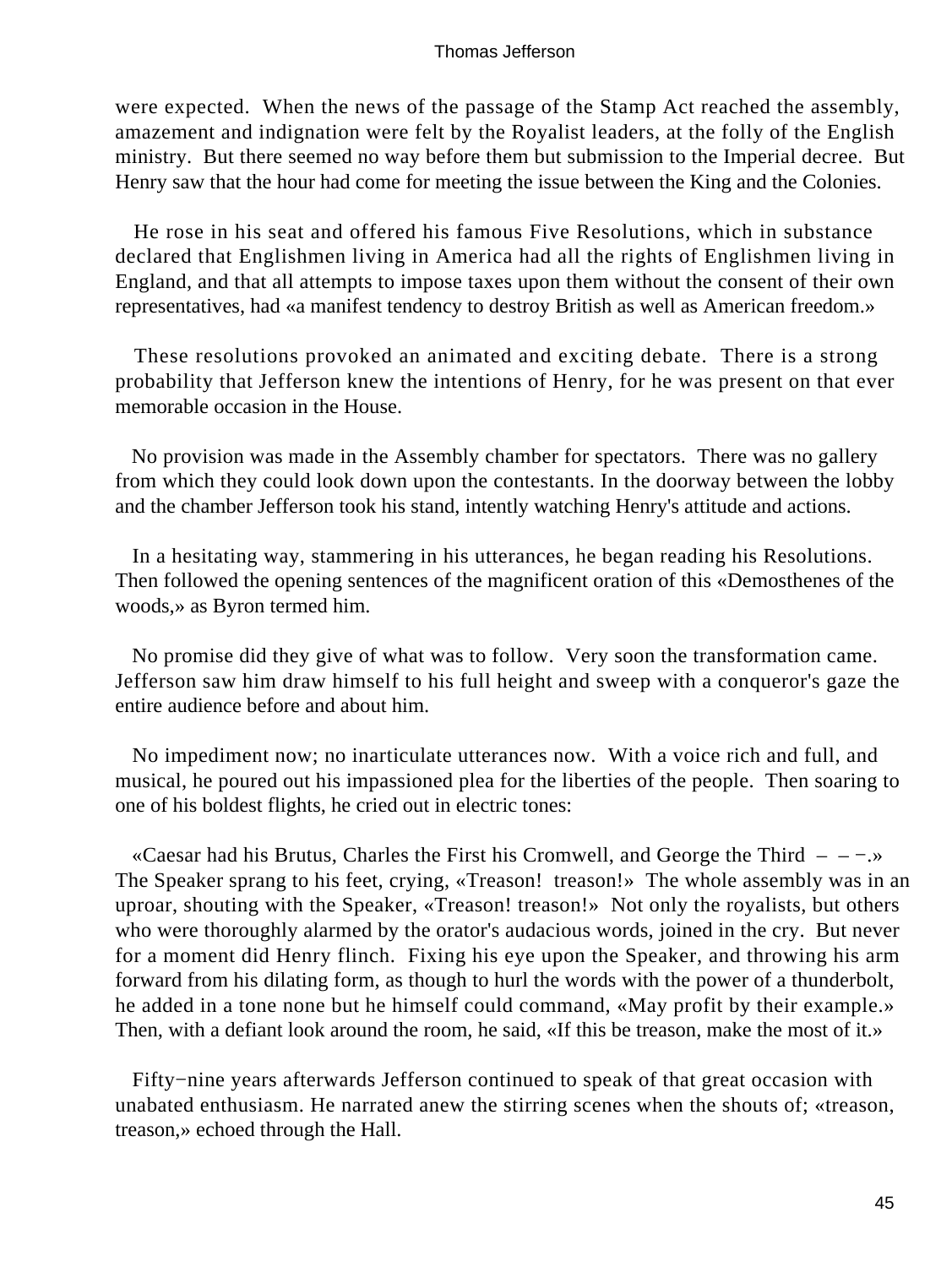In his record of the debate which followed the speech of Henry he described it as «most bloody.» The arguments against the resolutions, he said were swept away by the «torrents of sublime eloquence» from the lips of Patrick Henry. With breathless interest, Jefferson, standing in the doorway, watched the taking of the vote on the last resolution. It was upon this resolution that the battle had been waged the hottest. It was carried by a majority of a single vote. When the result was announced, Peyton Randolph, the King's Attorney General, brushed by Jefferson, in going out of the House, exclaiming bitterly with an oath as he went, «I would have given five hundred guineas for a single vote.»

 The next day, in the absence of the mighty orator, the timid Assembly expunged the fifth resolution and modified the others. The Governor, however, dissolved the House for daring to pass at all the resolutions. But he could not dissolve the spirit of Henry nor the magical effect of the resolutions which had been offered. By his intrepid action Henry took the leadership of the Assembly out of the hands which hitherto had controlled it.

 The resolutions as originally passed were sent to Philadelphia. There they were printed, and from that center of energetic action were widely circulated throughout the Colonies. The heart of Samuel Adams and the Boston patriots were filled with an unspeakable joy as they read them. The drooping spirits of the people were revived and the doom of the Stamp Act was sealed.

## **WASHINGTON AND JEFFERSON.**

 Dr. James Schouler says: «That Jefferson did not enter into the rhapsodies of his times which magnified the first President into a demigod infallible, is very certain; and that, sincerely or insincerely, he had written from his distant retreat to private friends in Congress with less veneration for Washington's good judgment on some points of policy than for his personal virtues and honesty, is susceptible of proof by more positive testimony than the once celebrated Mazzei letter. Yet we should do Jefferson the justice to add that political differences of opinion never blinded him to the transcendent qualities of Washington's character, which he had known long and intimately enough to appreciate with its possible limitations, which is the best appreciation of all. Of many contemporary tributes which were evoked at the close of the last century by that great hero's death, none bears reading so well in the light of another hundred years as that which Jefferson penned modestly in his private correspondence.»

### **INFLUENCE OF PROF. SMALL ON JEFFERSON.**

 Speaking of the influence exerted over him by Dr. William Small, Professor of Mathematics at William and Mary College, who supplied the place of a father, and was at once «guide, philosopher and friend,» Jefferson said: «It was Dr. Small's instruction and intercourse that probably fixed the destinies of my life.»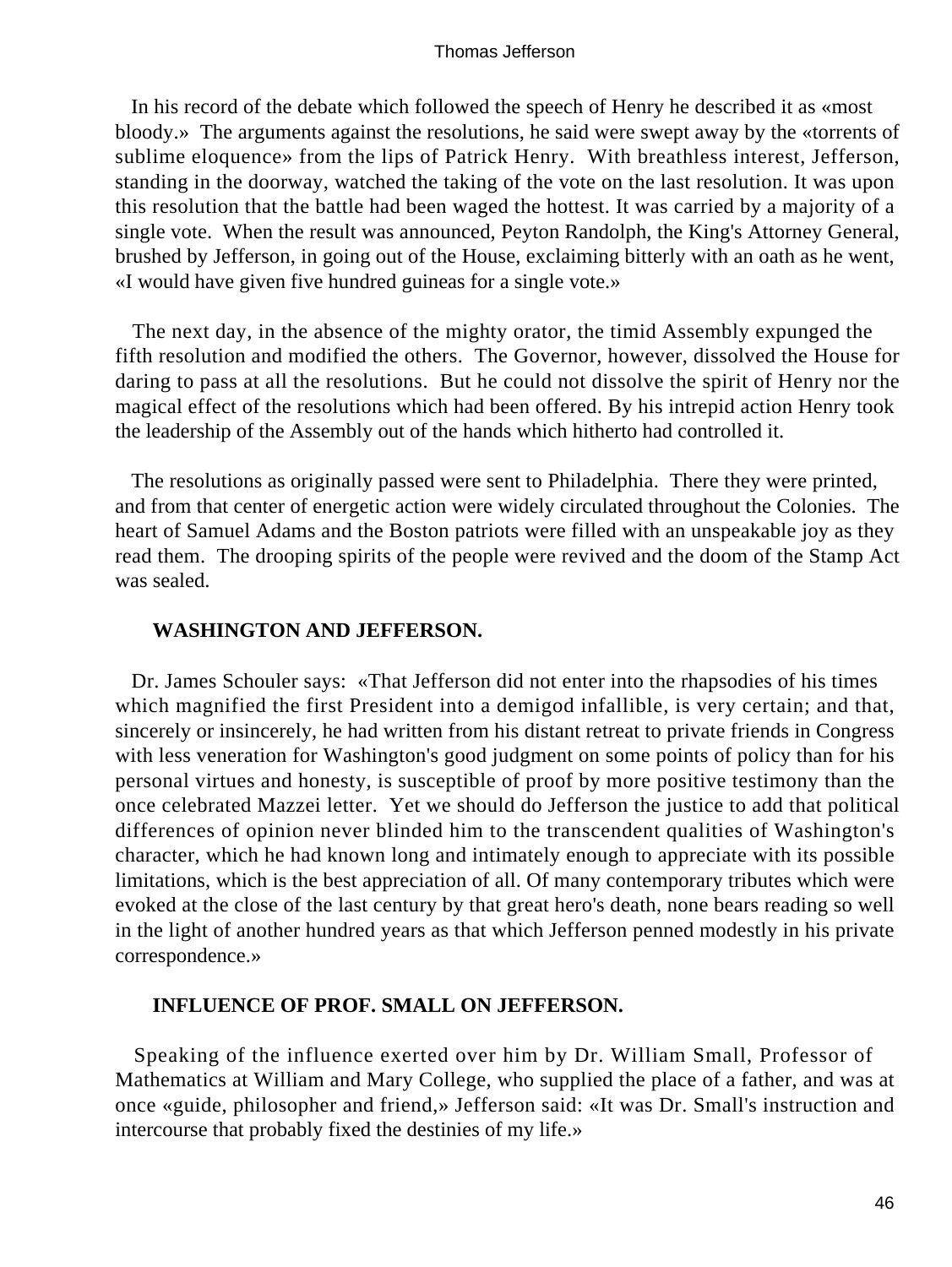### **JEFFERSON AND THE UNIVERSITY OF VIRGINIA.**

 In the epitaph of Jefferson, written by himself, there is no mention of his having been Governor of Virginia, Plenipotentiary to France, Secretary of State, Vice President and President of the United States. But the inscription does mention that he was the «Author of the Declaration of American Independence; of the Statute of Virginia for Religious Freedom; and Father of the University of Virginia.»

 These were the three things which, in his own opinion, constituted his most enduring title to fame. and it is to be observed that freedom was the fruit of all three. By the first he contributed to the emancipation of the American colonies from British rule; by the second he broke the chains of sectarian bigotry that had fettered his native State; and by the third he gave that State and her sisters the chance to strike the shackles of ignorance from the minds of their sons.

 Free Government, free faith, free thought—these were the treasures which Thomas Jefferson bequeathed to his country and his State; and who, it may well be asked, has ever left a nobler legacy to mankind?

 His was a mind that thrilled with that active, aggressive and innovating spirit which has done so much to jostle men out of their accustomed grooves and make them think for themselves.

 No one appreciated more than he the fact that the light of experience, as revealed in the history of the race, should be the guide of mankind. But, for that very reason, he did not slavishly worship the past, well knowing that history points not only to the wisdom of sages and the virtues of saints, but also to the villainy of knaves and the stupidity of fools.

 The condition of life is change; the cessation of change is death. History is movement, not stagnation; and Jefferson emphatically believed in progress.

 The fact that a dogma in politics, theology or educational theory had been accepted by his ancestors did not make it necessarily true in his eyes. «Let well enough alone» was no maxim of his. Onward and upward was ever his aim.

 His interests were wide and intense, ranging from Anglo−Saxon roots to architectural designs, from fiddling to philosophy, from potatoes to politics, from rice to religion. In all these things, and in many more besides, he took the keenest interest; but in nothing, perhaps, did he display throughout his life a more unfaltering zeal than in the cause of education.

 «A system of general instruction,» said he in 1818, «which shall reach every description of our citizens, from the richest to the poorest, as it was the earliest, so it will be the latest of all the public concerns in which I shall permit myself to take an interest.»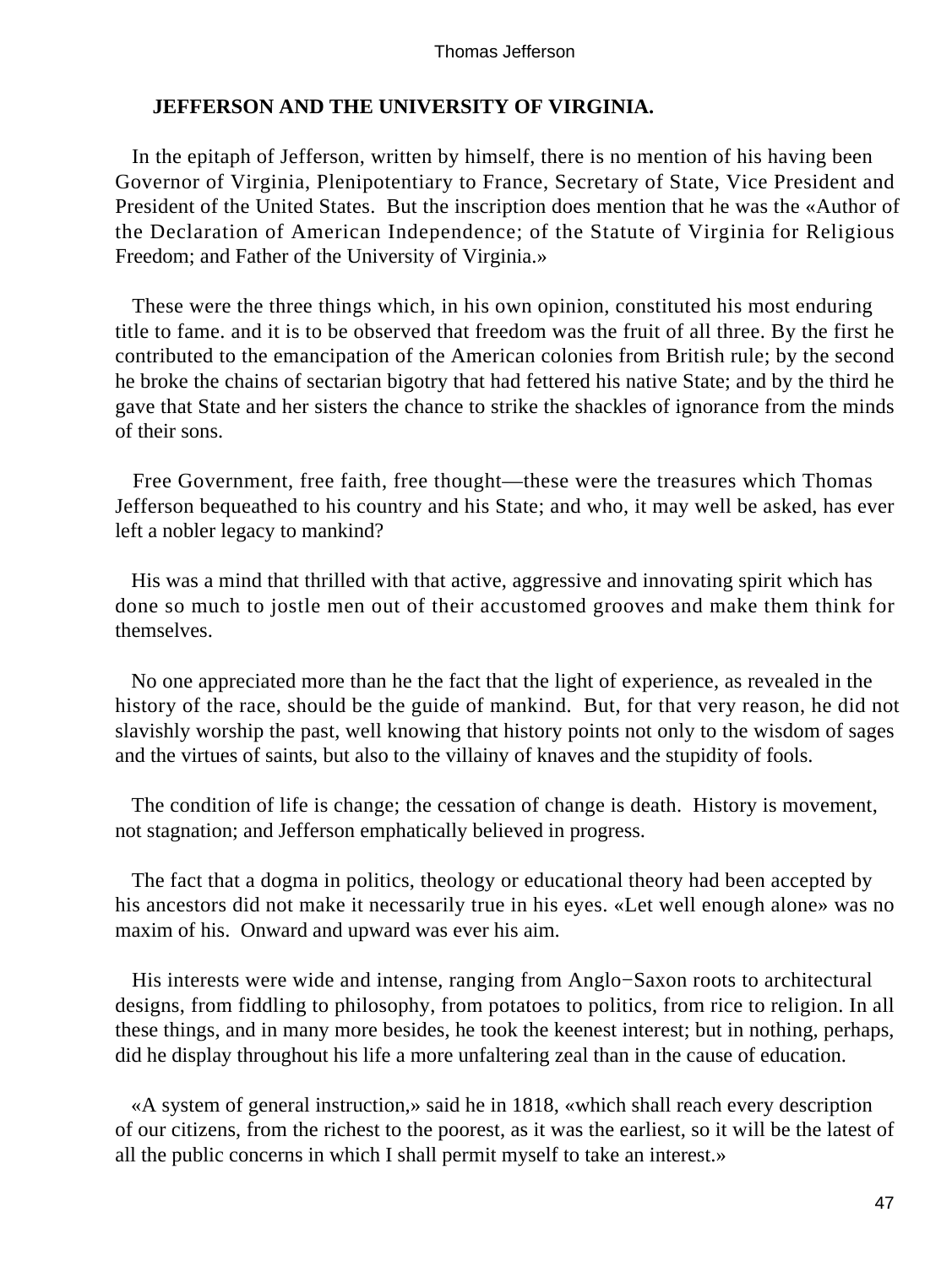From first to last Jefferson's aim was to establish, in organic union and harmonious co−operation, a system of educational institutions consisting of (1) primary schools, to be supported by local taxation; (2) grammar schools, classical academies or local colleges; and (3) a State University, as roof and spire of the whole edifice.

 He did not succeed in realizing the whole of his scheme, but he did finally succeed in inducing the Legislature to pass an act in the year 1819 by which the State accepted the gift of Central College (a corporation based upon private subscriptions due to Jefferson's efforts), and converted it into the University of Virginia.

 This action was taken on the report of a commission previously appointed, which had met at Rockfish Gap, in the Blue Ridge Mountains — a commission composed probably of more eminent men than had ever before presided over the birth of a university. Three of these men, who met together in that unpretentious inn, were Thomas Jefferson, James Madison and James Monroe (then President of the United States).

 Yet it was remarked by the lookers−on that Mr. Jefferson was the principal object of regard both to the members and spectators; that he seemed to be the chief mover of the body—the soul that animated it; and some who were present, struck by their manifestations of deference, conceived a more exalted idea of him on this simple and unpretending occasion than they had ever previously entertained.—R. H. Dabney.

## THE **FINANCIAL DIARY OF THOMAS JEFFERSON.**

 Thomas Jefferson kept a financial diary and account book from January 1st 1791, to December 28th, 1803, embracing the last three years of his service as Secretary of State under Washington, the four years of his Vice− Presidency under John Adams, and the first three years following his own election to the Presidency.

This diary was one of the most valuable treasures in the library of the late Mr. Tilden.

 Among the items enumerated in the very fine, but neat and legible hand of Mr. Jefferson, is the following:

«Gave J. Madison ord. on bank for 9625 D.»

 The modern symbol of the dollar was not then in use. Jefferson uniformly used a capital D to denote this unit of our Federal currency.

 Madison was Jefferson's most intimate friend, and was a member of congress at the time the above entry was made Jan. 8, 1791, at Philadelphia.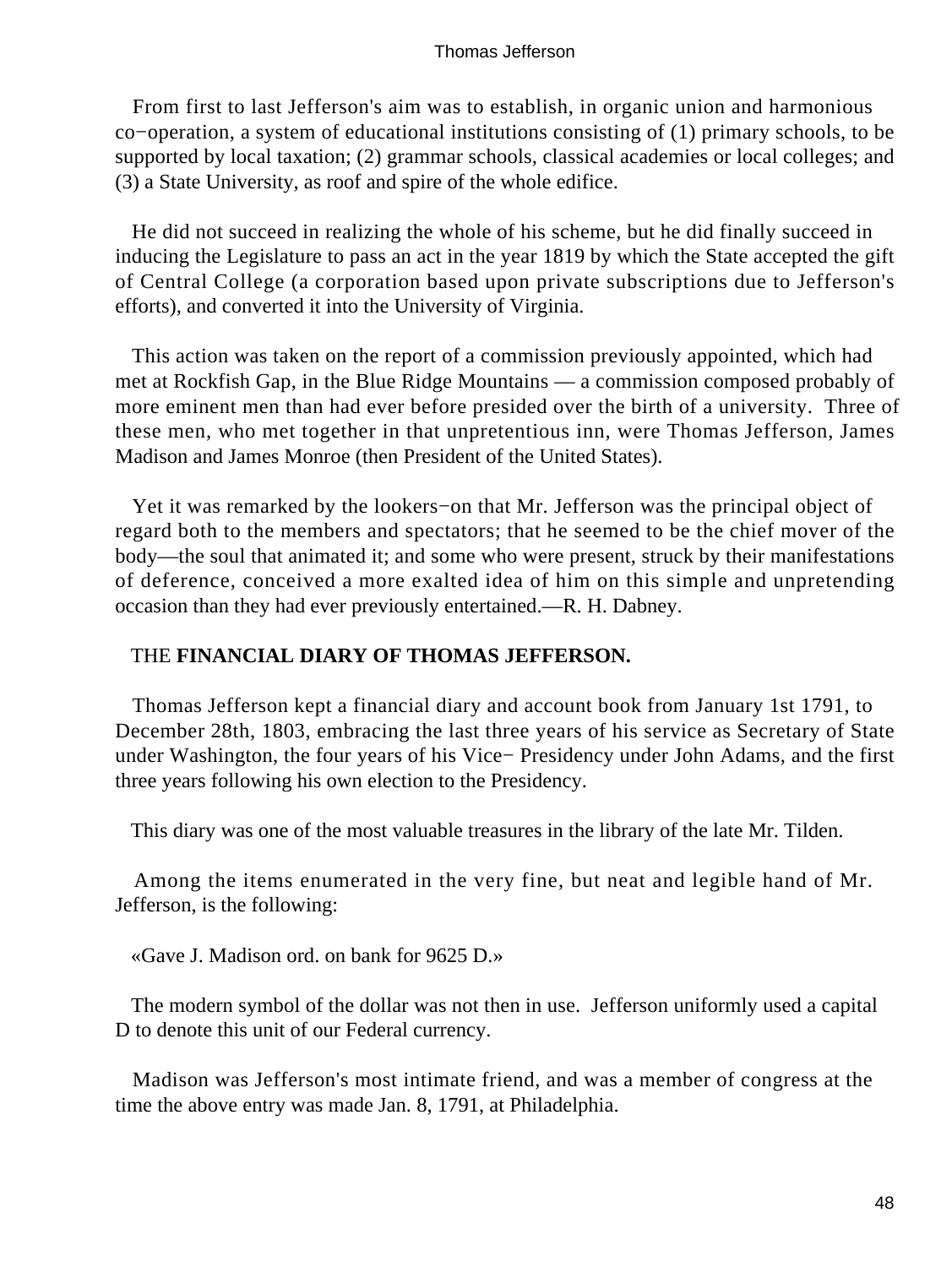Whenever Jefferson went home to Monticello or returned thence to his duties, he frequently stopped with Mr. Madison.

While they were in the public service together, it appears by this diary, that they traveled together to and from their posts of duty. It also seems that one or the other generally acted as paymaster.

 The inadequate salary of \$3,500 which Jefferson received as Secretary of State, was \$500 more than that of any other cabinet officer.

## **HORSE BACK RIDING TO INAUGURATION.**

 It would seem on the authority of Mrs. Randolph, the great−granddaughter of Mr. Jefferson, in her work, «The Domestic Life of Thomas Jefferson,» that the President rode «the magnificent Wildair» to the capitol, and hitched to the palisades while he went in to deliver his inaugural. The truth of the incident, however, is not established.

In Jefferson's diary we have this entry:

 Feb'y 3, 1801, Rec'd from Col. John Hoomes of the Bowling Green a bay horse Wildair, 7 yr. old, 16 hands high, for which I am to pay him 300 D May 1.

 There were no pavements, sidewalks nor railroads then in Washington. There were not even wagon roads. There was no getting about, therefore, for either men or women without horses.

## **COST OF SERVANTS,** ETC.

Jefferson estimated the cost of his ten servants per week, \$28.70, or \$2.87 per head.

 Jefferson managed to pay off many of his small debts with his first year's salary as President. It seems never to have occurred to him to lay by anything out of his receipts.

He thought that at the end of the second year he had about \$300 in hand.

 It is interesting to know in these temperance days that the wine bill of Jefferson was \$1,356.00 per year.

 Mr. Jefferson, judging by his diary, was an inveterate buyer of books and pamphlets. He also apparently never missed an opportunity of seeing a show of any kind.

 There are items for seeing a lion, a small seal, an elephant, an elk, Caleb Phillips a dwarf, a painting, etc., with the prices charged. It cost him 11 1/2 d for seeing the lion, and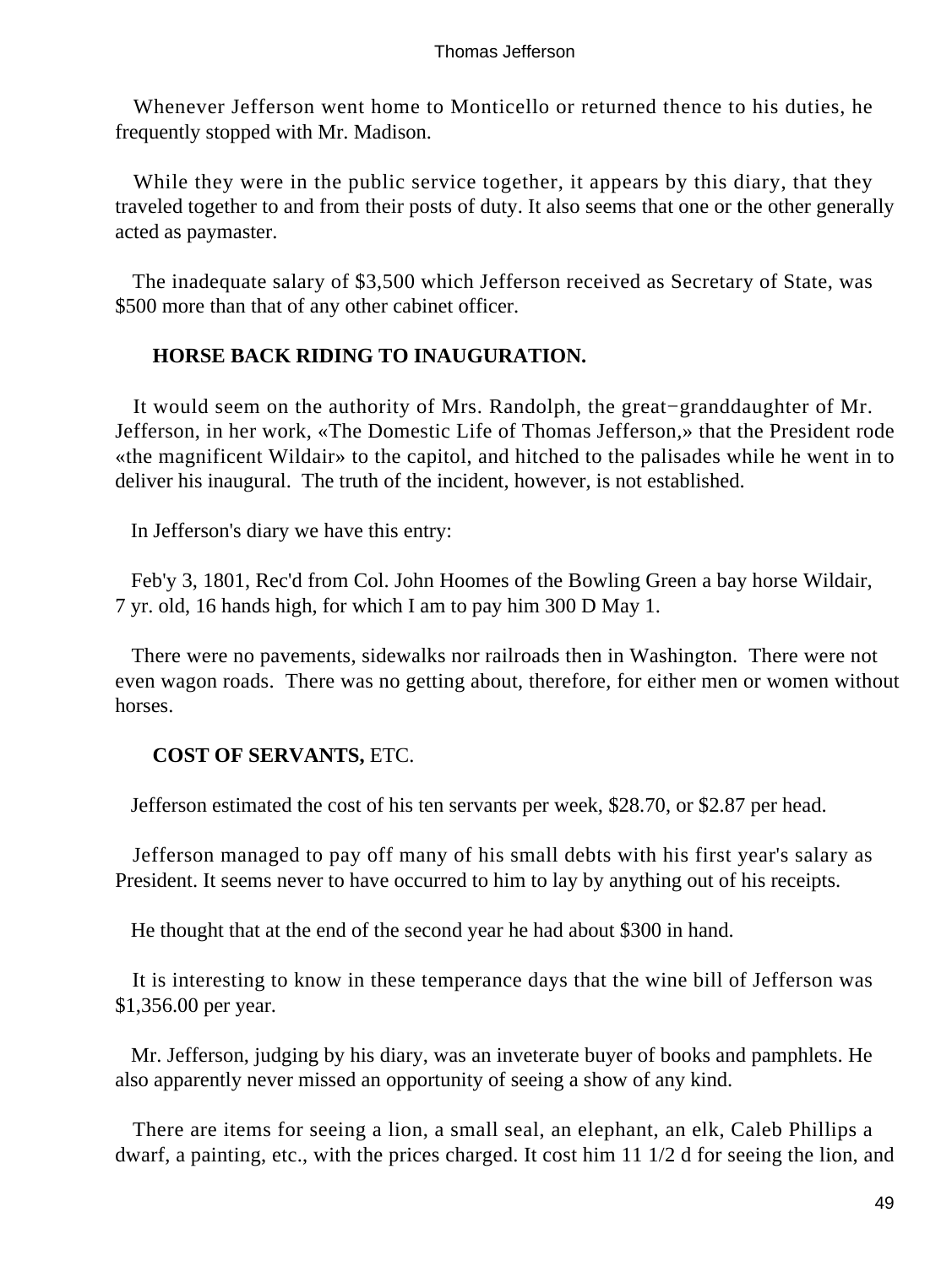25 cents the dwarf.

# **WOULD TAKE NO PRESENTS.**

 The Rev. Mr. Leland sent him a great cheese, presumably as a present. Mr. Jefferson was not in the habit «of deadheading at hotels,» nor of receiving presents, however inconsiderable in value, which would place him under any obligation to the donor. The diary contains the following minute regarding the cheese:

1802. Gave Rev'd Mr. Leland, bearer of the cheese of 1235 Ibs weight, 200 D.

So the monster article cost the President sixteen cents a pound.

 It will be a surprise to those who have been educated to associate Mr. Jefferson's name with indifference, if not open hostility, to revealed religion, to find among his expenses—some entered as charity, but most of them, exclusive of what is reported under the charity rubric— entries like the following:

1792

Nov 27 Pd Mr B a Subscription for missionaries 15 D.

1798 Feby 26 pd 5D in part of 20D Subscription for a hot−press bible

1801

June 25 Gave order on J Barnes for 25D towards fitting up a chapel.

Sept 23 pd Contribution at a Sermon 7.20

1802

 April 7 Gave order on J Barnes for 50D charity in favor of the Revd Mr Parkinson towards a Baptist meeting house.

 9 Gave order on J. Barnes in favr the Revd Doctr Smith towards rebuilding Princeton College 100D

1802

July 11 Subscribed to the Wilmington Academy 100D

1803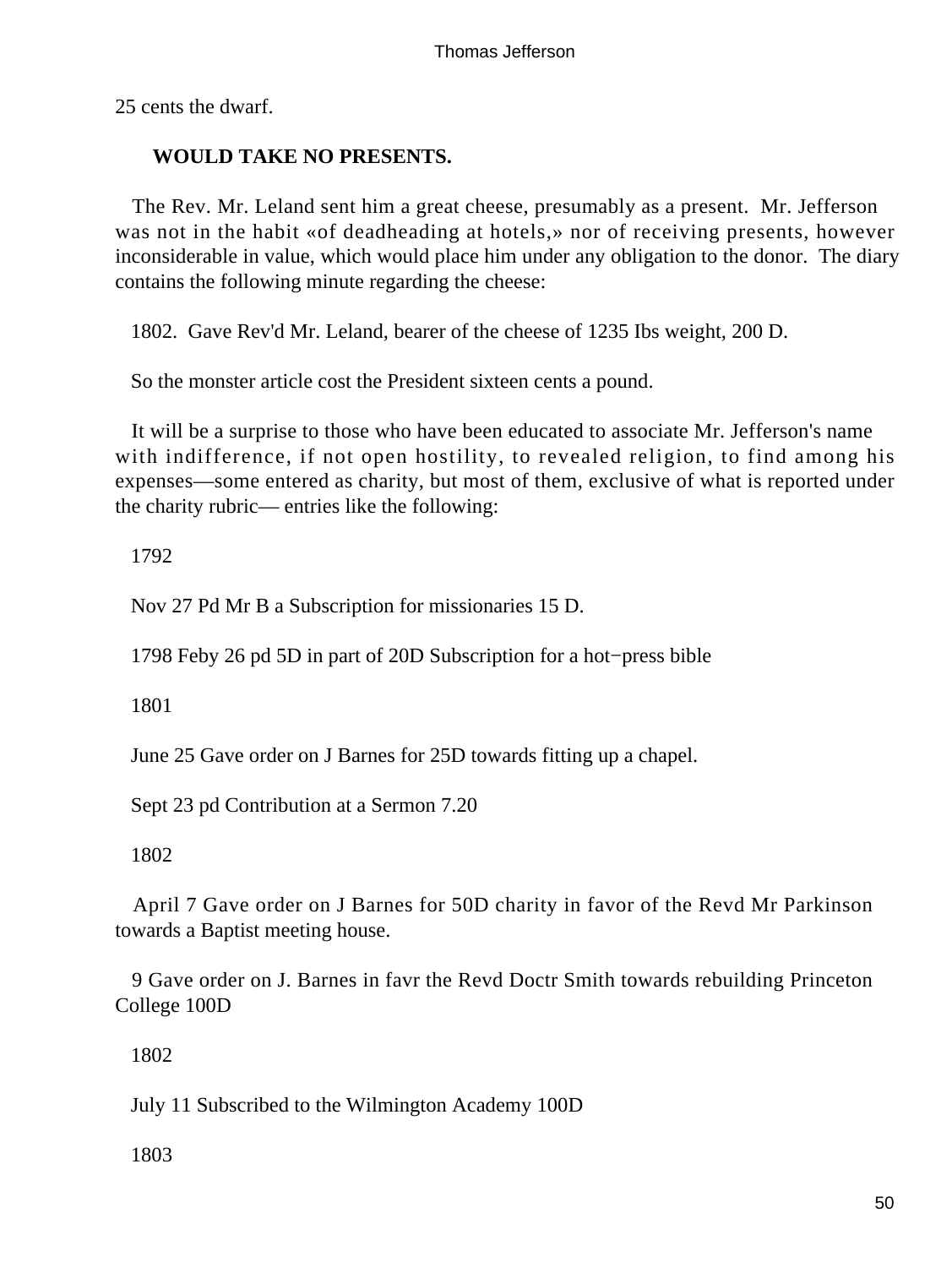Feby 25 Gave Hamilton Campbell ord. on J. Barnes for 100D charity to Carlisle College.

 " 28 Gave Genl Winn ord. on J. Barnes for 100D charity to Jefferson Monticello Academy in S. Carolina.

 March 1. Gave in charity to the Revd Mr Chambers of Alexandria for his church an order on J. Barnes for 50D

 Nov 18 Gave order on J. Barnes for 100D in favor of Revd Mr Coffin for a college in Tennessee.

 We doubt whether since the Presidential salary was doubled any of President Jefferson's successors has contributed as large a percentage of his salary to charitable or religious uses.

# **INDOLENCE.**

In a letter to his daughter Martha, written in March,1787, Jefferson writes:

 "Of all the cankers of human happiness, none corrodes with so silent, yet baneful a tooth, as indolence.

 "Body and mind both unemployed, our being becomes a burthen, and every object about us loathsome, even the dearest.

"Idleness begets ennui, ennui the hypochondria, and that a diseased body.

"No laborious person was ever yet hysterical.

 "Exercise and application produce order in our affairs, health of body and cheerfulness of mind. These make us precious to our friends.

 "It is while we are young that the habit of industry is formed. If not then, it never is afterwards.

 "The future of our lives, therefore, depends on employing well the short period of youth.

 "If at any moment, my dear, you catch yourself in idleness, start from it as you would the precipice of a gulf.

 «You are not, however, to consider yourself as unemployed while taking exercise. That is necessary for your health, and health is the first of all objects.»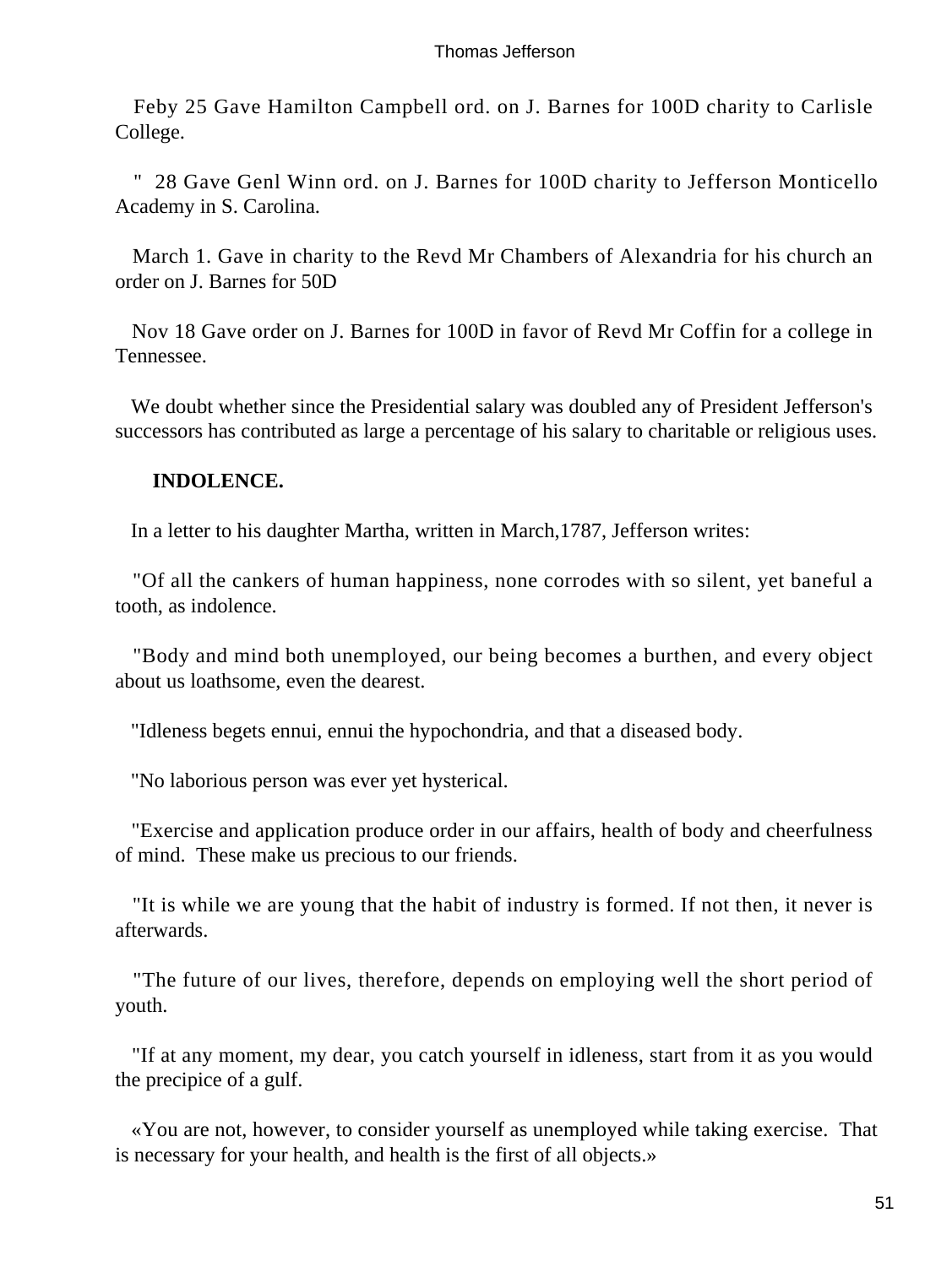# **TITLES OF HONOR AND OFFICE.**

He wrote to one of his friends concerning this matter as follows:

 «The Senate and Representatives differed about the title of President. The former wanted to style him 'His Highness, George Washington, President of the United States, and Protector of their Liberties.' I hope the terms of Excellency, Honor, Worship, Esquire, forever disappear from among us. I wish that of Mr. would follow them.»

# THE **TERM OF THE PRESIDENCY.**

 Mr. Jefferson was inclined at first to have the President elected for seven years, and be thereafter ineligible. He afterwards modified his views in favor of the present system, allowing only a continuance for eight years.

 Regarding a third term, he says in his autobiography: «Should a President consent to be a candidate for a third election, I trust he would be rejected on this demonstration of ambitious views.»

# THE **CONTINENTAL CONGRESS AND LAWYERS.**

Mr. Jefferson wrote in his autobiography regarding the Continental Congress in 1783:

 "Our body was little numerous, but very contentious. Day after day was wasted on the most unimportant questions.

 "If the present Congress errs in too much talking, how can it be otherwise, in a body to which the people send one hundred and fifty lawyers, whose trade it is to question everything, yield nothing and talk by the hour?

 «That one hundred and fifty lawyers should do business together ought not to be expected.»

# THE **DECLARATION OF INDEPENDENCE.**

 George Bancroft, in glowing words, speaks of this great creation of the genius of Jefferson:

 "This immortal State paper, which for its composer was the aurora of enduring fame, was 'the genuine effusion of the soul of the country at that time.'

 «It was the revelation of its mind, when, in its youth, its enthusiasm, its sublime confronting of danger, it rose to the highest creative powers of which man is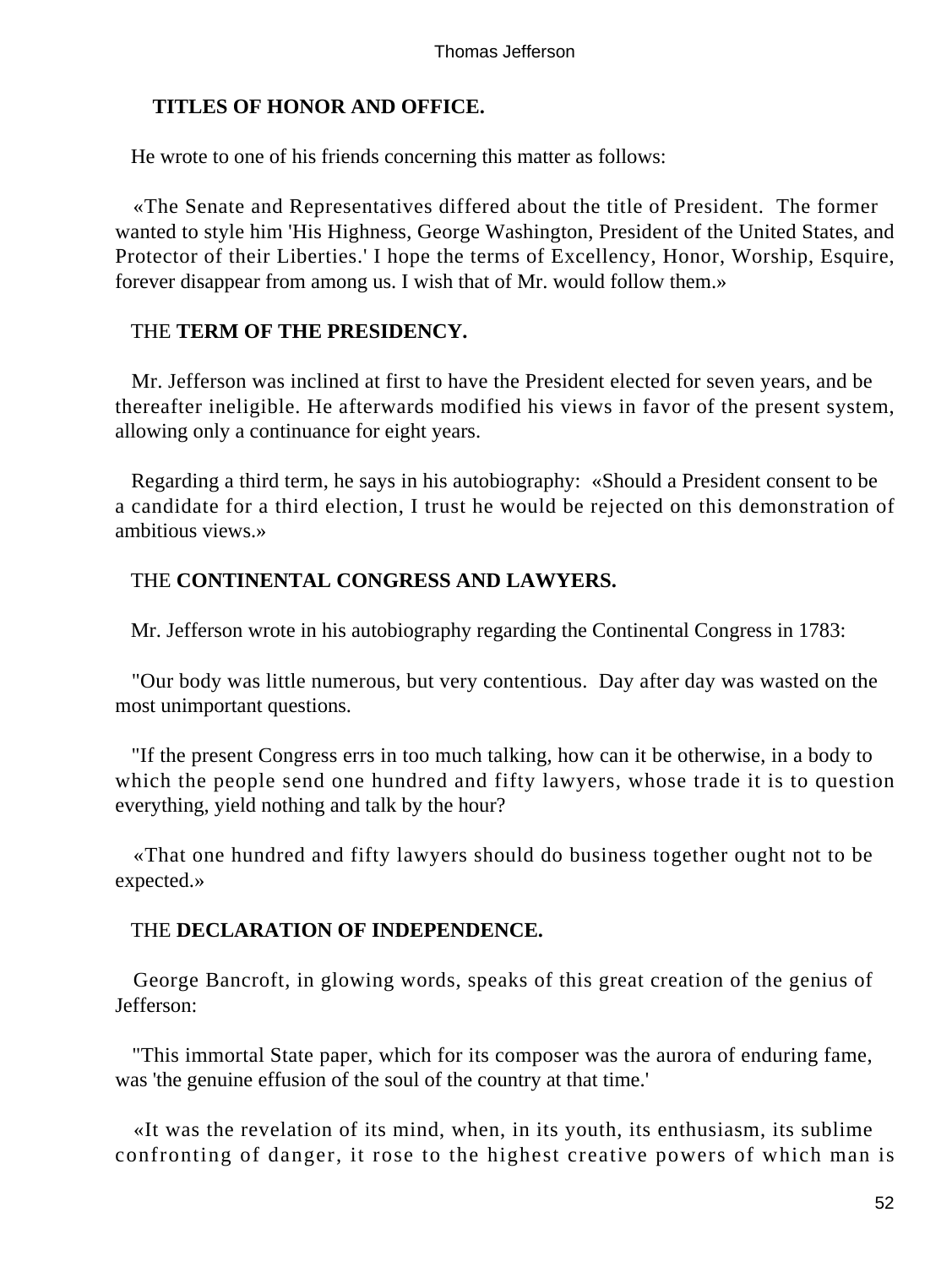capable.»—Bancroft's U S., vol. 8, ch. 70.

# **JEFFERSON AND THE MECKLENBURG DECLARATION OF INDEPENDENCE.**

 «On the 30th of April, 1819, some forty−three years after Jefferson's Declaration was written, there appeared in the Raleigh (N. C.) Register what purported to be a Declaration of Independence, drawn up by the citizens of Mecklenburg County, North Carolina, on May 20th, 1775. As this was nearly fourteen months before the Colonies declared their independence, and as many of the expressions in the Mecklenburg paper bore a striking resemblance to Jefferson's expressions, it excited a good deal of curiosity, and led to a discussion which has been continued to the present day. Those desirous of seeing the arguments pro and con, put in their latest and best form, will find them in two articles in the »Magazine of American History," in the January and March numbers of 1889.

 "It is sufficient here to say that there was found among the British State papers, as well as in contemporaneous newspapers in this country, the original Mecklenburg paper, which was not a Declaration of Independence at all, but simply patriotic resolutions similar to those which were published in most of the Colonies at that time.

 «And so the Mecklenburg Declaration takes its place with the stories of Pocahontas and of William Tell.»— Boutell.

## THE **LOUISIANA PURCHASE.**

 In effecting the purchase of Louisiana, Mr. Jefferson has thus been eulogized by James G. Blaine, in his «Twenty Years of Congress:»

 «Mr. Jefferson made the largest conquest ever peacefully achieved, at a cost so small that the sum expended for the entire territory does not equal the revenue which has since been collected on its soil in a single month, in time of great public peril.»

#### **JEFFERSON AND BENEDICT ARNOLD.**

 Benedict Arnold, with the British troops, had entered the Chesapeake in January, 1781, and sailed up the James River. He captured Richmond, the capital, then a town of less than two thousand people, and destroyed everything upon which he could lay his hands.

 Jefferson summoned the militia, who came by thousands to oppose the traitor. Arnold, however, sailed down to Portsmouth and escaped.

 Jefferson then urged upon General Muhlenburg the importance of picking out a few of the best men in his command «to seize and bring off the greatest of all traitors.»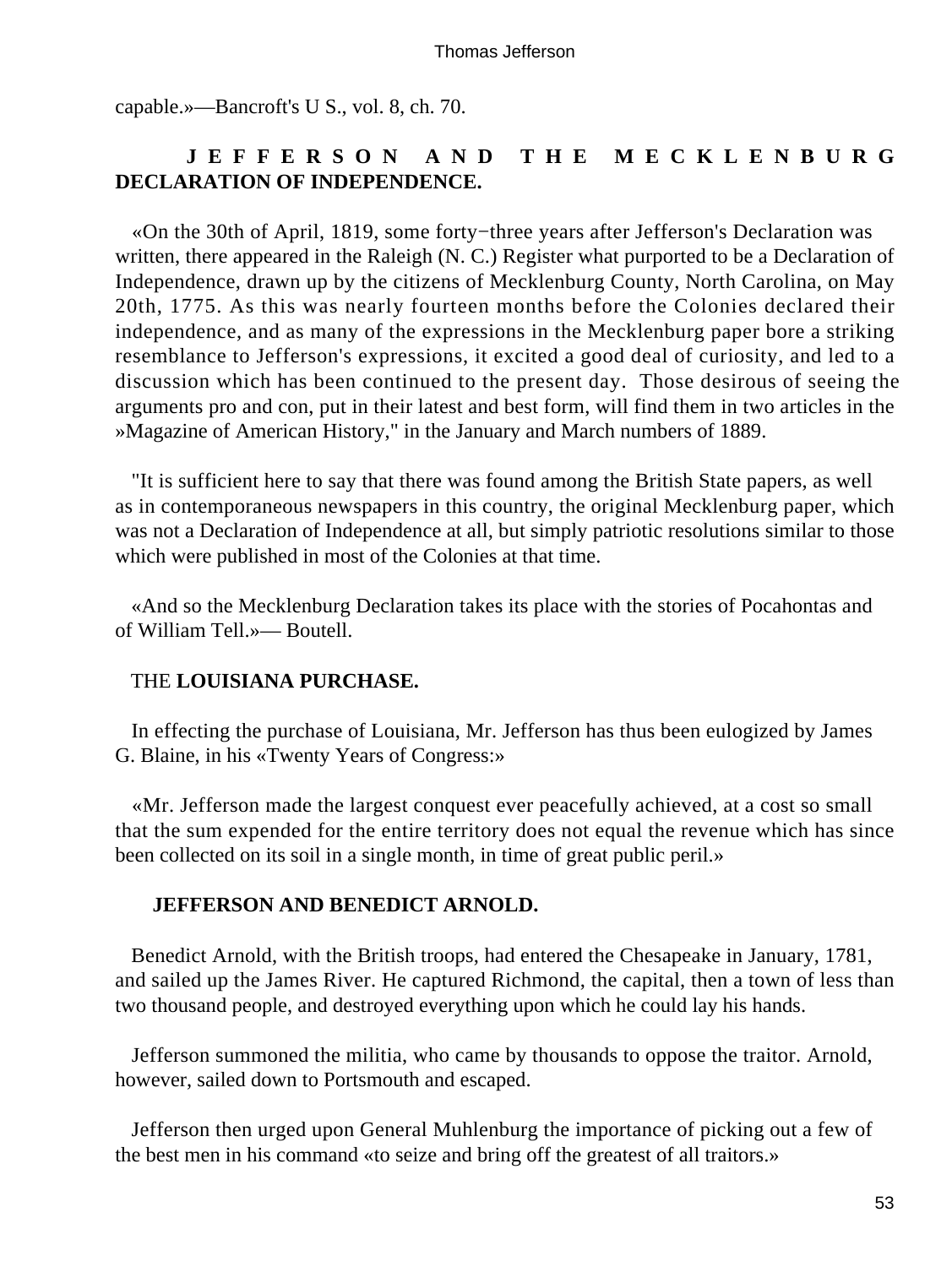«I will undertake,» he said, «if they are successful in bringing him off alive, that they shall receive five thousand guineas reward among them.»

The effort was not made.

# A **MAN OF THE PEOPLE.**

Jefferson mingled a great deal with the common people, especially with mechanics.

 Often, when President, he would walk down to the Navy Yard early on a summer's morning, and sitting down upon an anchor or spar, would enter into conversation with the surprised and delighted shipwrights. He asked many questions of these artisans, who would take the utmost pains to satisfy his enquiries.

 His political opponents believed unjustly that he did this simply for effect. They would say,

«There, see the demagogue!»

«There's long Tom, sinking the dignity of his station to get votes and court the mob.»

### **ARISTOCRACY OF MIND.**

Although Jefferson was an ardent democrat, in some sense he was also an aristocrat.

 He firmly believed in an aristocracy of mind, and told John Adams that he rejoiced that nature had created such an aristocracy.

 He unmistakably gave his preference to men of learning and refinement, at least he put these above other recommendations.

 Mr. Jefferson, however, was not consistent with himself, for he frequently called General Washington «Your Excellency,» during the war, and also when he was a private citizen at Mt. Vernon.

### **EVIL YOUTHFUL COMPANIONS.**

 Just after his college days Mr. Jefferson fell into company, as so many young men do, of a most undesirable sort.

 According to his own statements it was a source of amazement even to himself that he ever escaped to be worth anything to the world. He realized in later years what a dangerous risk he had run.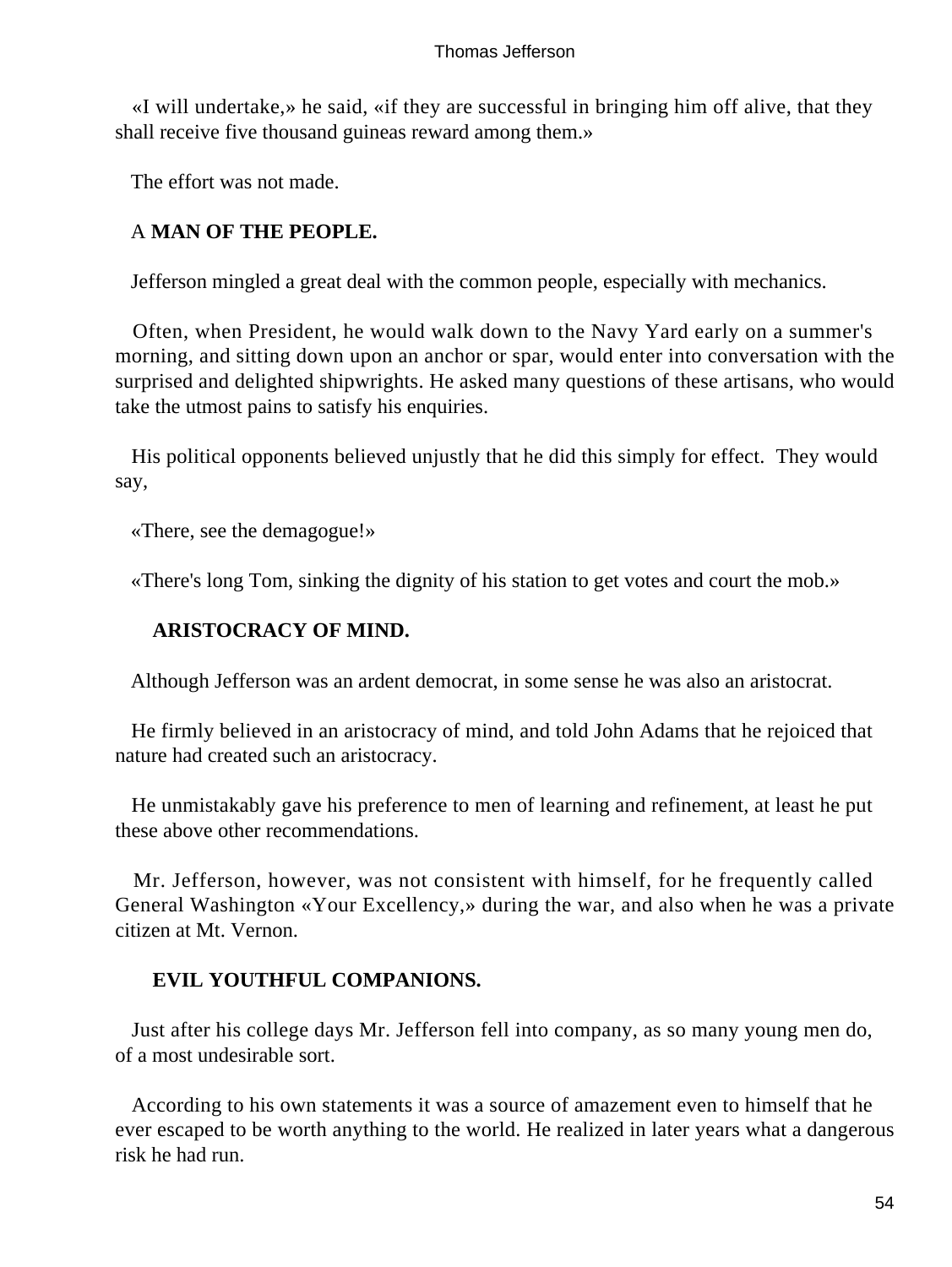# **READ LITTLE FICTION.**

While he was an extensive reader in his early days, going into almost every field of literature, including poetry, he read very little fiction.

 In fact, there was comparatively but little fiction then worth the name. Not from any sentiment of duty or moral impropriety, but from simple aversion he let it alone.

# **NEITHER ORATOR NOR GOOD TALKER.**

 Jefferson was neither an orator nor a good talker. He could not make a speech. His voice would sink downwards instead of rising upwards out of his throat.

 But as regards legal learning he was in the front rank. No one was more ready than he in ably written opinions and defenses.

 It was in what John Adams termed «the divine science of politics» that Jefferson won his immortal and resplendent fame.

# SELF−CONTROL.

With all his apparent tolerance and good humor, there was a great deal of the arbitrary and despotic in Mr. Jefferson's nature. Stern principle alone enabled him to keep his native imperiousness within proper bounds.

## THE **INFLUENCE OF** JEFFERSON'S **SISTER.**

 Among those who exerted a marked influence on Jefferson's early years was his oldest and favorite sister Jane. She was three years his senior, and was a woman of superior standing and great elevation of character. She was his constant companion when he was at home, and a sympathizing friend to whom he unlocked his heart. She was a «singer of uncommon skill and sweetness, and both were particularly fond of the solemn music used by the Church of England in the Psalms.» She died in the fall of 1765, at the age of twenty−five. He cherished her memory with the warmest affection to the close of his life.

## **JEFFERSON A DOCTRINAIRE.**

Lewis Henry Boutell, in his «Jefferson as a Man of Letters,» says:

 «That Jefferson, in justifying the action of the colonists, should have thought more of the metaphysical rights than historical facts, illustrates one of the marked features of his character. He was often more of a doctrinaire than a practical statesman. He reminds us of the words which Burke applied on a certain occasion to Chatham: 'For a wise man he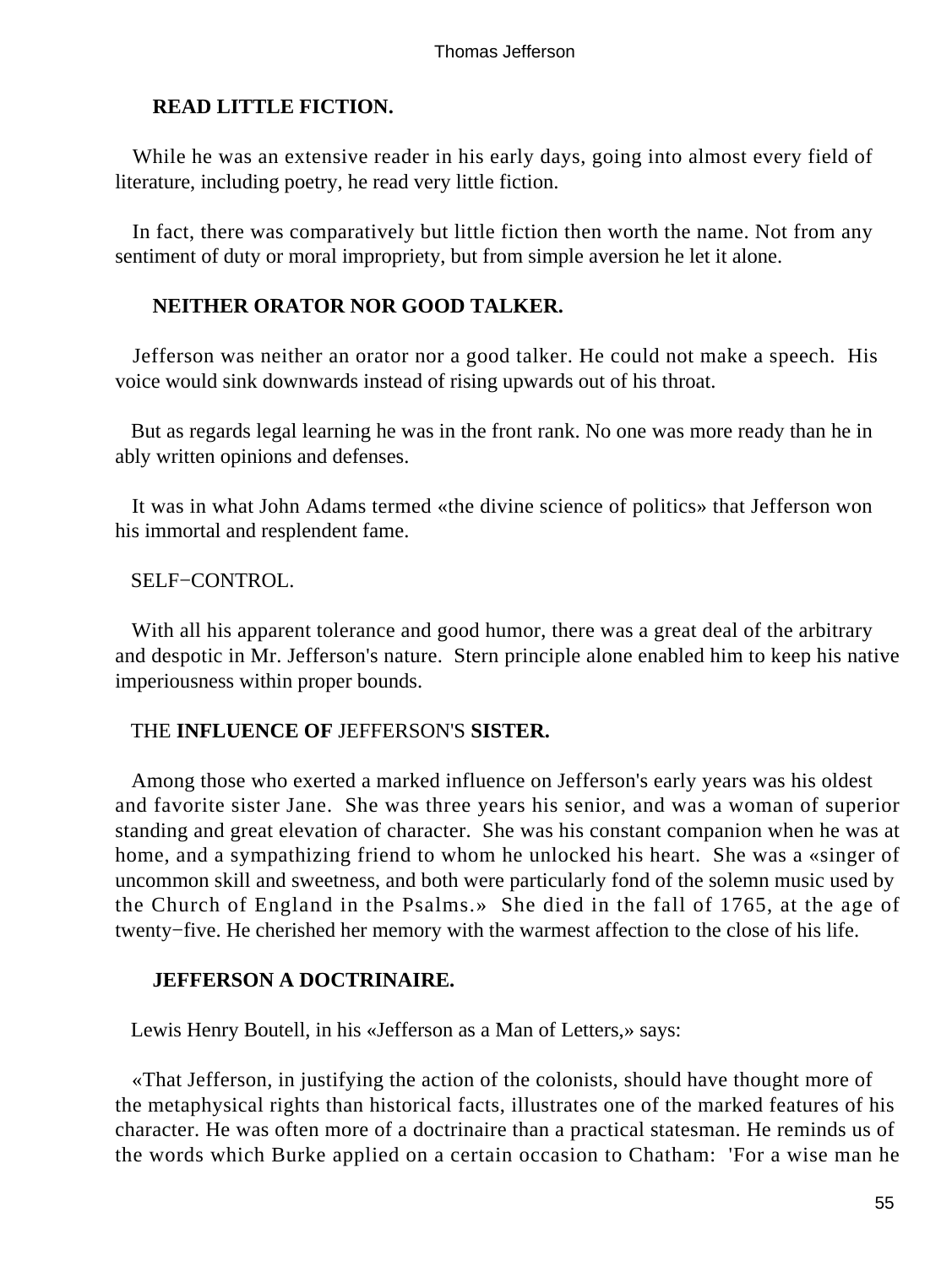seemed to me at that time to be governed too much by general maxims.' »

# **RECONCILIATION WITH JOHN ADAMS.**

 For many years the friendship between Jefferson and John Adams had been broken off. Mrs. Adams had become decidedly hostile in feeling towards Jefferson. But through a mutual friend, Dr. Rush, of Philadelphia, a reconciliation was fully established between them.

 It was a spectacle in which the whole country greatly rejoiced, to see the intimacy restored between the two venerable men, once Presidents of the United States, and brothers in helping secure the independence of their beloved land.

 Although they did not see each other face to face again, a continuous, instructive and affectionate correspondence was kept up between them. Their topics of discourse were those relating to Revolutionary times, but especially to religion.

# **NEGRO COLONIZATION.**

 Mr. Jefferson believed in the colonization of negroes to Africa, and the substitution of free white labor in their place.

 He wrote to John Lynch, of Virginia, in 1811, as follows: "Having long ago made up my mind on this subject (colonization), I have no hesitation in saying that I have ever thought it the most desirable measure which could be adopted, for gradually drawing off this part of our population most advantageously for themselves as as [sic] well as for us.

 «Going from a country possessing all the useful arts, they might be the means of transplanting them among the inhabitants of Africa, and would thus carry back to the country of their origin, the seeds of civilization, which might render their sojournment and sufferings here a blessing in the end to that country.»

 Many other eminent men have shared the same opinion, and not a few prominent leaders among the Afro−American people.

 But it is now an impossibility. The American negro is in America to stay. The ever pressing problem of his relationship to the white man involves questions of education, labor, politics and religion, which will take infinite patience, insight, forbearance and wisdom to settle justly.

# **EDUCATING AMERICAN BOYS ABROAD.**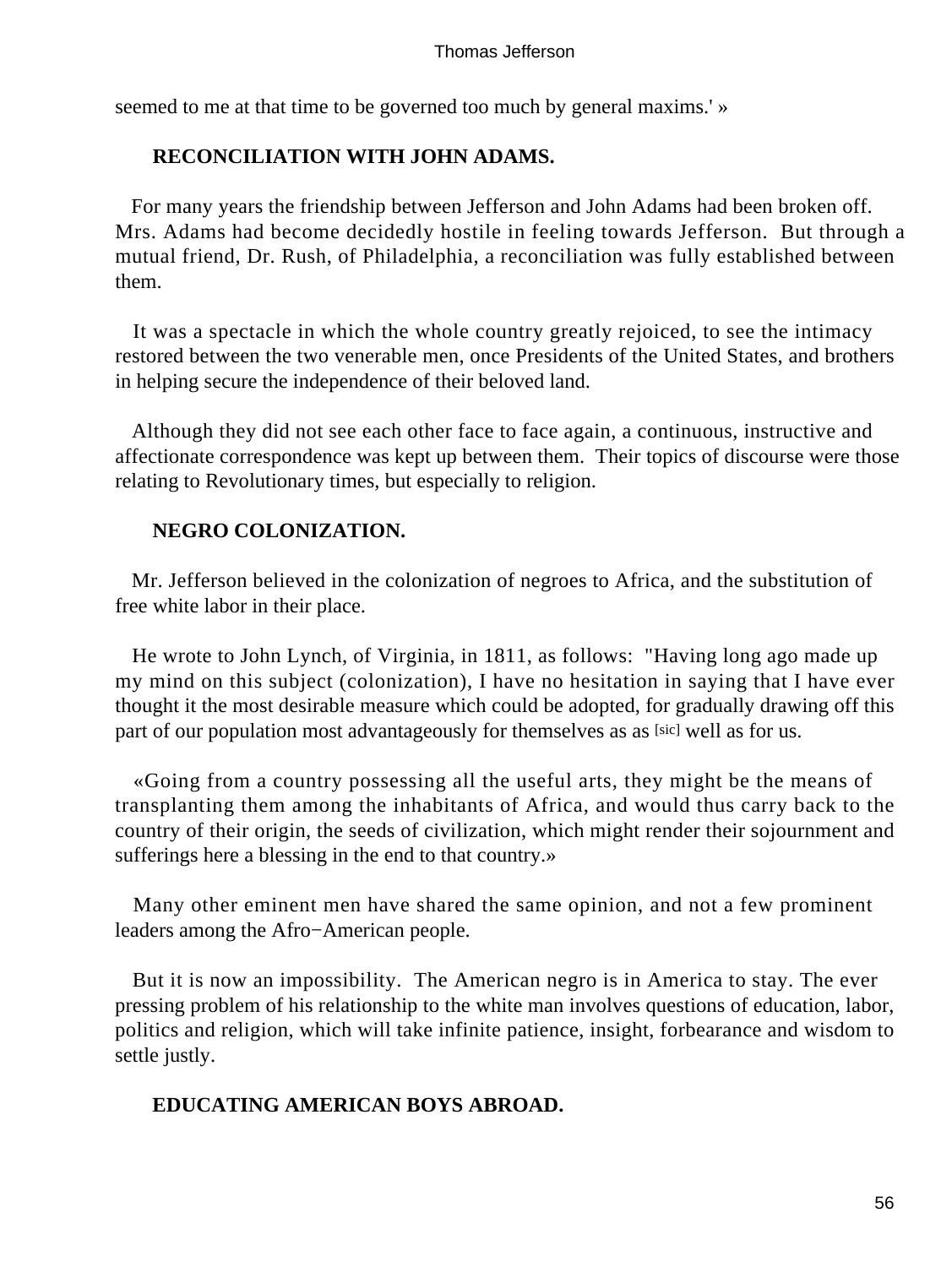Mr. Jefferson was a strong opponent of the practice of sending boys abroad to be educated. He says:

 "The boy sent to Europe acquires a fondness for European luxury and dissipation, and a contempt for the simplicity of his own country.

 "He is fascinated with the privileges of the European aristocrats, and sees with abhorrence the lovely equality which the poor enjoy with the rich in his own country.

"He contracts a partiality for aristocracy or monarchy.

"He forms foreign friendships which will never be useful to him.

 "He loses the seasons of life for forming in his own country those friendships which of all others are the most faithful and permanent.

 "He returns to his own country a foreigner, unacquainted with the practices of domestic economy necessary to preserve him from ruin.

 "He speaks and writes his native tongue as a foreigner, and is therefore unqualified to obtain those distinctions which eloquence of the tongue and pen insures in a free country.

 «It appears to me then that an American going to Europe for education loses in his knowledge, in his morals, in his health, in his habits and in his happiness.»

 These utterances of Jefferson apply of course only to boys in the formative period of their lives, and not to mature students who go abroad for higher culture.

# THE **FRENCH REVOLUTION.**

 Mr. Jefferson always believed the cause of the French Revolution to be just. Its horrors and excesses were the necessary evils attendant upon the death of tyranny and the birth of liberty.

 Louis the XVI was thoroughly conscientious. At the age of twenty he ascended the throne, and strove to present an example of morality, justice and economy. But he had not firmness of will to support a good minister or to adhere to a good policy.

 In the course of events a great demonstration of the French populace was made against the king. Thousands of persons carrying pikes and other weapons marched to the Tuileries. For four hours Louis was mobbed. He then put on a red cap to please his unwelcome visitors, who afterwards retired.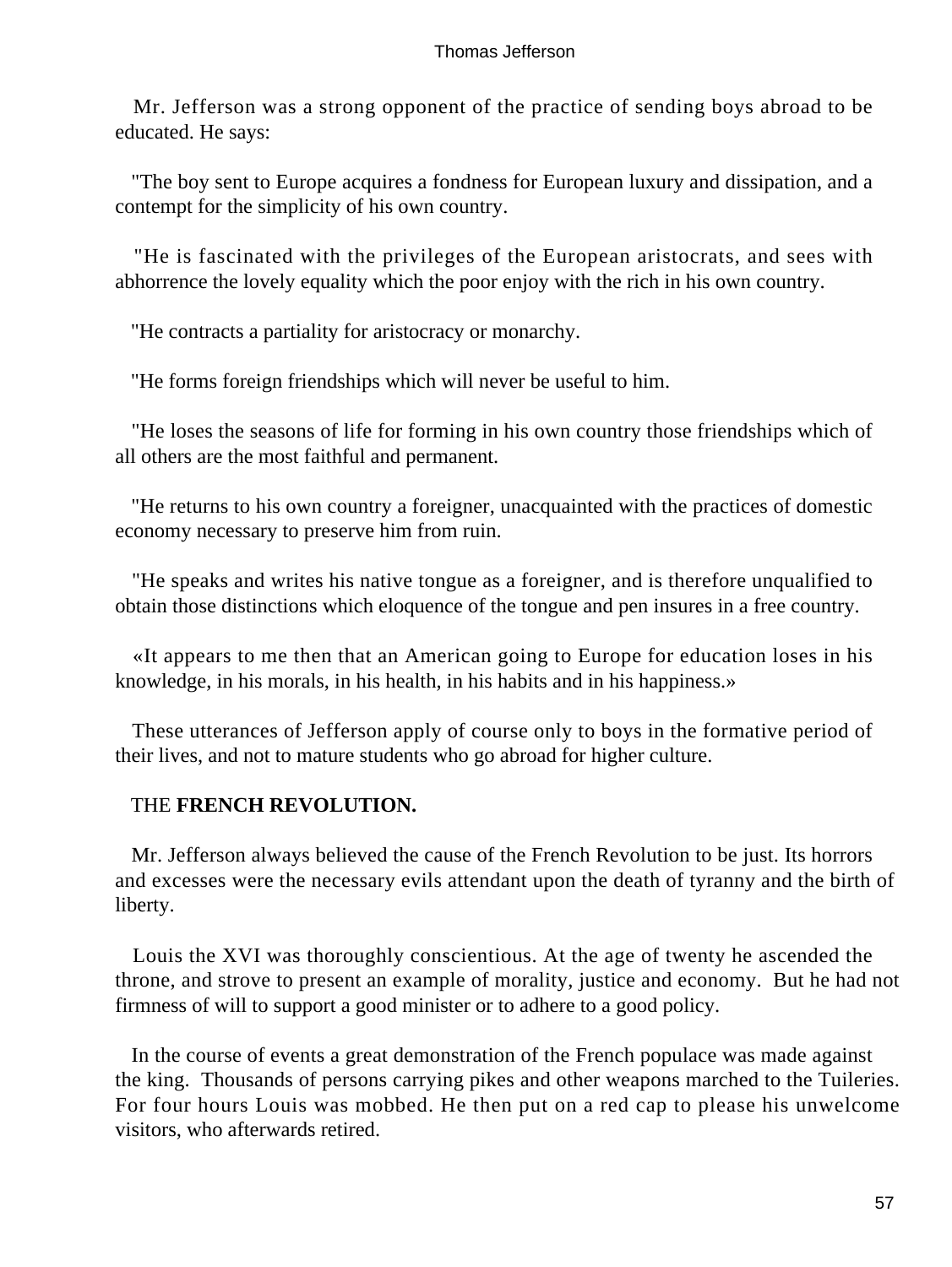Long after the «Days of Terror» Jefferson wrote in his autobiography:

 "The deed which closed the mortal course of these sovereigns (Louis XVI and Marie Antoinette), I shall neither approve nor condemn.

 "I am not prepared to say that the first magistrate of a nation cannot commit treason against his country or is not amenable to its punishment. Nor yet, that where there is no written law, no regulated tribunal, there is not a law in our hearts and a power in our hands given for righteous employment in maintaining right and redressing wrong.

 «I should have shut the queen up in a convent, putting her where she could do no harm.»

 Mr. Jefferson then declared that he would have permitted the King to reign, believing that with the restraints thrown around him, he would have made a successful monarch.

**SAYINGS OF THOMAS JEFFERSON.** From the Life of Jefferson, by Dr. Irelan.

# **MARRIAGE.**

Harmony in the marriage state is the very first object to be aimed at.

 Nothing can preserve affections uninterrupted but a firm resolution never to differ in will, and a determination in each to consider the love of the other as of more value than any object whatever on which a wish had been fixed.

 How light, in fact, is the sacrifice of any other wish when weighed against the affections of one with whom we are to pass our whole life!

# **EDITORS AND NEWSPAPERS.**

 Perhaps an editor might begin a reformation in some such way as this: Divide his paper into four chapters, heading the 1st, Truths; 2nd, Probabilities; 3rd, Possibilities; 4th, Lies. The first chapter would be very short, as it would contain little more than authentic papers, and information from such sources as the editor would be willing to risk his own reputation for their truth. The second would contain what, from a mature consideration of all circumstances, he would conclude to be probably true. This, however, should rather contain too little than too much. The third and fourth should be professedly for those readers who would rather have lies for their money than the blank paper they would occupy.

 Give up money, give up fame, give up science, give the earth itself and all it contains rather than do an immoral act.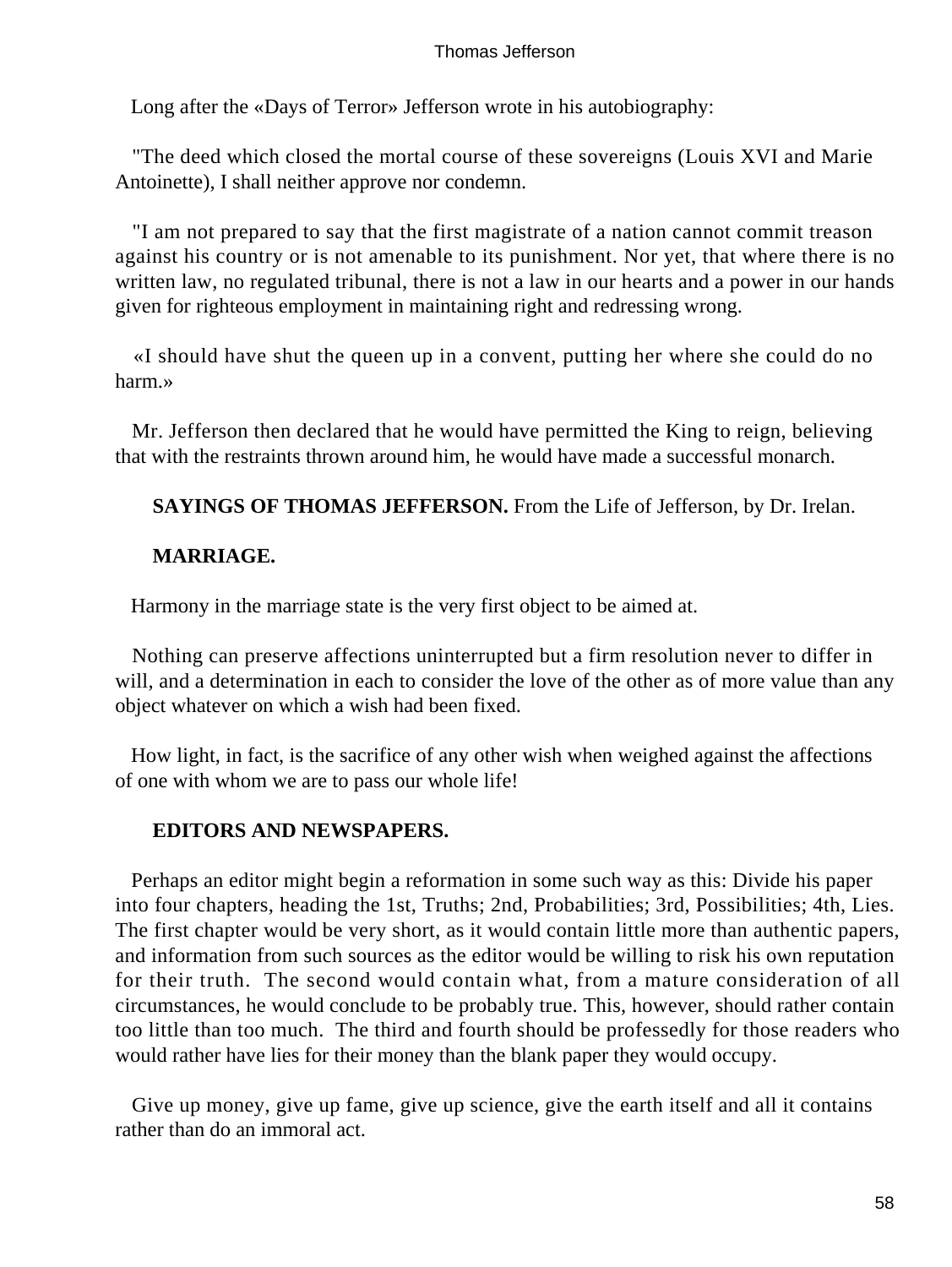Whenever you are to do anything, though it can never be known but to yourself, ask yourself how you would act were all the world looking at you, and act accordingly.

 From the practice of the purest virtue, you may be assured you will derive the most sublime comforts in every moment of life, and in the moment of death.

 Though you cannot see when you take one step, what will be the next, yet follow truth, justice, and plain dealing, and never fear their leading you out of the labyrinth in the nearest manner possible.

An honest heart being the first blessing, a knowing head is the second.

 Nothing is so mistaken as the supposition that a person is to extricate himself from a difficulty by intrigue, by chicanery, by dissimulation, by trimming, by untruth, by injustice.

 I would rather be exposed to the inconveniences attending too much liberty than those attending a too small degree of it.

 Yet it is easy to foresee, from the nature of things, that the encroachments of the State governments will tend to an excess of liberty which will correct itself, while those of the General Government will tend to monarchy, which will fortify itself from day to day.

Responsibility is a tremendous engine in a free government.

 Nothing is more certainly written in the book of fate than that these people (the slaves) are to be free.

When we see ourselves in a situation which must be endured and gone through, it is best to make up our minds to it, meet it with firmness, and accommodate every thing to it in the best way practicable.

The errors and misfortunes of others should be a school for our own instruction.

The article of dress is, perhaps, that in which economy is the least to be recommended.

 All, too, will bear in mind this sacred principle, that though the will of the majority is in all cases to prevail, that will, to be rightful, must be reasonable; that the minority possess their equal rights, which equal laws must protect, and to violate which would be oppression.

 A good cause is often injured more by ill−timed efforts of its friends than by the arguments of its enemies.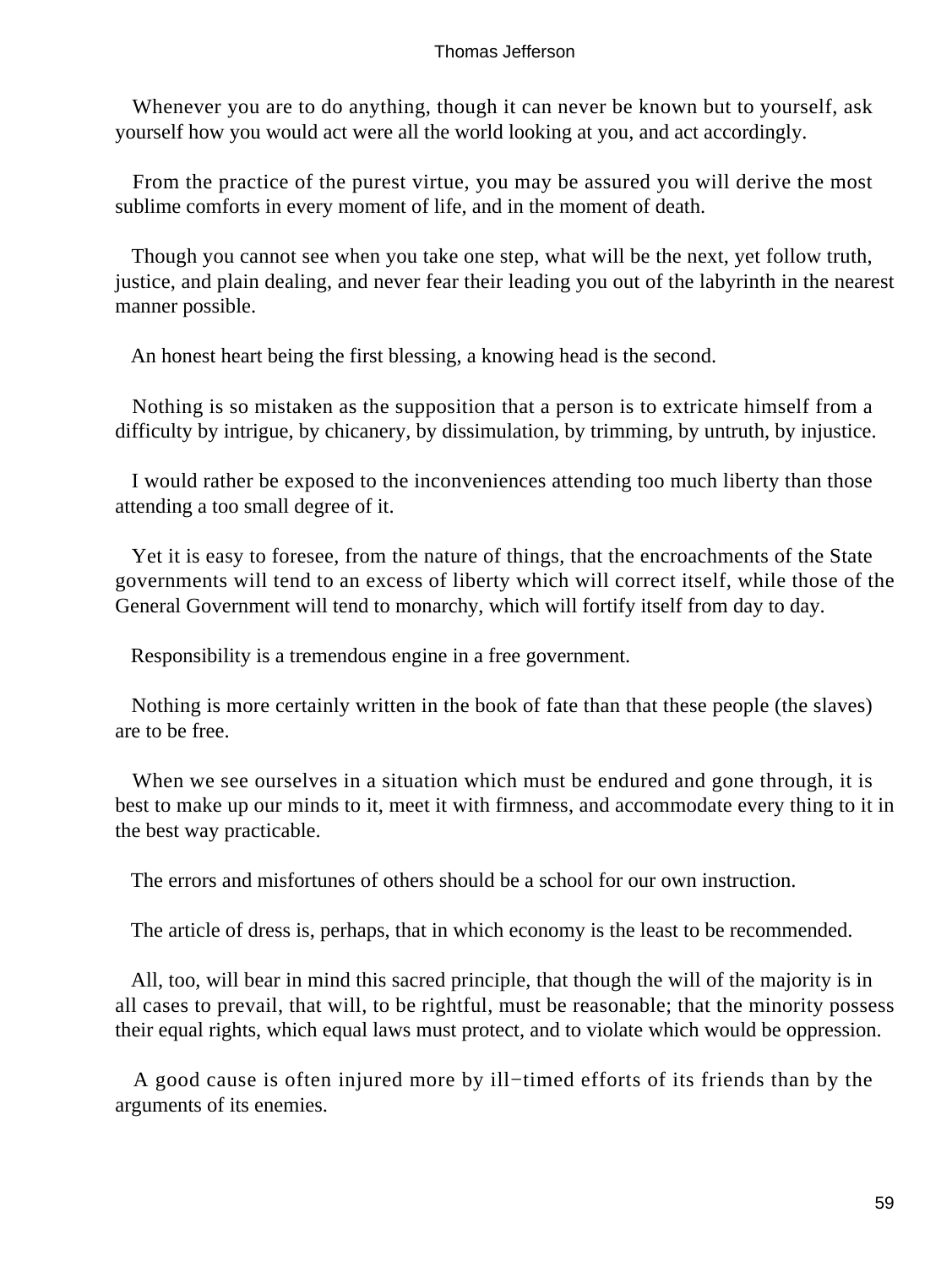Persuasion, perseverance, and patience are the best advocates on questions depending on the will of others.

 I hold it, that a little rebellion, now and then, is a good thing, and as necessary in the political world as storms in the physical. An observation of this truth should render honest republican governors so mild in their punishment of rebellions, as not to discourage them too much. It is a medicine necessary for the sound health of government.

 No race of kings has ever presented above one man of common sense in twenty generations.

With all the defects in our Constitution, whether general or particular, the comparison of our government with those of Europe, is like a comparison of Heaven with Hell. England, like the earth, may be allowed to take the intermediate station.

I have a right to nothing, which another has a right to take away.

 Educate and inform the whole mass of the people. Enable them to see that it is their interest to preserve peace and order, and they will preserve them.

 When we get piled upon one another in large cities, as in Europe, we shall become corrupt as in Europe, and go to eating one another as they do there.

 Health, learning, and virtue will insure your happiness; they will give you a quiet conscience, private esteem and public honor.

 If I were to decide between the pleasures derived from the classical education which my father gave me, and the estate left me, I should decide in favor of the farmer.

 Good humor and politeness never introduce into mixed society a question on which they foresee there will be a difference of opinion.

 The general desire of men to live by their heads rather than their hands, and the strong allurements of great cities to those who have any turn for dissipation, threaten to make them here, as in Europe, the sinks of voluntary misery.

 I have often thought that if Heaven had given me choice of my position and calling, it should have been on a rich spot of earth, well watered, and near a good market for the productions of the garden. No occupation is so delightful to me as the culture of the earth, and no culture comparable to that of the garden.

 I sincerely, then, believe with you in the general existence of a moral instinct. I think it is the brightest gem with which the human character is studded, and the want of it as more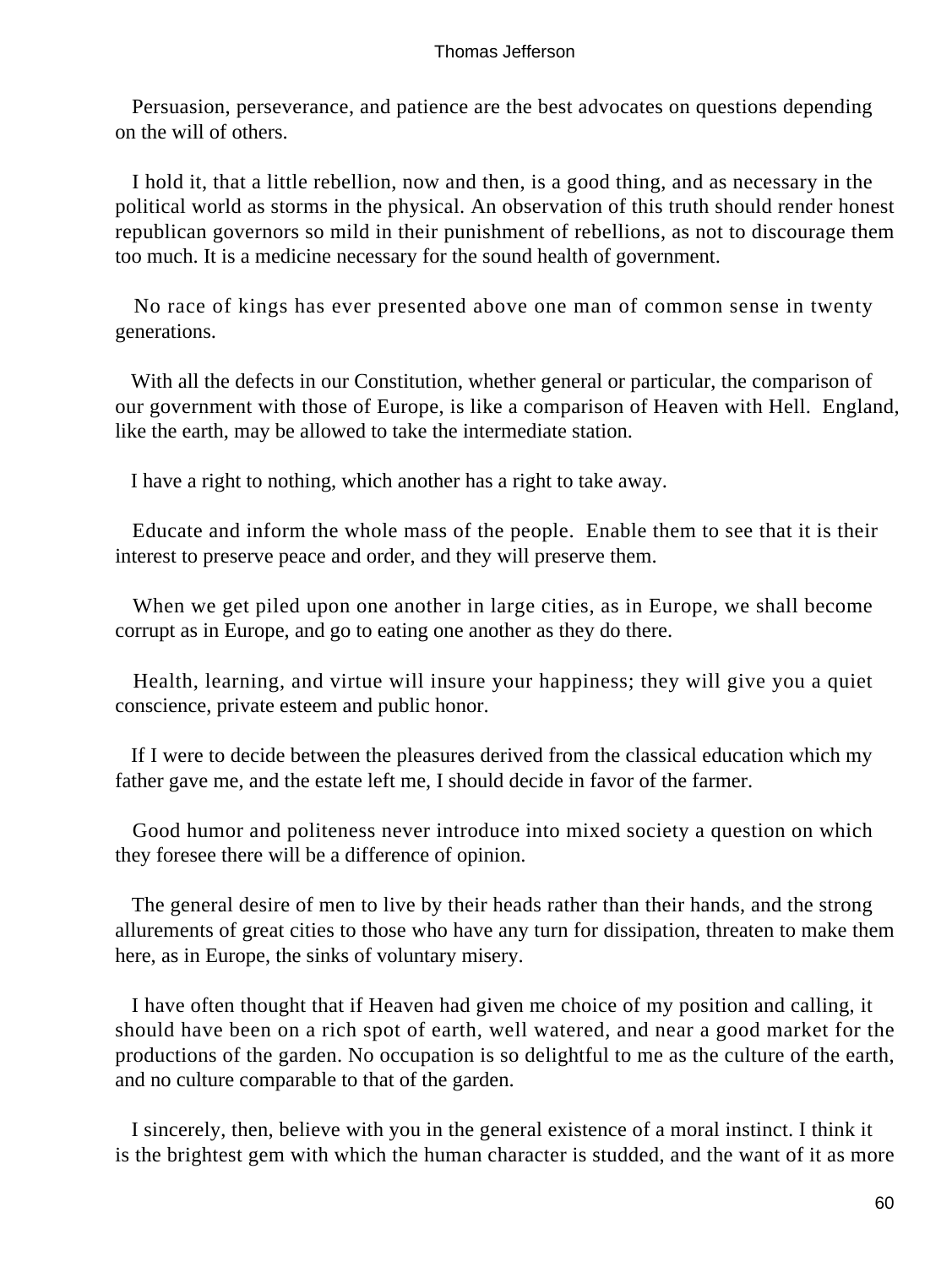degrading than the most hideous of the bodily deformities.

 I must ever believe that religion substantially good, which produces an honest life, and we have been authorized by one (One) whom you and I equally respect, to judge of the tree by its fruit.

 Where the law of majority ceases to be acknowledged there government ends, the law of the strongest takes its place, and life and property are his who can take them.

 Those who labor in the earth are the chosen people of God, if ever He has a chosen people, whose breasts he has made this peculiar deposit for substantial and genuine virtue, it is the focus in which He keeps alive that sacred fire, which otherwise might escape from the face of the earth.

 The wise know their weakness too well to assume infallibility; and he who knows most knows best how little he knows.

# TEN **CANONS FOR PRACTICAL LIFE.**

 1. Never put off till to−morrow what you can do today. 2. Never trouble another for what you can do yourself. 3. Never spend your money before you have it. 4. Never buy what you do not want, because it is cheap; it will be dear to you. 5. Pride costs us more than hunger, thirst and cold. 6. We never repent of having eaten too little. 7. Nothing is troublesome that we do willingly. 8. How much pain have cost us the evils which have never happened. 9. Take things always by their smooth handle. 1O. When angry count ten before you speak; if very angry, a hundred.

## **ADAMS AND JEFFERSON.**

By Daniel Webster

 Discourse in Commemoration of the Lives and Services of John and Thomas Jefferson, Delivered in Faneuil Hall, August 2, 1826.

 This is an unaccustomed spectacle. For the first time, fellow−citizens, badges of mourning shroud the columns and overhang the arches of this hall. These walls, which were consecrated, so long ago, to the cause of American liberty, which witnessed her infant struggles, and rung with the shouts of her earliest victories, proclaim, now, that distinguished friends and champions of that great cause have fallen. It is right that it shall be thus. The tears which flow, and the honors that are shown when the founders of the republic die, give hope that the republic itself may be immortal. It is fit, by public assembly and solemn observance, by anthem and by eulogy, we commemorate the services of national benefactors, extol their virtues, and render thanks to God for eminent blessings, early given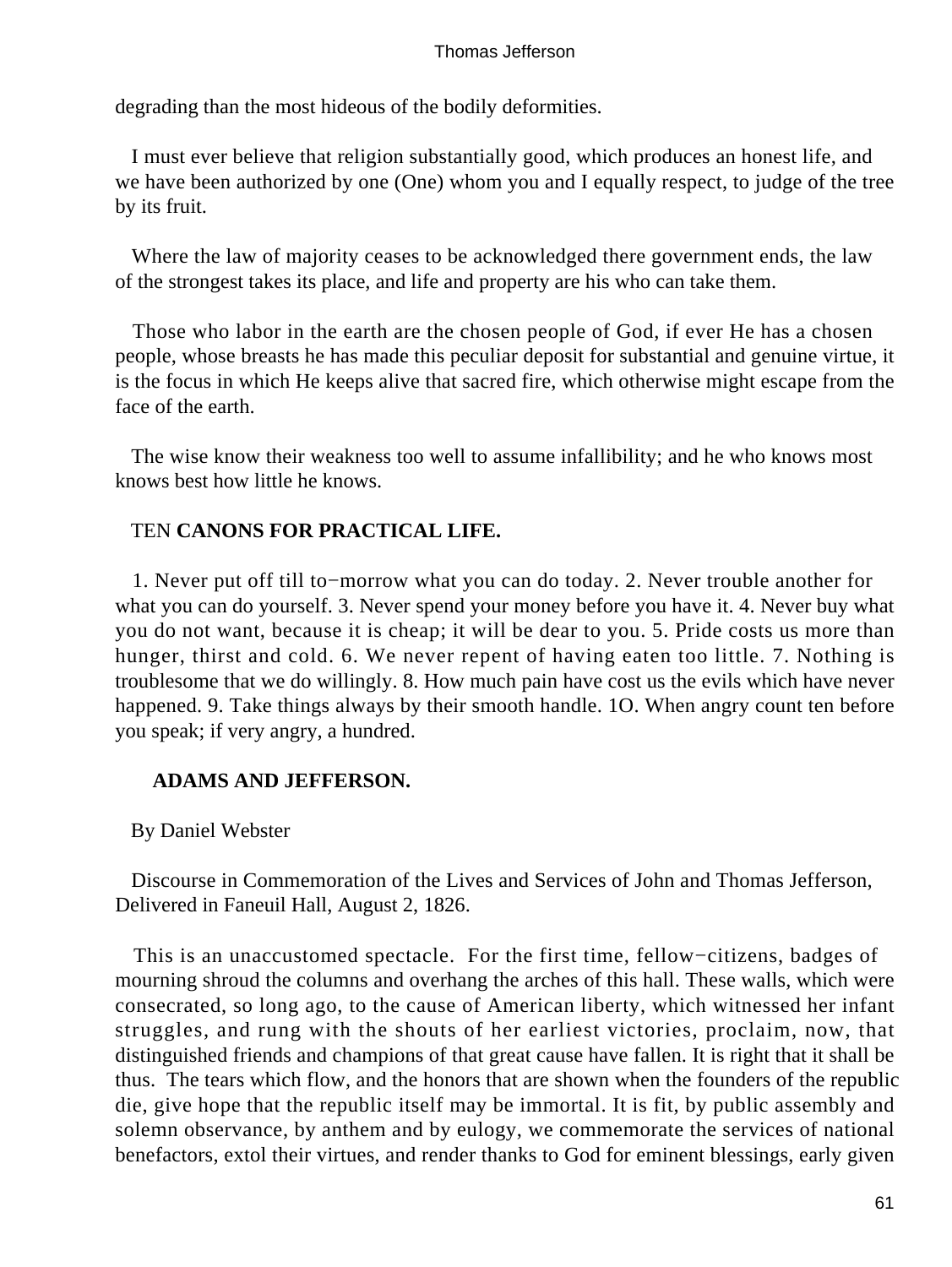and long continued, to our favored countrty [sic].

 Adams and Jefferson are no more; and we are assembled, fellow−citizens, the aged, the middle−aged, and the young, by the spontaneous impulse of all, under the authority of the municipal government, with the presence of the chief−magistrate of the commonwealth, and others, its official representatives, the university, and the learned societies, to bear our part in those manifestations of respect and gratitude which universally pervade the land. Adams and Jefferson are no more. On our fiftieth anniversary, the great day of national jubilee, in the very hour of public rejoicing, in the midst of echoing and re−echoing voices of thanksgiving, while their own names were on all tongues, they took their flight together to the world of spirits.

 If it be true that no one can safely be pronounced happy while he lives, if that event which terminates life can alone crown its honors and its glory, what felicity is here! The great epic of their lives, how happily concluded! Poetry itself has hardly closed illustrious lives, and finished the career of earthly renown, by such a consummation. If we had the power, we could not wish to reverse this dispensation of the Divine Providence. The great objects of life were accomplished, the drama was ready to be closed. It has closed; our patriots have fallen; but so fallen, at such age, with such coincidence, on such a day, that we cannot rationally lament that that end has come, which we know could not long be deferred.

 Neither of these great men, fellow−citizens, could have died, at any time, without leaving an immense void in our American society. They have been so intimately, and for so long a time blended with the history of the country, and especially so united, in our thoughts and recollections, with the events of the revolution [text destroyed] the death of either would have touched the strings of public sympathy. We should have felt that one great link connecting us with former times, was broken; that we had lost something more, as it were, of the presence of the revolution itself, and of the act of independence, and were driven on, by another great remove, from the days of our country's early distinction, to meet posterity, and to mix with the future. Like the mariner, whom the ocean and the winds carry along, till he sees the stars which have directed his course and lighted his pathless way descent, one by one, beneath the rising horizon, we should have felt that the stream of time had borne us onward till another luminary, whose light had cheered us and whose guidance we had followed, had sunk away from our sight.

 But the concurrence of their death on the anniversary of independence has naturally awakened stronger emotions. Both had been presidents, both had lived to great age, both were early patriots, and both were distinguished and ever honored by their immediate agency in the act of independence. It cannot but seem striking and extraordinary, that these two should live to see the fiftieth year from the date of that act; that they should complete that year; and that then, on the day which had fast linked forever their own fame with their country's glory, the heavens should open to receive them both at once. As their lives themselves were the gifts of Providence, who is not willing to recognize in their happy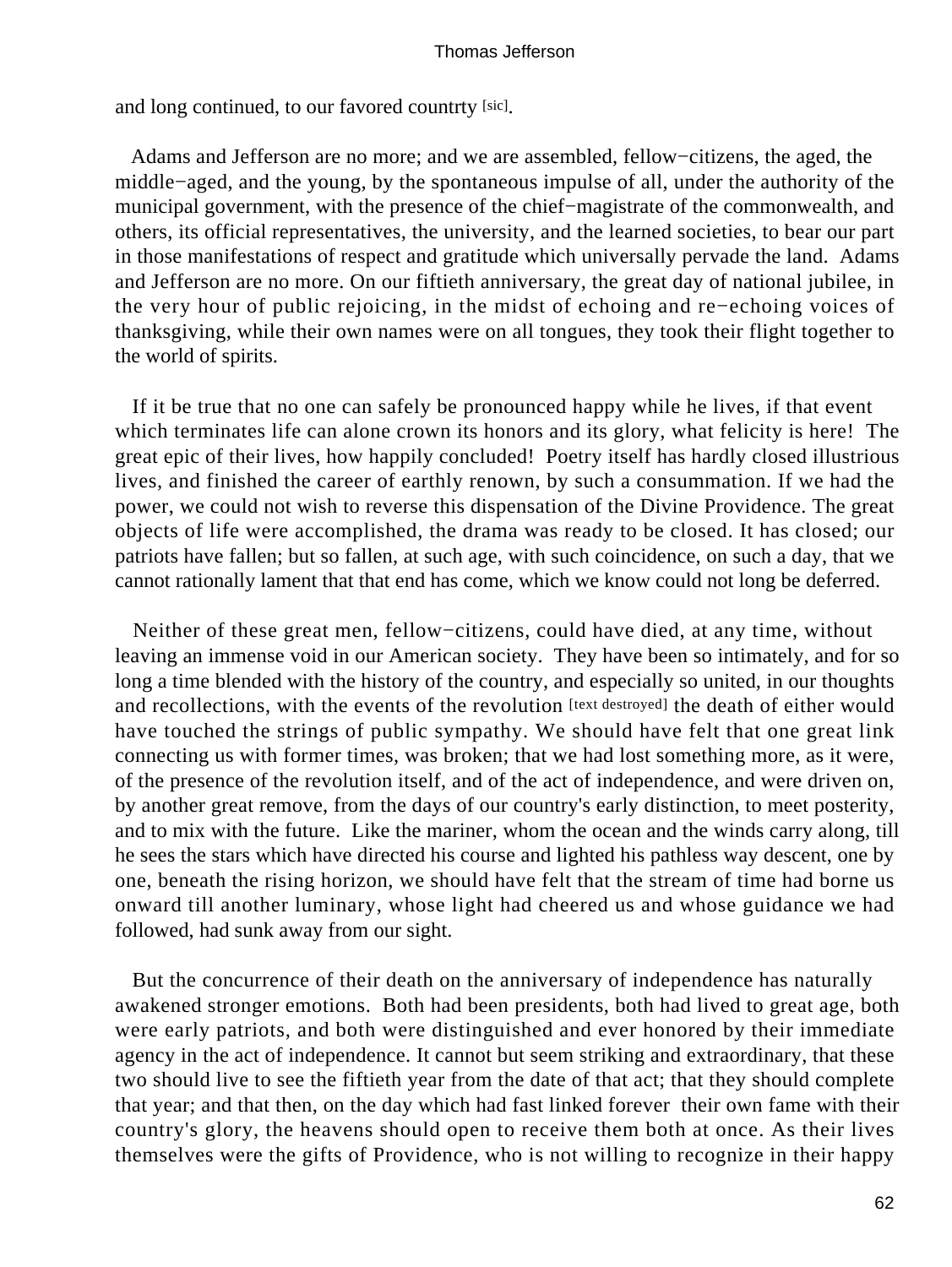termination, as well as in their long continuance, proofs that our country and its benefactors are objects of His care?

 Adams and Jefferson, I have said, are no more. As human beings, indeed they are no more. They are no more, as in 1776, bold and fearless advocates of independence; no more, as on subsequent periods, the head of the government; no more, as we have recently seen them, aged and venerable objects of admiration and regard. They are no more. They are dead. But how little is there of the great and good which can die! To their country they yet live, and live forever. They live in all that perpetuates the remembrance of men on earth; in the recorded proofs of their own great actions, in the offspring of their intellect, in the deep−engraved lines of public gratitude, and in the respect and homage of mankind. They live in their example; and they live, emphatically, and will live, in the influence which their lives and efforts, their principles and opinion, now exercise, and will continue to exercise, on the affairs of men, not only in their own country, but thoughout the civilized world. A superior and commanding human intellect, a truly great man, when Heaven vouchsafes so rare a gift, is not a temporary flame, burning bright for a while, and then expiring, giving place to returning darkness. It is rather a spark of fervent heat, as well as radiant light, with power to enkindle the common mass of human mind; so that when it glimmers in its own decay, and finally goes out in death, no night follows, but it leaves the world all light, all on fire, from the potent contact of its own spirit. Bacon died; but the human understanding roused by the touch of his miraculous wand to a perception of the true philosophy and the just mode of inquiring after truth, has kept on its course successfully and gloriously. Newton died; yet the courses of the spheres are still known, and they yet move on in the orbits which he saw, and described for them, in the infinity of space.

 No two men now live, fellow−citizens, perhaps it may be doubted whether any two men have ever lived in one age, who, more than those we now commemorate, have impressed their own sentiments, in regard to politics and government, on mankind, infused their own opinions more deeply into the opinions of others, or given a more lasting direction to the current of human thought. Their work doth not perish with them. The tree which they assisted to plant will flourish, although they water it and protect it no longer; for it has struck its roots deep, it has sent them to the very center; no storm, not of force to burst the orb, can overturn it; its branches spread wide; they stretch their protecting arms broader and broader, and its top is destined to reach the heavens. We are not deceived. There is no delusion here. No age will come in which the American revolution will appear less than it is, one of the greatest events in human history. No age will come in which it will cease to be seen and felt, on either continent, that a mighty step, a great advance, not only in American affairs, but in human affairs, was made on the 4th of July, 1776. And no age will come we trust, so ignorant or so unjust as not to see and acknowledge the efficient agency of these we now honor in producing that momentous event.

 We are not assembled, therefore, fellow−citizens, as men overwhelmed with calamity by the sudden disruption of the ties of friendship or affection, or as in despair for the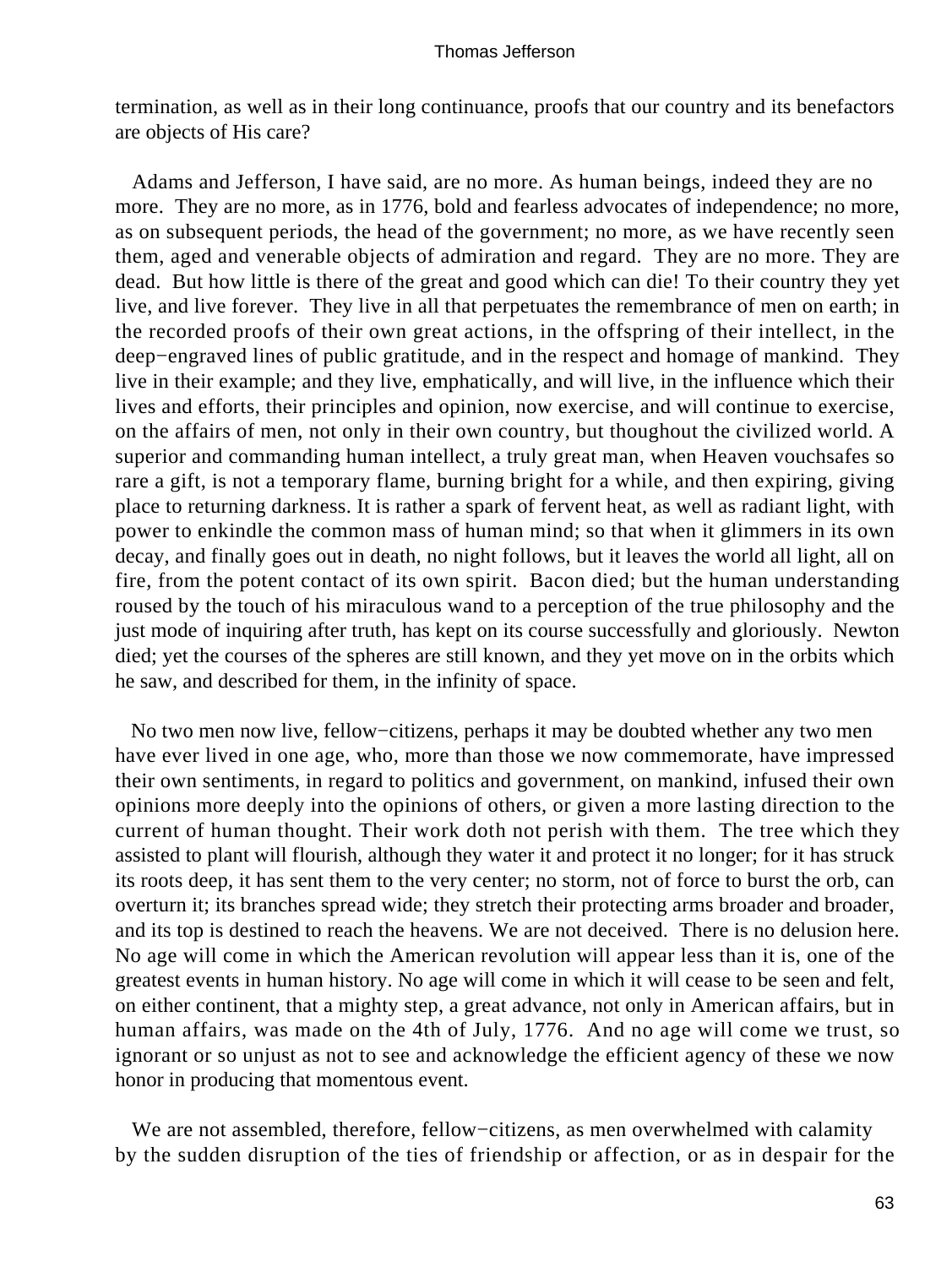republic by the untimely blighting of its hopes. Death has not surprised us by an unseasonable blow. We have, indeed, seen the tomb close, but it has closed only over mature years, over long− protracted public service, over the weakness of age, and over life itself only when the ends of living had been fulfilled. These suns, as they rose slowly and steadily, amidst clouds and storms in their ascendant, so they have not rushed from their meridian to sink suddenly in the west. Like the mildness, the serenity, the continuing benignity of summer's day, they have gone down with slow−descending, grateful, long−lingering light; and now that they are beyond the visible margin of the world, good omens cheer us from «the bright track of their fiery car!»

 There were many points of similarity in the lives and fortunes of these great men. They belonged to the same profession, and had pursued its studies and its practice, for unequal lengths of time indeed, but with diligence and effect. Both were learned and able lawyers. They were natives and inhabitants, respectively, of those two of the colonies which at the revolution were the largest and most powerful, and which naturally had a lead in the political affairs of the times. When the colonies became in some degree united, by the assembling of a general congress, they were brought to act together in its deliberations, not indeed at the same time, but both at early periods. Each had already manifested his attachment to the cause of the country, as well as his ability to maintain it, by printed addresses, public speeches, extensive correspondence, and whatever other mode could be adopted for the purpose of exposing the encroachments of the British parliament, and animating the people to a manly resistance. Both, were not only decided, but early, friends of independence. While others yet doubted, they were resolved; where others hesitated, they pressed forward. They were both members of the committee for preparing the declaration of independence, and they constituted the sub−committee appointed by the other members to make the draft. They left their seats in congress, being called to other public employment, at periods not remote from each other, although one of them returned to it afterward for a short time. Neither of them was of the assembly of great men which formed the present constitution, and neither was at any time member of congress under its provisions. Both have been public ministers abroad, both vice−presidents and both presidents. These coincidences are now singularly crowned and completed. They have died together; and they died on the anniversary of liberty.

 When many of us were last in this place, fellow−citizens, it was on the day of that anniversary. We were met to enjoy the festivities belonging to the occasion, and to manifest our grateful homage to our political fathers. We did not, we could not here forget our venerable neighbor of Quincy. We knew that we were standing, at a time of high and palmy prosperity, where he had stood in the hour of utmost peril; that we saw nothing but liberty and security, where he had met the frown of power; that we were enjoying everything, where he had hazarded everything; and just and sincere plaudits rose to his name, from the crowds which filled this area, and hung over these galleries. He whose grateful duty it was to speak to us, [Hon, Joshiah Quincy] on that day, of the virtues of our fathers, had, indeed, admonished us that time and years were about to level his venerable frame with the dust. But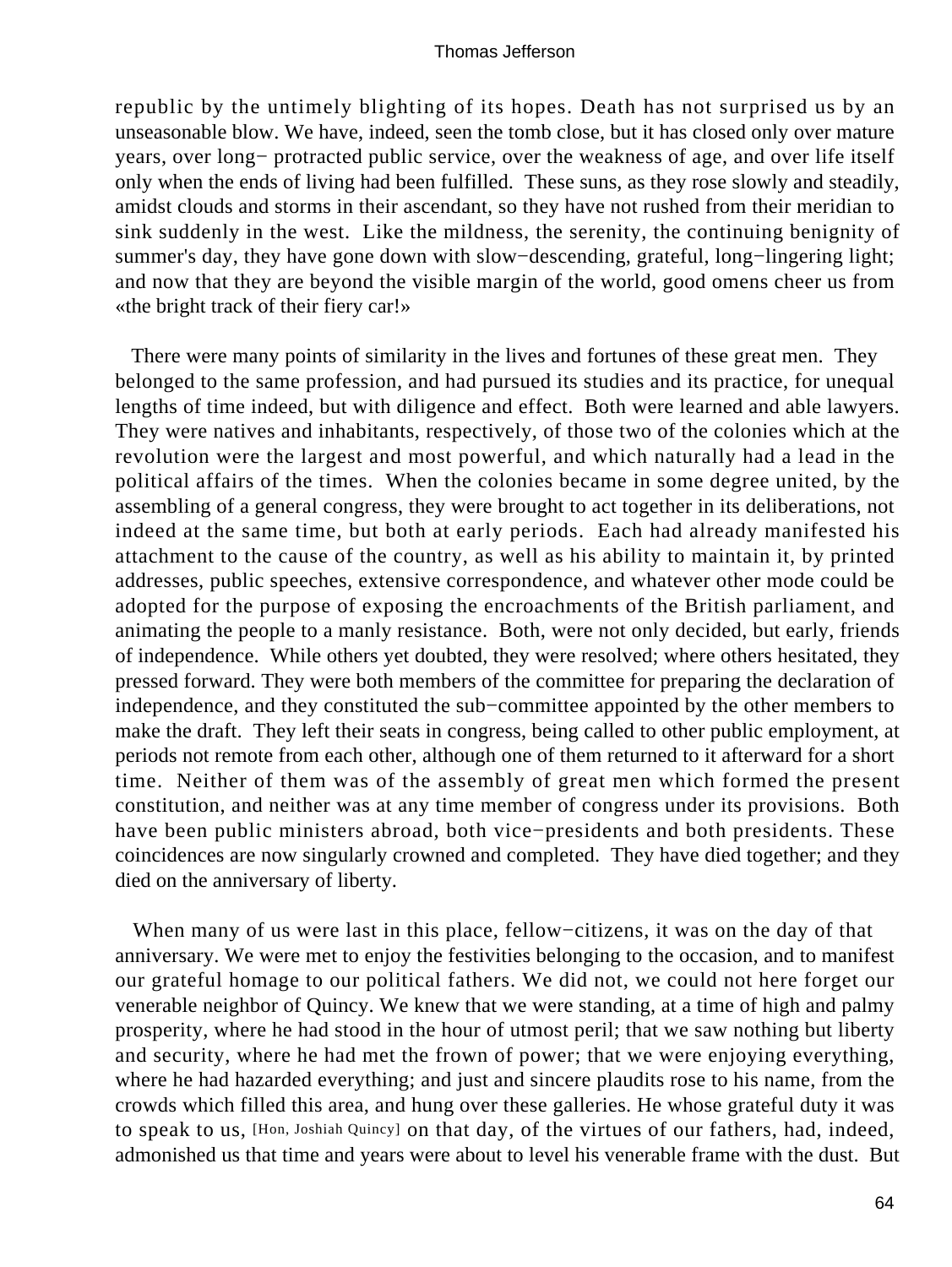he bade us hope that «the sound of a nation's joy, rushing from our cities, ringing from our valleys, echoing from our hills, might yet break the silence of his aged ear; that the rising blessings of grateful millions might yet visit with glad light his decaying vision.» Alas! that vision was then closing forever. Alas! the silence which was then settling on that aged ear was an everlasting silence! For, lo! in the very moment of our festivities, his freed spirit ascended to God who gave it! Human aid and human solace terminate at the grave; or we would gladly have borne him upward, on a nation's outspread hands; we would have accompanied him, and with the blessings of millions and the prayers of millions, commended him. to the Divine favor.

 While still indulging our thoughts, on the coincidence of the death of this venerable man with the anniversary of independence, we learn that Jefferson, too, has fallen. and that these aged patriots, these illustrious fellow− laborers, have left our world together. May not such events raise the suggestion that they are not undesigned, and that Heaven does so order things, as sometimes to attract strongly the attention and excite the thoughts of men? The occurrence has added new interest to our anniversary, and will be remembered in all time to come.

 The occasion, fellow−citizens, requires some account of the lives and services of John Adams and Thomas Jefferson. This duty must necessarily be performed with great brevity, and in the discharge of it I shall be obliged to confine myself, principally, to those parts of their historv and character which belonged to them as public men.

 John Adams was born at Quincy, then part of the ancient town of Braintree, on the 19th of October, (old style,) 1735. He was a descendant of the Puritans, his ancestors having early emigrated from England, and settled in Massachusetts. Discovering early a strong love of reading and of knowledge, together with the marks of great strength and activity of mind, proper care was taken by his worthy father to provide for his education. He pursued his youthful studies in Braintree, under Mr. Marsh, a teacher whose fortune it was that Josiah Quincy, Jr., as well as the subject of these remarks, should receive from him his instruction in the rudiments of classical literature. Having been admitted, in 1751, a member of Harvard College, Mr. Adams was graduated, in course, in 1755; and on the catalogue of that institution, his name, at the time of his death, was second among the living alumni, being preceded only by that of the venerable Holyoke. With what degree of reputation he left the university is not now precisely known. We know only that he was a distinguished in a class which numbered Locke and Hemmenway among its members. Choosing the law for his profession, he commenced and prosecuted its studies at Worcester, under the direction of Samuel Putnam, a gentleman whom he has himself described as an acute man, an able and learned lawyer, and as in large professional practice at that time. In 1758 he was admitted to the bar, and cormmenced business in Braintree. He is understood to have made his first considerable effort, or to have attained his first signal success, at Plymouth, on one of those occasions which furnish the earliest opportunity for distinction to many young men of the profession, a jury trial, and a criminal cause. His business naturally grew with his reputation,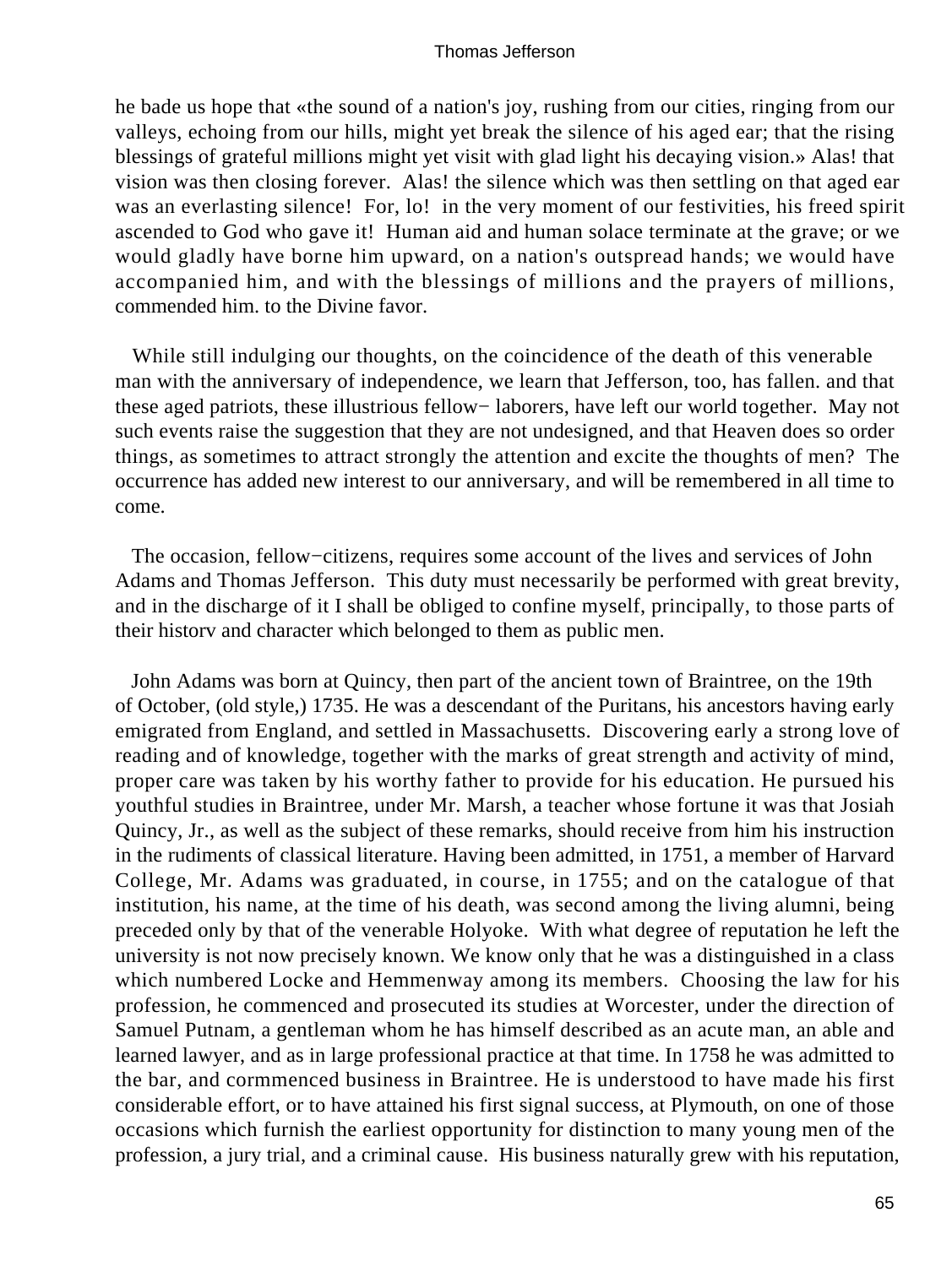and his residence in the vicinity afforded the opportunity, as his growing eminence gave the power, of entering on the large field of practice which the capital presented. In 1766 he removed his residence to Boston, still continuing his attendance on the neighboring circuits, and not unfrequently called to remote parts of the province. In 1770 his professional firmness was brought to a test of some severity, on the application of the British officers and Soldiers to undertake their defense, on the trial of the indictments found against them on account of the transactions of the memorable 5th of March. He seems to have thought, on this occasion, that a man can no more abandon the proper duties of his profession, than he can abandon other duties. The event proved, that, as he judged well for his own reputation, he judged well, also, for the interest and permanent fame of his country. The result of that trial proved, that notwithstanding the high degree of excitement then existing in consequence of the measures of the British government, a jury of Massachusetts would not deprive the most reckless enemies, even the officers of that standing army quartered among them which they so perfectly abhorred, of any part of that protection which the law, in its mildest and most indulgent interpretation, afforded to persons accused of crimes.

 Without pursuing Mr. Adams's professional course further, suffice it to say, that on the first establishment of the judicial tribunals under the authority of the state, in 1776, he received an offer of the high and responsible station of chief−justice of the supreme court of his state. But he was destined for another and a different career. From early life, the bent of his mind was toward politics. a propensity which the state of the times, if it did not create, doubtless very much strengthened. Public subjects must have occupied the thoughts and filled up the conversation in the circles in which he then moved, and the interesting questions at that time just arising could not but sieve on a mind like his, ardent, sanguine, and patriotic. The letter, fortunately preserved, written by him at Worcester, so early as the 12th of October, 1755, is a proof of very comprehensive views, and uncommon depth of reflection, in a young man not yet quite twenty. In this letter he predicted the transfer of power, and the establishment of a new seat of empire in America; he predicted, also, the increase of population in the colonies; and anticipated their naval distinction, and foretold that all Europe combined could not subdue them. All this is said not on a public occasion or for effect, but in the style of sober and friendly correspondence, as the result of his own thoughts. «I sometimes retire,» said he, at the close of the letter, «and, laying things together, form some reflections pleasing to myself. The produce of one of these reveries you have read above.»\* This prognostication so early in his own life, so early in the history of the country, of independence, of vast increase of numbers, of naval force, of such augmented power as might defy all Europe, is remarkable. It is more remarkable that its author should have lived to see fulfilled to the letter what could have seemed to others, at the time, but the extravagance of youthful fancy. His earliest political feelings were thus strongly American, and from this ardent attachment to his native soil he never departed.

 While still living at Quincy, and at the age of twenty−four, Mr. Adams was present, in this town, on the argument before the supreme court respecting Writs of Assistance, and heard the celebrated and patriotic speech of James Otis. Unquestionably, that was a masterly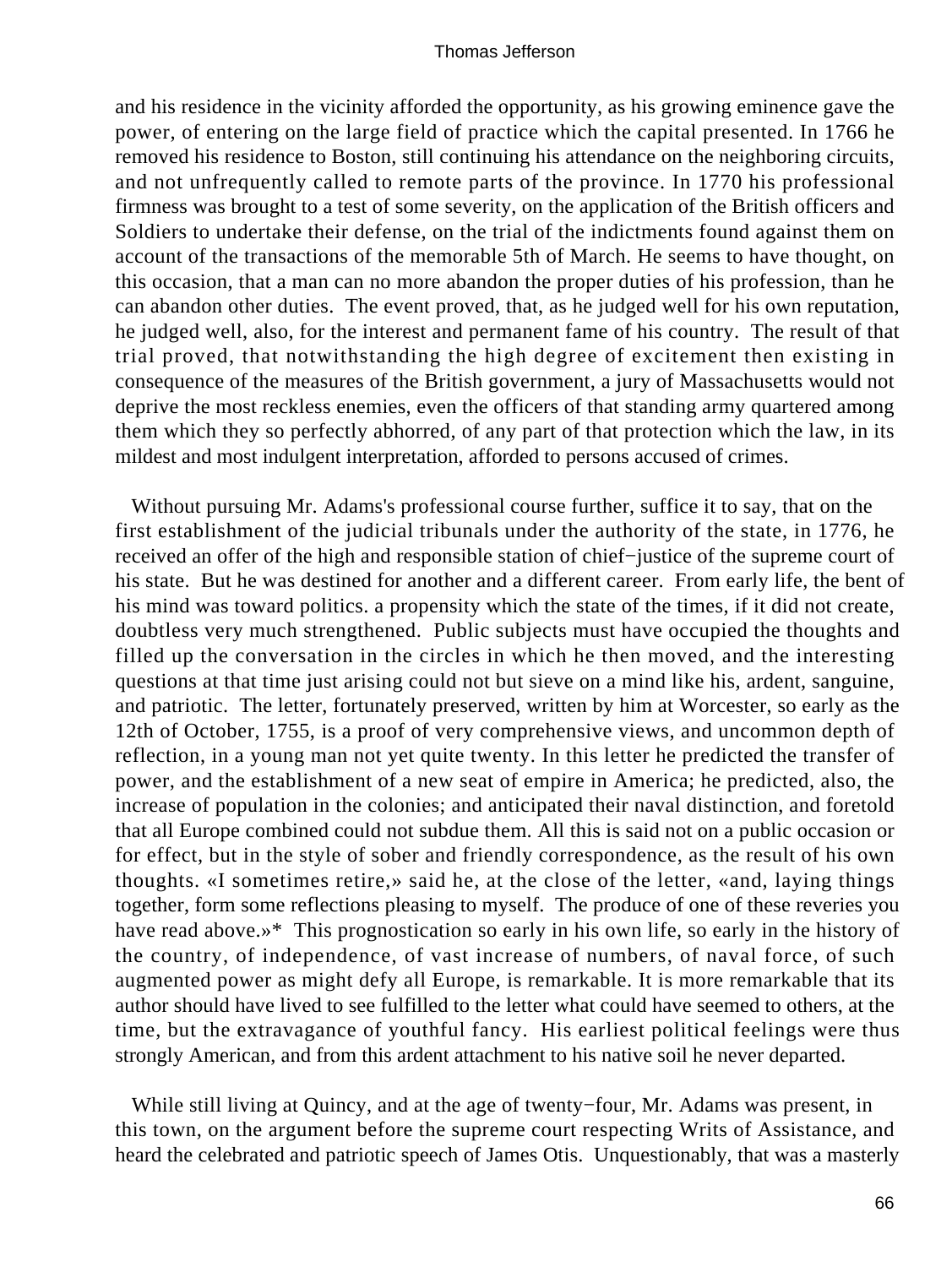performance. No flighty declamation about liberty, no superficial discussion of popular topics, it was a learned, penetrating, convincing, constitutional argument, expressed in a strain of high and resolute patriotism. He grasped the question then pending between England and her colonies with the strength of a lion; and if he sometimes sported, it was only because the lion himself is sometimes playful. Its success appears to have been as great as its merits, and its impression was widely felt. Mr. Adams himself seems never to have lost the feeling it produced, and to have entertained constantly the fullest conviction of its important effects. «I do say,» he observes, «in the most solemn manner, that Mr. Otis's Oration against Writs of Assistance breathed into this nation the breath of life.»

 In 1765 Mr. Adams laid before the public, what I suppose to be his first printed performance, except essays for the periodical press, A Dissertation on the Canon and Feudal Law. The object of this work was to show that our New England ancestors, in, consenting to exile themselves from their native land, were actuated mainly by the desire of delivering themeslves [sic] from the power of the hierarchy, and from the monarchial and aristocratical political systems of the other continent, and to make this truth bear with effect on the politics of the times. Its tone is uncommonly bold and animated for that period. He calls on the people, not only to defend, but to study and understand, their rights and privileges; urges earnestly the necessity of diffusing general knowledge; invokes the clergy and the bar, the colleges and academies, and all others who have the ability and the means to expose the insidious designs of arbitrary power, to resist its approaches, and to be persuaded that there is a settled design on foot to enslave all America. «Be it remembered,» says the author, «that liberty must, at all hazards, be supported. We have a right to it, derived from our Maker. But if we had not, our fathers have earned it and bought it for us, at the expense of their ease, their estates, their pleasure, and their blood. And liberty cannot be preserved without a general knowledge among the people, who have a right, from the frame of their nature, to knowledge, as their great Creator, who does nothing in vain, has given them understandings and a desire to know. But, besides this, they have a right, an indisputable, unalienable, indefeasible right, to that most dreaded and envied kind of knowledge, I mean of the character and conduct of their rulers. Rulers are no more than attorneys, agents, and trustees of the people and if the cause, the interest and trust, is insidiously betrayed or wantonly trifled away, the people have a right to revoke the authority that they themselves have deputed, and to constitute other and better agents, attorneys, and trustees.»

 The citizens of this town conferred on Mr. Adams his first political distinction, and clothed him with his first political trust, by electing him one of their representatives in 1770. Before this time he had become extensively known throughout the province, as well by the part he had acted in relation to public affairs, as by the exercise of his professional ability. He was among those who took the deepest interest in the controversy with England and whether in or out of the legislature, his time and talents were alike devoted to the cause. In the years 1773 and 1774 he was chosen a councilor by the members of the general court, but rejected by Governor Hutchinson in the former of those years, and by Governor Gage in the latter.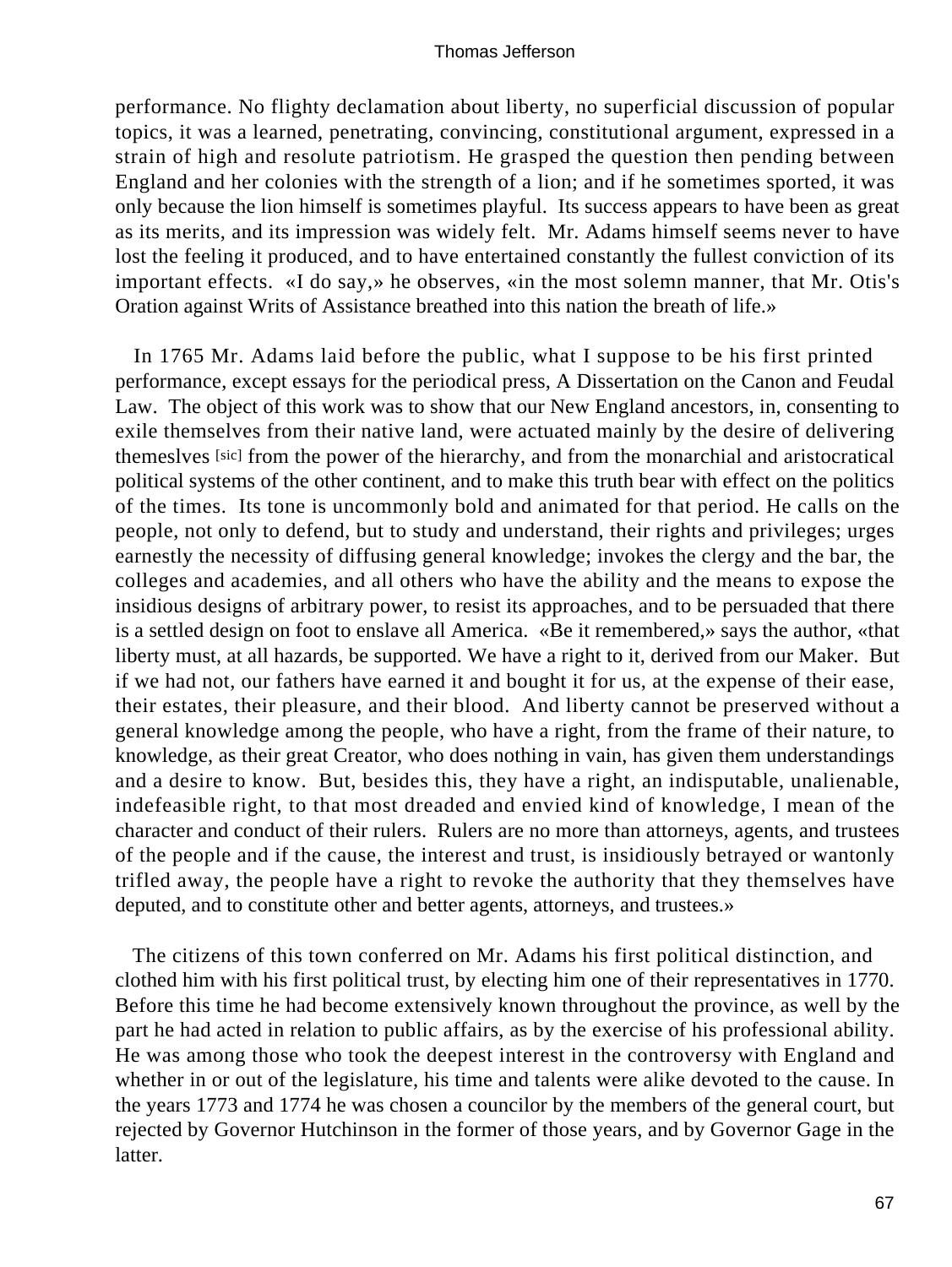The time was now at hand, however, when the affairs of the colonies urgently demanded united counsels. An open rupture with the parent state appeared inevitable, and it was but the dictate of prudence that those who were united by a common interest and a common danger, should protect that interest and guard against that danger, by united efforts. A general congress of delegates from all the colonies having been proposed and agreed to, the house of representatives, on the 17th of June, 1774, elected James Bowdoin, Thomas Cushing, Samuel Adams, John Adams, and Robert Treat Paine, delegates from Massachusetts. This appointment was made at Salem, where the general court had been convened by Governor Gage, in the last hour of the existence of a house of representatives under the provincial charter. While engaged in this important business, the governor, having been informed of what was passing, sent his secretary with a message dissolving the general court. The secretary, finding the door locked, directed the messenger to go in and inform the speaker that the secretary was at the door with a message from the governor. The messenger returned, and informed the secretary that the orders of the house were that the doors should be kept fast; whereupon the secretary soon after read a proclamation, dissolving the general court, upon, the stairs. Thus terminated forever, the actual exercise of the political power of England in or over Massachusetts. The four last named delegates accepted their appointments, and took their seats in congress the first day of its meeting, September 5th, 1774, in Philadelphia.

 The proceedings of the first congress are well known, and have been universally admired. It is in vain that we would look for superior proofs of wisdom, talent, and patriotism. Lord Chatham said that, for himself, he must declare that he had studied and admired the free states of antiquity, the master states of the world, but that, for solidity of reasoning, force of sagacity, and wisdom of conclusion, no body of men could stand in preference to this congress. It is hardly inferior praise to say that no production of that great man himself can be pronounced superior to several of the papers, published as the proceedings of this most able, most firm, most patriotic assembly. There is, indeed, nothing superior to them in the range of political disquisition. They not only embrace, illustrate and enforce everything which political philosophy, the love of liberty, and the spirit of free inquiry had antecedently produced, but they add new and striking views of their own, and apply the whole, with irresistible force, in support of the cause which had drawn them together.

 Mr. Adams was a constant attendant on the deliberations of this body, and bore an active part in its important measures. He was of the committee to state the rights of the colonies, and of that, also, which reported the Address to the King.

 As it was in the continental congress, fellow−citizens, that those whose deaths have given rise to this occasion were first brought together, and called on to unite their industry and their ability in the service of the country, let us now turn to the other of these distinguished men, and take a brief notice of his life up to the period when he appeared within the walls of congress.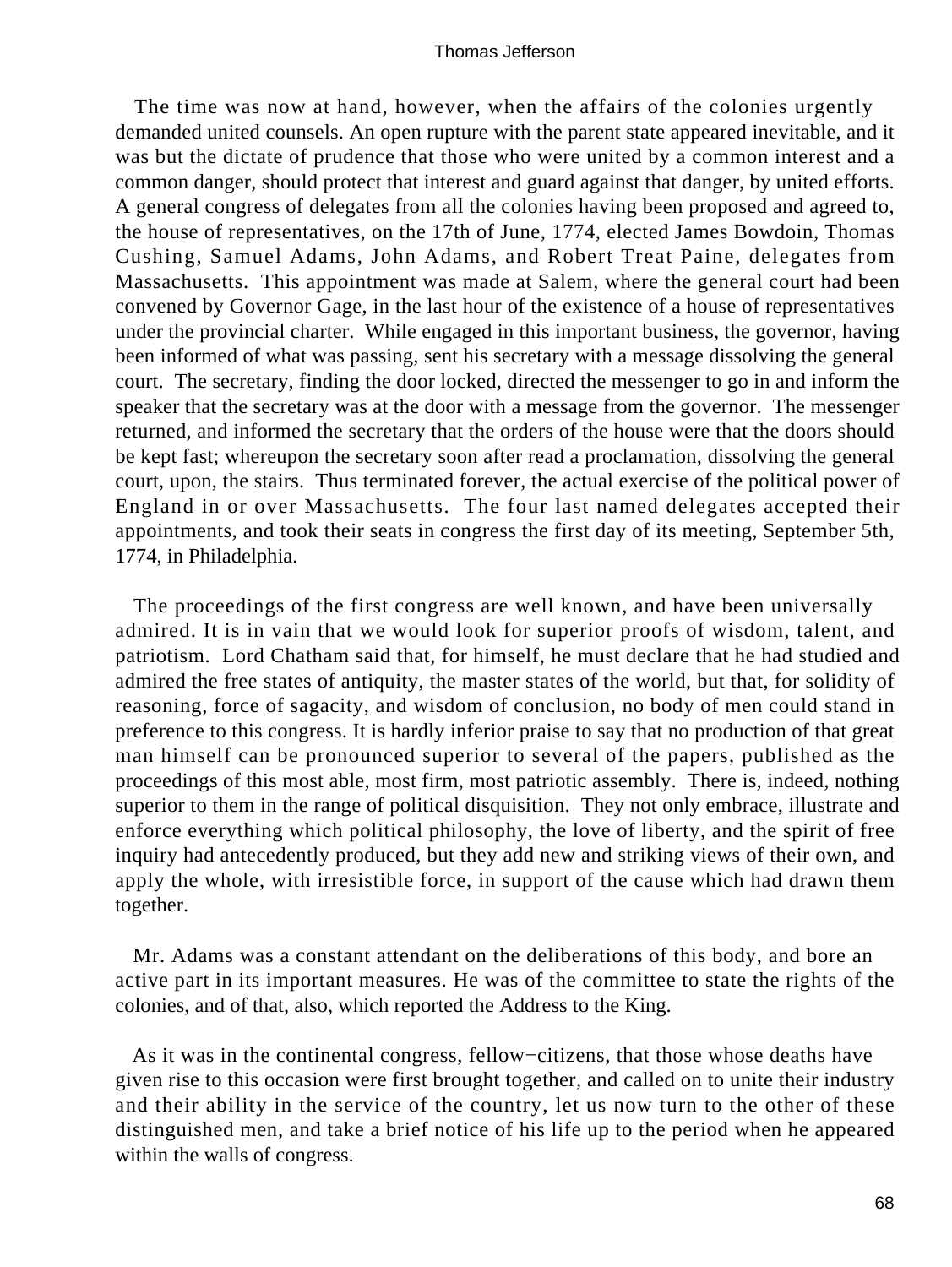Thomas Jefferson descended from ancestors who had been settled in Virginia for some generations, was born near the spot on which he died, in the county of Albemarle, on the 2d of April, (old style,) 1743. His youthful studies were pursued in the neighborhood of his father's residence, until he was removed to the college of William and Mary, the highest honors of which he in due time received. Having left the college with reputation, he applied himself to the study of the law under the tuition of George Wythe, one of the highest judicial names of which that state can boast. At an early age, he was elected a member of the legislature, in which he had no sooner appeared than he distinguished himself by knowledge, capacity, and promptitude.

 Mr. Jefferson appears to have been imbued with an early love of letters and science, and to have cherished a strong disposition to pursue these objects. To the physical sciences, especially, and to ancient classic literature, he is understood to have had a warm attachment, and never entirely to have lost sight of them in the midst of the busiest occupations. But the times were times for action, rather than for contemplation. The country was to be defended, and to be saved, before it could be enjoyed. Philosophic leisure and literary pursuits, and even the objects of professional attention, where [sic] all necessarily postponed to the urgent calls of the public service. The exigency of the country made the same demand on Mr. Jefferson that it made on others who had the ability and the disposition to serve it; and he obeyed the call; thinking and feeling in this respect with the great Roman orator: «Quis enim est tam cupidus in perspicienda cognoscendaque rerum nature, ut, si, ei tractanti contemplantique, res cognitione dignissmas subito sit allatum periculum discrimenque patriae, cui subvenire opitularique possit, non illa omnia relinquat atque abJiciat, etiam si dinumerare se stellas, aut metiri mundi magnitudinem posse arbitretur?»

 Entering with all his heart into the cause of liberty, his ability, patriotism, and power with the pen, naturally drew upon him a large participation in the most important concerns. Wherever he was, there was found a soul devoted to the cause, power to defend and maintain it, and willingness to incur all its hazards. In 1774 he published a Summary View of the Rights of British America, a valuable production among those intended to show the dangers which threatened the liberties of the country, and to encourage the people in their defense. In June, 1775, he was elected a member of the continental Congress, as successor to Peyton Randolph, who had retired on account of ill health, and took his seat in that body on the 21st of the same month.

 And now, fellow−citizens, without pursuing the biography of these illustrious men further, for the present, let us turn our attention to the most prominent act of their lives, their participation in the **DECLARATION OF INDEPENDENCE.**

 Preparatory to the introduction of that important measure, a committee, at the head of which was Mr. Adams, had reported a resolution, which congress adopted the 10th of May, recommending, in substance, to all the colonies which had not already established governments suited to the exigencies of their affairs, to adopt such government as would, in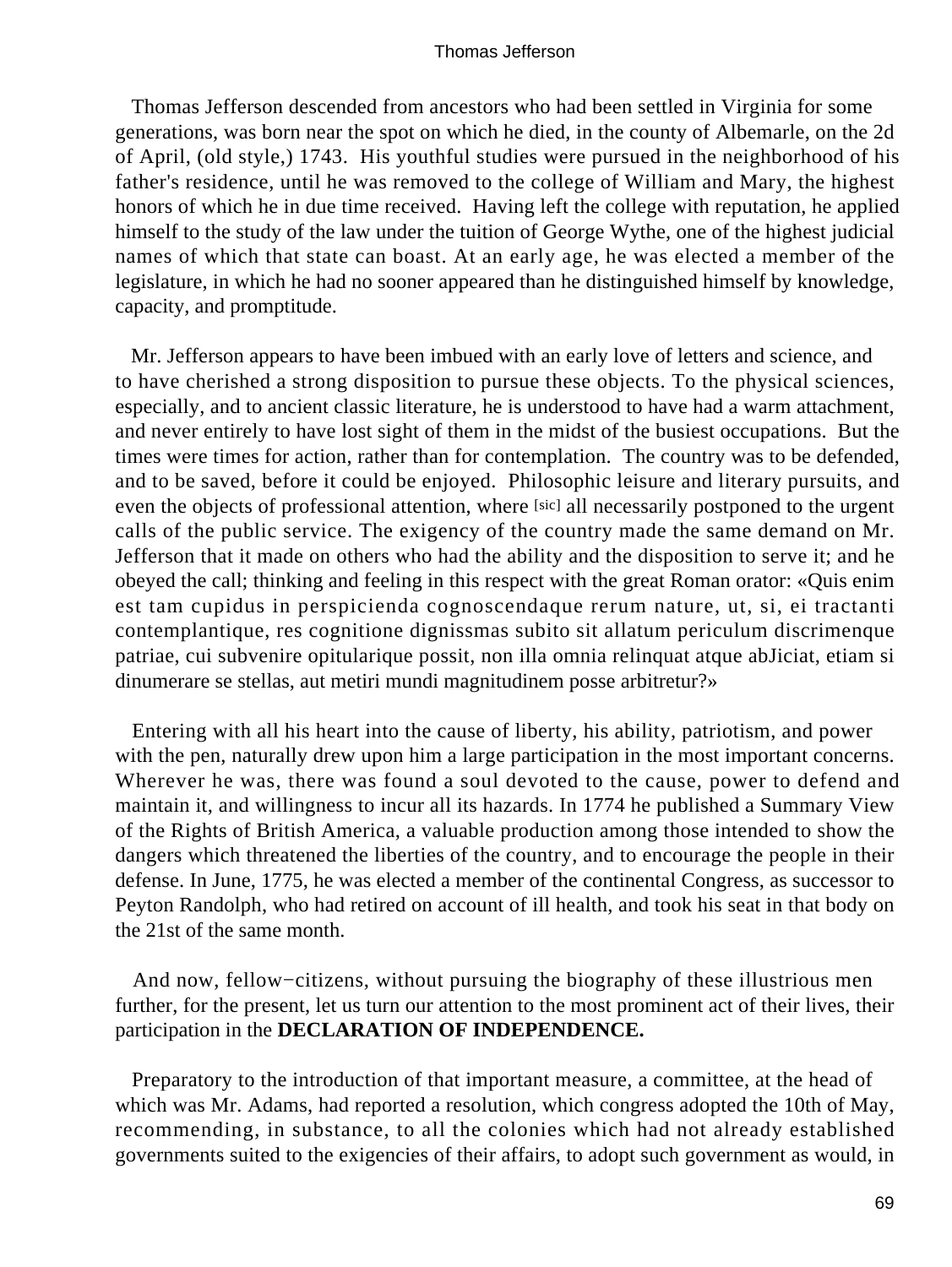the opinion of the representatives of the people, best conduce to the happiness and safety of their constituents in particular, and America in general.

 This significant vote was soon followed by the direct proposition which Richard Henry Lee had the honor to submit to Congress, by resolution, on the 7th day of June. The published journal does not expressly state it, but there is no doubt, I suppose, that this resolution was in the same words when originally submitted by Mr. Lee, as when finally passed. Having been discussed on Saturday, the 8th, and Monday, the 10th of June, this resolution was on the last mentioned day postponed for further consideration to the first day of July; and at the same time, it was voted that a committee be appointed to prepare a Declaration to the effect of the resolution. This committee was elected by ballot, on the following day, and consisted of Thomas Jefferson, John Adams, Benjamin Franklin, Roger Sherman, and Robert R. Livingston.

 It is usual when committees are elected by ballot, that their members are arranged in order, according to the number of votes which each has received. Mr. Jefferson, therefore, had received the highest, and Mr. Adams the next highest number of votes. The difference is said to have been but of a single vote. Mr. Jefferson and Mr. Adams, standing thus at the head of the committee, were requested by the other members to act as a sub−committee to prepare the draft; and Mr. Jefferson drew up the paper. The original draft, as brought by him from his study, and submitted to the other members of the committee, with interlineations in the handwriting of Dr. Franklin, and others in that of Mr. Adams, was in Mr. Jefferson's possession at the time of his death. The merit of this paper is Mr. Jefferson's. Some changes were made in it on the suggestion of other members of the committee, and others by congress while it was under discussion. But none of them altered the tone. the frame, the arrangement, or the general character of the instrument, As a composition, the Declaration is Mr. Jefferson's. It is the production of his mind, and the high honor of it belongs to him, clearly and absolutely.

 It has sometimes been said, as if it were a derogation from the merits of this paper; that it contains nothing new; that it only states grounds of proceeding, and presses topics of argument, which had often been stated and pressed before. But it was not the object of the Declaration to produce anything new. It was not to invent reasons for independence, but to state those which governed the congress. For great and sufficient causes it was proposed to declare independence; and the proper business of the paper to be drawn was to set forth those causes, and justify the authors of the measure, in any event of fortune, to the country, and to posterity. The cause of American independence, moreover, was now to be presented to the world in such manner, if it might so be, as to engage its sympathy, to command its respect, to attract its admiration. and in an assembly of most able and distinguished men, Thomas Jefferson had the high honor of being the selected advocate of this cause. To say that he performed his great work well, would be doing him injustice. To say that he did it excellently well, admirably well, would be inadequate and halting praise. Let us rather say that he so discharged the duty assigned him, that all Americans may well rejoice that the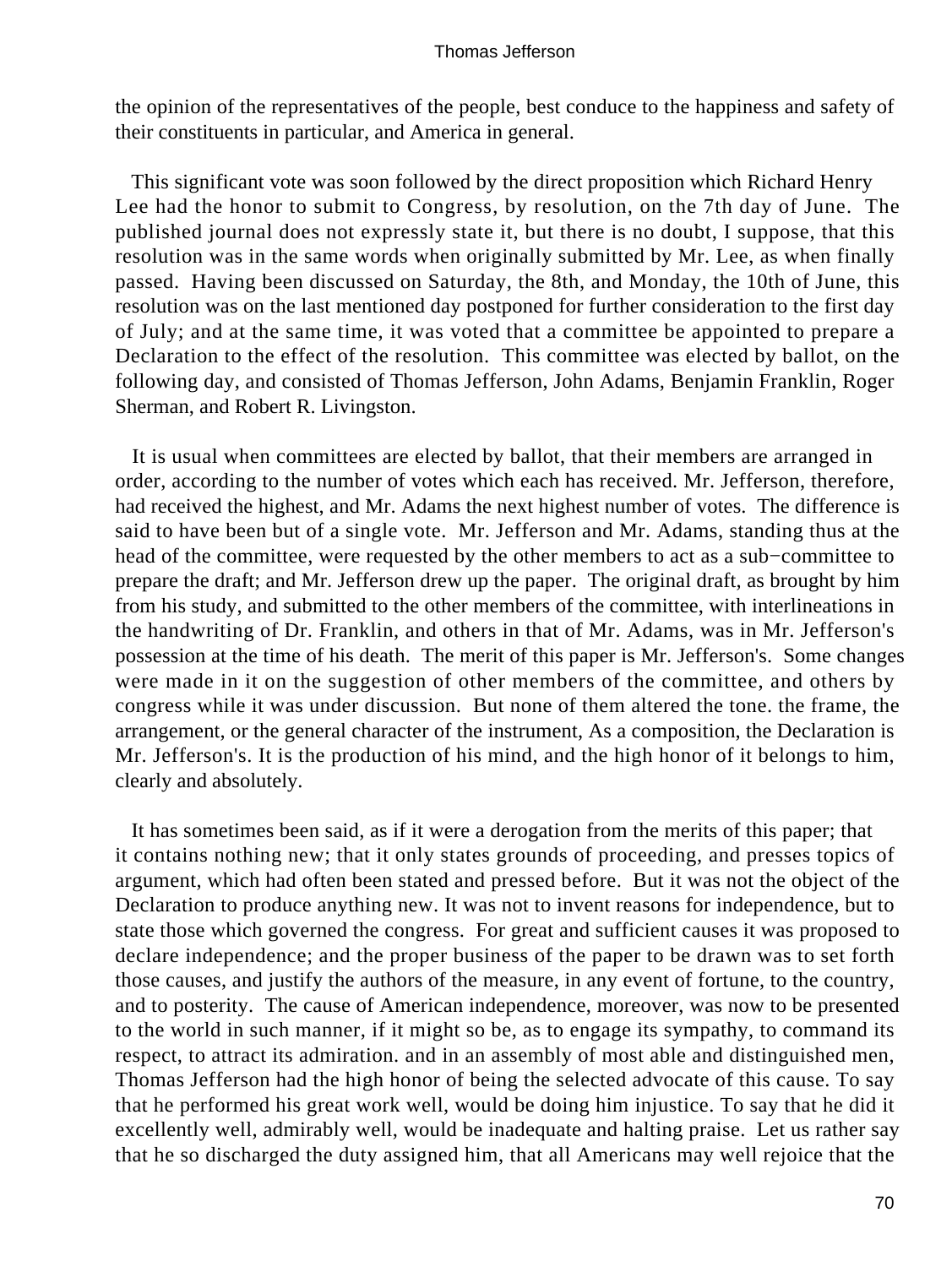work of drawing the title−deed of their liberties devolved on his hands.

 With all its merits, there are those who have thought that there was one thing in the declaration to be regretted; and that is, the asperity and anger with which it speaks of the person of the king; the industrious ability with which it accumulates and charges upon him all the injuries which the colonies had suffered from the mother country. Possibly some degree of injustice, now or hereafter, at home or abroad, may be done to the character of Mr. Jefferson, if this part of the declaration be not placed in its proper light. Anger or resentment, certainly much less personal reproach and invective, could not properly find place in a composition of such high dignity, and of such lofty and permanent character.

 A single reflection on the original ground of dispute between England and the colonies, is sufficient to remove any unfavorable impression in this respect.

 The inhabitants of all the colonies, while colonies, admitted themselves bound by their allegiance to the king; but they disclaimed altogether, the authority of parliament; holding themselves, in this respect, to resemble the condition of Scotland and Ireland before the respective unions of those kingdoms with England, when they acknowledged allegiance to the same king, but each had its separate legislature. The tie, therefore, which our revolution was to break, did not subsist between us and the British parliament, or between us and the British government, in the aggregate, but directly between us and the king himself. The colonists had never admitted themselves subject to parliament. That was precisely the point of the original controversy. They had uniformly denied that parliament had authority to make laws for them. There was, therefore, no subjection to parliaments to be thrown off.<sup>\*\*</sup> But allegiance to the king did exist, and had been uniformly acknowledged; and down to 1775, the most solemn assurances had been given that it was not intended to break that allegiance, or to throw it off. Therefore, as the direct object and only effect of the declaration, according to the principles on which the controversy had been maintained on our part, were to sever the tie of allegiance which bound us to the king, it was properly and necessarily founded on acts of the crown itself, as its justifying causes. Parliament is not so much as mentioned in the whole instrument. When odious and oppressive acts are referred to, it is done by charging the king with confederating with others, «in pretended acts of legislation,» the object being constantly to hold the king himself directly responsible for those measures which were the grounds of separation. Even the precedent of the English revolution was not overlooked, and in this case as well as in that, occasion was found to say that the king had abdicated the government. Consistency with the principles upon which resistance began, and with all the previous state papers issued by congress, required that the declaration should be bottomed on the misgovernment of the king; and therefore it was properly framed with that aim and to that end. The king was known, indeed, to have acted, as in other cases, by his ministers, and with his parliament; but as our ancestors had never admitted themselves subject either to ministers or to parliament, there were no reasons to be given for now refusing obedience to their authority. This clear and obvious necessity of founding the declaration on the misconduct of the king himself gives to that instrument its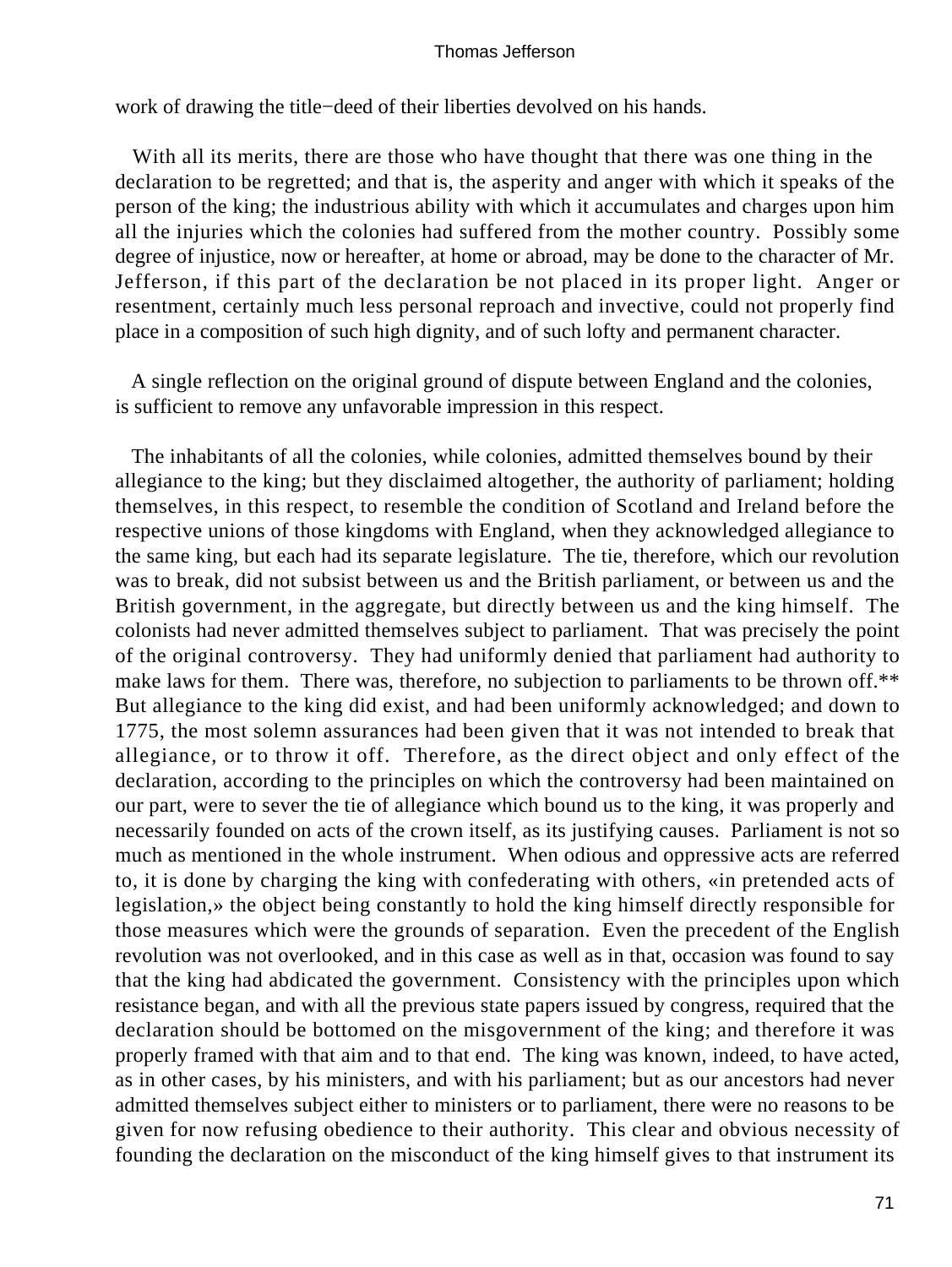personal application, and its character of direct and pointed accusation.

 The declaration having been reported to congress by the committee, the resolution itself was taken up and debated on the first day of July, and again on the second on which last day, it was agreed to and adopted, in these words:

 «Resolved, That these united colonies are, and of right ought to be, free and independent states; that they are absolved from all allegiance to the British crown, and that all political connection between them and the state of Great Britian is, and ought to be, totally dissolved.»

 Having thus passed the main resolution, congress proceeded to consider the reported draft of the declaration. It was discussed on the second, and third, and fourth days of the month, in committee of the whole, and on the last of those days, being reported from that committee, it received the final approbation and sanction of congress. It was ordered, at the same time, that copies be sent to the several states, and that it be proclaimed at the head of the army. The declaration thus published did not bear the names of the members, for as yet, it had not been signed by them. It was authenticated like other papers of the congress, by the signatures of the President and secretary. On the 19th of July, as appears by the secret journal, congress «Resolved, That the declaration, passed on the fourth, be fairly engrossed on parchment, with the title and style of 'THE **UNANIMOUS DECLARATION OF THE THIRTEEN UNITED STATES OF** AMERICA;' and that the same, when engrossed, be signed by every member of congress.» And on the **SECOND** day of August following, «the declaration being engrossed, and compared at the table, was signed by the members.» So that it happens, fellow−citizens, that we pay these honors to their memory on the anniversary of that day, on which these great men actually signed their names to the declaration. The declaration was thus made, that is, it passed and was adopted as an act of congress, on the fourth of July; it was then signed, and certified by the President and secretary, like other acts. The **FOURTH OF JULY,** therefore, is the anniversary of the declaration. But the signatures of the members present were made to it, being then engrossed on parchment, on the second day of August. Absent members afterward signed, as they came in; and indeed it bears the signatures of some who were not chosen members of congress until after the fourth of July. The interest belonging to the subject will be sufficient, I hope, to justify these details.

 The congress of the revolution, fellow−citizens, sat with closed doors, and no report of its debates was ever taken. The discussion, therefore, which accompanied this great measure, has never been preserved, except in memory and by tradition. But it is, I believe, doing no injustice to others to say that the general opinion was, and uniformly has been, that in debate, on the side of independence, John Adams had no equal. The great author of the declaration himself has expressed that opinion uniformly and strongly. «John Adams,» said he, in the hearing of him who has now the honor to address you, «John Adams was our colossus on the floor. Not graceful, not elegant, not always fluent, in his public addresses, he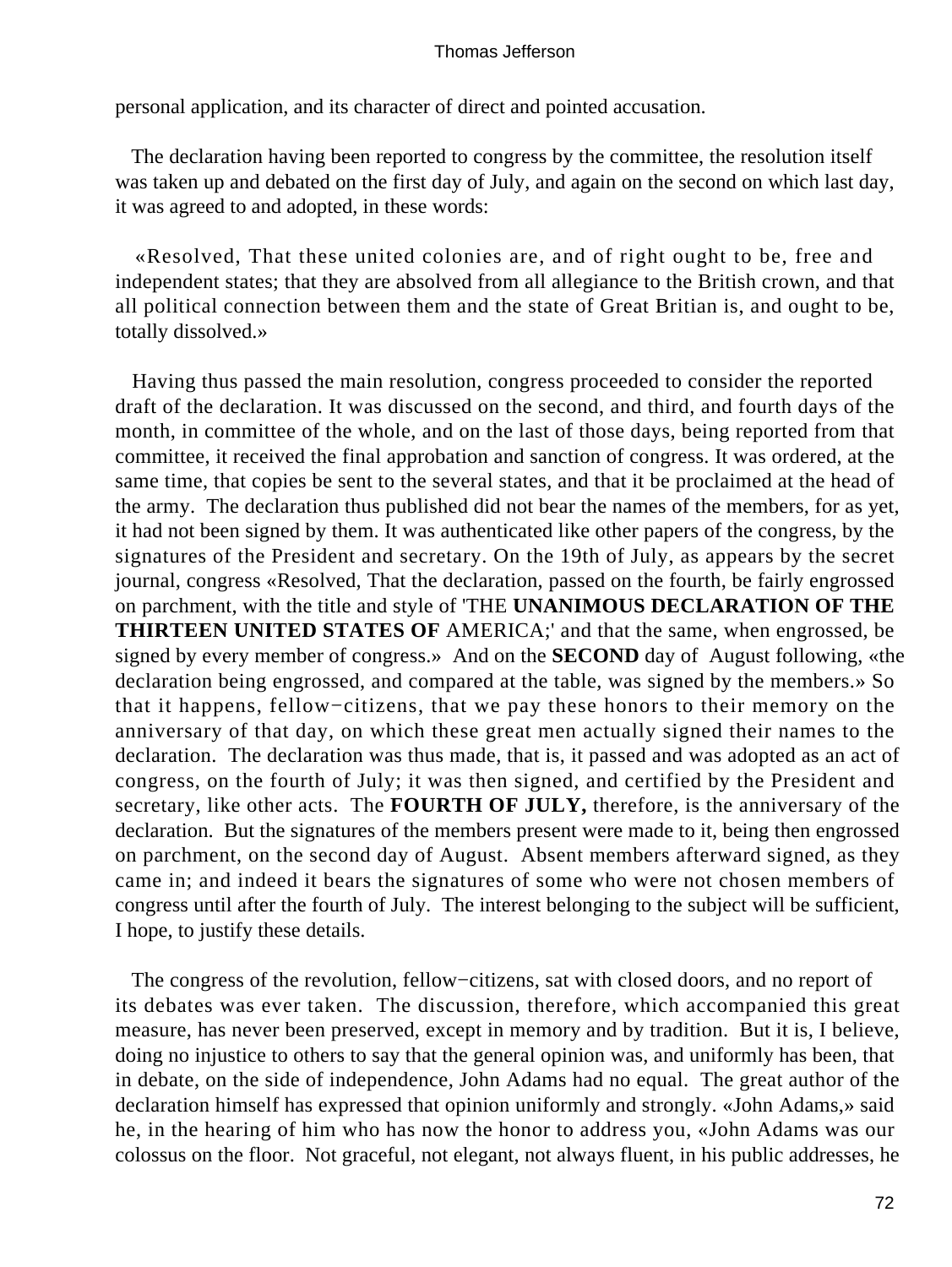yet came out with a power, both of thought and of expression, which moved us from our seats.»

 For the part which he was here to perform, Mr. Adams doubtless was eminently fitted. He possessed a bold spirit, which disregarded danger, and a sanguine reliance on the goodness of the cause, and the virtues of the people, which led him to overlook all obstacles. His character, too, had been formed in troubled times. He had been rocked in the early storms of the controversy, and had acquired a decision and a hardihood proportioned to the severity of the discipline which he had undergone.

 He not only loved the American cause devoutly, but had studied and understood it. It was all familiar to him. He had tried his powers on the questions which it involved, often and in various ways; and had brought to their consideration whatever of argument or illustration the history of his own country, the history of England, or the stores of ancient or of legal learning could furnish. Every grievance enumerated in the long catalogue of the declaration had been the subject of his discussion, and the object of his remonstrance and reprobation. From 1760, the colonies, the rights of the colonies, the liberties of the colonies, and the wrongs inflicted on the colonies, had engaged his constant attention; and it has surprised those who have had the opportunity of observing, with what full remembrance and with what prompt recollection he could refer, in his extreme old age, to every act of parliament affecting the colonies, distinguishing and stating their respective titles, sections, and provisions; and to all the colonial memorials, remonstrances and petitions with whatever else belonged to the intimate and exact history of the times from that year to 1775. It was, in his own judgment, between these years that the American people came to a full understanding and thorough knowledge of their rights, and to a fixed resolution of maintaining them; and bearing, himself, an active part in all important transactions, the controversy with England being then in effect the business of his life, facts, dates and particulars, made an impression which was never effaced. He was prepared, therefore, by education and discipline, as well as by natural talent and natural temperament, for the part which he was now to act.

 The eloquence of Mr. Adams resembled his general character, and formed, indeed, a part of it. It was bold, manly, and energetic, and such the crisis required. When public bodies are to be addressed on momentous occasions, when great interests are at stake, and strong passions excited, nothing is valuable in speech farther than it is connected with high intellectual and moral endowments. Clearness, force, and earnestness, are the qualities which produce conviction. True eloquence, indeed, does not consist in speech. It cannot be brought from far. Labor and learning may toil for it, but they will toil in vain. Words and phrases may be marshaled in every way, but they cannot compass it. It must exist in the man, in the subject, and in the occasion. Affected passion, intense expression, the pomp of declamation, all may aspire after it; they cannot reach it. It comes, if it come at all, like the outbreaking of a fountain from the earth, or the bursting forth of volcanic fires, with spontaneous, original, native force. The graces taught in the schools, the costly ornaments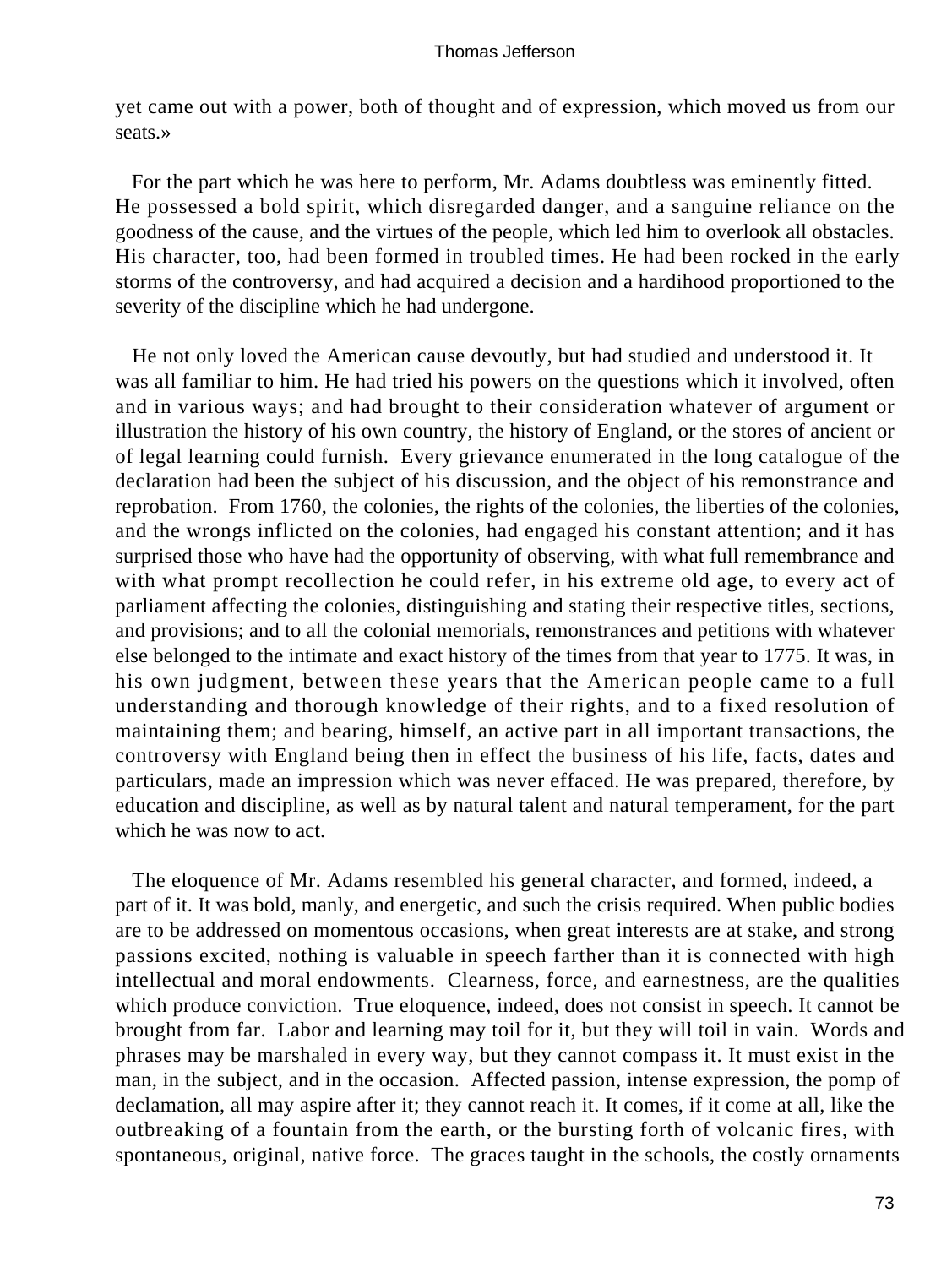and studied contrivances of speech, shock and disgust men, when their own lives, and the fate of their wives, their children, and their country, hang on the decision of the hour. Then words have lost their power, rhetoric is vain, and all elaborate oratory contemptible. Even genius itself then feels rebuked and subdued, as in the presence of higher qualities. Then patriotism is eloquent; then self−devotion is eloquent. The clear conception, outrunning the deductions of logic, the high purpose, the firm resolve, the dauntless spirit, speaking on the tongue, beaming from the eye, informing every feature, and urging the whole man onward, right onward to his object—this, this is eloquence; or rather it is something greater and higher than all eloquence, it is action, noble, sublime, godlike action.

 In July, 1776, the controversy had passed the stage of argument. An appeal had been made to force, and opposing armies were in the field. Congress, then, was to decide whether the tie which had so long bound us to the parent state was to be severed at once, and severed forever. All the colonies had signified their resolution to abide by this decision, and the people looked for it with the most intense anxiety. And surely, fellow−citizens, never, never were men called to a more important political deliberation. If we contemplate it from the point where they then stood, no question could be more full of interest; if we look at it now, and judge of its importance by its effects, it appears in still greater magnitude.

 Let us, then, bring before us the assembly, which was about to decide a question thus big with the fate of empire. Let us open their doors and look in upon their deliberations. Let us survey the anxious and care−worn countenances, let us hear the firm−toned voices of this band of patriots.

**HANCOCK** presides over the solemn sitting; and one of those not yet prepared to pronounce for absolute independence is on the floor, and is urging his reasons for dissenting from the declaration.

 «Let us pause! This step once taken, cannot be retraced. This resolution, once passed, will cut off all hope of reconciliation. If success attend the arms of England, we shall then be no longer colonies, with charters and with privileges; these will all be forfeited by this act; and we shall be in the condition of other conquered people, at the mercy of the conquerors. For ourselves, we may be ready to run the hazard; but are we ready to carry the country to that length? Is success so probable as to justify it? Where is the military, where the naval power, by which we are to resist the whole strength of the arm of England, for she will exert that strength to the utmost? Can we rely on the constancy and perseverance of the people? or will they not act as the people of other countries have acted, and, wearied with a long war, submit, in the end, to a worse oppression? While we stand on our old ground, and insist on redress of grievances, we know we are right, and are not answerable for consequences. Nothing, then can be imputed to us. But if we now change our object, carry our pretensions farther, and set up for absolute independence, we shall lose the sympathy of mankind. We shall no longer be defending what we possess, but struggling for something which we never did possess, and which we have solemnly and uniformly disclaimed all intention of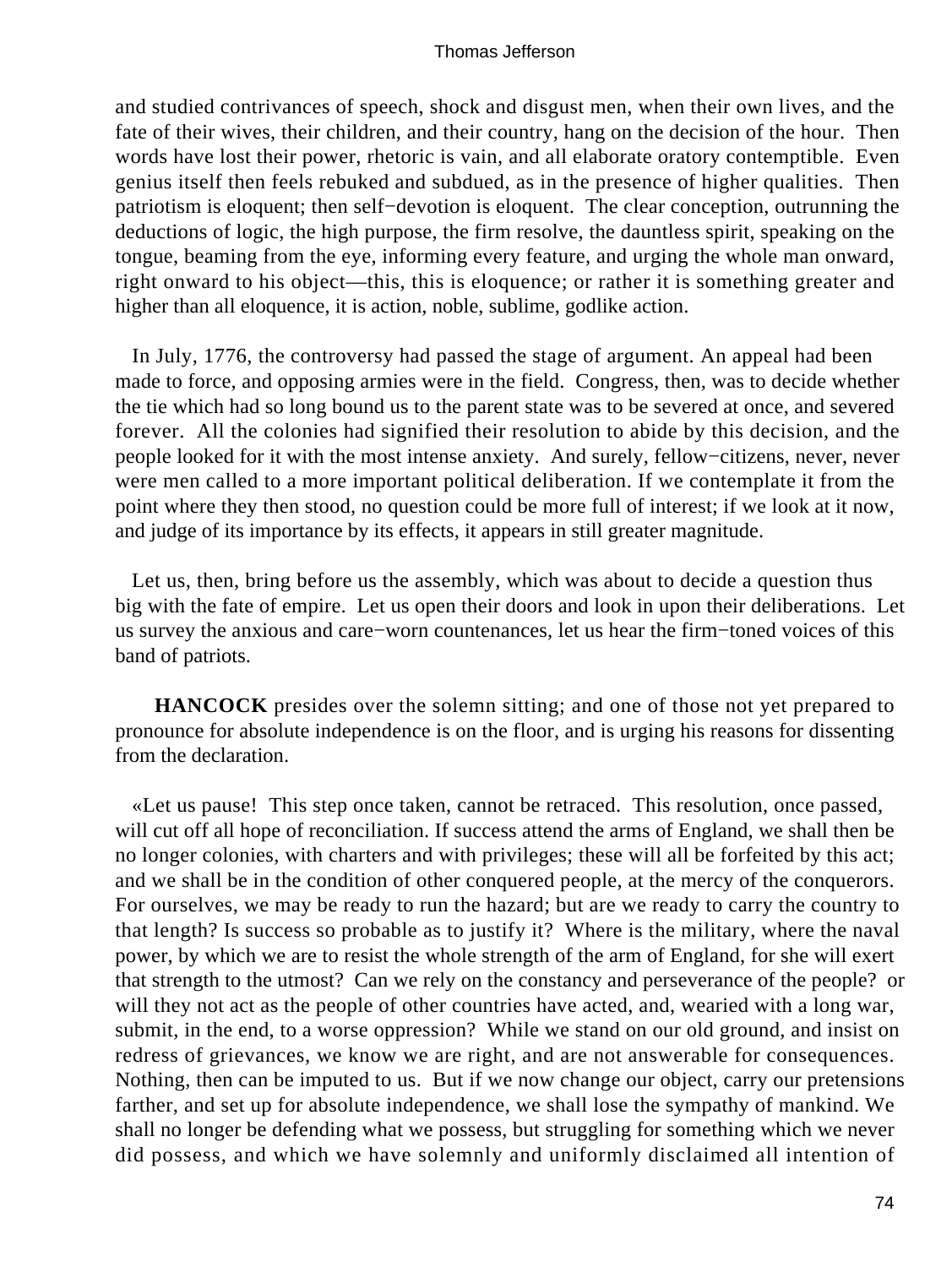pursuing, from the very outset of the troubles. Abandoning thus our old ground, of resistance only to arbitrary acts of oppression, the nations will believe the whole to have been mere pretense, and they will look on us, not as injured, but as ambitious subjects. I shudder before this responsibility. It will be on us, if, relinquishing the ground we have stood on so long, and stood on so safely we now proclaim independence, and carry on the war for that object, while these cities burn, these pleasant fields whiten and bleach with the bones of their owners, and these streams run blood. It will be upon us, it will be upon us, if, failing to maintain this unseasonable and ill−judged declaration, a sterner despotism, maintained by military power, shall be established over our posterity, when we ourselves, given up by an exhausted, a harassed, a misled people, shall have expiated our rashness and atoned for our presumption on the scaffold.»

 It was for Mr. Adams to reply to arguments like these. We know his opinions, and we know his character. He would commence with his accustomed directness and earnestness.

 "'Sink or swim, live or die, survive or perish, I give my hand and my heart to this vote. It is true, indeed, that in the beginning we aimed not at independence. But there's a divinity which shapes our ends. The injustice of England has driven us to arms; and, blinded to her own interest for our good, she has obstinately persisted, till independence is now within our grasp. We have but to reach forth to it, and it is ours. Why, then, should we defer the declaration? Is any man so weak as now to hope for reconciliation with England, which shall leave either safety to the country and its liberties, or safety to his own life and his own honor? Are not you, sir, who sit in that chair, is not he, our venerable colleague near you, are you not both already the proscribed and predestined objects of punishment and of vengeance? Cut off from all hope of royal clemency, what are you, what can you be, while the power of England remains, but outlaws? If we postpone independence, do we mean to carry on, or to give up the war? Do we mean to submit to the measures of parliament, Boston Port Bill and all? Do we mean to submit, and consent that we ourselves shall be ground to powder, and our country and its rights trodden down in the dust? I know we do not mean to submit. We never shall submit. Do we intend to violate that most solemn obligation ever entered into by men, that plighting, before God, of our sacred honor to Washington, when, putting him forth to incur the dangers of war, as well as the political hazards of the times, we promised to adhere to him, in every extremity, with our fortunes and our lives? I know there is not a man here, who would not rather see a general conflagration sweep over the land, or an earthquake sink it, than one jot or title of that plighted faith fall to the ground. For myself, having, twelve months ago, in this place, moved you, that George Washington be appointed commander of the forces raised, or to be raised, for defense of American liberty, may my right hand forget her cunning, and my tongue cleave to the roof of my mouth, if I hesitate or waver in the support I give him.

 "The war, then, must go on. We must fight it through. And if the war must go on, why put off longer the declaration of independence? That measure will strengthen us It will give us character abroad. The nations will then treat with us, which they never can do while we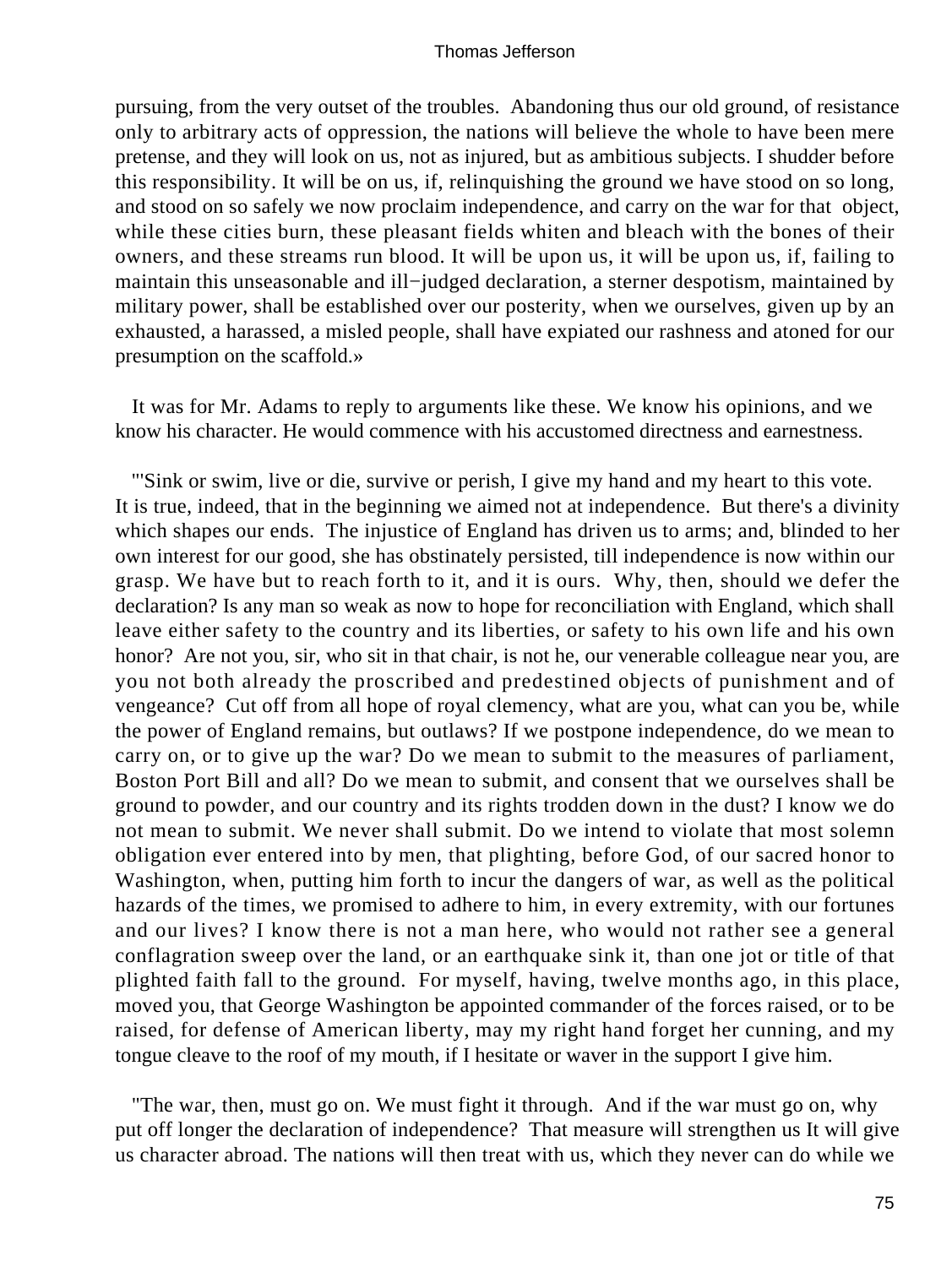acknowledge ourselves subjects, in arms against our sovereign. Nay, I maintain that England herself will sooner treat for peace with us on the footing of independence, than consent, by repealing her acts, to acknowledge that her whole conduct toward us has been a course of injustice and oppression. Her pride will be less wounded by submitting to that course of things which now predestinates our independence, than by yielding the points in controversy to her rebellious subjects. The former she would regard as the result of fortune, the latter she would feel as her own deep disgrace. Why, then, why, then, sir, do we not as soon as possible change this from a civil to a national war? And since we must fight it through, why not put ourselves in a state to enjoy all the benefits of victory, if we gain the victory?

 "If we fail, it can be no worse for us. But we shall not fail. The cause will raise up armies; the cause will create navies. The people, the people, if we are true to them, will carry us, and will carry themselves, gloriously, through this struggle. I care not how fickle other people have been found. I know the people of these colonies, and I know that resistance to British aggression is deep and settled in their hearts, and cannot be eradicated. Every colony, indeed, has expressed its willingness to follow, if we but take the lead. Sir, the declaration will inspire the people with increased courage. Instead of a long and bloody war for the restoration of privileges, for redress of grievances, for chartered immunities, held under a British king, set before them the glorious object of entire independence, and it will breathe into them anew the breath of life. Read this declaration at the head of the army; every sword will be drawn from its scabbard, and the solemn vow uttered, to maintain it, or to perish on the bed of honor. Publish it from the pulpit; religion will approve it, and the love of religious liberty will cling round it, resolved to stand with it, or fall with it. Send it to the public halls; proclaim it there; let them hear it who heard the first roar of the enemy's cannon, let them see it who saw their brothers and their sons fall on the field of Bunker Hill, and in the streets of Lexington and Concord, and the very walls will cry out in its support.

 "Sir, I know the uncertainty of human affairs, but I see, I see clearly, through this day's business. You and I, indeed, may rue it. We may not live to the time when this declaration shall be made good. We may die; die colonists; die slaves; die, it may be, ignominiously and on the scaffold. Be it so. Be it so. If it be the pleasure of Heaven that my country shall require the poor offering of my life, the victim shall be ready, at the appointed hour of sacrifice, come when that hour may. But while I do live, let me have a country, or at least the hope of a country, and that a free country.

 «But whatever may be our fate, be assured, be assured that this declaration will stand. It may cost treasure, and it may cost blood; but it will stand, and it will richly compensate for both. Through the thick gloom of the present I see the brightness of the future as the sun in heaven. We shall make this a glorious, an immortal day. When we are in our graves, our children will honor it. They will celebrate it with thanksgiving, with festivity, with bonfires, and illuminations. On its annual return they will shed tears, copious, gushing tears, not of subjection and slavery, not of agony and distress, but of exultation, of gratitude, and of joy. Sir, before God, I believe the hour is come. My judgment approves this measure, and my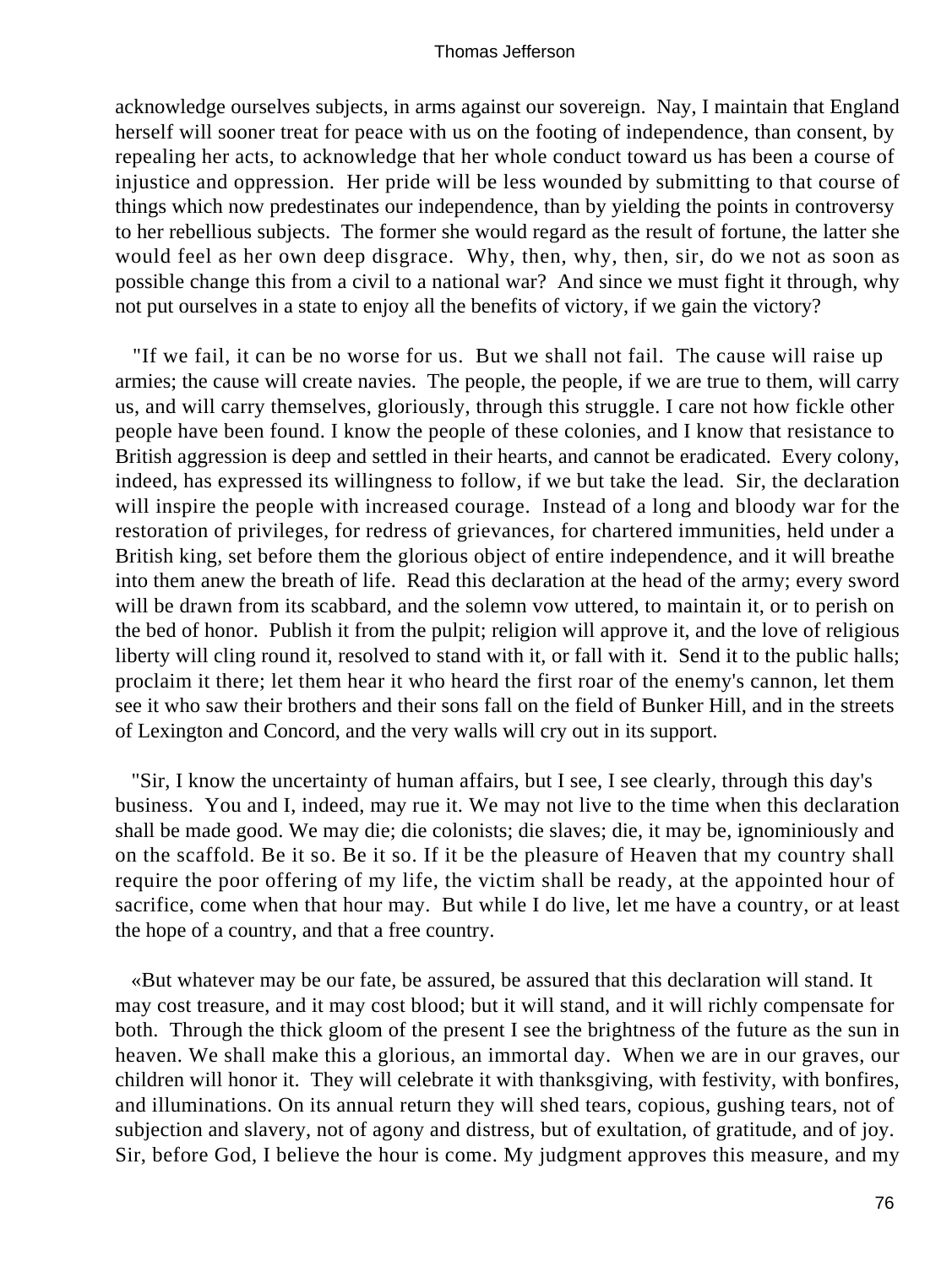whole heart is in it. All that I have, and all that I am, and all that I hope, in this life, I am now ready here to stake upon it; and I leave off as I begun, that live or die, survive or perish, I am for the declaration. It is my living sentiment, and by the blessing of God it shall be my dying sentiment, independence, now, and **INDEPENDENCE** FOREVER.»

 And so that day shall be honored, illustrious prophet and patriot! so that day shall be honored, and as often as it returns, thy renown shall come along with it, and the glory of thy life, like the day of thy death, shall not fail from the remembrance of men.

 It would be unjust, fellow−citizens, on this occasion while we express our veneration for him who is the immediate subject of these remarks, were we to omit a most respectful, affectionate, and grateful mention of those other great men, his collegues, who stood with him, and with the same spirit, the same devotion, took part in the interesting transaction. Hancock, the proscribed Hancock, exiled from his home by a military governor, cut off by proclamation from the mercy of the crown—Heaven reserved for him the distinguished honor of putting this great question to the vote, and of writing his own name first, and most conspicuously, on that parchment which spoke defiance to the power of the crown of England. There, too, is the name of that other proscribed patriot, Samuel Adams, a man who hungered and thirsted for the independence of his country, who thought the declaration halted and lingered, being himself not only ready, but eager, for it, long before it was proposed: a man of the deepest sagacity, the clearest foresight, and the profoundest judgment in men. And there is Gerry, himself among the earliest and the foremost of the patriots, found, when the battle of Lexington summoned them to common counsels, by the side of Warren, a man who lived to serve his country at home and abroad, and to die in the second place in the government. There, too, is the inflexible, the upright, the Spartan character, Robert Treat Paine. He also lived to serve his country through the struggle, and then withdrew from her councils, only that he might give his labors and his life to his native state, in another relation. These names, fellow−citizens, are the treasures of the commonwealth: and they are treasures which grow brighter by time.

 It is now necessary to resume and to finish with great brevity the notice of the lives of those whose virtues and services we have met to commemorate.

 Mr. Adams remained in congress from its first meeting till November, 1777, when he was appointed minister to France. He proceeded on that service in the February following, embarking in the Boston frigate on the shore of his native town at the foot of Mount Wollaston. The year following, he was appointed commissioner to treat of peace with England. Returning to the United States, he was a delegate from Braintree in the convention for framing the constitution of this commonwealth, in 1780. At the latter end of the same year, he again went abroad in the diplomatic service of the country, and was employed at various courts, and occupied with various negotiations, until 1788. The particulars of these interesting and important services this occasion does not allow time to relate. In 1782 he concluded our first treaty with Holland. His negotiations with that republic, his efforts to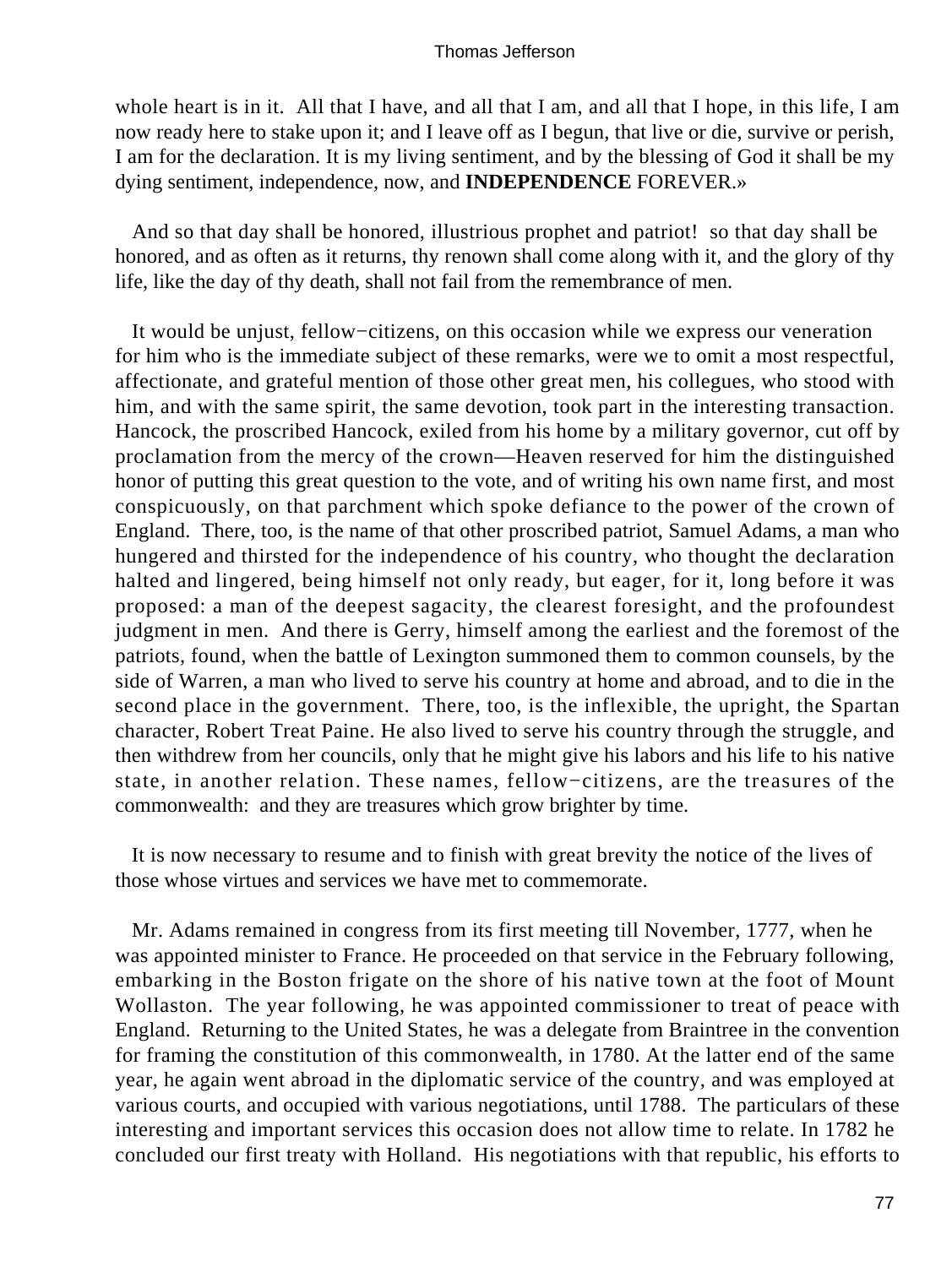persuade the states−general to recognize our independence, his incessant and indefatigable exertions to represent the American cause favorably on the continent, and to counteract the designs of its enemies, open and secret, and his successful undertaking to obtain loans, on the credit of a nation yet new and unknown, are among his most arduous. most useful, most honorable services. It was his fortune to bear a part in the negotiation for peace with England, and in something more than six years from the declaration which he had so strenuously supported, he had the satisfaction to see the minister plenipotentiary of the crown subscribe to the instrument which declared that his «Britannic majesty acknowledged the United States to be free, sovereign, and independent.» In these important transactions, Mr. Adams' conduct received the marked approbation of congress and of the countrty.

 While abroad, in 1787, he published his Defense of the American Constitution; a work of merit and ability, though composed with haste, on the spur of a particular occasion, in the midst of other occupations, and under circumstances not admitting of careful revision. The immediate object of the work was to counteract the weight of opinion advanced by several popular European writers of that day, Mr. Turgct, the Abbe de Mably and Dr. Price, at a time when the people of the United States were employed in forming and revising their system of government.

 Returning to the United States in 1788, he found the new government about going into operation, and was himself elected the first vice−president, a situation which he filled with reputation for eight years, at the expiration of which he was raised to the presidential chair, as immediate successor to the immortal Washington. In this high station he was succeeded by Mr. Jefferson, after a memorable controversy between their respective friends, in 1801; and from that period his manner of life has been known to all who hear me. He has lived for five−and−twenty years, with every enjoyment that could render old age happy. Not inattentive to the occurrences of the times, political cares have not yet materially, or for any long time, disturbed his repose. In 1820 he acted as elector of president and vice− president, and in the same year we saw him, then at the age of eighty−five, a member of the convention of this commonwealth called to revise the constitution. Forty years before, he had been one of those who formed that constitution; and he had now the pleasure of witnessing that there was little which the people desired to change. Possessing all his faculties to the end of his long life, with an unabated love of reading and contemplation, in the center of interesting circles of friendship and affection, he was blessed in his retirement with whatever of repose and felicity the condition of man allows. He had, also, other enjoyments. He saw around him that prosperity and general happiness which had been the object of his public cares and labors. No man ever beheld more clearly, and for a longer time, the great and beneficial effects of the services rendered by himself to his country. That liberty which he so early defended, that independence of which he was so able an advocate and supporter, he saw, we trust, firmly and securely established. The population of the country thickened around him faster, and extended wider, than his own sanguine predictions had anticipated; and the wealth respectability, and power of the nation sprang up to a magnitude which it is quite impossible he could have expected to witness in his day. He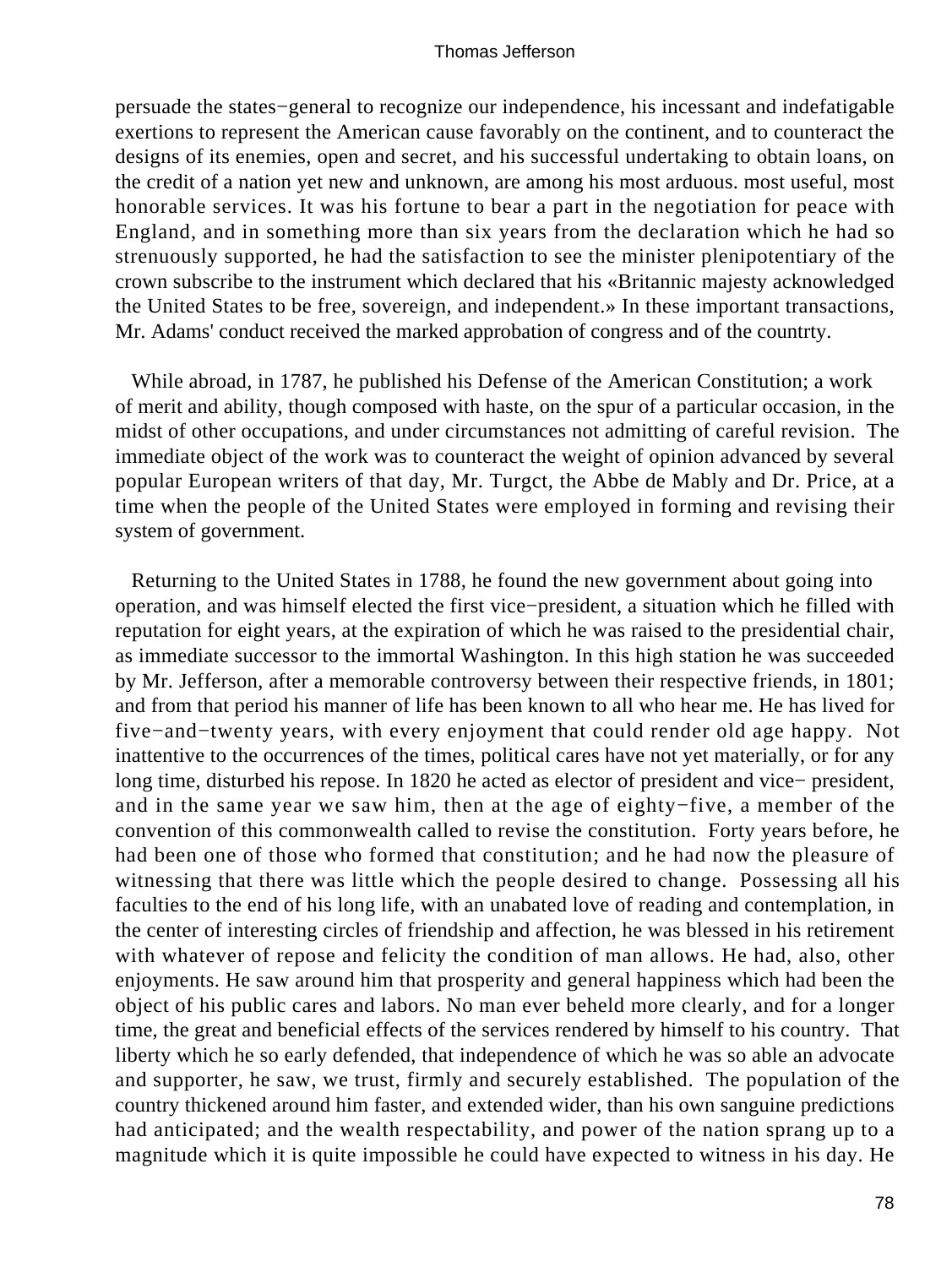lived also to behold those principles of civil freedom which had been developed, established, and practically applied in America, attract attention, command respect, and awaken imitation, in other regions of the globe; and well might, and well did, he exclaim, «Where will the consequences of the American revolution end?»

 If anything yet remains to fill this cup of happiness let it be added that he lived to see a great and intelligent people bestow the highest honor in their gift where he had bestowed his own kindest parental affections and lodged his fondest hopes. Thus honored in life, thus happy at death, he saw the **JUBILEE,** and he died; and with the last prayers which trembled on his lips was the fervent supplication for his country, «Independence forever!»

 Mr. Jefferson, having been occupied in the years 1778 and 1779 in the important service of revising the laws of Virginia, was elected governor of that state, as successor to Patrick Henry, and held the situation when the state was invaded by the British arms. In 1781 he published his Notes on Virginia, a work which attracted attention in Europe as well as America, dispelled many misconceptions respecting this continent, and gave its author a place among men distinguished for science. In November, 1783, he again took his seat in the continental congress, but in the May following was appointed minister plenipotentiary, to act abroad, in the negotiation of commercial treaties, with Dr. Franklin and Mr. Adams. He proceeded to France in execution of this mission, embarking at Boston; and that was the only occasion on which he ever visited this place. In I785 he was appointed minister to France, the duties of which situation he continued to perform until October, 1789, when he obtained leave to retire, just on the eve of that tremendous revolution which has so much agitated the world in our times. Mr. Jefferson's discharge of his diplomatic duties was marked by great ability, diligence, and patriotism; and while he resided at Paris, in one of the most interesting periods, his character for intelligence, his love of knowledge and of the society of learned men, distinguished him in the highest circles of the French capital. No court in Europe had at that time in Paris a representative commanding or enjoying higher regard for political knowledge or for general attainments, than the minister of this then infant republic. Immediately on his return to his native country, at the organization of the government under the present constitution, his talents and experience recommended him to President Washington for the first office in his gift. He was placed at the head of the department of state. In this situation, also, he manifested conspicuous ability. His correspondence with the ministers of other powers residing here, and his instructions to our own diplomatic agents abroad, are among our ablest state papers. A thorough knowledge of the laws and usages of nations, perfect acquaintance with the immediate subject before him, great felicity, and still greater faculty, in writing, show themselves in whatever effort his official situation called on him to make. It is believed by competent judges, that the diplomatic intercourse of the government of the United States, from the first meeting of the continental congress in 1774 to the present time taken together, would not suffer, in respect to the talent with which it has been conducted, by comparison with anything which other and older states can produce; and to the attainment of this respectability and distinction Mr. Jefferson has contributed his full part.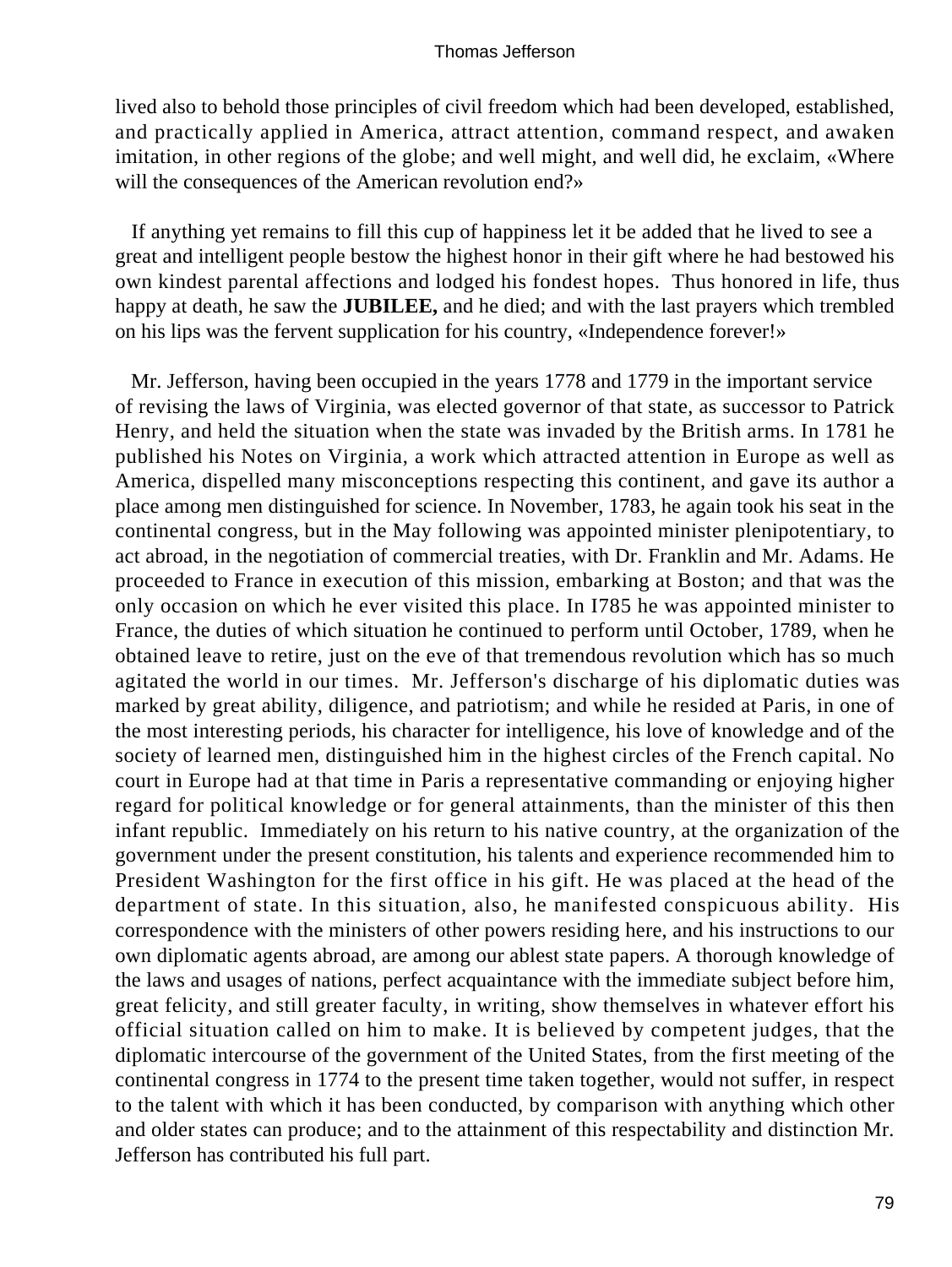On the retirement of General Washington from the presidency, and the election of Mr. Adams to that office in 1797, he was chosen vice−president. While presiding in this capacity over the deliberations of the senate, he compiled and published a Manual of Parliamentary Practice, a work of more labor and more merit than is indicated by its size. It is now received as the general standard by which proceedings are regulated; not only in both houses of congress, but in most of the other legislative bodies in the country. In 1801 he was elected president, in opposition to Mr. Adams, and re−elected in 1805, by a vote approaching toward unanimity.

 From the time of his final retirement from public life, in 1809, Mr. Jefferson lived as became a wise man. Surrounded by affectionate friends, his ardor in the pursuit of knowledge undiminished, with uncommon health and unbroken spirits, he was able to enjoy largely the rational pleasures of life, and to partake in that public prosperity which he had so much contributed to produce. His kindness and hospitality, the charm of his conversation, the ease of his manners, the extent of his acquirements, and, especially, the full store of revolutionary incidents which he possessed, and which he knew when and how to dispense, rendered his abode in a high degree attractive to his admiring countrymen, while his high public and scientific character drew toward him every intelligent and educated traveler from abroad. Both Mr. Adams and Mr. Jefferson had the pleasure of knowing that the respect which they so largely received was not paid to their official stations. They were not men made great by office; but great men, on whom the country for its own benefit had conferred office. There was that in them which office did not give, and which the relinquishment of office did not, and could not, take away. In their retirement, in the midst of their fellow−citizens, themselves private citizens, they enjoyed as high regard and esteem as when filling the most important places of public trust.

 There remained to Mr. Jefferson yet one other work of patriotism and beneficence, the establishment of a university in his native state. To this object he devoted years of incessant and anxious attention, and by the enlightened liberality of the legislature of Virginia, and the cooperation of other able and zealous friends, he lived to see it accomplished. May all success attend this infant seminary; and may those who enjoy its advantages, as often as their eyes shall rest on the neighboring height, recollect what they owe to their disinterested and indefatigable benefactor; and may letters honor him who thus labored in the cause of letters!

 Thus useful, and thus respected, passed the old age of Thomas Jefferson. But time was on its ever−ceaseless wing, and was now bringing the last hour of this illustrious man. He saw its approach with undisturbed serenity. He counted the moments as they passed, and beheld that his last sands were falling. That day, too, was at hand which he had helped to make immortal. One wish, one hope, if it were not presumptuous, beat in his fainting breast. Could it be so might it please God, he would desire once more to see the sun, once more to look abroad on the scene around him on the great day of liberty. Heaven, in its mercy, fulfilled that prayer. He saw that sun, he enjoyed its sacred light he thanked God for this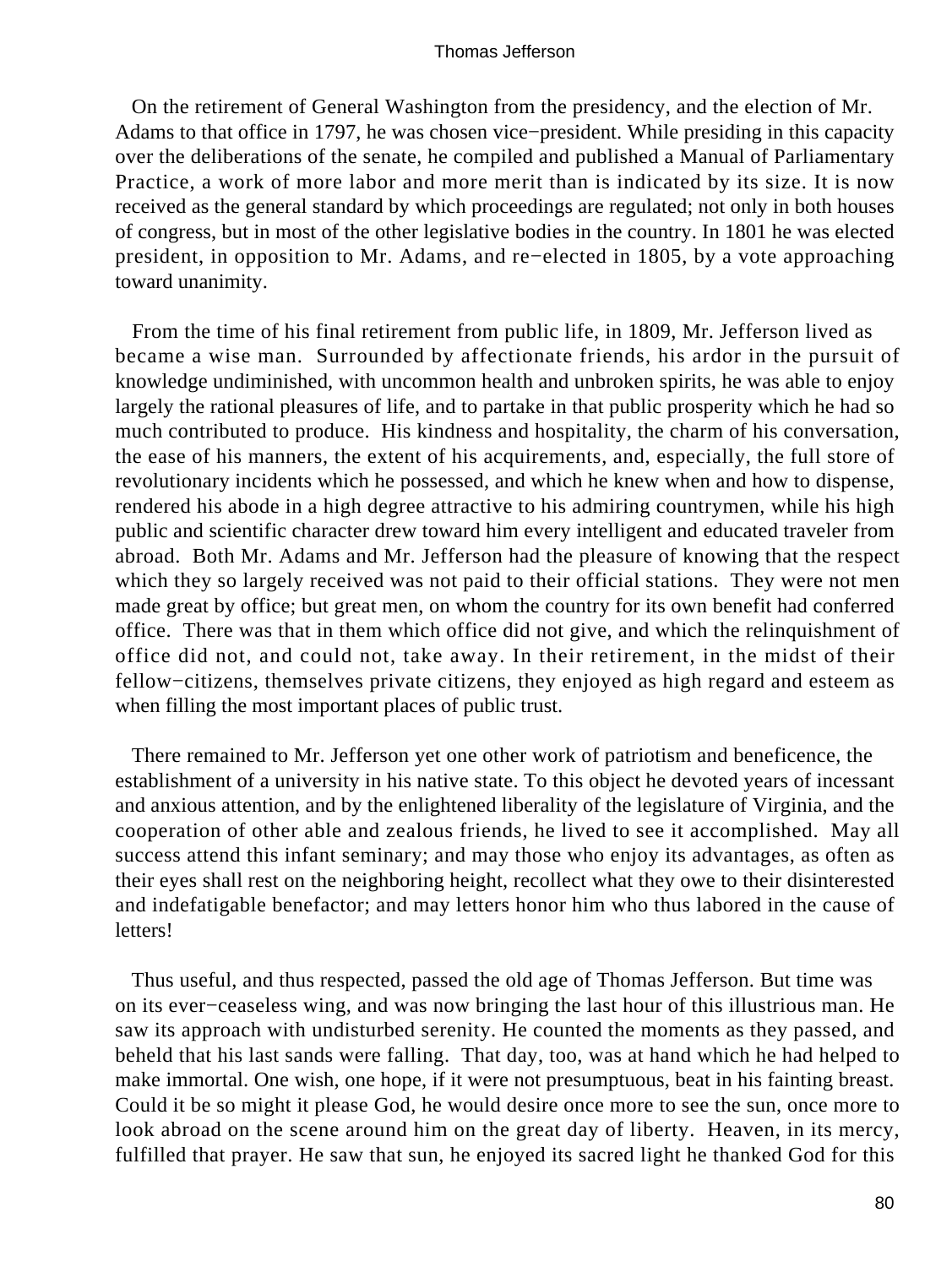mercy, and bowed his aged head to the grave. «Felix, non vitae tantum claritate, sid etiam opportunitate mortis.»

 The last public labor of Mr. Jefferson naturally suggests the expression of the high praise which is due, both to him and to Mr. Adams, for their uniform and zealous attachment to learning, and to the cause of general knowledge. Of the advantages of learning, indeed, and of literary accomplishments, their own characters were striking recommendations and illustrations. They were scholars, ripe and good scholars; widely acquainted with ancient, as well as modern literature, and not altogether uninstructed in the deeper sciences. Their acquirements, doubtless, were different, and so were the particular objects of their literary pursuits; as their tastes and characters, in these respects differed like those of other men. Being, also, men of busy lives, with great objects requiring action constantly before them, their attainments in letters did not become showy or obtrusive. Yet I would hazard the opinion, that, if we could now ascertain all the causes which gave them eminence, and distinction in the midst of the great men with whom they acted, we should find not among the least their early acquisitions in literature, the resources which it furnished, the promptitude and facility which it communicated, and the wide field it opened for analogy and illustration; giving them thus, on every subject, a larger view and a broader range, as well for discussion as for the government of their own conduct.

 Literature sometimes, and pretensions to it much oftener disgusts, by appearing to hang loosely on the character, like something foreign or extraneous, not a part, but an ill−adjusted appendage; or by seeming to overload and weigh it down bv its unsightly bulk, like the productions of bad taste in architecture, where there is messy and cumbrous ornament without strength or solidity of column. This has exposed learning, and especially classical learning, to reproach. Men have seen that it might exist without mental superiority, without vigor, without good taste, and without utility. But in such cases classical learning has only not inspired natural talent, or, at most, it has but made original feebleness of intellect, and natural bluntness of perception, something more conspicuous. The question, after all, if it be a question, is, whether literature, ancient as well as modern, does not assist a good understanding, improve natural good taste, add polished armor to native strength, and render its possessor, not only more capable of deriving private happiness from contemplation and reflection, but more accomplished also for action in the affairs of life, and especially for public action. Those whose memories we now honor were learned men; but their learning was kept in its proper place, and made subservient to the uses and objects of life. Thev were scholars, not common nor superficial; but their scholarship was so in keeping with their character, so blended and inwrought, that careless observers, or bad judges, not seeing an ostentatious display of it, might infer that it did not exist; forgetting, or not knowing, that classical learning in men who act in conspicuous public stations, perform duties which exercise the faculty of writing, or address popular deliberative, or judicial bodies, is often felt where it is little seen, and sometimes felt more effectually because it is not seen at all.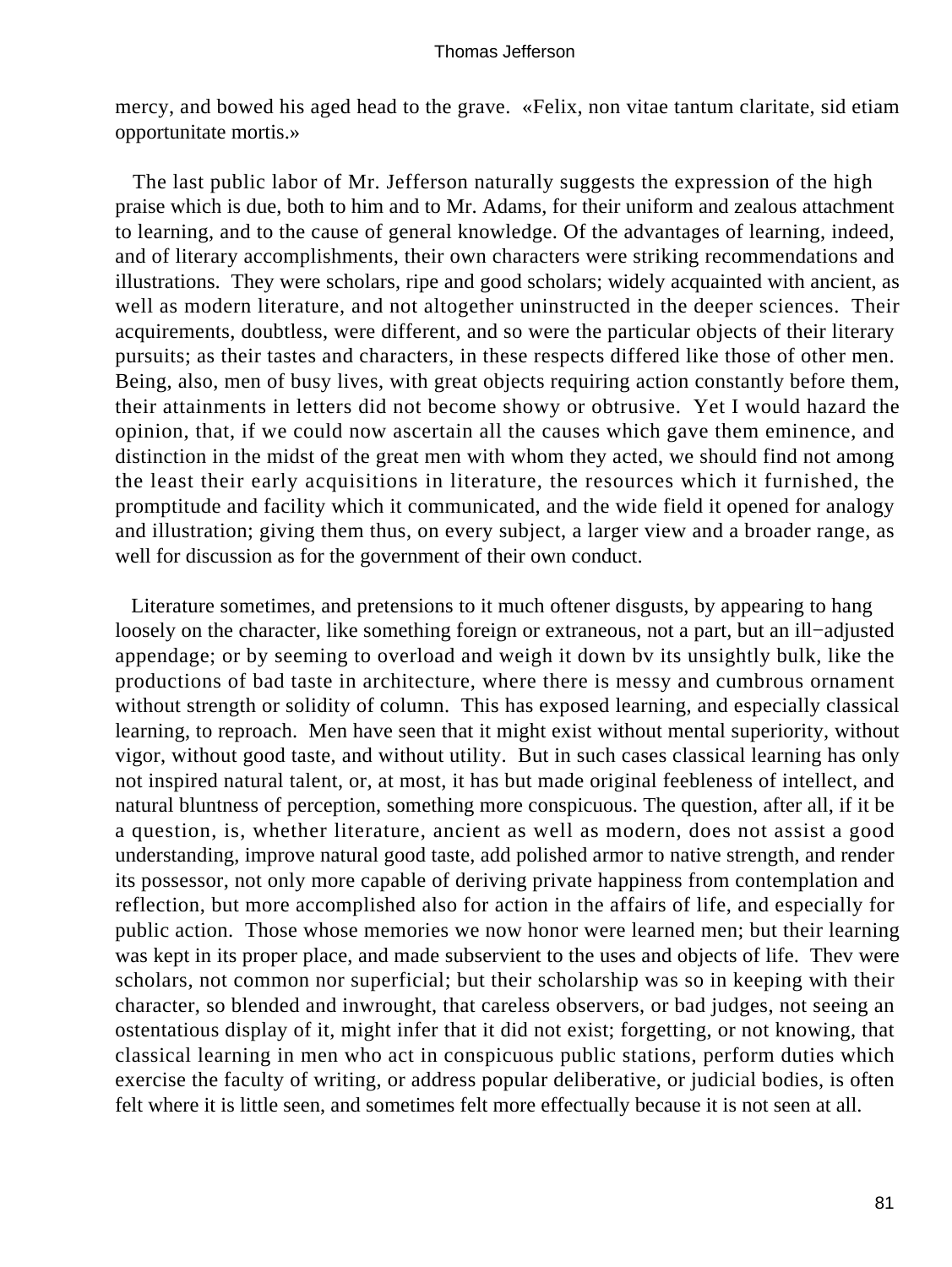But the cause of knowledge, in a more enlarged sense, the cause of general knowledge and of a popular education, had no warmer friends, nor more powerful advocates, than Mr. Adams and Mr. Jefferson. On this foundation they knew the whole republican system rested; and this great and all− important truth they strove to impress, by all the means in their power. In the early publication already referred to Mr. Adams expresses the strong and just sentiment, that the education of the poor is more important, even to the rich themselves, than all their own. On this great truth indeed, is founded that unrivaled, that invaluable political and moral institution, our own blessing and the glory of our fathers, the New England system of free schools.

 As the promotion of knowledge had been the object of their regard through life, so these great men made it the subject of their testamentary bounty. Mr. Jefferson is understood to have bequeathed his library to the university of his native state, and that of Mr. Adams is bestowed on the inhabitants of Quincy.

 Mr. Adams and Mr. Jefferson, fellow−citizens, were successively presidents of the United States. The comparative merits of their respective administrations for a long time agitated and divided public opinion. They were rivals, each supported by numerous and powerful portions of the people, for the highest office. This contest, partly the cause and partly the consequence of the long existence of two great political parties in the country, is now part of the history of our government. We may naturally regret that anything should have occurred to create difference and discord between those who had acted harmoniously and efficiently in the great concerns of the revolution. But this is not the time, nor this the occasion, for entering into the grounds of that difference, or for attempting to discuss the merits of the questions which it involves. As practical questions, they were canvassed when the measures which they regarded were acted on and adopted; and as belonging to history, the time has not come for their consideration.

 It is, perhaps, not wonderful, that, when the constitution of the United States went first into operation, different opinions should be entertained as to the extent of the powers conferred by it. Here was a natural source of diversity of sentiment. It is still less wonderful, that that event, about cotemporary with our government under the present constitution, which so entirely shocked all Europe, and disturbed our relations with her leading powers, should be thought, by different men, to have different bearings on our own prosperity; and that the early measures adopted by our government, in consequence of this new state of things, should be seen in opposite lights. It is for the future historian, when what now remains of prejudice and misconception shall have passed away, to state these different opinions, and pronounce impartial judgment. In the mean time, all good men rejoice, and well may rejoice, that the sharpest differences sprung out of measures which, whether right or wrong, have ceased with the exigencies that gave them birth, and have left no permanent effect, either on the constitution or on the general prosperity of the country. This remark, I am aware, may be supposed to have its exception in one measure, the alteration of the constitution as to the mode of choosing President; but it is true in its general application.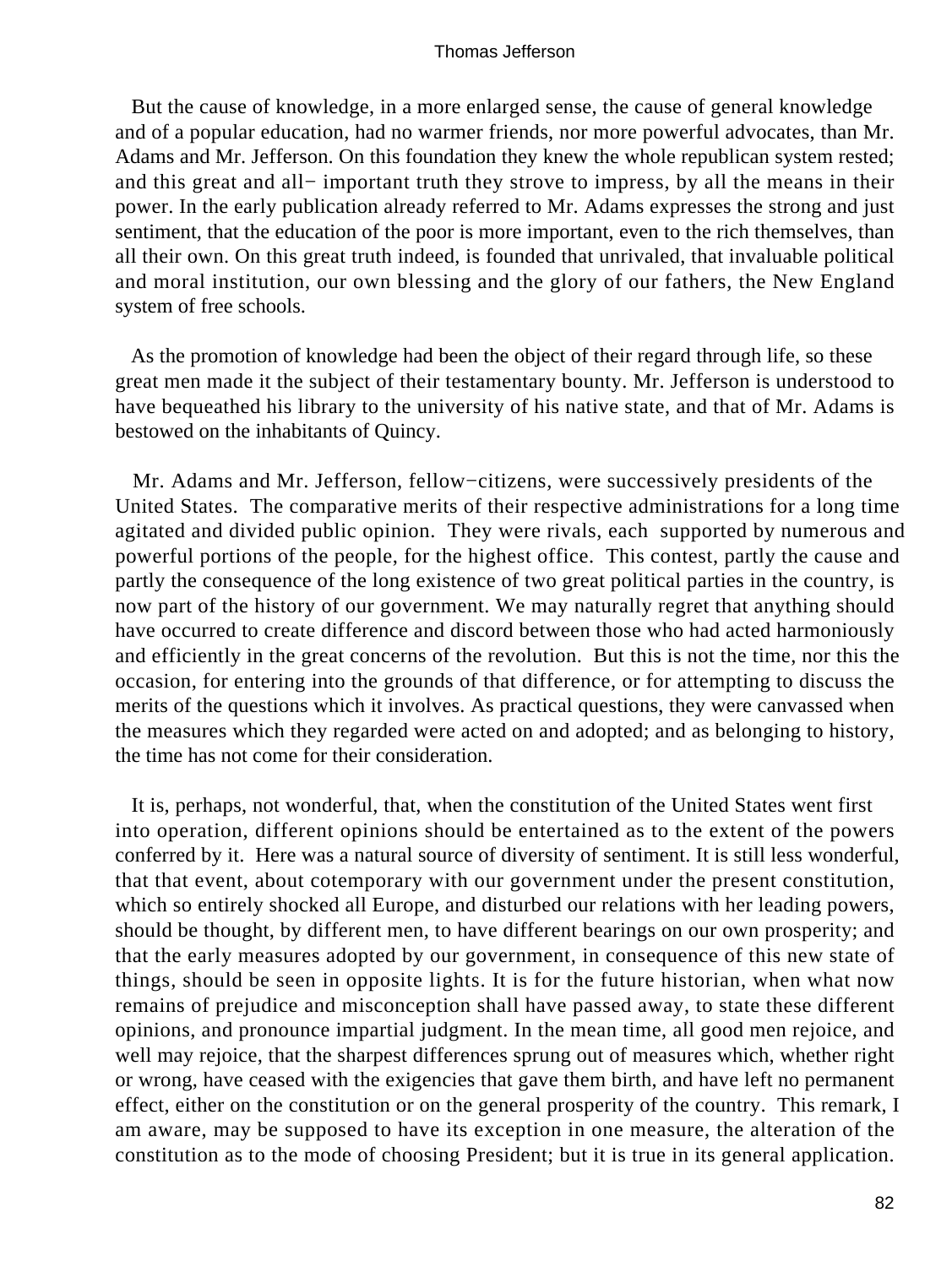Thus the course of policv pursued toward France in 1798, on the one hand, and the measures of commercial restriction commenced in 1807, on the other, both subjects of warm and severe opposition, have passed away and left nothing behind them. They were temporary, and whether wise or unwise, their consequences were limited to their respective occasions. It is equally clear, at the same time, and it is equally gratifying, that those measures of both administrations which were of durable importance, and which drew after them interesting and long remaining consequences, have received general approbation. Such was the organization, or rather the creation, of the navy, in the administration of Mr. Adams; such the acquisition of Louisiana, in that of Mr. Jefferson. The country, it may safely be added, is not likely to be willing either to approve, or to reprobate, indiscriminately, and in the aggregate, all the measures of either, or of any, administration. The dictate of reason and justice is, that, holding each one his own sentiments on the points in difference, we imitate the great men themselves in the forbearance and moderation which they have cherished, and in the mutual respect and kindness which they have been so much inclined to feel and to reciprocate.

 No men, fellow−citizens, ever served their country with more entire exemption from every imputation of selfish and mercenary motives, than those to whose memory we are paying these proofs of respect. A suspicion of any disposition to enrich themselves, or to profit by their public employments, never rested on either. No sordid motive approached them. The inheritance which they have left to their children is of their character and their fame.

 Fellow−citizens, I will detain you no longer by this faint and feeble tribute to the memory of the illustrious dead. Even in other hands, adequate justice could not be performed, within the limits of this occasion. Their highest, their best praise, is your deep conviction of their merits, your affectionate gratitude for their labors and services. It is not my voice, it is this cessation of ordinary pursuits, this arresting of all attention, these solemn ceremonies, and this crowded house, which speak their eulogy. Their fame, indeed, is safe. That is now treasured up beyond the reach of accident. Although no sculptured marble should rise to their memory, nor engraved stone bear record of their deeds, yet will their remembrance be as lasting as the land they honored. Marble columns may, indeed, moulder into dust, time may erase all impress from the crumbling stone, but their fame remains; for with **AMERICAN LIBERTY** it rose, and with **AMERICAN LIBERTY ONLY** can it perish. It was the last swelling peal of yonder choir, **THEIR BODIES ARE BURIED IN PEACE,** BUT **THEIR NAME LIVETH EVERMORE.** I catch that solemn song, I echo that lofty strain of funeral triumph, **THEIR NAME LIVETH EVERMORE.**

 Of the illustrious signers of the declaration of independence there now remains only Charles Carroll. He seems an aged oak, standing alone on the plain, which time has spared a little longer after all its cotemporaries have been leveled with the dust. Venerable object! we delight to gather round its trunk, while yet it stands, and to dwell beneath its shadow. Sole survivor of an assembly of as great men as the world has witnessed, in a transaction one of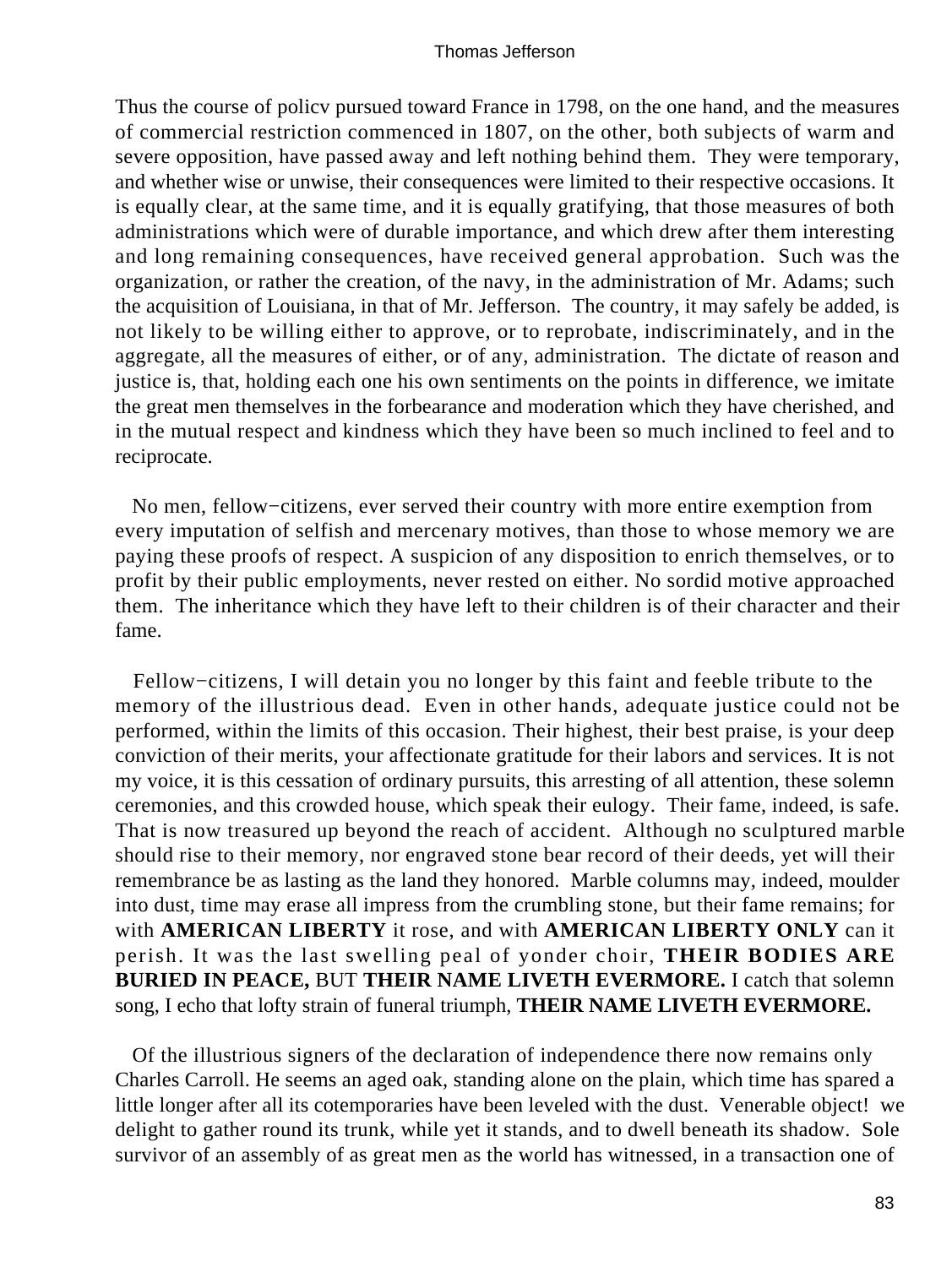the most important that history records, what thoughts, what interesting reflections, must fill his elevated and devout soul! If he dwell on the past, how touching its recollections; if he survey the present, how happy, how joyous, how full of the fruition of that hope, which his ardent patriotism indulged; if he glance at the future, how does the prospect of his country's advancement almost bewilder his weakened conception! Fortunate, distinguished patriot! Interesting relic of the past! Let him know that, while we honor the dead, we do not forget the living; and that there is not a heart here which does not fervently pray that Heaven may keep him yet back from the society of his companions.

 And now, fellow−citizens, let us not retire from this occasion without a deep and solemn conviction of the duties which have devolved upon us. This lovely land, this glorious liberty, these benign institutions, the dear purchase of our fathers, are ours; ours to enjoy, ours to preserve, ours to transmit. Generations past and generations to come hold us responsible for this sacred trust. Our fathers, from behind, admonish us, with their anxious paternal voices; posterity calls out to us, from the bosom of the future; the world turns hither its solicitous eyes; all, all conjure us to act wisely, and faithfully, in the relation which we sustain. We can never, indeed, pay the debt which is upon us; but by virtue, by morality, by religion, by the cultivation of every good principle and every good habit, we may hope to enjoy the blessing, through our day, and to leave it unimpared to our children. Let us feel deeply how much of what we are and of what we possess we owe to this liberty, and to these institutions of government. Nature has indeed given us a soil which yields bounteously to the hands of industry, the mighty and fruitful ocean is before us, and the skies over our heads shed health and vigor. But what are lands, and seas, and skies to civilized man, without society, without knowledge, without morals, without religious culture; and how can these be enjoyed, in all their extent and all their excellence, but under the protection of wise institutions and a free government? Fellow−citizens, there is not one of us, there is not one of us here present, who does not, at this moment, and at every moment, experience in his own condition, and in the condition of those most near and dear to him, the influence and the benefits of this liberty and these institutions. Let us then acknowledge the blessing, let us feel it deeply and powerfully, let us cherish a strong affection for it, and resolve to maintain and perpetuate it. The blood of our fathers, let it not have been shed in vain; the great hope of posterity, let it not be blasted.

 The striking attitude, too, in which we stand to the world around us, a topic to which, I fear, I advert too often, and dwell on too long, cannot be altogether omitted here. Neither individuals nor nations can perform their part well, until they understand and feel its importance, and comprehend and justly appreciate all the duties belonging to it. It is not to inflate national vanity, nor to swell a light and empty feeling of self−importance, but it is that we may judge justly of our situation, and of our own duties, that I earnestly urge this consideration of our position and our character among the nations of the earth. It cannot be denied, but by those who would dispute against the sun, that with America, and in America, a new era commences in human affairs. This era is distinguished by free representative governments, by entire religious liberty, by improved systems of national intercourse, by a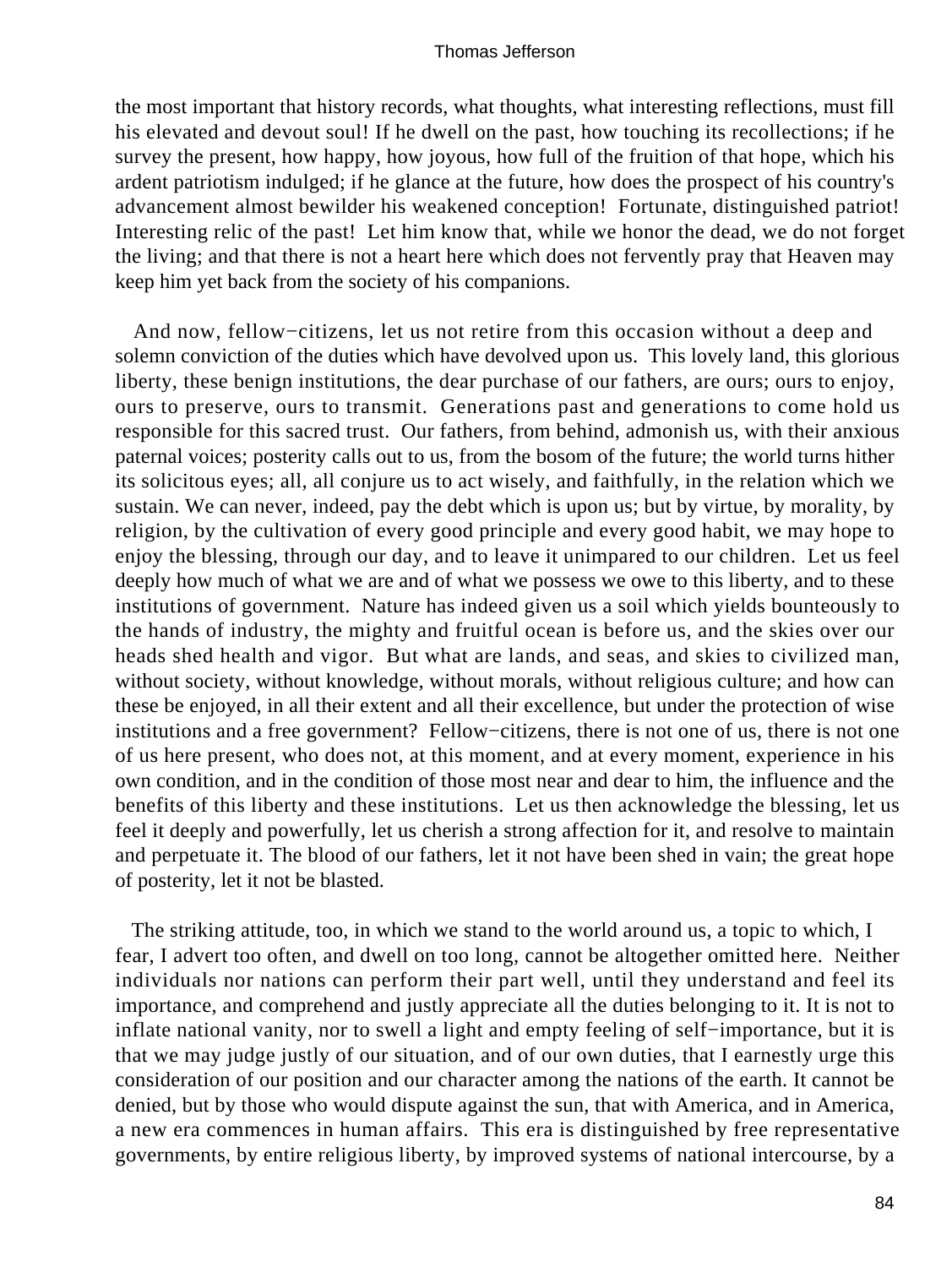newly awakened and unconquerable spirit of free inquiry and by a diffusion of knowledge through the community, such as has been before altogether unknown and unheard of. America, America, our country, fellow−citizens, our own dear and native land, is inseparably connected, fast bound up, in fortune and by fate, with these great interests. If they fall, we fall with them; if they stand, it will be because we have upholden them. Let us contemplate, then, this connection, which binds the prosperity of others to our own; and let us manfully discharge all the duties which it imposes. If we cherish the virtues and principles of our fathers, Heaven will assist us to carry on the work of human liberty and human happiness. Auspicious omens cheer us. Great examples are before us. Our own firmament now shines brightly upon our path. **WASHINGTON** is in the clear, upper sky. These other stars have now joined the American constellation; they circle round their center, and the heavens beam with new light. Beneath this illumination let us walk the course of life, and at its close devoutly commend our beloved country, the common parent of us all, to the Divine Benignity.

 \*Extract of a letter written by John Adams, dated at Worcester, Massachusetts, October 12, 1755.

 "Soon after the Reformation, a few people came over into this New World, for conscience' sake. Perhaps this apparently trivial incident may transfer the great seat of empire into America. It looks likely to me; for, if we can remove the turbulent Gallios, our people, according to the exactest computations, will, in another century, become more numerous than England itself. Should this be the case, since we have, I may say, all the naval stores of the nation in our hands, it will be easy to obtain a mastery of the seas; and then the united forces of all Europe will not be able to subdue us. The only way to keep us from setting up for ourselves is to disunite us.

 «Be not surprised that I am turned polititian. The whole town is immersed in politics. The interests of nations, and all the dira of war, make the subject of every conversation. I sit and hear, and after having been led through a maze of sage obversations, I sometimes retire, and, laying things together, form some reflections pleasing to myself. The produce of one of these reveries you have read above.»

 \*\*This question. of the power of parliament over the colonies, was discussed with singular ability by Governor Hutchinson on the one side, and the house of representatives of Massachusetts on the other, in 1773. The argument of the house is in the form of an answer to the governor's message, and was reported by Mr. Samuel Adams, Mr. Hancock, Mr. Hawley, Mr. Bowers, Mr. Hobson, Mr. Foster, Mr. Phillips and Mr. Thayer. As the power of the parliament had been acknowledged, so far, at least, as to affect us by laws of trade, it was not easy to settle the line of distinction. It was thought, however, to be very clear that the charters of the colonies had exempted them from the general legislation of the British parliament. See Massachusetts State Papers, p. 351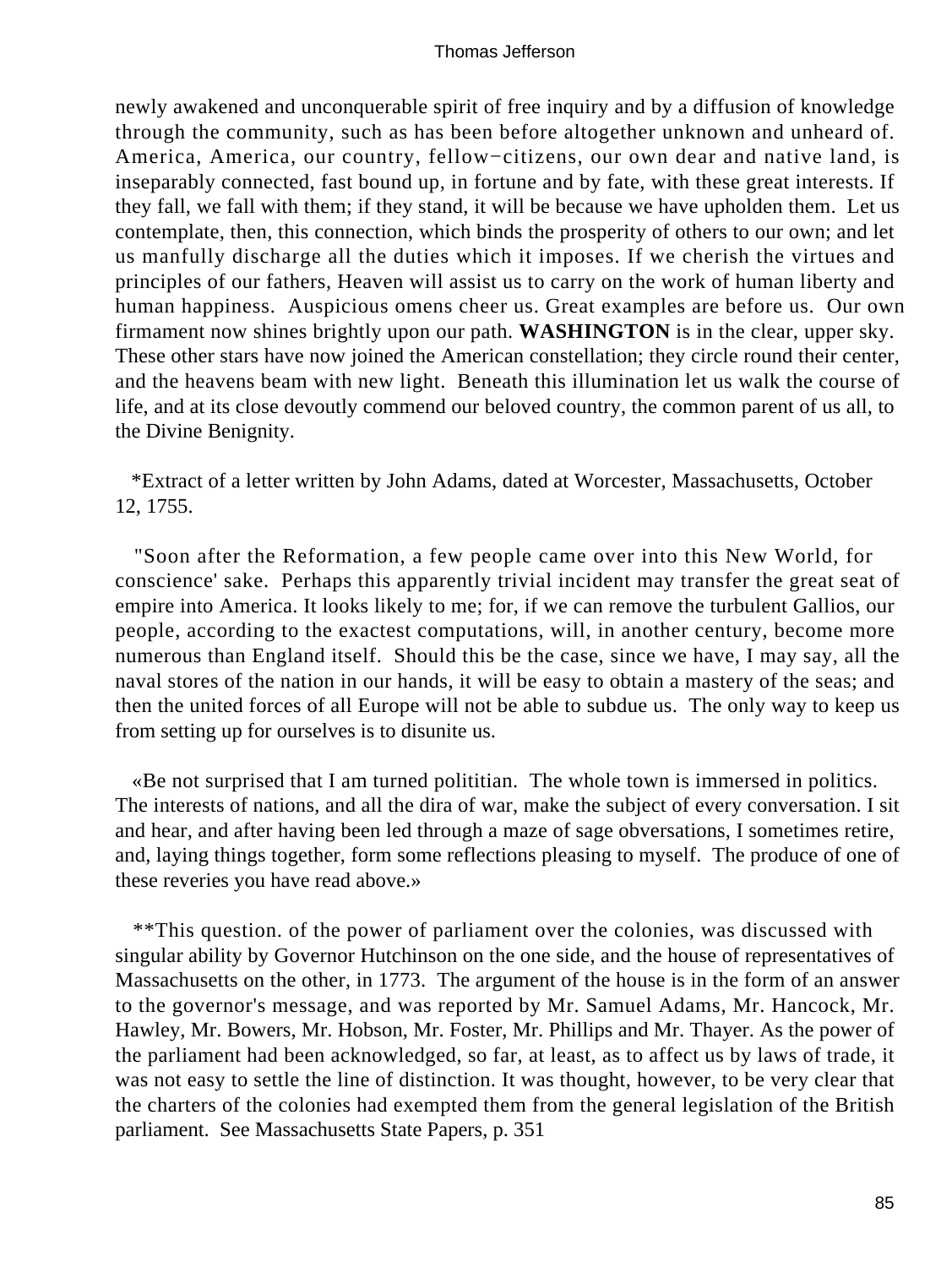# THE **STORY OF JEFFERSON.** FOR **A SCHOOL OR CLUB PROGRAMME.**

 Each numbered paragraph is to be given to a pupil or member to read, or to recite in a clear, distinct tone.

 If the school or club is small, each person may take three or four paragraphs, but should not be required to recite them in succession.

 1. Thomas Jefferson was born April 13, 1743. His home was among the mountains of Central Virginia on a farm, called Shadwell, 150 miles northwest of Williamsburg.

 2. His father's name was Peter Jefferson. His ancestors were Welsh people. Like George Washington, he learned the art of surveying. He was a superb specimen of a Virginia landholder, being a giant in frame, and having the strength of three strong men.

 3. One of his father's favorite maxims was, «Never ask another to do for you what you can do for yourself.»

 4. His mother's name was Jane Randolph. She was a noble woman. Thomas Jefferson derived his temper, his disposition, his sympathy with living nature from his mother.

 5. He was very fond of the violin, as were a great many of the Virginia people. During twelve years of his life, he practiced on that instrument three hours a day.

 6. He early learned to love the Indians from his acquaintance with many of their best chiefs. He held them in great regard during his life.

 7. His father died in 1757, when Thomas was but fourteen years of age. The son always spoke of his father with pride and veneration.

 8. He entered William and Mary College in the spring of 1760, when he was seventeen years old.

9. After two years of college life he began the study of law in 1763.

 1O. When he came of age in April, 1764, he signalized the event by planting a beautiful avenue of trees near his house.

 11. While studying law he carried on the business of a farmer, and showed by his example, that the genuine culture of the mind is the best preparation for the common, as well as the higher, duties of life.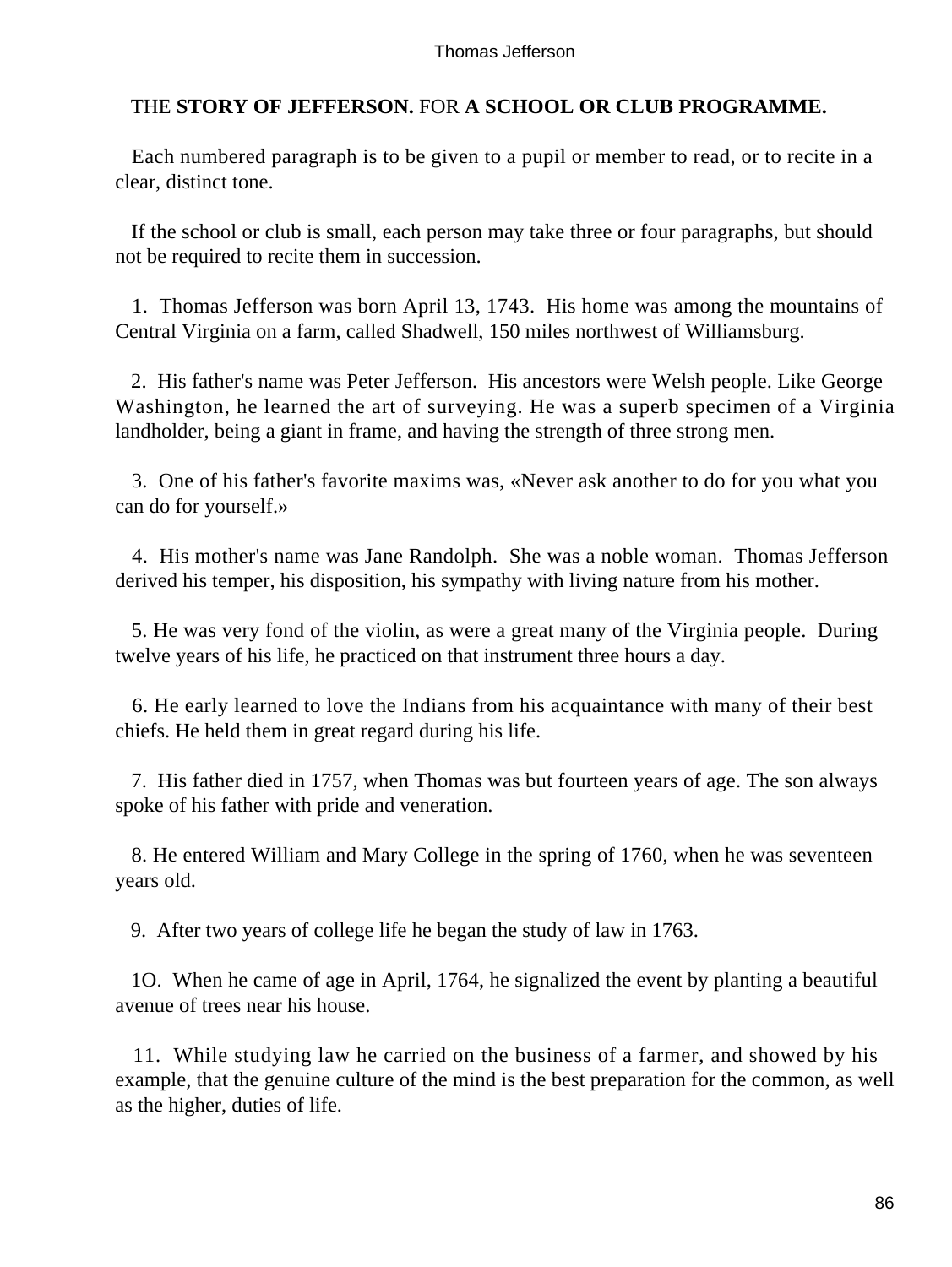12. When he was elected to the Virginia Assembly, and thus entered upon the public service, he avowed afterwards to Madison, that «the esteem of the world was, perhaps, of higher value in his eyes than everything in it.»

 13. His marriage was a very happy one. His wife was a beautiful woman, her countenance being brilliant with color and expression.

 14. Six children blessed their marriage, five girls and a boy. Only two of them, Martha and Mary, lived to mature life.

 15. Monticello, the home of Jefferson, was blessed at every period of his long life with a swarm of merry children whom, although not his own, he greatly loved.

 16. Mrs. Jefferson once said of her husband, who had done a generous deed for which he had received an ungrateful return, «He is so good himself that he cannot understand how bad other people may be.»

 17. In his draft of instructions for Virginia's delegates to the Congress which was to meet in Philadelphia in September, 1774, he used some plain language to George III.

 18. The stupid, self−willed and conceited monarch did not follow his advice, and so lost the American Colonies, the brightest jewels in England's crown.

 19. Sixty gentlemen, in silk stockings and pigtails, sitting in a room of no great size in a plain brick building up a narrow alley in Philadelphia, composed the Continental Congress.

 20. Thomas Jefferson was one of the members most welcome in that body. He brought with him «a reputation,» as John Adams records, «for literature, science, and a happy talent for composition.»

 21. As late as Nov. 29,1775, Jefferson clung to the idea of connection with great Britain.

 22. He wrote his kinsman, John Randolph, that there was not a man in the British Empire who more cordially loved a union with Great Britain than he did.

 23. He said: «It is an immense misfortune to the whole empire to have such a king at such a time. We are told, and everything proves it true, that he is the bitterest enemy we have.»

 24. When the draft of the Declaration was submitted to the Congress it made eighteen suppressions, six additions and ten alterations; and nearly every one was an improvement.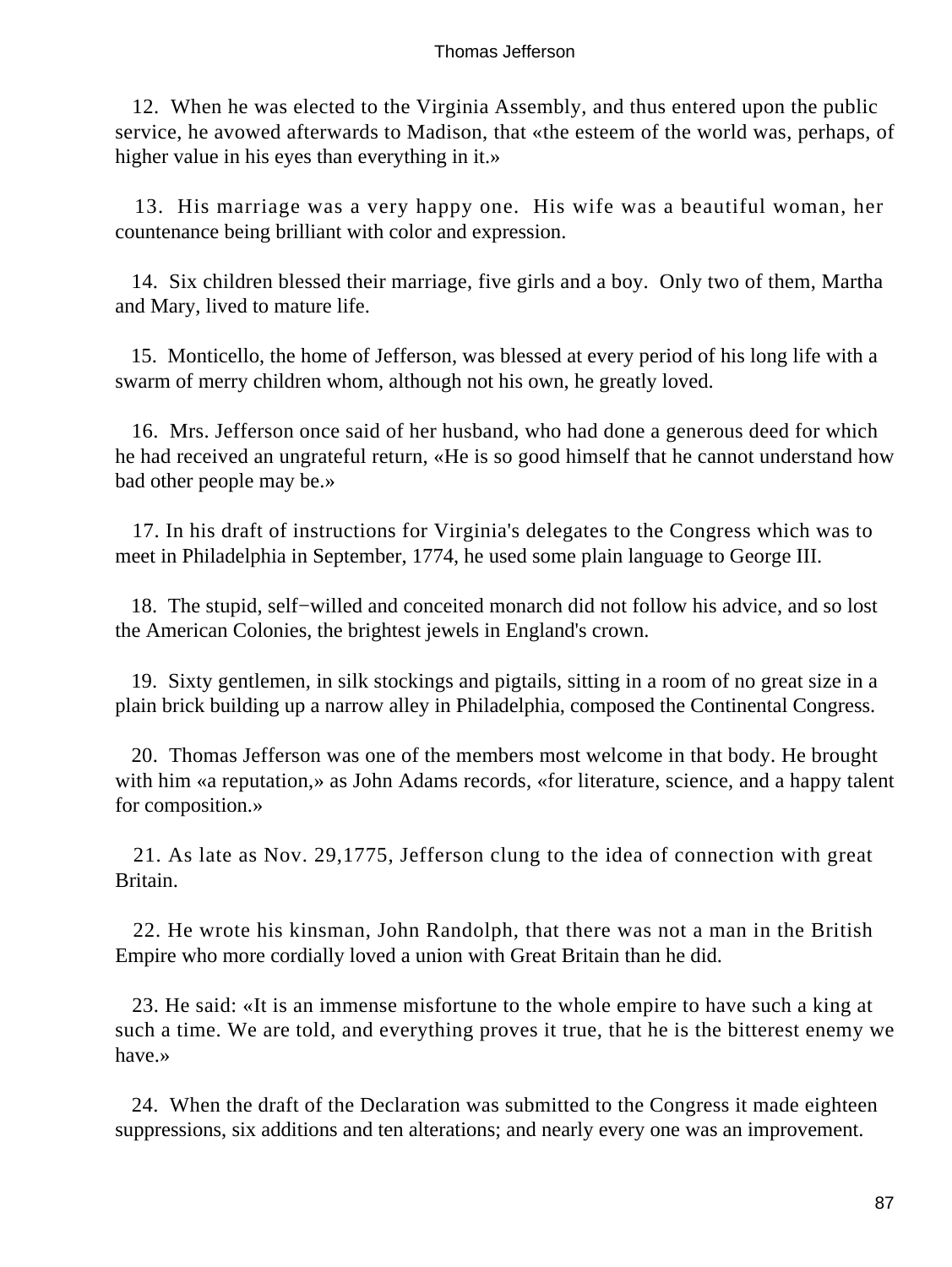25. It should be a comfort to students who have to witness the corrections of their compositions to know, that this great work of Jefferson, which has given him immortal fame had to be pruned of its crudities, redundancies and imprudences.

 26. They should be as ready as he was to submit to criticisms and to profit by them as he did, in their future efforts.

 27. Daniel Webster shall tell in his own language the remainder of this story of Jefferson's life.

 28. "In 1781 he published his notes on Virginia, a work which attracted attention in Europe as well as America, dispelled many misconceptions respecting this continent, and gave its author a place among men distinguished for science.

 29. "With Dr. Franklin and Mr. Adams, in 1784, he proceeded to France, in execution of his mission as Minister plenipotentiary, to act in the negotiation of commercial treaties.

30. "In 1785 he was appointed Minister to France.

 31. "Mr. Jefferson's discharge of his diplomatic duties was marked by great ability, diligence and patriotism.

 32. "While he resided in Paris, in one of the most interesting periods, his love of knowledge, and of the society of learned men, distinguished him in the highest circles of the French capital.

 33. "Immediately on his return to his native country he was placed by Washington at the head of the department of State.

34. "In this situation, also, he manifested conspicuous ability.

 35. "His correspondence with the ministers of other powers residing here, and his instructions to our own diplomatic agents abroad are among our ablest State papers.

 36. "In 1797 he was chosen Vice President. In 1801 he was elected President in opposition to Mr. Adams, and reelected in 1805, by a vote approaching towards unanimity.

 37. "From the time of his final retirement from public life Mr. Jefferson lived as becomes a wise man.

 38. "Surrounded by affectionate friends, his ardor in the pursuit of knowledge undiminished, with uncommon health and unbroken spirits, he was able to enjoy largely the rational pleasures of life, and to partake in that public prosperity which he had so much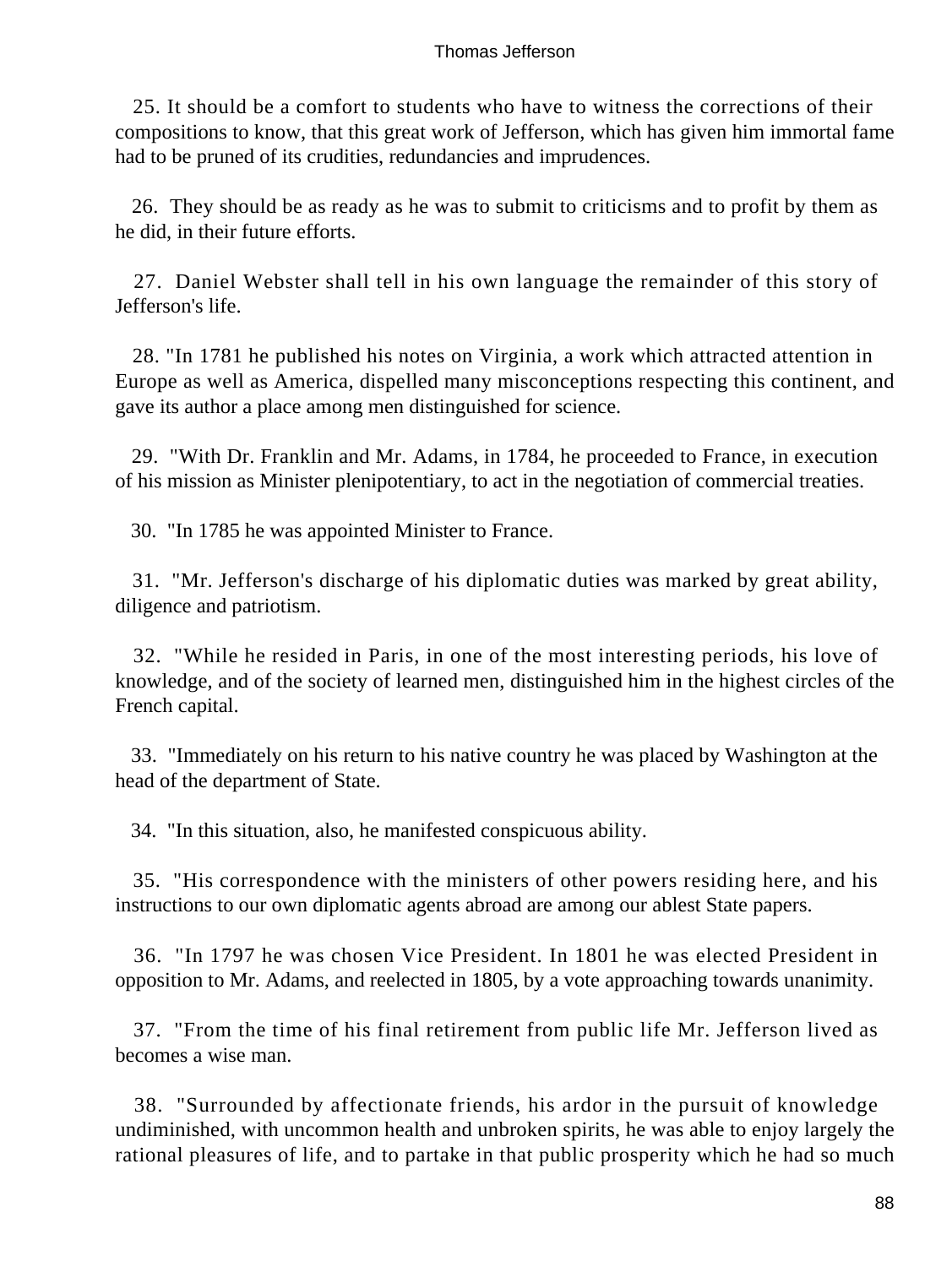contributed to produce.

 39. "His kindness and hospitality, the charm of his conversation, the ease of his manners, and especially the full store of revolutionary incidents which he possessed, and which he knew when and how to dispense, rendered his abode in a high degree attractive to his admiring countrymen.

 40. "His high public and scientific character drew towards him every intelligent and educated traveler from abroad.

 41. "Both Mr. Adams and Mr. Jefferson had the pleasure of knowing that the respect which they so largely received was not paid to their official stations.

 42. "They were not men made great by office; but great men, on whom the country for its own benefit had conferred office.

 43. "There was that in them which office did not give, and which the relinquishment of office did not and could not take away.

 44. "In their retirement, in the midst of their fellow citizens, themselves private citizens, they enjoyed as high regard and esteem as when filling the most important places of public trust.

45. "Thus useful and thus respected passed the old age of Thomas Jefferson.

 46. "But time was on its ever−ceaseless wing, and was now bringing the last hour of this illustrious man.

 47. "He saw its approach with undisturbed serenity. He counted the moments as they passed, and beheld that his last sands were falling.

 48. "That day, too, was at hand which he had helped make immortal. One wish, one hope—if it were not presumptuous —beat in his fainting breast.

 49. "Could it be so – −might it please God—he would desire once more to see the sun—once more to look abroad on the scene around him, on the great day of liberty.

 50. «Heaven in its mercy fulfilled that prayer. He saw that sun—he enjoyed that sacred light—he thanked God for this mercy, and bowed his aged head to the grave.»

# PR06RAMME **FOR A JEFFERSONIAN EVENING.**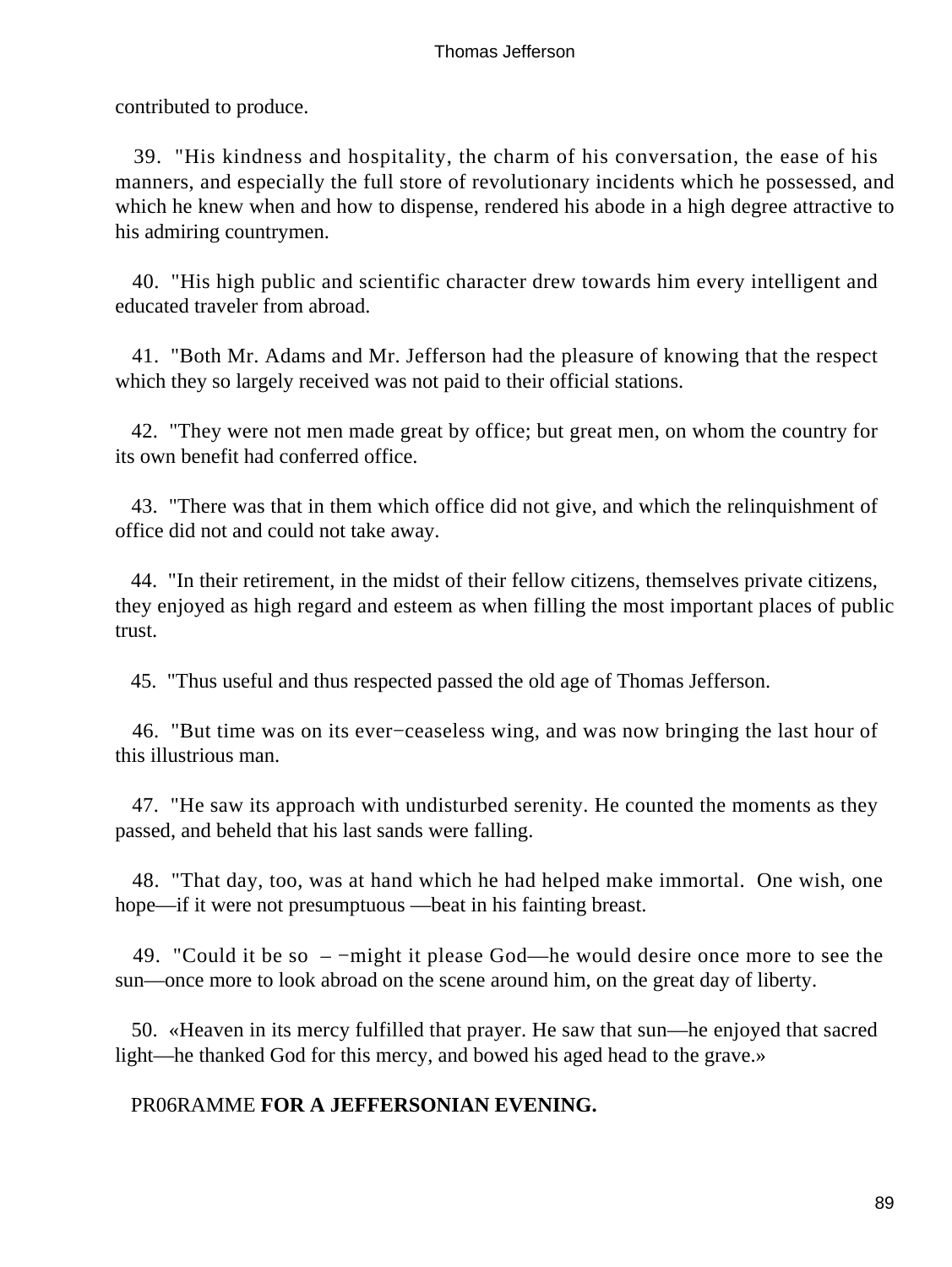1. Vocal Solo—«Star Spangled Banner.» 2. Recitation—One of Jefferson's Speeches. 3. Description of Jefferson's Home, Illustrated by Pictures. 4. Recitation—Declaration of Independence. 5. Recitation—«Battle of the Kegs,» by Francis Hopkinson, («Progress,» Vol. 2, page 761). 6. Instrumental Music—«Yankee Doodle.» 7. Home Life of the Statesman. (Paper or Address.) 8. Anecdotes of Jefferson. 9. Question Box Concerning the Politics of the Time. 10. Vocal Solo—«My Country, 'Tis of Thee.»

# **QUESTONS FOR REVIEW.**

When and where was Thomas Jefferson born? What was his height? What was the color of his hair and eyes? What can you say of his literary ability? What of his scholarship? What of his moral character? To which of his teachers was he especially indebted? When was his public career begun? What resolution was then taken? What effect would this resolution have upon modern politicians, if it were made and faithfully kept? Upon what subject was his first important speech made? With what result? Whom did Jefferson marry? What was the reception given Jefferson and his bride? What important public document did he prepare in connection with the Revolution? When did he take his seat in Congress? In what way was he connected with the Declaration of Independence? Who were his associates on the Committee? Give a brief history of the events connected with the signing of the Declaration of Independence? How much time passed before the Articles of Confederation were formally signed by the States? What were the overt acts of opposition by the various States? What was the Alien act? What was the Sedition act? What instances can you give of the prompt punishment of seditious utterances? When were the Alien and Sedition acts repealed? What important measures did Jefferson succeed in passing in his own State? When did he become Governor of the State? What were his duties in relation to foreign treaties? What were his impressions concerning the French government? What was his influence upon educational work? What was the character of the Barbary States? Why were they permitted to hold Americans as captives? What was Jefferson's opinion on the subject? When did he enter Washington's Cabinet, and what position did he fill? What was his relation to Alexander Hamilton? Who were the other members of the Cabinet? What led Jefferson to resign from the Cabinet? When did he become Vice President? How did President Adams treat him? What have you to say about Jefferson's «Manual of Parliamentary Practice?» Who were the Federal nominees for President and Vice President in 1800? What was the note of alarm sounded by Hamilton? What was the attitude of the clergy towards Jefferson, and why? Who were the Federalists? Who were the Republicans? What name did the Republicans afterwards take? What were some of the exciting incidents connected with the vote for President? What was the number of ballots cast for President? Who was the Vice President elected with Jefferson? What was the character of his administration? Who were the members of his Cabinet? Did Jefferson turn men in a wholesale way out of office? What was his attitude towards ceremonies? How did he dress? When was he re−elected? What was the most important result of his influence? What great purchase of territory was made? What States and Territories have been carved out of it? Who explored the upper Missouri and Columbia River country, and when? What steamboat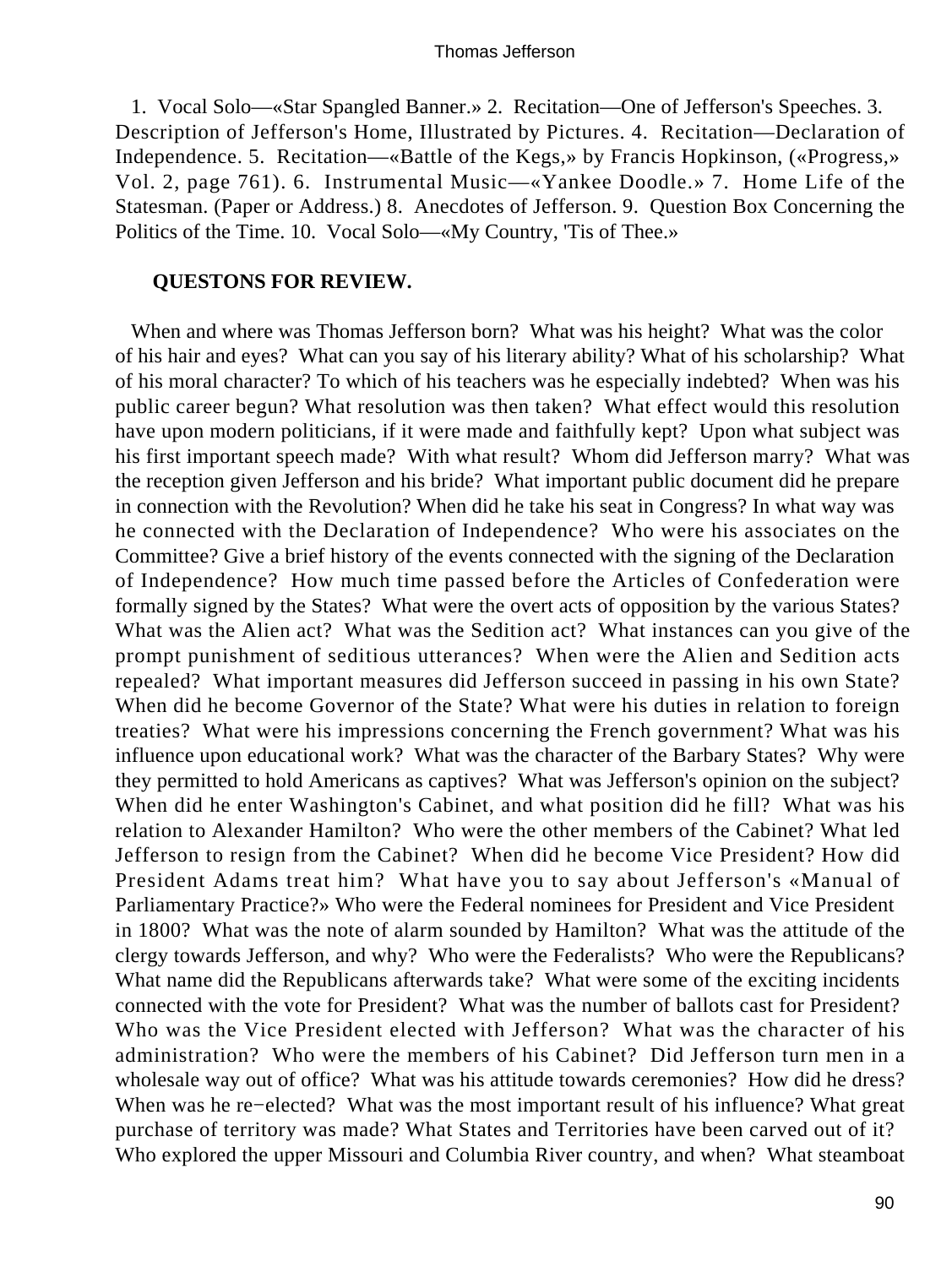made her maiden trip, and when? When was the first boat load of anthracite coal shipped to Philadelphia? What pirates were snuffed out, and when? Why did John Quincy Adams resign his seat in the United States Senate? What was the Non−Intercourse act? What was the condition of our commerce at this time? What Act proved to be one of his greatest mistakes? When was it passed? When repealed? What was his financial condition? What were the results of his efforts for education? What did Congress pay for his library? When did he die? Who died on the same day that Jefferson did? What did Horace Greeley say about the coincidence? What was the character of Jefferson as a slave−holder? Why is there a difference in Jefferson's portraits? What was Daniel Webster's statement regarding, his countenance? What was his opinion of slavery? What was Jefferson's opinion concerning happiness? What did he say of resignations? What is the epitaph on Jefferson's tomb? What was Jefferson's statement regarding promises for the Presidency? What is the story of the Mould Board of Least Resistance? What is the story of Jefferson as an inventor? What is the story of Jefferson and the horse jockey? What was the peculiar relationship between Jefferson and Patrick Henry? Who were some of the brilliant members of the Virginia assembly? What are the main features of Henry's famous speech before that assembly? What were the treasures Jefferson bequeathed to his country and his State? What did Jefferson say of titles of honor and office? What was his opinion of a third term? What were his views regarding lawyers in Congress? What is the true history of the Mecklenburg Declarations of lndependence? What were Jefferson's oratorical powers?

# **SUBJECTS FOR SPECIAL STUDY.**

 1. The Declaration of Independence as a literary production. 2. The Declaration of Independence as apparently founded in Acts xvii, 26. 3. General condition of the Country at the time of Jefferson's election to the Presidency. 4. Leading events connected with his administration. 5. General results of his political influence. 6. Leading characteristics of the man. 7. Jefferson and Hamilton. Littell's Age, Vol. 81, p. 613. 8. College Days of Jefferson. Atlantic Monthly, Vol. 29, p, 16. 9. Family of Jefferson. Harpers Mag., Vol. 43, p. 366. 1O. Jefferson in Continental Congress. Atlantic Monthly, Vol. 29, p. 676. 11. Jefferson in the War of the Revolution. Atlantic Monthly, Vol. 29, p. 517. 12. Jefferson and nullification. See Lives of Jefferson. 13. Jefferson and Patrick Henry. See Lives of Jefferson.. 14. Pecuniary Embarrassments of Thomas Jefferson. See Lives of Jefferson. 15. Religious Opinions of Jefferson. See Lives of Jefferson. 16. Jefferson a Reformer of Old Virginia. Atlantic Monthly Vol 30, p. 32

# BlBLI0GRAPHY.

For those who wish to read extensively, the following works are especially commended:

Life of Thomas Jefferson. By James Parton. Jas. R. Osgood Co., Boston, 1874.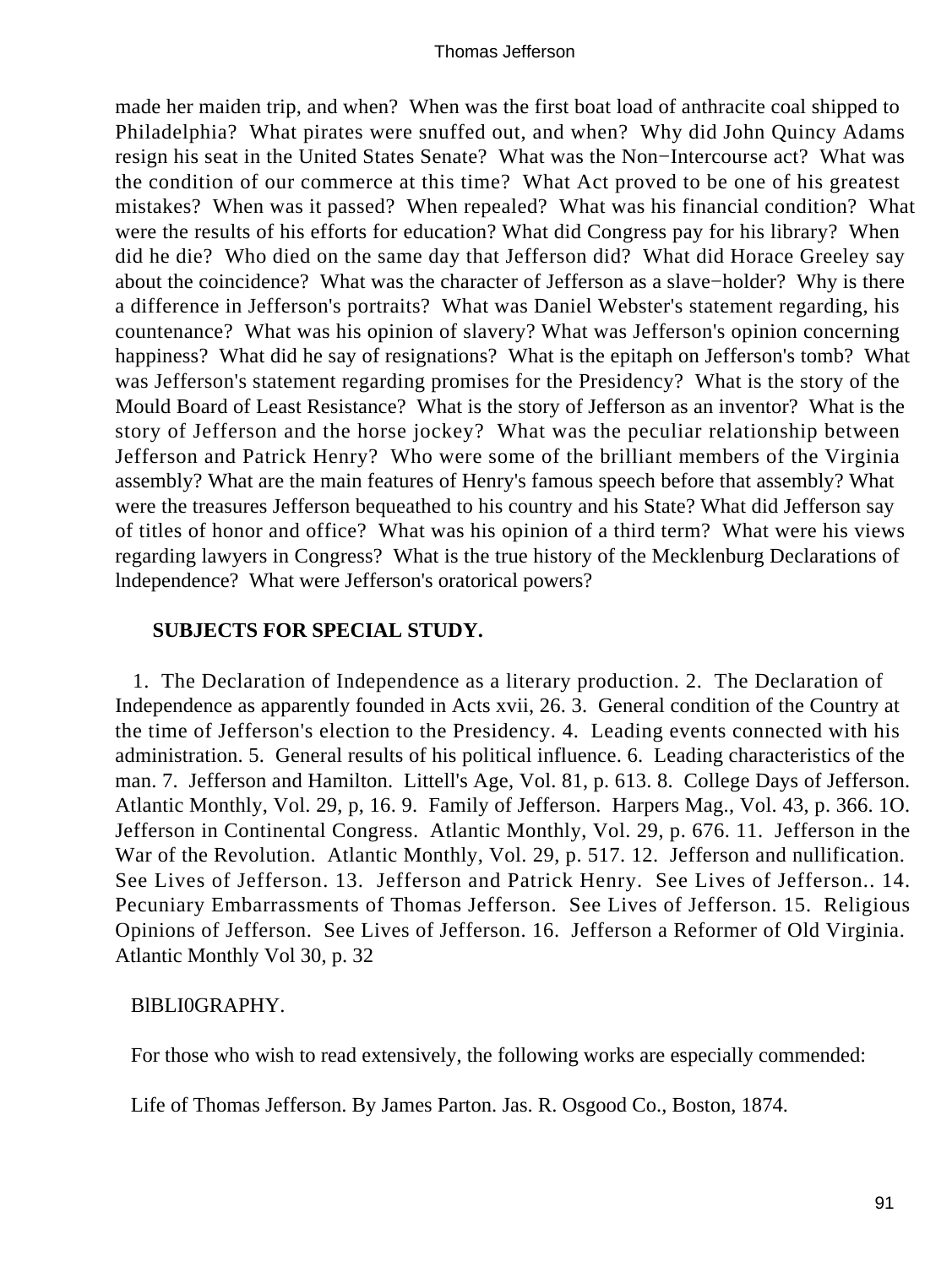Life of Thomas Jefferson. By Henry S. Randall, LL. D. J. B. Lippincott Co., Philadelphia.

Life of Thomas Jefferson. John Robert Irelan, M. D., Chicago.

Autobiography of Thomas Jefferson.

Thomas Jefferson, the Man of Letters. Lewis Henry Routell, Chicago. Privately printed.

Biography of Thomas Jefferson. Cyclopedia of American Biography. D. Appleton Co.

 History of the People of the United States. John Bach McMaster. Vols. I and II. D. Appleton Co.

Lives of the Presidents. John Frost, LL. D. Phillips Sampson, Boston.

Eulogy on Adams and Jefferson. Daniel Webster, Faneuil Hall, Aug. 2, 1826.

Character of Thomas Jefferson. North American Review, Vol. 91, p. 107.

Jefferson's Opinions on Slavery. Andrew D. White, Atlantic Mag., Vol. 9, p. 29.

Jefferson and Alexander Hamilton. Littell's Living Age. Vol. 81, p. 273.

War of Independence. John Fiske. Houghton, Mifflin Co., Boston and New York.

 The Critical Period of American History. John Fiske. Houghton, Mifflin Co., Boston and New Yorok.[sic]

# **CHRONOLOGICAL EVENTS In** the Life of Jefferson.

 1743 Born Albemarle County, Virginia, April 2. 1760 Entered William and Mary College. 1764 Admitted to the bar of the General Court of Virginia when 21 years of age. 1769 Chosen Representative in the Provincial Legislature. 1772 Married Mrs. Martha Skelton, January 21st. 1773 Appointed Member of the First Committee of Correspondence established by the Colonial Legislature, March 12th. 1774 Published the «Summary View of the Rights of British America.» 1776 Chosen to a Seat in the Continental Congress. Appointed Chairman of the Committee to prepare the Declaration of Independence. 1779 Elected to the Virginia Legislature. Helped alleviate the condition of the British Prisoners sent from Saratoga to Charlottesville, Va. Elected by the Legislature to succeed Patrick Henry as Governor of Virginia, June 1. 1781 Elected to the Legislature of Virginia after serving as Governor two years. «Notes of Virginia» written. 1782 Appointed by Congress to serve with the American Negotiators for Peace. 1783 Elected Delegate to Congress. Wrote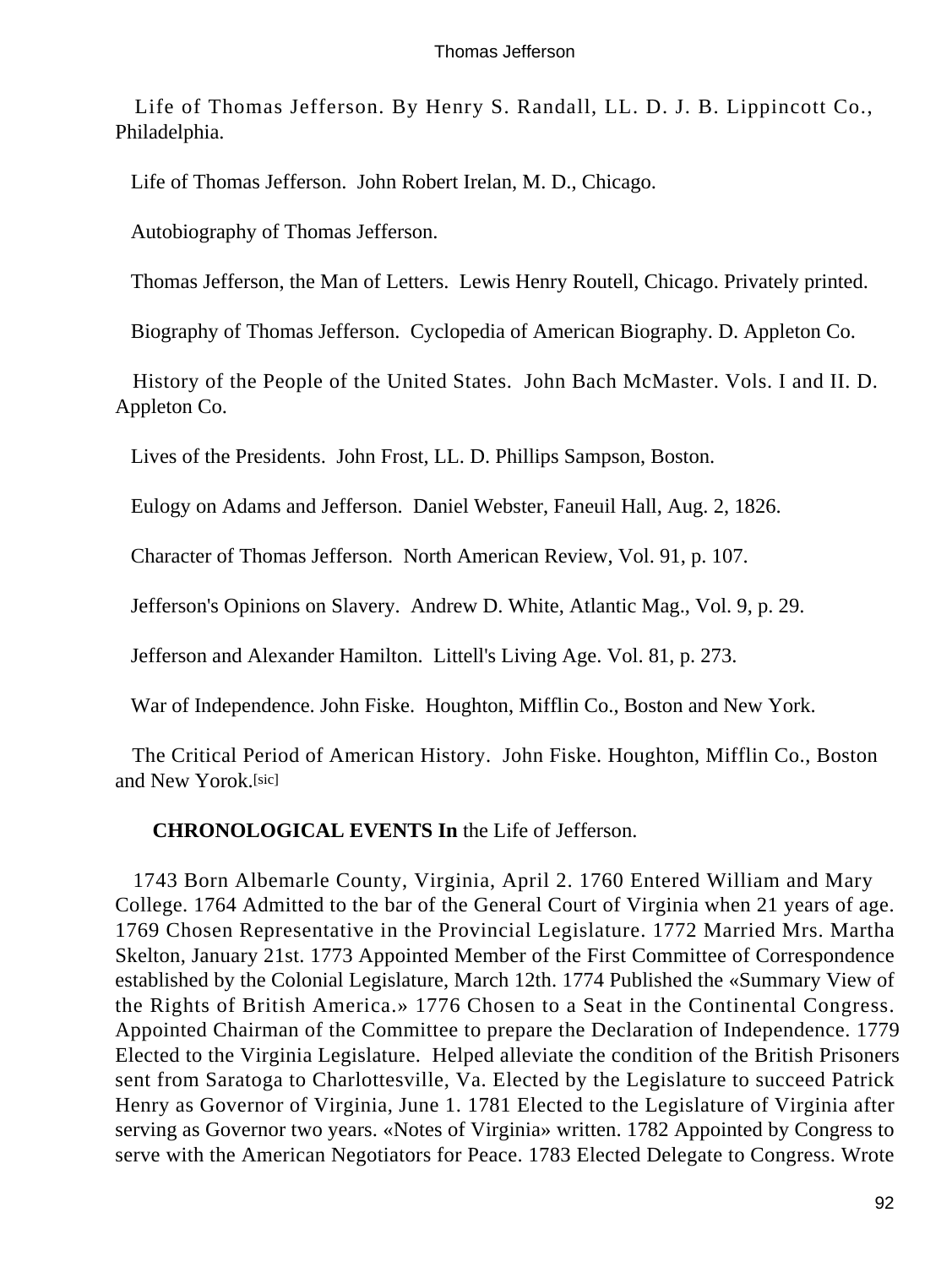Notes on the Establishment of a Coinage of the United States. 1784 Appointed by Congress as Minister Plenipotentiary, with John Adams and Benjamin Franklin, to negotiate Treaties of Commerce with Foreign Nations, May. 1785 Succeeded Franklin as Minister to France. 1789 Appointed Secretary of State by Washington. 1793 Resigned the position of Secretary of State, December 31. 1796 Elected Vice−President of the United States. 1800 Eletced [sic] President of the Untied States. 1803 Louisiana Purchase. 1804 Northwestern Exploring Expedition under Lewis and Clark. Re−Elected President of the United States. 1807 Passage of The Embargo Act, December 22. 1818 University of Virginia founded, of which Jefferson was Rector until his death. 1826 Died on the same day that John Adams expired, July 4th.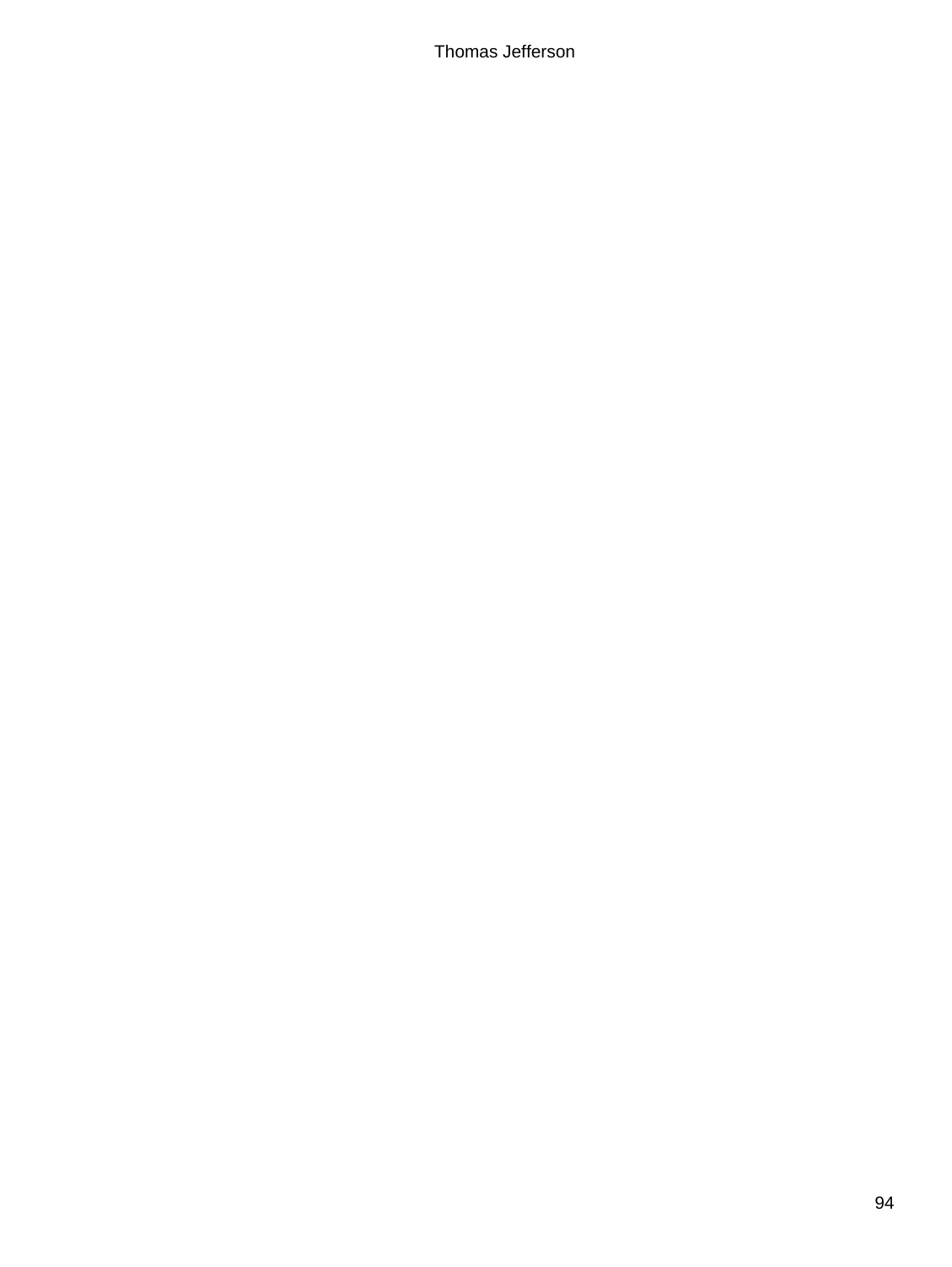# **You are reading a Phoenix Edition:**

It was converted from clean and standard xhtml/xml files. It uses metatags to identify content, and other data. The available resources specific to each ebook format were used to give the reader a pleasant reading experience.

More detais available at Phoenix−Library.org website.

Any suggestion that helps us to improve these editions are welcome.

**The Phoenix−Library Team**